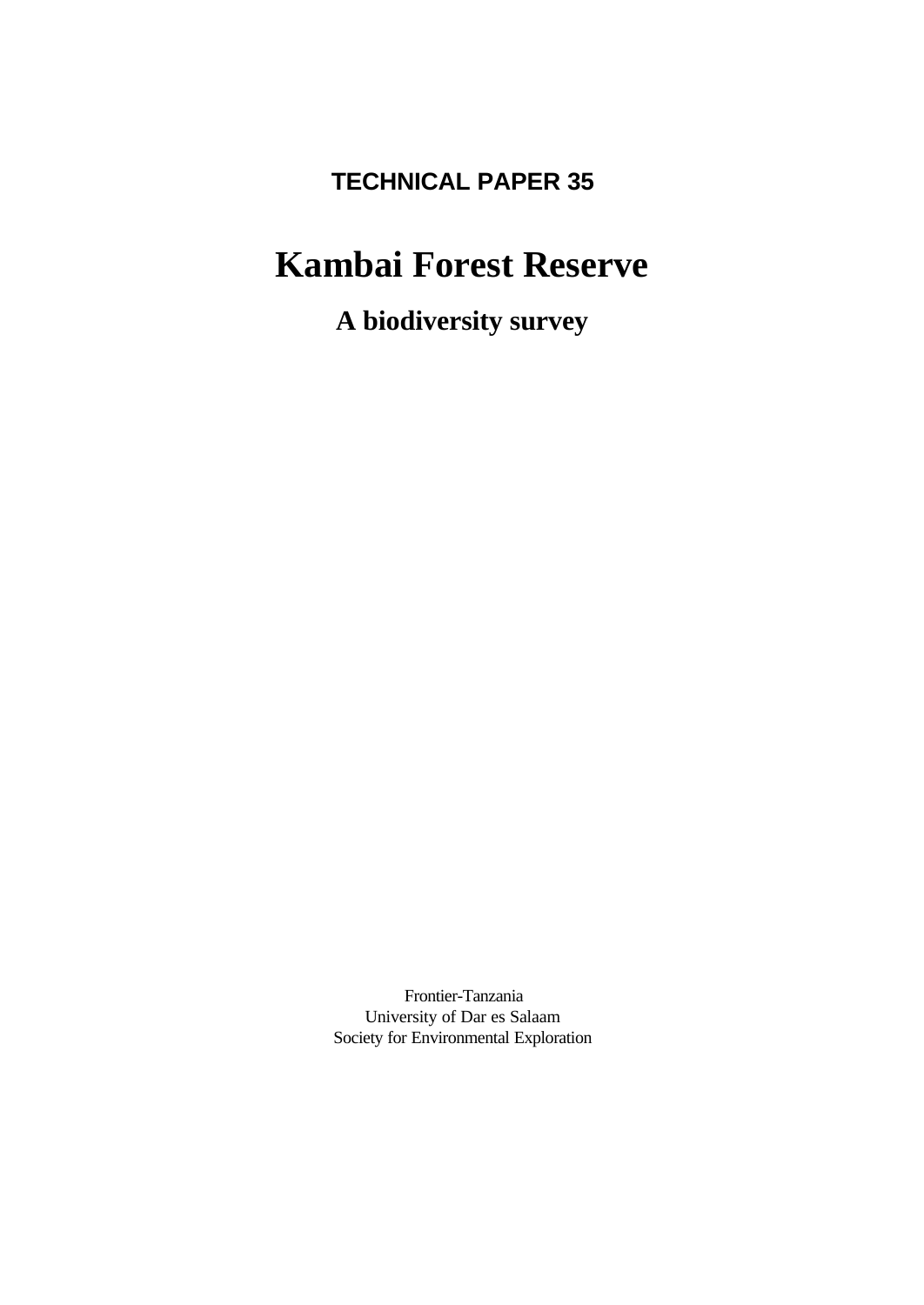# **East Usambara Catchment Forest Project**

**Technical Paper 35**

# **Kambai Forest Reserve**

# **A biodiversity survey**

**Pamela Cunneyworth (ed.)**

**Ministry of Natural Resources and Tourism, Tanzania Forestry and Beekeeping Division**

**Department of International Development Co-operation, Finland Finnish Forest and Park Service**

**Frontier-Tanzania University of Dar es Salaam Society for Environmental Exploration**

**Tanga 1996**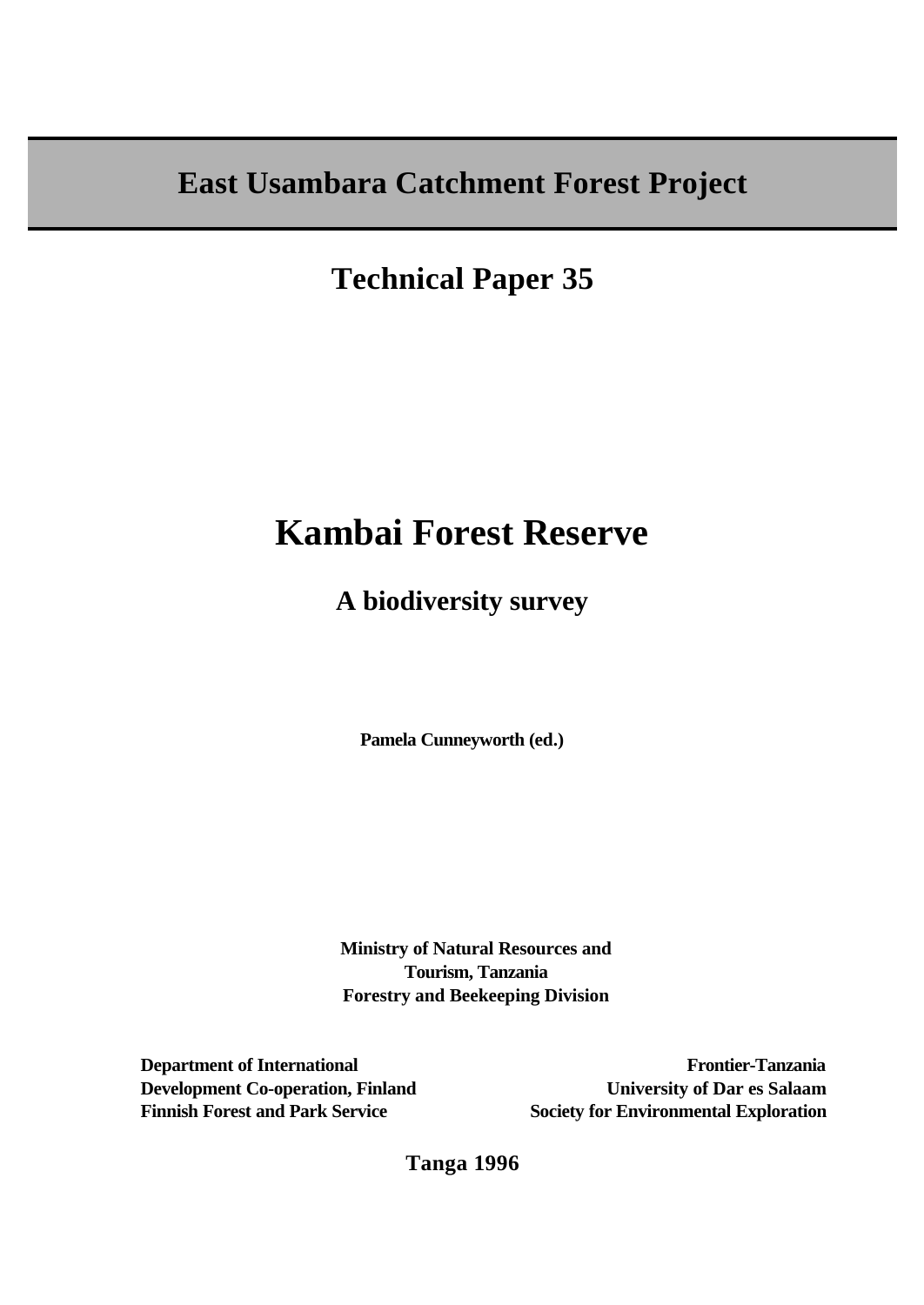# **© Metsähallitus - Forest and Park Service**

Cover painting: Jaffary Aussi (1995)

**ISSN 1236-620X**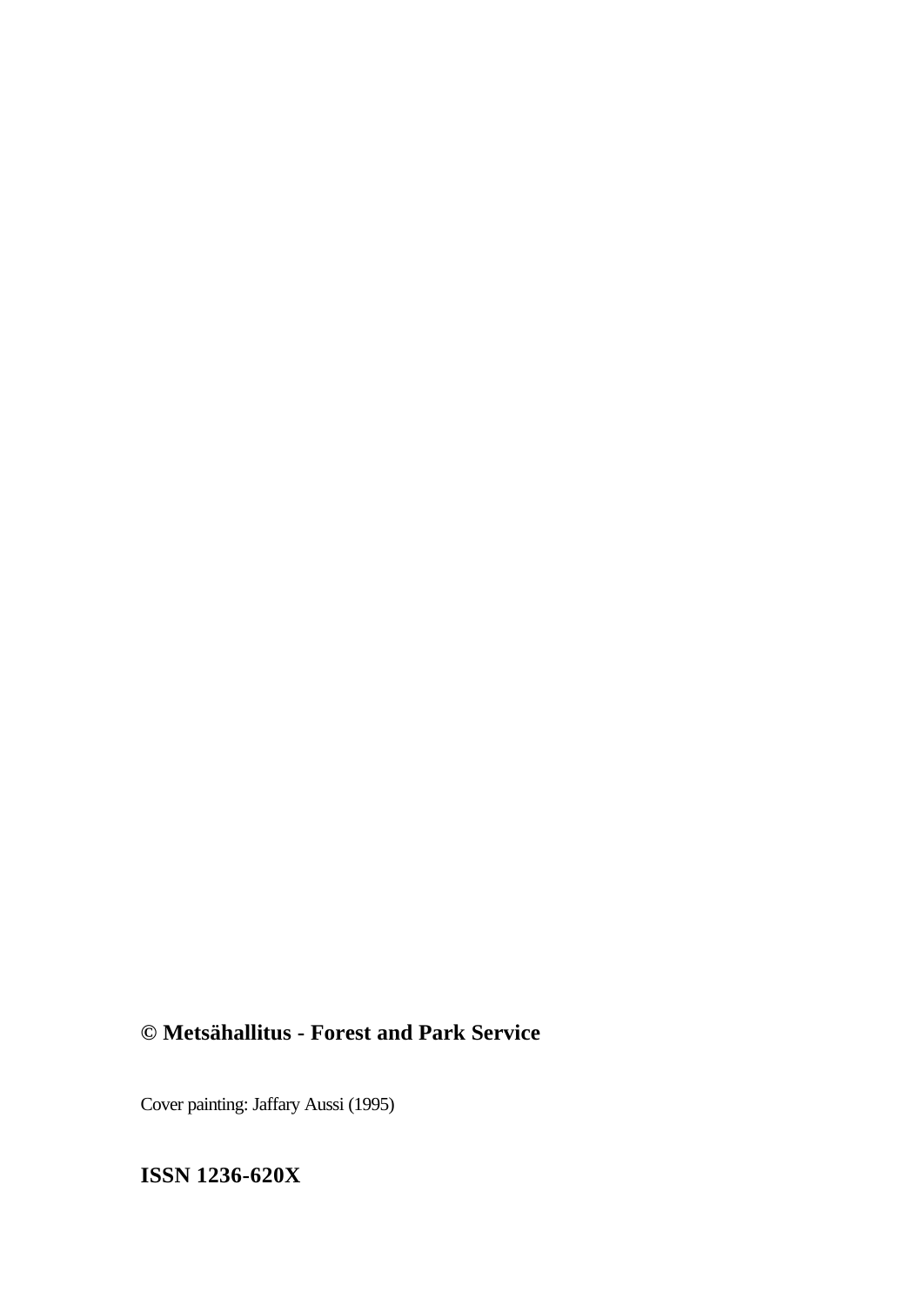## **ISBN 952-446-015-7**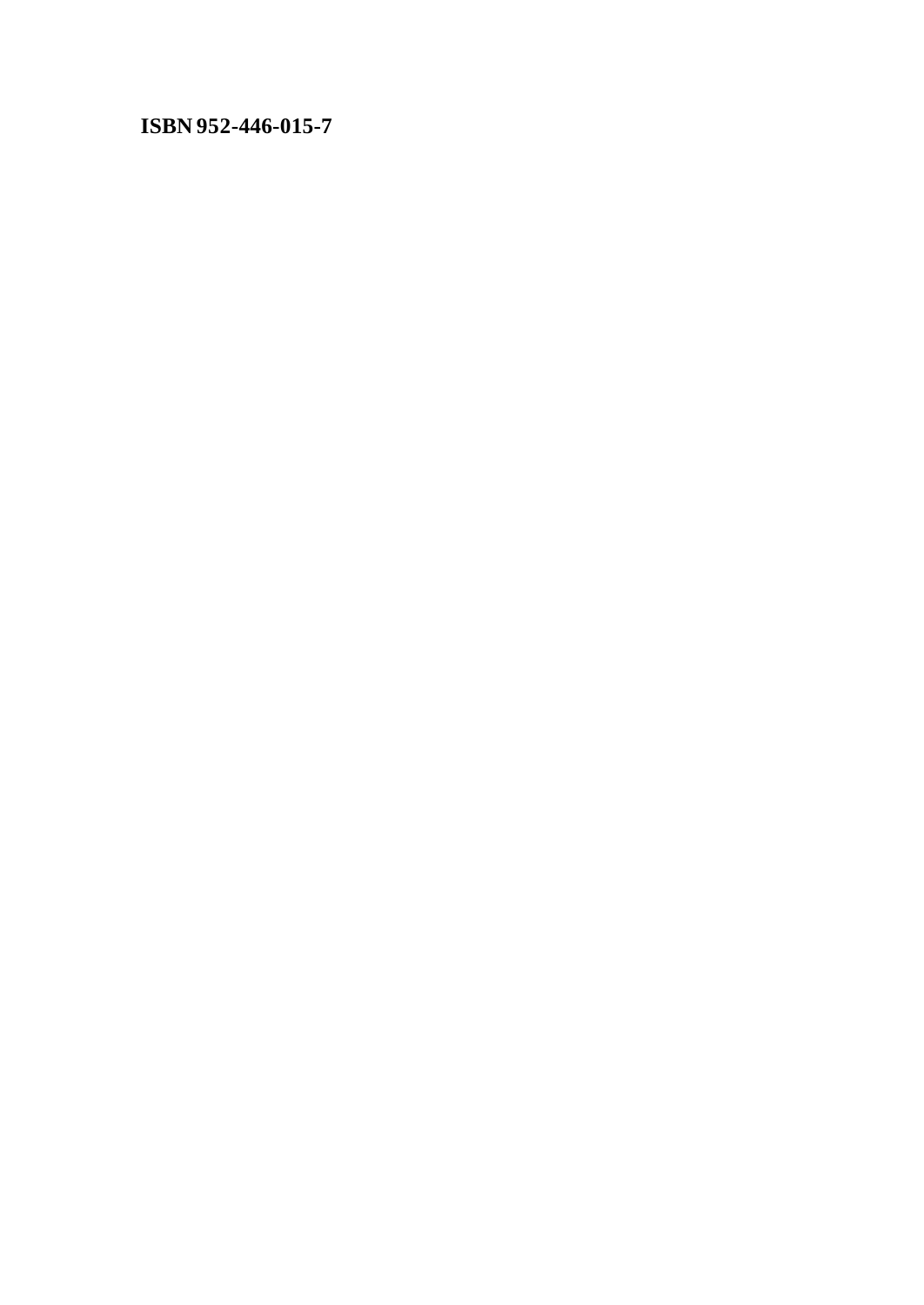#### **East Usambara Catchment Forest Project(EUCFP)**

The East Usambara rain forests are one of the most valuable conservation areas in Africa. Several plant and animals are found only in the East Usambara mountains. The rain forests secure the water supply of 200,000 people and the local people in the mountains depend on these forests. The East Usambara Catchment Forest Project aims at establishing the Amani Nature Reserve; protecting water sources; establishing and protecting forest reserves; sustaining villager's benefits from the forest; and rehabilitating the Amani Botanical Garden. The project is implemented by the Forestry and Beekeeping Division of the Ministry of Natural Resources and Tourism with financial support from the Government of Finland, and implementation support from the Finnish Forest and Park Service. To monitor the impact of the project, both baseline biodiversity assessments and development of a monitoring system are needed. The present activity is aimed at establishing baseline information on biological diversity in selected East Usambara forests.

#### **The University of Dar es Salaam (UDSM)**

The University of Dar es Salaam was established in July 1970 as a centre for learning and research in the arts and the physical, natural, earth, marine, medical and human sciences. The University is surveying and mapping the flora and fauna of Tanzania and is conducting research into the maintenance and improvement of the environment and the sustainable exploitation of Tanzania's natural resources.

#### **The Society for Environmental Exploration (SEE)**

The Society is a non-profit making company limited by guarantee and was formed in 1989. The Society's objectives are to advance field research into environmental issues and implement practical projects contributing to the conservation of natural resources. Projects organised by The Society are joint initiatives developed in collaboration with national research agencies in co-operating countries.

#### **Frontier Tanzania Forest Research Programme (FT FRP)**

The Society for Environmental Exploration and the University of Dar es Salaam have been conducting collaborative research into environmental issues since July 1989 under the title of the Frontier Tanzania Forest Research Programme (FT FRP). Since July 1994, the FT FRP has been working in the forests of the East Usambara mountains in collaboration with the East Usambara Catchment Forest Project (EUCFP). This survey of selected forests collects baseline biodiversity data and assists the EUCFP in the management of the East Usambara forests.

#### **For more information:**

Forestry and Beekeeping Division P.O. Box 426, Dar es Salaam, Tanzania Tel: 255-51-111 061/2/3/4 Fax: 255-51-114 659 TLX 41853 misitu tz E-mail: misitu@twiga.com

East Usambara Catchment Forest Project P.O. Box 5869, Tanga, Tanzania Tel: 255-53-43453, 46907, 43820 Fax: 255-53-43820 E-mail: usambara@twiga.com

Dept of Zoology University of Dar es Salaam P.O. Box 35064, Dar es Salaam, Tanzania

Department for Development Co-operation Ministry for Foreign Affairs Katajanokanlaituri 3 FIN-00160 Helsinki, Finland Tel 358-9-134 161 Fax 358-9-1341 6293

Finnish Forest and Park Service P.O. Box 94, FIN-01301 Vantaa, Finland Tel: 358-9-857 841 Fax: 358-9-8578 4401 E-mail: knowhow@metsa.fi

Society for Environmental Exploration 77 Leonard Street, London, UK Tel: 0171-739 0889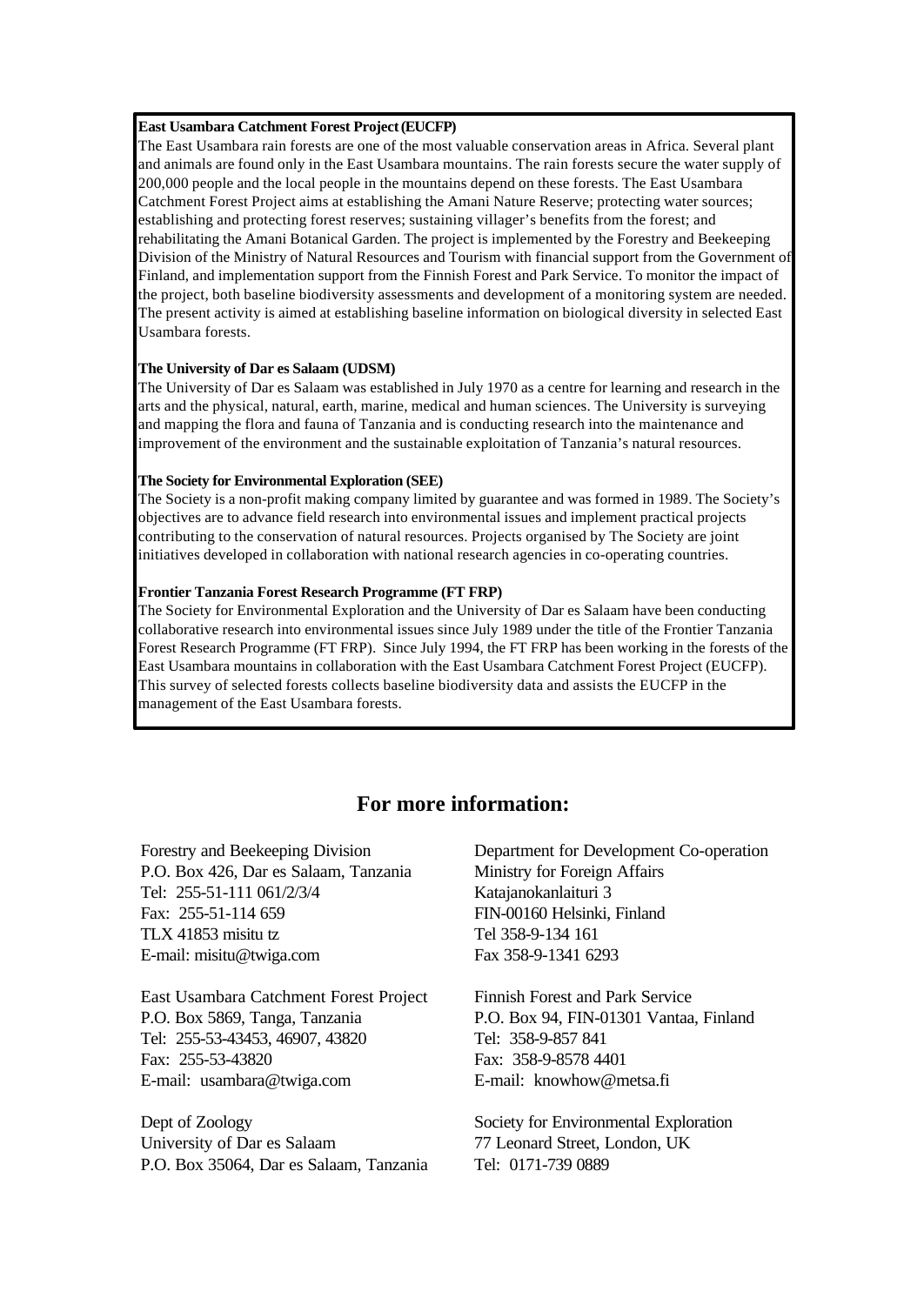Tel: 255-51-43400 Fax: 0171-613 2992

E-mail: enquiries@frontier.mailbox.co.uk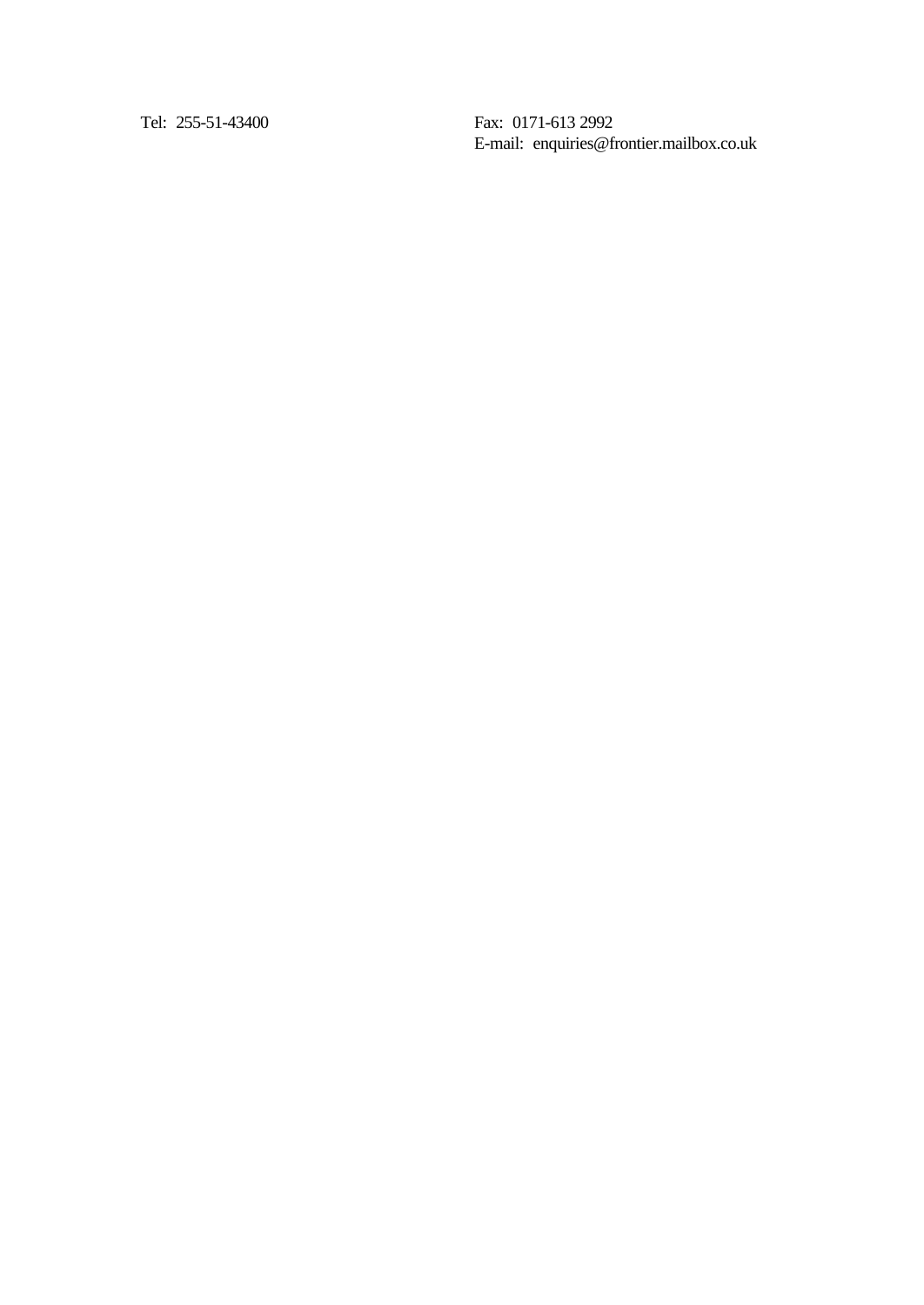## **TABLE OF CONTENTS Page**

| Table of contents                                        | $\mathbf{i}$       |
|----------------------------------------------------------|--------------------|
| List of tables                                           | $\dddot{\text{m}}$ |
| List of figures<br>Foreword                              | iv                 |
|                                                          | $\mathbf{V}$       |
| Acknowledgements<br>Abstract                             | vi<br>vii          |
|                                                          |                    |
| 1.0 Introduction - East Usambara and forest biodiversity | $\mathbf{1}$       |
| 2.0 Aims of the survey                                   | 3                  |
| 3.0 Description of the forest                            | 4                  |
| 3.1 General description                                  | $\overline{4}$     |
| 3.1.1 History and status                                 | $\overline{4}$     |
|                                                          |                    |
| 4.0 Soils                                                | 7                  |
| 4.1 Introduction                                         | 7                  |
| 4.2 Methods                                              | 7                  |
| 4.3 Results                                              | 7                  |
| 4.4 Discussion                                           | 8                  |
| 5.0 Botany                                               | 9                  |
| 5.1 Introduction                                         | 9                  |
| 5.2 Methods                                              | 9                  |
| 5.2.1 Forest Structure                                   | 9                  |
| 5.2.1.1 Quantitative vegetation analysis                 | 9                  |
| 5.2.1.2 Disturbance transects                            | 9                  |
| 5.3 Results                                              | 11                 |
| 5.3.1 Quantitative vegetation analysis                   | 11                 |
| 5.3.2 Disturbance transects                              | 29                 |
| 5.4 Summary                                              | 31                 |
|                                                          | 37                 |
| 6.0 Zoology                                              |                    |
| 6.1 Introduction                                         | 37                 |
| 6.2 Methods                                              | 37                 |
| 6.2.1 Mammals                                            | 37                 |
| 6.2.1.1 Snap trap lines                                  | 37                 |
| 6.2.1.2 Bucket pitfall trapping                          | 37                 |
| 6.2.1.3 Bat netting                                      | 38                 |
| 6.2.1.4 Mammal observations                              | 38                 |
| 6.2.2 Birds                                              | 38                 |
| 6.2.3 Reptiles                                           | 38                 |
| 6.2.4 Amphibians                                         | 38                 |
| 6.2.5 Invertebrates                                      | 38                 |

**i**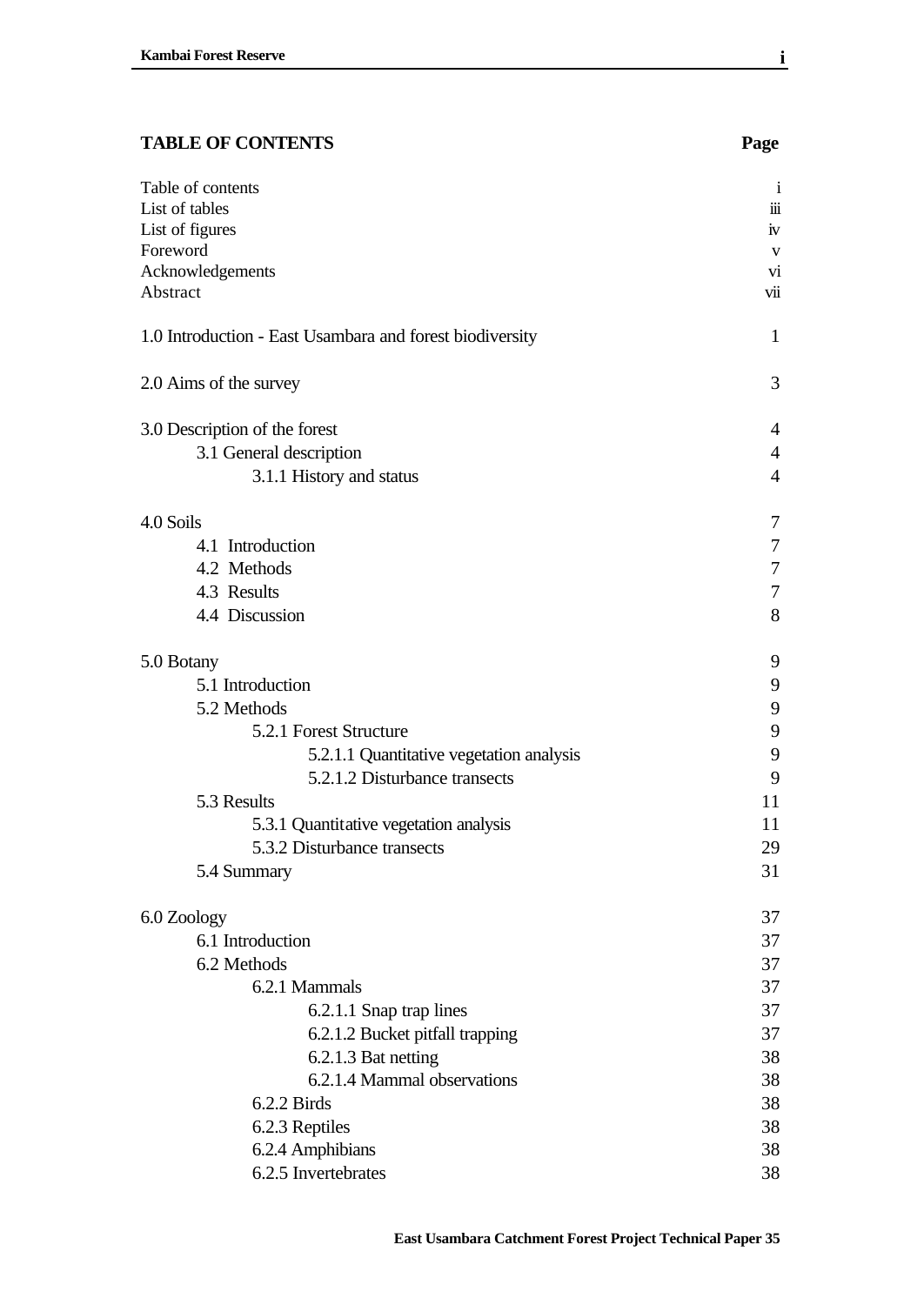| 6.2.5.1 Invertebrate pitfall trapping     | 38 |
|-------------------------------------------|----|
| 6.2.5.2 Malaise trapping                  | 39 |
| 6.3 Trapping sites and trapping intensity | 40 |
| 6.4 Results                               | 42 |
| 6.4.1 Mammals                             | 42 |
| 6.4.1.1 Mammals (non-bat)                 | 42 |
| 6.4.1.2 Opportunistic observations        | 43 |
| 6.4.1.3 Bats                              | 44 |
| 6.4.2 Birds                               | 47 |
| 6.4.3 Reptiles                            | 49 |
| 6.4.4 Amphibians                          | 53 |
| 6.4.5 Invertebrates sampling              | 58 |
| 6.4.5.1 Invertebrate pitfall trapping     | 58 |
| 6.4.5.2 Malaise trapping                  | 58 |
| 6.4.5.3 Molluscs                          | 59 |
| 6.5 Summary                               | 60 |
| 7.0 Socio-economics                       | 66 |
| 7.1 Introduction                          | 66 |
| 7.2 Methods                               | 66 |
| 7.3 Results                               | 66 |
| 7.3.1 The villages and the population     | 66 |
| 7.3.2 Economic activity                   | 67 |
| 7.3.3 Land tenure                         | 67 |
| 7.3.4 Forest resource utilisation         | 68 |
| 7.3.5 Attitudes toward the forest reserve | 69 |
| 7.3.6 Development                         | 70 |
| 7.4 Discussion                            | 70 |
| 8.0 Conclusion                            | 72 |
| 9.0 References                            | 74 |
| Appendices:                               |    |
| Appendix 1. General plot information      | 77 |
| Appendix 2. Taxonomic verification        | 79 |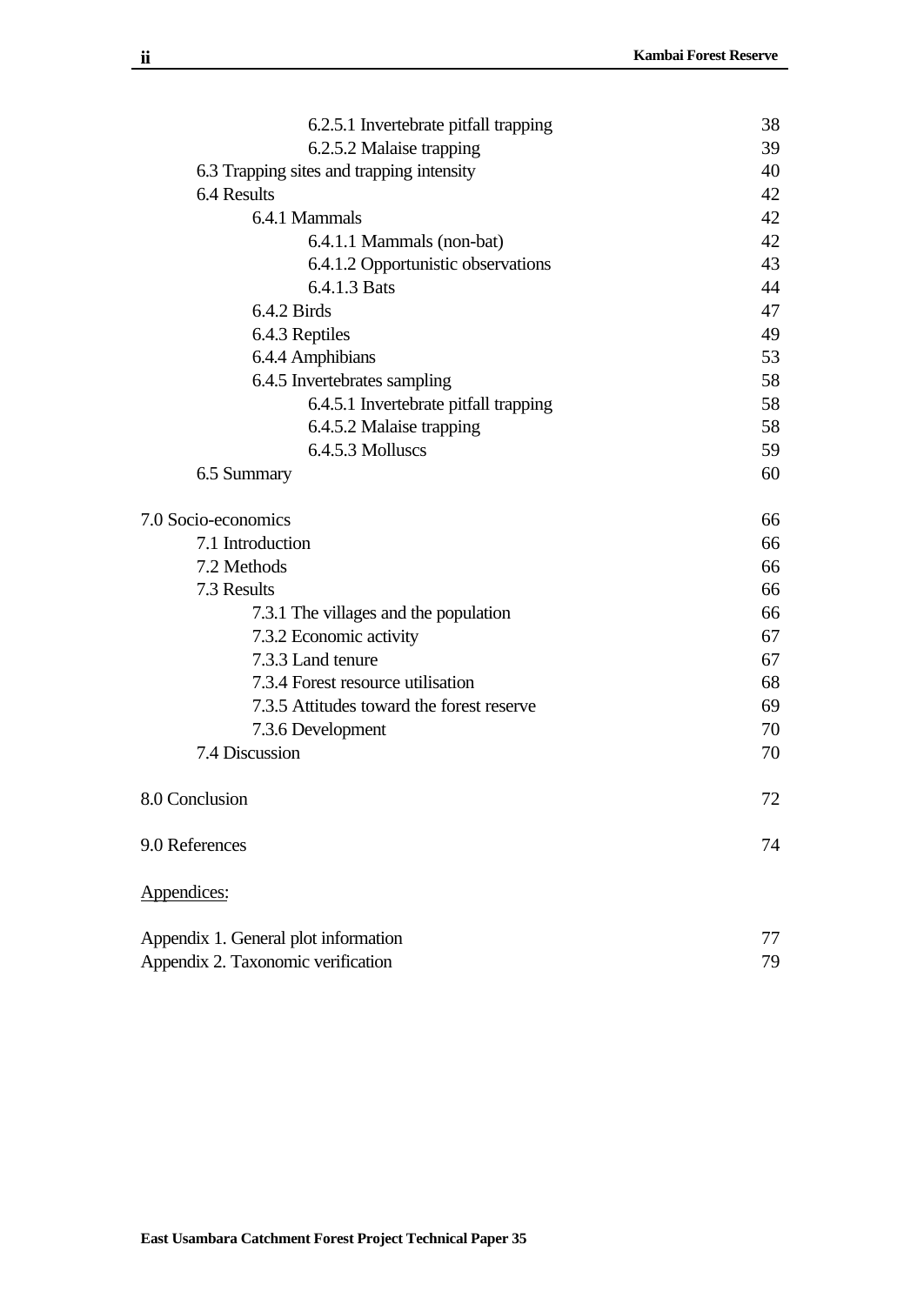## **LIST OF TABLES**

|          |                                                                                             | Page           |
|----------|---------------------------------------------------------------------------------------------|----------------|
| Table 1  | Land use distribution                                                                       | 4              |
| Table 2  | Status of Kambai forest reserve                                                             | $\overline{4}$ |
| Table 3  | Checklist of trees and shrubs                                                               | 11             |
| Table 4  | Trees found outside their previously recorded range in the East                             | 15             |
|          | Usambaras                                                                                   |                |
| Table 5  | Summary of ecological type for tree and shrub species                                       | 16             |
| Table 6  | Summary of habitat for tree and shrub species                                               | 16             |
| Table 7  | Submontane species occurring in lowland areas and the altitudes<br>where they were recorded | 16             |
| Table 8  | Summary of endemic status for tree and shrub species                                        | 16             |
| Table 9  | Disturbance transect results for pole counts                                                | 29             |
| Table 10 | Disturbance transect results for timber counts                                              | 30             |
| Table 11 | Other human disturbance recorded in the forest on an <i>ad lib</i> .                        | 30             |
|          | basis other than pole and timber cutting                                                    |                |
| Table 12 | Summary descriptions of trapping sites                                                      | 40             |
| Table 13 | Sampling intensity by trap night                                                            | 40             |
| Table 14 | Summary of mammals (non-bats)                                                               | 42             |
| Table 15 | Summary of mammal observations                                                              | 43             |
| Table 16 | Summary of bats                                                                             | 44             |
| Table 17 | Ranges for near-endemic mammal species recorded                                             | 44             |
| Table 18 | Summary of birds                                                                            | 47             |
| Table 19 | Ranges of endemic and near-endemic bird species recorded                                    | 48             |
| Table 20 | Summary of reptiles                                                                         | 49             |
| Table 21 | Summary of reptile observations                                                             | 50             |
| Table 22 | Ranges of near-endemic reptile species recorded                                             | 50             |
| Table 23 | Summary of amphibians                                                                       | 53             |
| Table 24 | Ranges for endemic and near-endemic amphibian species                                       | 54             |
|          | recorded                                                                                    |                |
| Table 25 | Summary of ground-dwelling invertebrates                                                    | 58             |
| Table 26 | Summary of malaise captured invertebrates                                                   | 58             |
| Table 27 | Summary of molluscs                                                                         | 59             |
| Table 28 | Summary of faunal families and species                                                      | 61             |
| Table 29 | Summary of capture locations of faunal species                                              | 61             |
| Table 30 | Summary of ecological type of faunal species                                                | 61             |
| Table 31 | Summary of endemic status of faunal species                                                 | 62             |
| Table 32 | Results of Kambai, Miembeni and Msige subvillage meeting                                    | 68             |
| Table 33 | Results of Kweboha and Msakaza subvillage meeting                                           | 68             |
| Table 34 | Summary of biodiversity of taxa surveyed                                                    | 73             |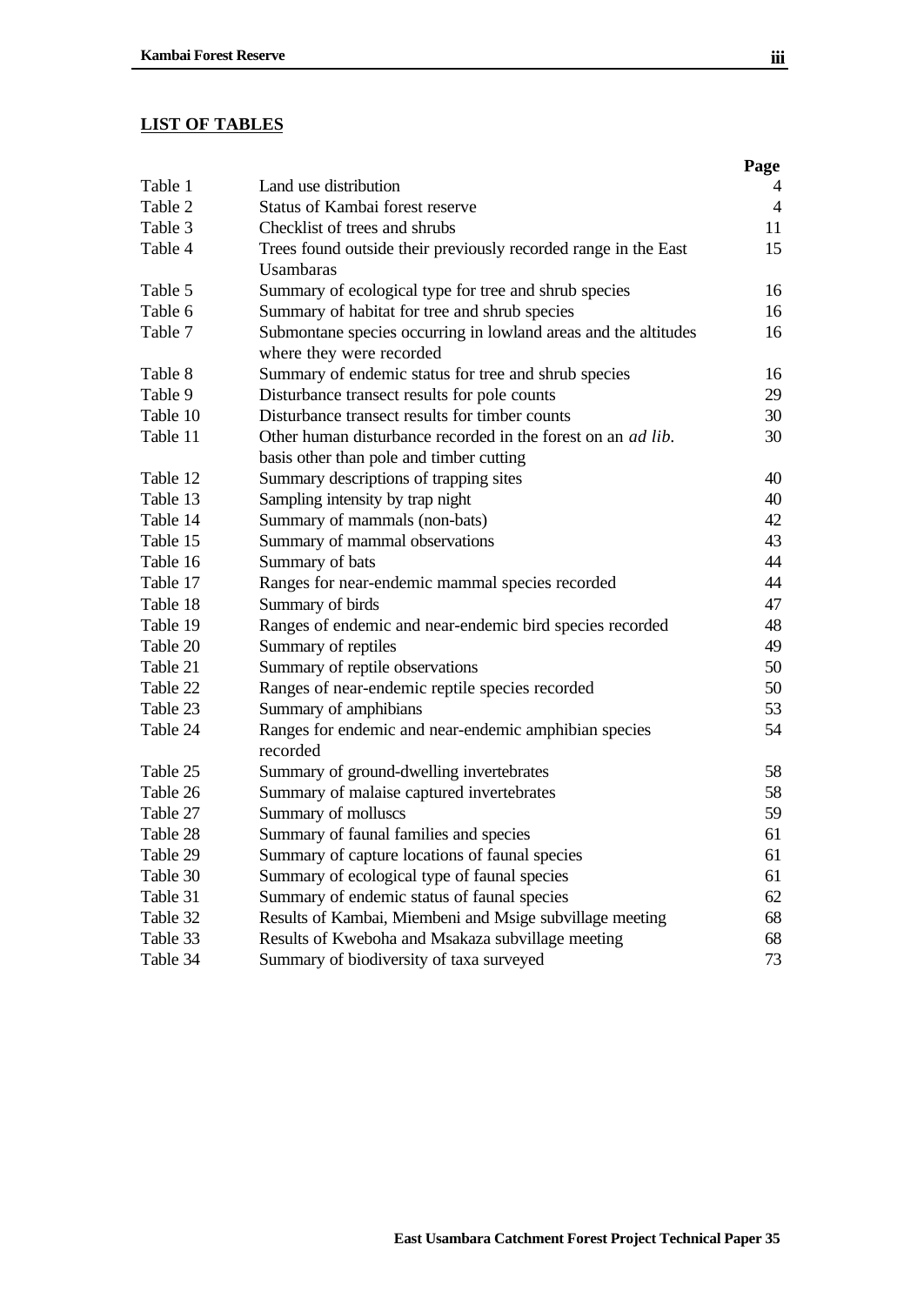#### **LIST OF FIGURES**

|           |                                                                        | Page |
|-----------|------------------------------------------------------------------------|------|
| Figure 1  | The location of Kambai forest reserve in relation to other East        | 5    |
|           | <b>Usambara</b> forests                                                |      |
| Figure 2  | Topographical map                                                      | 6    |
| Figure 3  | Location of vegetation plots and disturbance transects                 | 10   |
| Figure 4  | Species accumulation rates of recorded species by vegetation plot      | 16   |
| Figure 5  | Distribution of forest dependent tree and shrub individuals            | 18   |
| Figure 6  | Distribution of forest dependent tree and shrub species                | 19   |
| Figure 7  | Distribution of non-forest tree and shrub individuals                  | 20   |
| Figure 8  | Distribution of non-forest tree and shrub species                      | 21   |
| Figure 9  | Distribution of submontane tree and shrub individuals                  | 22   |
| Figure 10 | Distribution of submontane tree and shrub species                      | 23   |
| Figure 11 | Distribution of endemic tree and shrub individuals                     | 24   |
| Figure 12 | Distribution of endemic tree and shrub species                         | 25   |
| Figure 13 | Distribution of near-endemic tree and shrub individuals                | 26   |
| Figure 14 | Distribution of near-endemic tree and shrub species                    | 27   |
| Figure 15 | Vegetation of Kambai forest reserve                                    | 28   |
| Figure 16 | Cut and naturally fallen poles recorded per 100 metres by transect     | 29   |
| Figure 17 | Cut and naturally fallen timber recorded per 100 metres by             | 30   |
|           | transect                                                               |      |
| Figure 18 | Areas of disturbance in relation to the distribution of tree and shrub | 33   |
|           | species that are both forest dependent and endemic                     |      |
| Figure 19 | Areas of highest disturbance in relation to the distribution of tree   | 34   |
|           | and shrub species that are both forest dependent and near-             |      |
|           | endemic                                                                |      |
| Figure 20 | Areas of highest disturbance in relation to the distribution of tree   | 35   |
|           | and shrub individuals that are both forest dependent and endemic       |      |
| Figure 21 | Areas of highest disturbance in relation to the distribution of tree   | 36   |
|           | and shrub individuals that are both forest dependent and near-         |      |
|           | endemic                                                                |      |
| Figure 22 | Location of trapping sites                                             | 41   |
| Figure 23 | Distribution of forest dependent mammal species                        | 45   |
| Figure 24 | Distribution of near-endemic mammal species                            | 46   |
| Figure 25 | Distribution of forest dependent reptile species                       | 51   |
| Figure 26 | Distribution of near-endemic reptile species                           | 52   |
| Figure 27 | Distribution of forest dependent amphibian species                     | 55   |
| Figure 28 | Distribution of endemic amphibian species                              | 56   |
| Figure 29 | Distribution of near-endemic amphibian species                         | 57   |
| Figure 30 | Areas of highest disturbance in relation to the distribution of animal | 64   |
|           | species that are both forest dependent and endemic                     |      |
| Figure 31 | Areas of highest disturbance in relation to the distribution of animal | 65   |
|           | species that are both forest dependent and near-endemic                |      |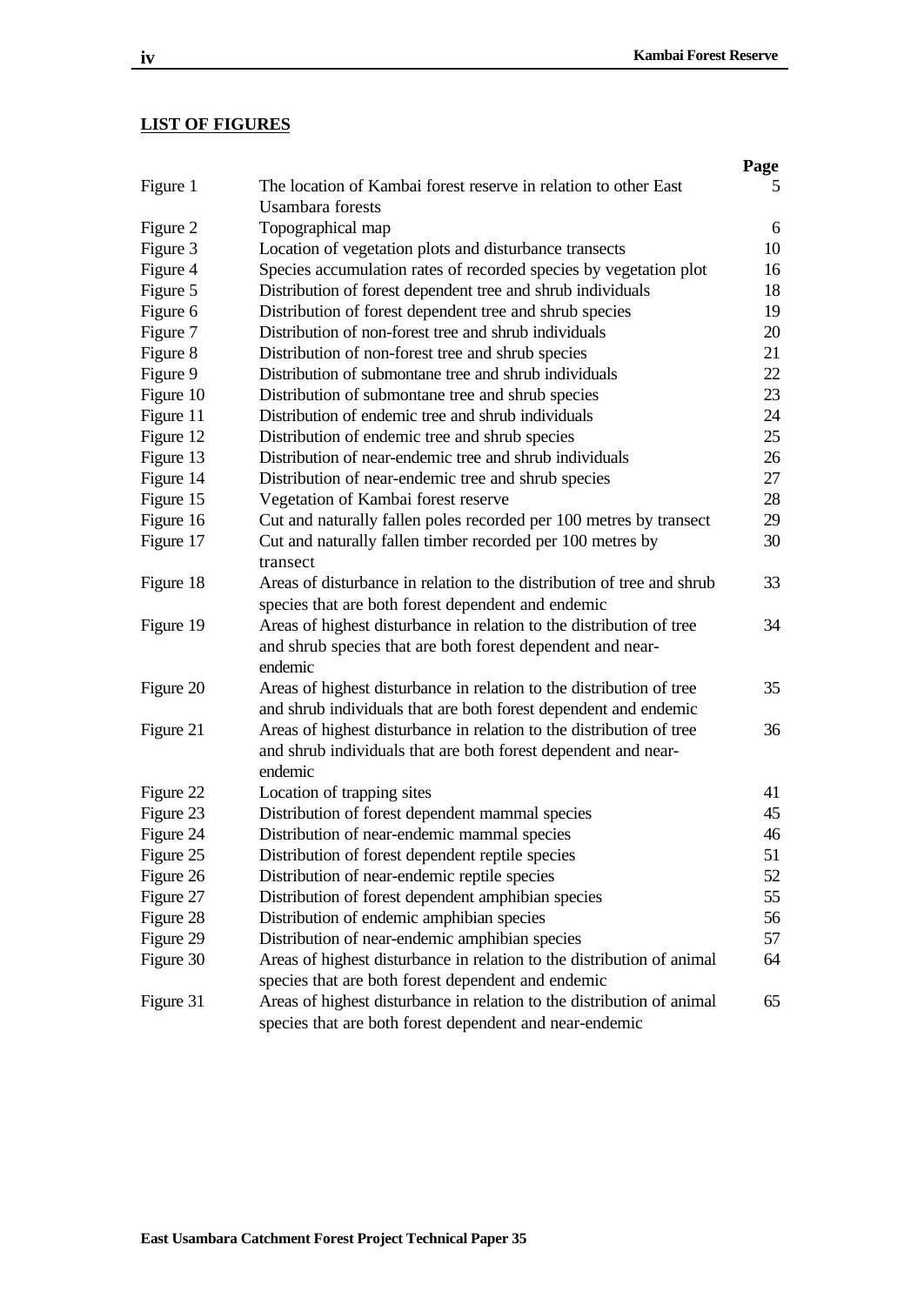#### **FOREWORD**

The East Usambara forests in north-eastern Tanzania are part of the Eastern Arc mountains. More than one hundred years of biological interest and research has shown that these forests have a unique diversity of flora and fauna, and an exceptionally high degree of endemism. They are globally listed as one of the biodiversity hotspots and centres of plant diversity, and recognized as among the most valuable conservation areas in Africa. Since 1990, the East Usambara Catchment Forest Project (EUCFP) has worked in the East Usambaras mountains with the mission to protect these natural forests. The project is implemented by the Forestry and Beekeeping Division (FBD) of the Ministry of Natural Resources and Tourism (MNRT) with financial support from the Government of Finland, and implementation support from the Finnish Forest and Park Service (FPS).

Although a considerable amount of biological information exists from the East Usambaras much of this is restricted to the Amani area and systematic surveys are few. In order to get more comprehensive information on the forests biodiversity surveys were initiated and contracted by EUCFP in July 1995. The surveys are conducted by Frontier Tanzania, a joint venture between the University of Dar es Salaam and the Society for Environmental Exploration, together with EUCFP. The aim of the surveys is to provide systematic baseline information on the biological values of different forests as a basis for management planning and long-term monitoring, as well as training forestry staff in the use of biological inventory techniques. They will also help setting of priorities in the conservation of this valuable area.

The surveys have been carried out over ten-week field phases. The programme involves short-term expatriate volunteer research assistants, permanent EUCFP, Frontier, University of Dar es Salaam, and Tanzania Forestry Research Institute staff, as well as an international network of taxonomists and other experts. The surveys have become progressively more systematic and quantitative, and have already resulted in the discovery of several previously unknown taxa. This will further raise awareness of the unique conservation values of the East Usambaras. EUCFP has also commisioned the development of a biodiversity database, a work which also contributed the maps to these reports. All data collected during the surveys will be entered in this database, which is linked to the national biodiversity database and will become operational in 1997.

The reports are the result of the work of many people – too many to be listed here. We would like to thank all of them for their invaluable effort. We hope that the surveys will make yet another contribution to the long historic chain of efforts to study and understand these unique forests. Perhaps even more than that we hope that this information will contribute to a better management and conservation of the East Usambaras so that the beauty of the area will continue to amaze coming generations and that the light in the tunnel will become the bright future.

M.I.L. Katigula Stig Johansson

Project Manager Chief Technical Adviser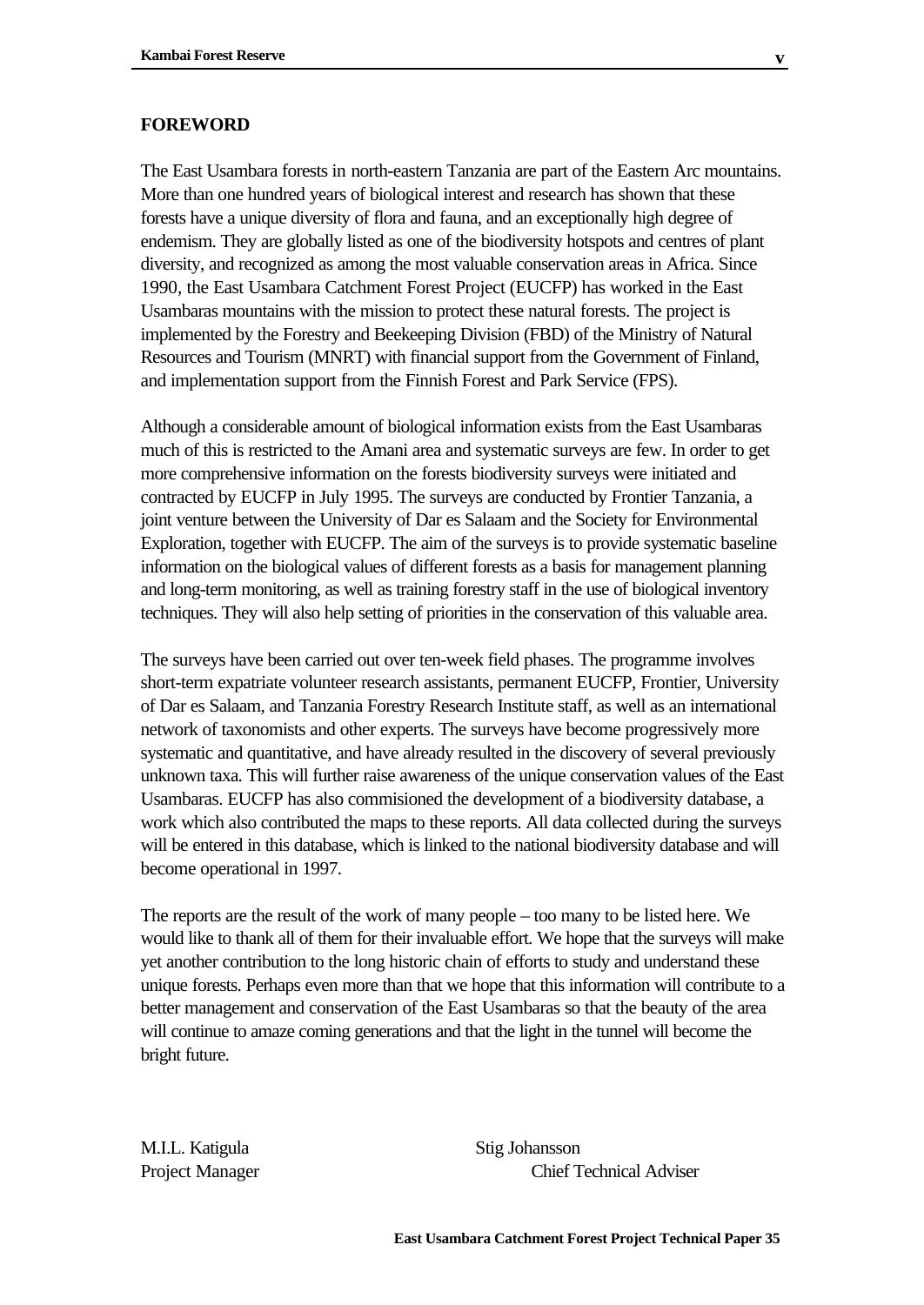#### **ACKNOWLEDGEMENTS**

This report is the culmination of the advice, co-operation, hard work and expertise of many people.

Acknowledgements are due to the East Usambara Catchment Forest Project who commissioned the survey, notably Mr. Katigula (Project Manager), and Dr. S. Johansson (Chief Technical Adviser). All personal communications cited in this report were provided by the taxonomic experts listed in Appendix 2. Many thanks are due to their invaluable work identifying the specimens collected during the survey. Thanks are also due to the Research Assistants without whom this project would not be possible.

| Lynn Hughes             | Marie Lewis           |
|-------------------------|-----------------------|
| Katherine Ardouin       | Ian Johnston          |
| Rebecca Sophie Wichmann | Lucy Kopanska         |
| <b>Matthew Boardman</b> | Sarah Beaumont        |
| <b>Elaine Buckland</b>  | Ben Mooney            |
| <b>Andrew Cook</b>      | <b>Jane Stout</b>     |
| <b>Hilary Gamon</b>     | <b>Thomas Savage</b>  |
| Benjamin Ticehurst      | <b>Monica Bayliss</b> |
| David Albrecht          | <b>Allen Bayliss</b>  |

We also thank the staff, technicians, and students from the University of Dar es Salaam for their expertise:

| Leonard Mwasumbi | Curator of the Herbarium, Botany Department |
|------------------|---------------------------------------------|
| Bernard Mponda   | Technician, Botany Department               |
| Frank Mbago      | <b>B</b> otanist                            |
| Kerry Woodcock   | Socio-economist                             |
| Phil Kihaule     | Mammologist                                 |

From FAO, Ronald Botterweg for map production (Department of Zoology and Marine Biology, UDSM).

From TAFORI, Ahmud Mndolwa, botanist and Iddi Ramadhani, assistant botanist. From Mlingano Agricultural Research Institute, J.M. Shaka, W. Kabushemera and A. Msangi.

We would also like to thank the field staff of the East Usambara Catchment Forest Project: Raymond R. Kilenga, Albert Ntemi and Maingu Kanyere.

And the Frontier-Tanzania Project staff:

| Project co-ordinator |
|----------------------|
| Zoologist            |
| <b>B</b> otanist     |
| Assistant zoologist  |
| Camp co-ordinator    |
|                      |

Many thanks also to those who provided comments on the drafts of this report: Dr. S. Johansson, Chief Technical Adviser for the East Usambara Catchment Forest Project; Prof. K. Howell of the University of Dar es Salaam; Ms. L. Stubblefield, Director of Research and Development for The Society for Environmental Exploration, Dr. N. Burgess of the University of Copenhagen and Mr. M. S. Dilger and Ms. N. Doggart of Frontier-Tanzania.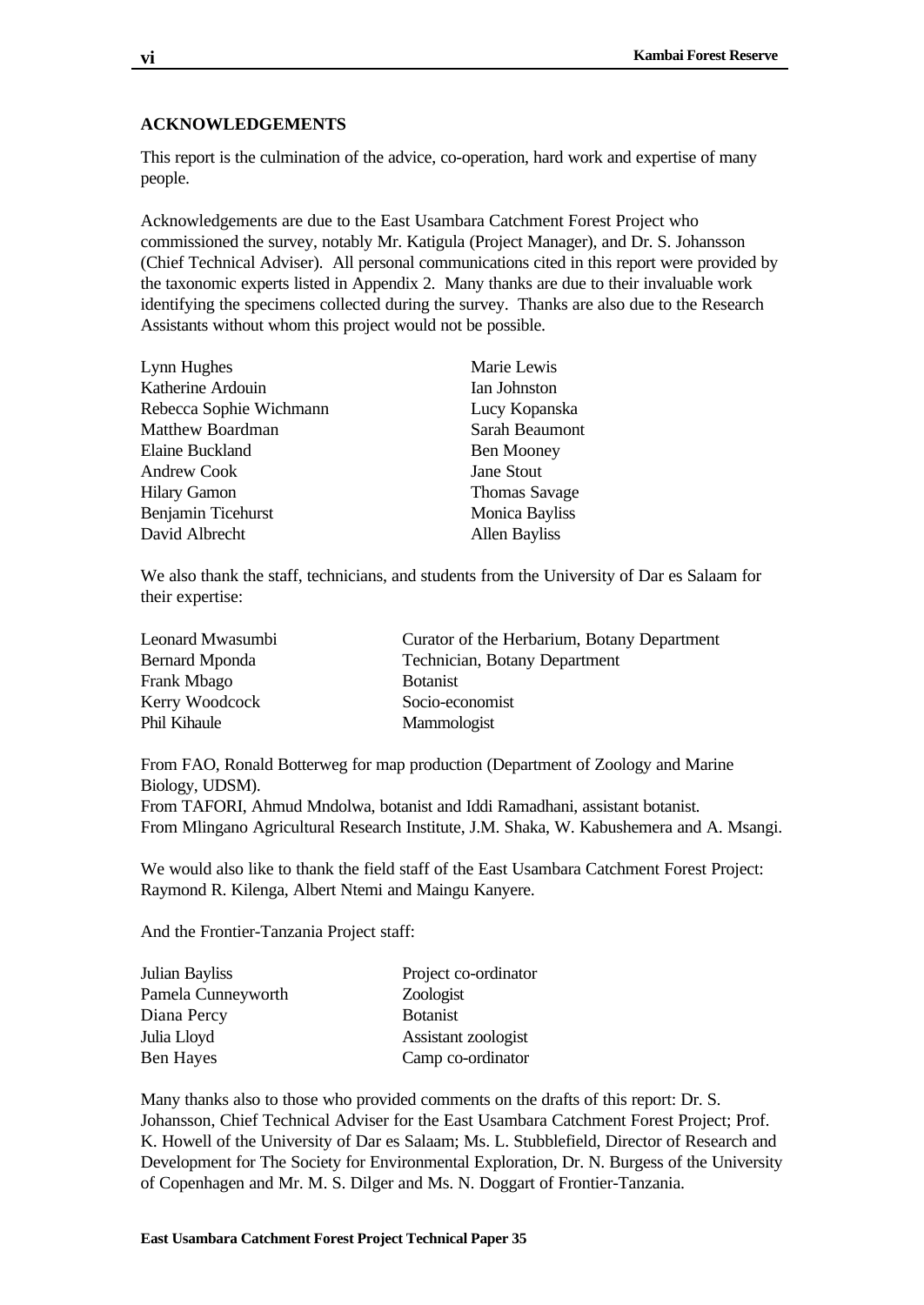## **Abstract**

Kambai forest reserve is situated in the East Usambara mountains in north-east Tanzania. The East Usambaras form part of the mountain chain called the Eastern Arc which ranges from southern Kenya to southern Tanzania. These mountains are known for their rich floral and faunal diversity and high levels of species endemism (Hamilton, 1989). To investigate further this biodiversity, a biological survey of Kambai forest reserve was conducted with a socio-economic component between January and March 1996 for a total of 52 researchdays.

This report summarises the findings of the survey in terms of floral and faunal inventories. Notes on ecological requirements and degree of endemism for each species is presented to provide an indication of the number of (a) forest dependent species as opposed to forest non-dependent and non-forest species; (b) threatened and rare species (using IUCN 1994 criteria<sup>1</sup>) and (c) endemics and near-endemics<sup>2</sup> to the Usambara mountains. These are presented to highlight the importance of Kambai forest reserve in a national and international context. These three categories are then combined to assess which species are considered at high risk of becoming locally extinct if the forest continues to be further degraded and fragmented.

The survey identified 162 species of tree and shrub, 36 species of mammal, 11 species of bird, 18 species of reptile and 15 species of amphibian.

#### *Flora*

l

Two tree species were recorded which are endemic to the Usambara mountains and 35 which have restricted ranges limited to the Eastern Arc and/or East African lowland forests. Forty-seven species are dependent on primary forest, and of these species, 17 are also endemic or near endemic to the Usambara mountains. Eighteen non-forest tree and shrub species are established within the reserve boundaries.

Species of particular interest encountered during this survey include:

• *Cola usambarensis,* a wet evergreen forest tree, endemic to the East Usambaras was recorded in 10 plots;

- Endangered a species facing a very high risk of extinction in the wild in the near future.
- Vulnerable a species facing a high risk of extinction in the wild in the medium-term future.

Near threatened - species which are close to qualifying for the status 'Vulnerable.'

<sup>1</sup> All IUCN notes are based on IUCN 1994 criteria for species as compiled by the National Biodiversity Database in the Department of Zoology and Marine Biology, UDSM, Dar es Salaam. Definitions are as follows:

<sup>2</sup> Endemic - Species occurring only in the Usambara mountains Near-endemic - Species with limited ranges in the Eastern Arc mountains and/or the East African lowlands between Somalia and Mozambique (Iversen, 1991b).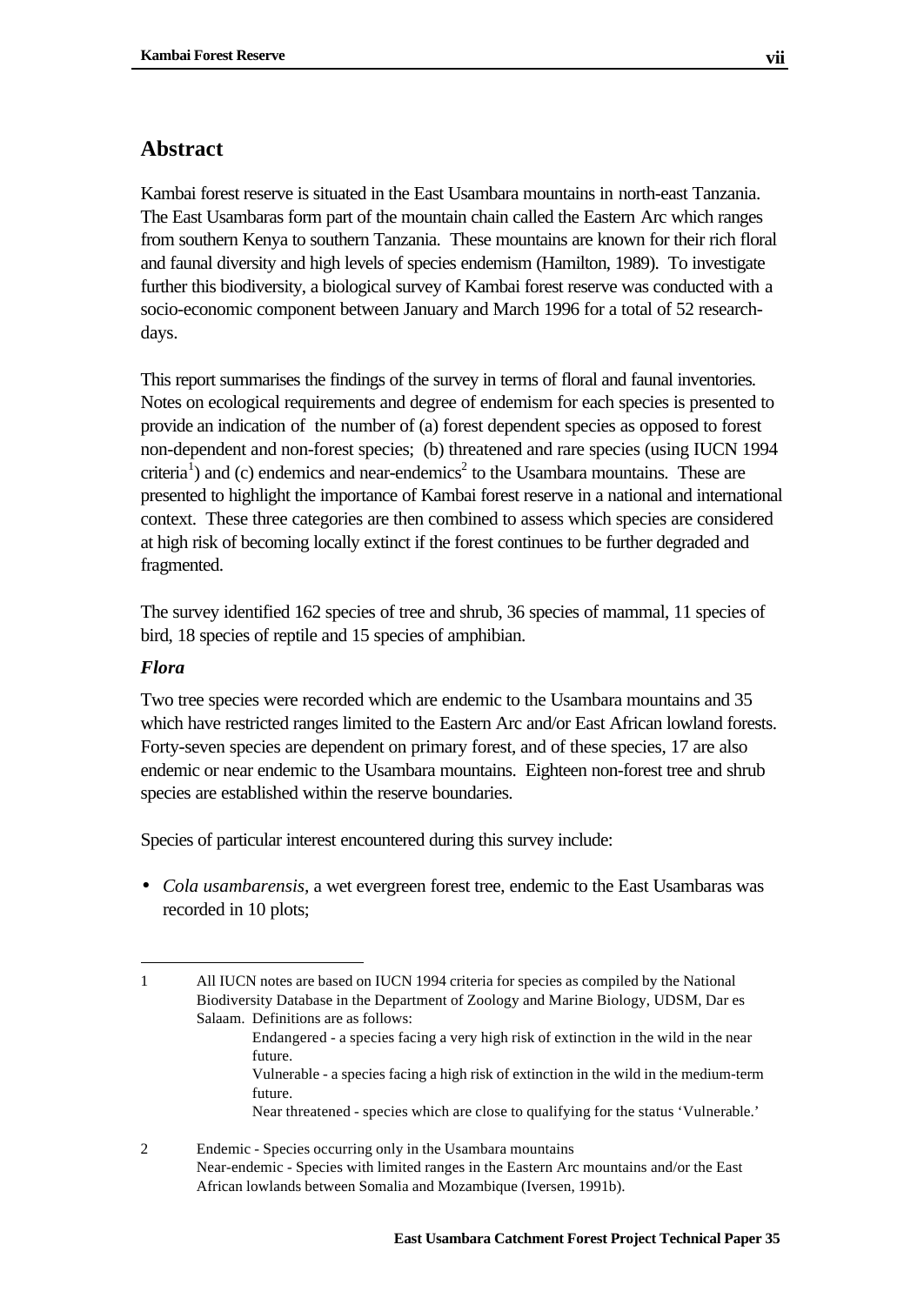- *Rinorea angustifolia,* a wet evergreen forest tree, endemic to the East and West Usambara mountains was recorded once in the reserve;
- *Monodora minor* is a new range record for the Usambara mountains, previously considered restricted within the coastal forests;
- *Nesogordonia holtzii* is considered a coastal endemic tree. The occurrence of this species in the Usambaras may represent a range extension, however the full description of this species has yet to be published.

#### *Fauna*

Four faunal species were recorded which are endemic to the Usambara mountains and nineteen species were recorded as near-endemics, having restricted ranges limited to the Eastern Arc and/or East African lowland forests. Thirty-three species are dependent on primary forest, and of these species, 21 are also endemic or near endemic to the Usambara mountains. Three non-forest species are established in the reserve.

Species of particular interest encountered during this survey include:

- *Crocidura xantippe,* a near-endemic shrew, listed as 'Endangered' by IUCN;
- *Dendrohyrax validus,* the tree hyrax, is considered 'Vulnerable' by IUCN;
- *Galago zanzibaricus,* the greater galago, is considered 'Near threatened' by IUCN;
- The bat, *Scotophilus nucella,* is a first record for Tanzania;
- The Nile monitor, *Varanus niloticus,* was observed. This species, as are all members of the Varanidae, is on the CITES appendix II list of endangered animals;
- The second specimen, and the first female, of the gecko *Lygodactylus kimhowelli* was collected. This represents a range extension. The only other known site of this species is the Amboni Caves forest, outside the town of Tanga. This species is considered 'Endangered' by IUCN;
- The gecko, *Cnemaspis barbouri*, is also considered 'Endangered' by IUCN;
- The reptiles, *Aparallactus werneri, Philothamnus macrops, Crotaphopeltis tornieri, Mabuya m. maculilabris* and *Rhampholeon brevicaudatus* are considered 'Vulnerable' by IUCN;
- The forest fossorial skink, *Melanoseps loveridgei,* was encountered. This represents a north-eastern range extension. Previously this species is known only from the Kiwengoma forest reserve in the coastal forests;
- The toad, *Mertensophryne micranotis,* is considered 'Endangered' by IUCN;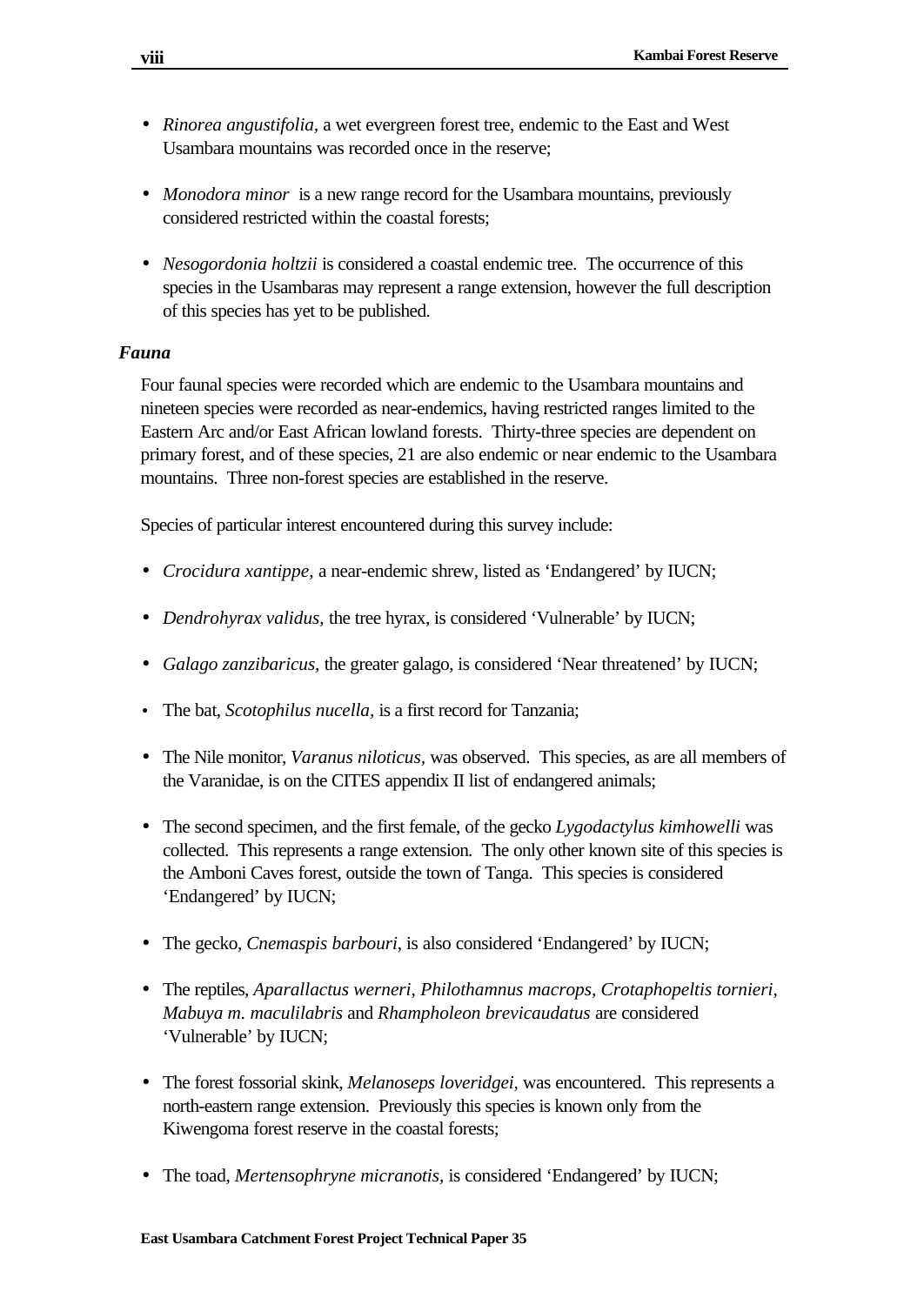- Amphibians considered 'Vulnerable by IUCN are: *Bufo brauni, Leptopelis barbouri, Leptopelis uluguruensis* and *Arthroleptides martiensseni;*
- *Hoplophryne rogersi,* a ground frog, was collected during the survey. This represents a range extension. It has now been recorded in three East Usambara forests. This species was also previously recorded only from the coastal forest near the Amboni Caves, Tanga. This species is considered 'Vulnerable' by IUCN;
- *Boulengerula boulengeri,* a caecilian, endemic to the East and West Usambaras, was recorded three times during the survey. This suggests that the species is locally common although considered 'Vulnerable' by IUCN;
- The tree frog, *Leptopelis vermiculatus,* is considered 'Near-threatened' by IUCN;
- The Usambara eagle owl, *Bubo vosseleri* and the Southern hyliota, *Hyliota australis* spp. *usambarae*, were recorded in the reserve. Both are endemic to the Usambara mountains. The former species is also a CITES II species and considered 'Vulnerable' by IUCN;
- Sokoke Scops Owl, *Otus ireneae,* is a near-endemic occurring in Kambai as well as other lowland East Usambara forests. It is only otherwise known from Arabuko-Sokoke forest, Kenya. This species is also a CITES II species and considered 'Endangered' by IUCN;
- Swynnerton's forest robin, *Swynnertonia swynnertoni*, and the Amani sunbird, *Anthreptes pallidigaster,* are near-endemics to the Usambara mountains. They are considered 'Near-Threatened' by IUCN;
- East coast akalat, *Sheppardia gunningi,* is considered 'Vulnerable' by IUCN*;*
- The slug, *Urocyclus kirkii*, was collected. This represents a possible northern range extension;
- The water snail, *Lanistes farleri,* is considered 'Endangered' by IUCN.

#### *Soils*

Variation in soil type was determined by differences in physiographic units: summit and upper slope, midslope, and lower slope rather than differences in vegetation type.

#### *Disturbance*

Five transects were found to have higher than average rates within the reserve of pole and timber extraction. Three of these are characterised by dense forest, one is previously disturbed/open forest, and one is bushland/thicket. From this, it appears that these three forested areas are under considerable more threat than the other areas of the reserve.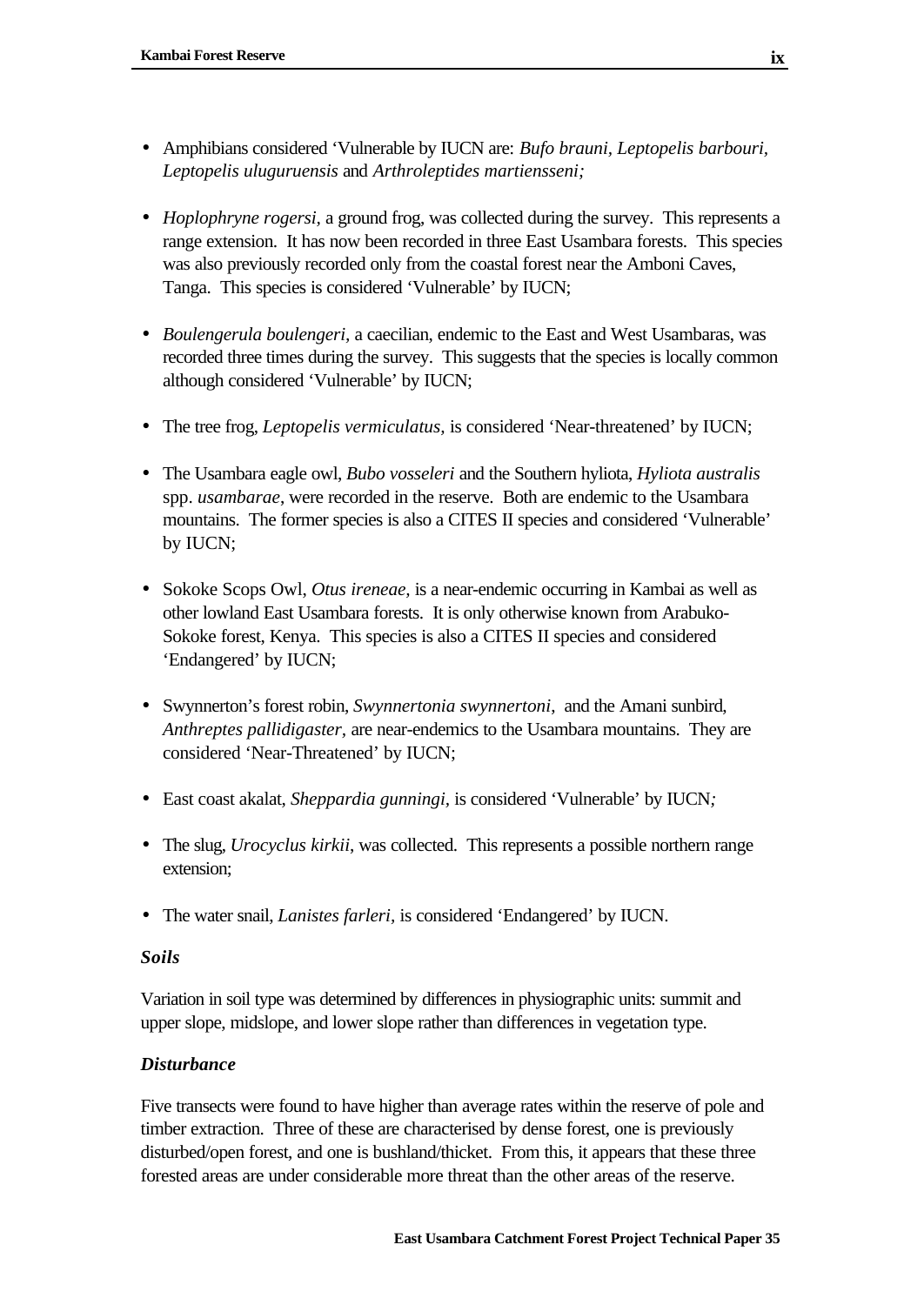#### *Socio-economics*

The main concern for the people living around the reserve is that they are landlocked between forest reserves and SHUWIMU land (land belonging to a government parastatal company). Because of this, there is no available land for agricultural expansion. This is of concern as land pressures are likely to increase due to increases in population and correspondingly, an increase in the demand for forest products. Differences exist in the perceived value of the forest reserve (i.e. the biodiversity value versus water catchment value versus timber, pole & firewood resources), and without alternatives to the use of forest products, it appears that conflict between the local people and the Catchment authorities will continue.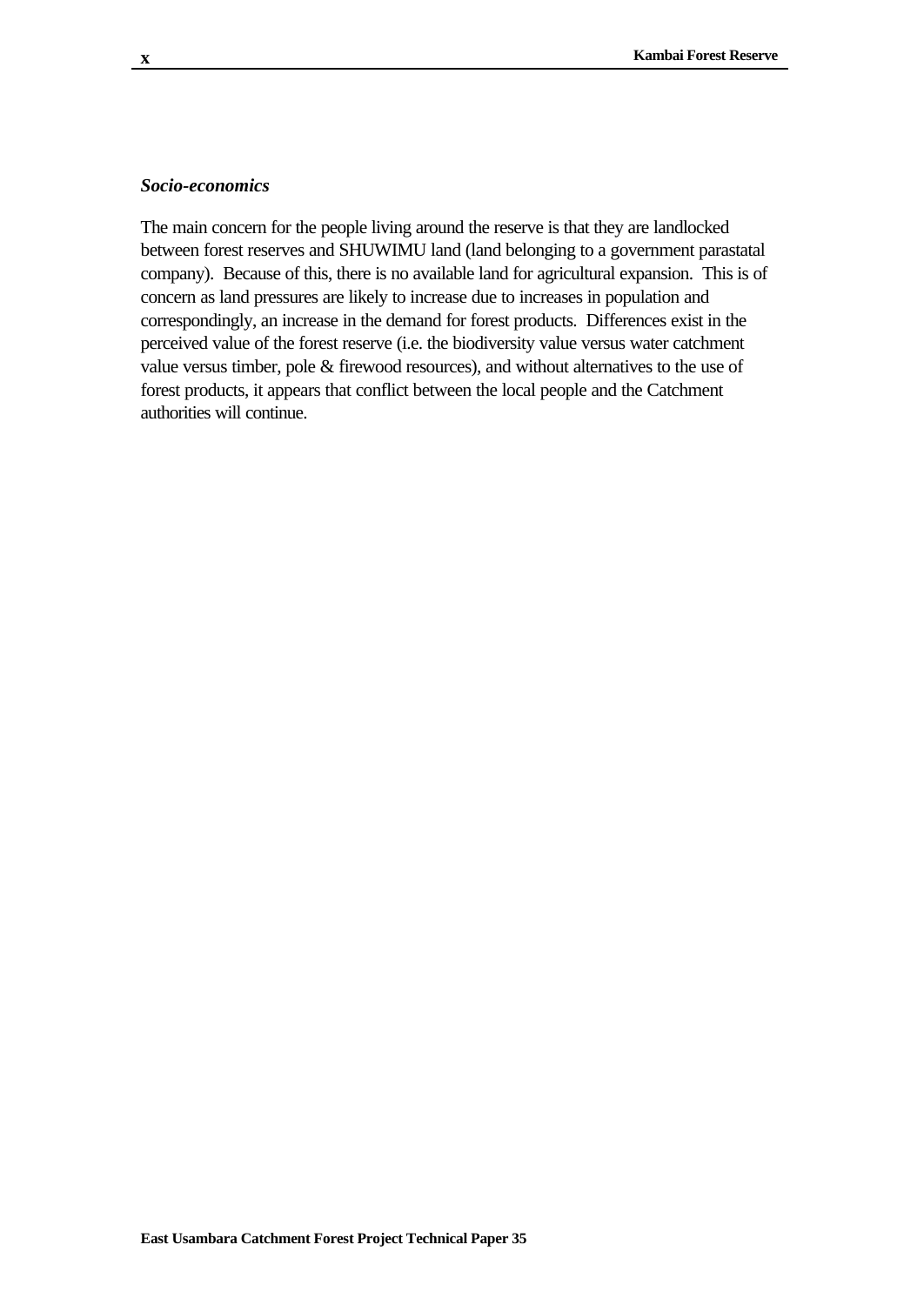## **1.0 INTRODUCTION: EAST USAMBARA AND FOREST DIVERSITY**

The East Usambara mountains are situated in north-east Tanzania, close (40 km) to the coastal town of Tanga between  $4^{\circ}48'$ -5 $^{\circ}13'$ S and  $38^{\circ}32'$ -38 $^{\circ}48'$ E. These mountains form part of a chain known as the Eastern Arc which stretches down the coast of East Africa from southern Kenya to southern Tanzania. This is a chain of isolated mountains composed of Precambrian rock exposed by block faulting and slow uprise (Griffiths, 1993). Being adjacent to the Indian Ocean, considerable orographic rainfall occurs in this area. The rainfall distribution is bi-modal, peaking between March and May and between September and December. The dry seasons are from June to August and January to March. Precipitation, however occurs in all months. Rainfall is greatest at higher altitudes and in the south-east of the mountains, increasing from 1,200 mm annually in the foothills to over 2,200 mm at the higher altitudes. Because of the topographical and climatic interactions, the western slopes are drier compared to the eastern slopes. Due to their age, isolation and their function as condensers of the moisture from the Indian Ocean, they support ancient and unique forests, rich in endemic species (Hamilton, 1989).

Research in the East Usambara mountains began in the late 1890's with substantial botanical collections being undertaken. Later, in 1928, surveys were undertaken on amphibians and by the 1930's detailed ornithological work had begun. Biological research in the mountains has steadily increased over the years since. More recently, work in the area has also included an attempt to understand the drainage and catchment value of the mountain's forests (Bruen, 1989; Litterick, 1989).

The East Usambara forests have been likened to the African equivalent of the Galapagos Islands in terms of their endemism and biodiversity (Rogers & Homewood, 1982; Howell, 1989). They are considered to be one of the most important forest blocks in Africa, if not the most important (Tye, 1994). Currently, around 2,800 taxa of plants have been recorded of which it is suggested that over one quarter are endemic or near-endemic (Iversen, 1991). Many are threatened (Rodgers, 1996).

In addition to the biodiversity value is the drainage and catchment value of the East Usambara forests. The forests play an important role in maintaining the hydrological cycle which feeds the Sigi River. The Sigi River is a vital water source for the local communities as well as supplying water for the large coastal town of Tanga. Deforestation in the area will lead to increased soil erosion particularly from the steeper slopes. Soil erosion is liable to result in more irregular run off and in a deterioration in water quality due to siltation

The latest survey of the area, conducted by Johansson & Sandy (1996) shows that approximately 45,137 ha of the East Usambaras remain as natural forest. This can be divided into two types: submontane rain forest and lowland forest. Altitude is the factor differentiating these two forest types (Hamilton, 1989), with submontane forest generally occurring above 850 m.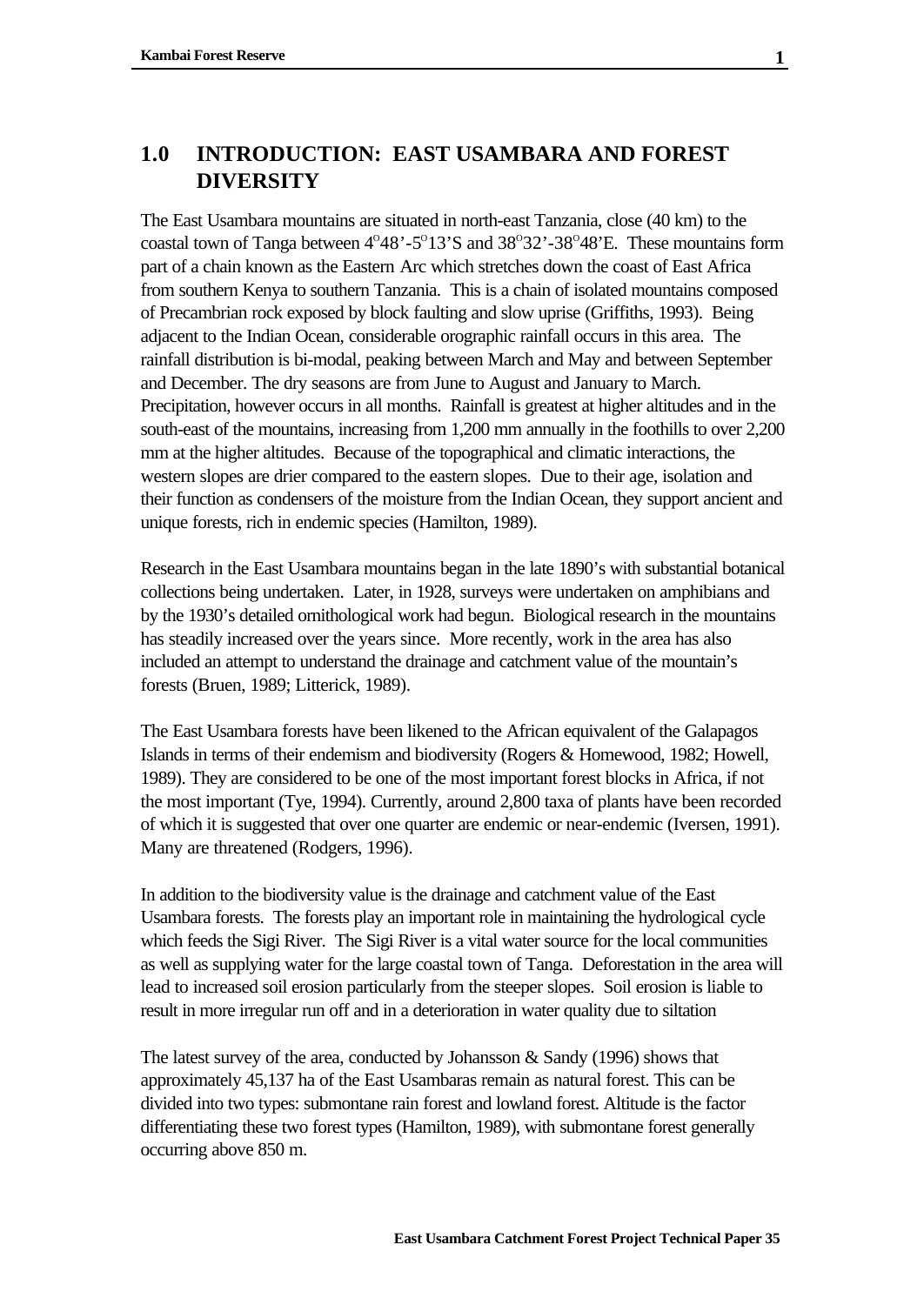Hyytiäinen (1995) classifies these two forest types into three categories<sup>1</sup>: (1) dense forest; (2) poorly stocked forest; and (3) cultivated forest, according to the density of the forest and the degree of human involvement. In the East Usambaras, submontane forest occupies 12,916.6 ha (30.7%), lowland forest occupies 29,497.4 ha (62.9%), and forest plantations occupy 2,723.6 ha (6.5%). 21,900 ha are presently gazetted forest reserves. The remainder, 35,909 ha (43%) of the East Usambaras is classified as agricultural land; woodland; grassland; ponds; rivers; barren land; and settlements (Johansson & Sandy, 1996).

The mammals of the East Usambaras show limited endemism (Collar & Stuart, 1987). However, there are several species of special interest. These include: the restricted Black and Rufous Elephant Shrew, *Rhynchocyon petersi,* which is common in the Usambaras (Collar & Stuart, 1987) yet listed as globally 'Endangered' by IUCN due to a decline in habitat extent and quality; Abbott's Duiker, *Cephalophus spadix*, listed as 'Vulnerable'(Groombridge, 1993); and the Lesser Pouched Rat, *Beamys hindei* about which insufficient information is available to determine its status (IUCN 1996).

There are at least 24 species of reptiles and amphibians endemic to the East Usambaras (Rodgers & Homewood, 1982). This series of survey provide further information on new species and species' range extensions. A new species of snake, *Prosymna semifasciata,* was recently found in Kwamgumi forest reserve (Broadley, 1995), and a range extension for the endemic frog, *Hoplophryne rogersi,* was recorded at Bamba Ridge forest reserve (Cunneyworth & Stubblefield, 1996b).

The forest avifauna of the East Usambaras is remarkable in its diversity with 110 species, the highest recorded in this part of Africa (Stuart, 1989). Six species occurring in the lowland forests are considered threatened with global extinction: Sokoke Scops Owl, *Otus ireneae*; the endemic Usambara Eagle Owl, *Bubo vosseleri*; Swynnerton's Robin, *Swynnertonia swynnertoni*; East Coast Akalat, *Sheppardia gunningi*; Amani Sunbird, *Anthreptes pallidigaster*; and the Banded Green Sunbird, *Anthreptes rubritorques* (Collar *et al.,* 1994).

The East Usambaras are essentially forest 'islands' (Lovett, 1989). There has been natural forest in the area for thousands, if not millions, of years. These forests have been under continuous exploitative human pressure for at least 2,000 years (Schmidt, 1989). Until recently, especially in the past 50 years, (Kikula, 1989), this pressure has been sustainable. However, the growing human population in the area is leading to increased pressure on the remaining natural forest, and represents the main threat to their survival (Collar & Stuart,

 $\frac{1}{1}$ 

<sup>1.</sup> Dense forest: uneven-aged, more or less disturbed natural forest which has a species composition characteristic to the original forest type & has an unbroken crown cover.

<sup>2.</sup> Poorly stocked forest: a variety of primary or secondary forests which are poorly stocked because of various natural or man-made reasons. They are forests with low density, fairly open crown cover, modest volume and dominant height less than in dense forests belonging to the same forest type.

<sup>3.</sup> Cultivation under forest: encroached areas which still have at least moderate forest cover. After Hyytiainen (1995)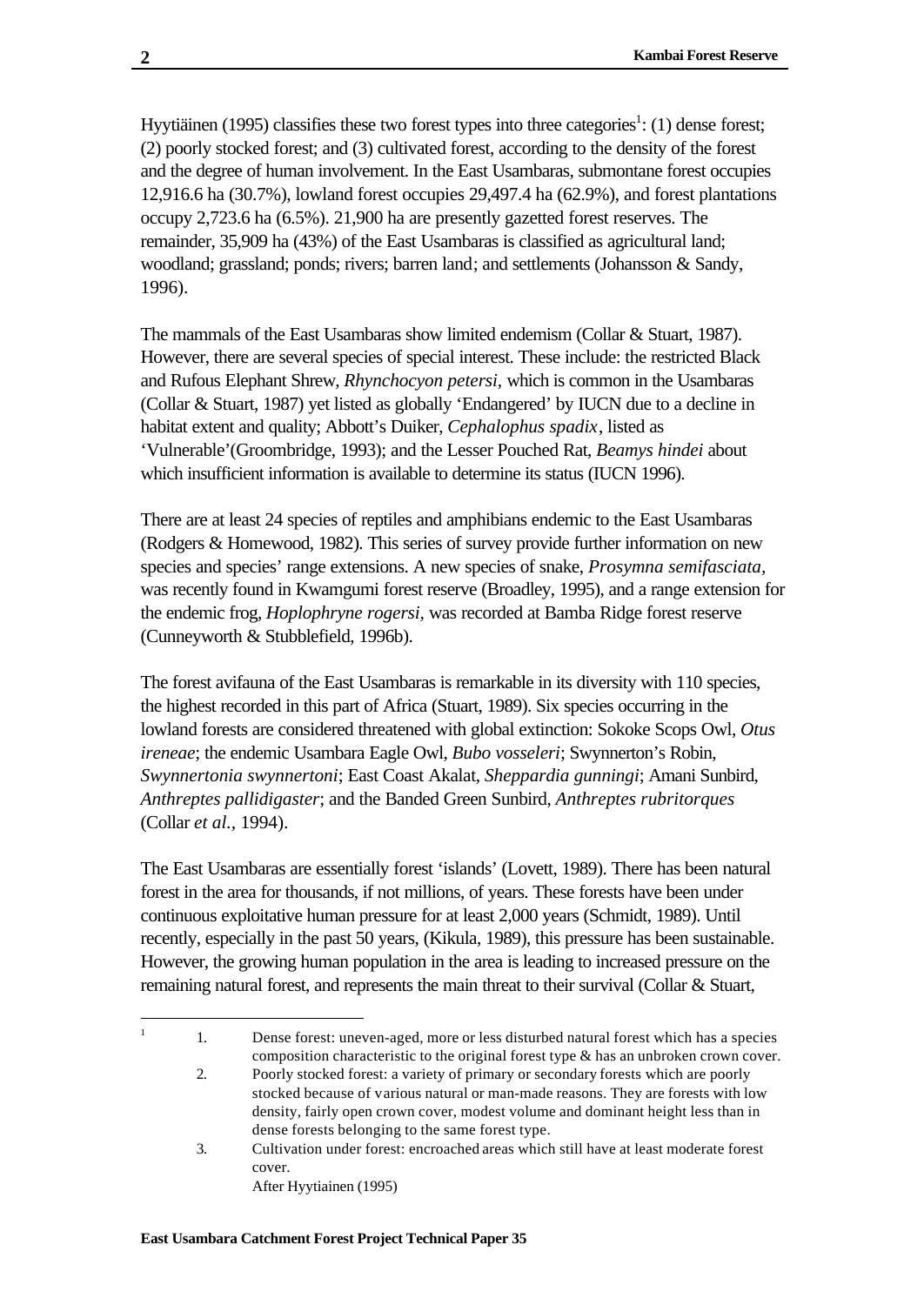1987). The Usambaras harbour many species which have been geographically separated from their closest relatives for long periods. They also serve as a refuge for formerly widespread flora and fauna that have become extinct over much of their former area (Iversen, 1991). The conservation and preservation of this unique area of biodiversity should be given high priority.

## **2.0 AIMS OF THE SURVEY**

The specific aims of the survey as outlined in the Terms of Reference between Frontier Tanzania Forest Research Programme and the East Usambara Catchment Forest Project are:

- to conduct biological baseline surveys in selected gazetted forests and in forests which are proposed for gazettement;
- to provide information on the biological value and importance of these forests in order to assist in the development of management plans and practices for these forests;
- to develop a system for monitoring aspects of forest biodiversity, both on a general as well as a forest-specific level.

Furthermore, the aims of the survey methods applied are:

- to sample the vegetation and tree species composition of six forests of the East Usambaras using systematic sampling techniques along systematically located vegetation transects, which sample approximately 0.5% in area of each forest reserve;
- to assess levels of disturbance by systematically sampling the incidence of tree cutting, animal trapping and other illegal activities along the vegetation transects;
- to use standard and repeatable methods to record biodiversity values of the forest in terms of small mammal species, reptiles, amphibians, and invertebrate species;
- to collect opportunistic data on all other groups of vertebrate and invertebrates. Species lists resulting from this will be compared against standard appraisals of species rarity and other values in order to assess the overall biodiversity values of each forest.
- to undertake a socio-economic appraisal of the impact of resource-use activities by human communities in the vicinity of each forest and produce a brief assessment of how these activities affect the integrity of the forests.

Consequently, this survey will provide standardised and repeatable methods to assess the biodiversity values of the forests to enable their importance to be determined and permit biodiversity value to be monitored through time.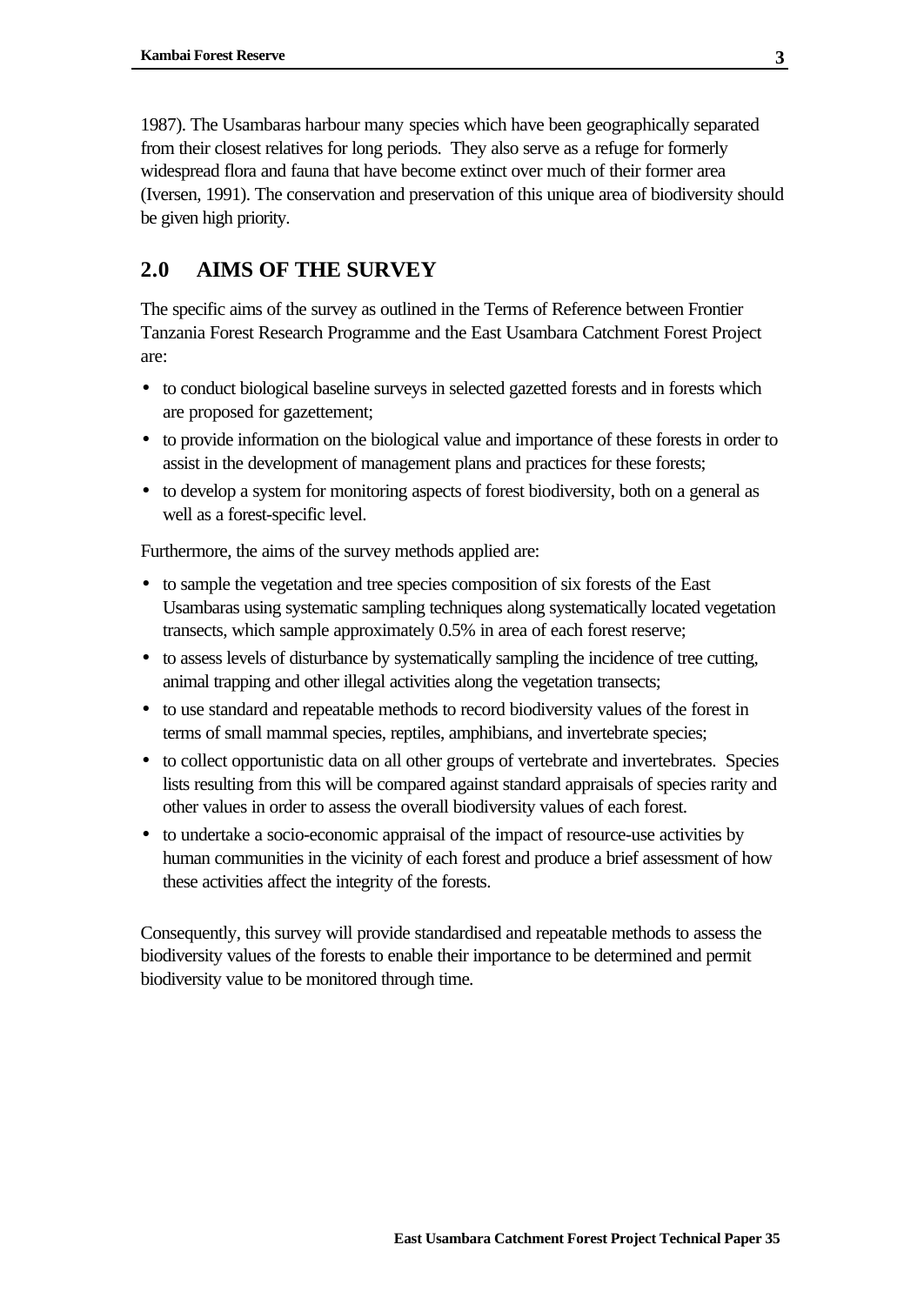## **3.0 DESCRIPTION OF THE FOREST**

## **3.1 General description**

Kambai forest reserve is located in the East Usambara Mountains, Tanzania at the grid reference 38°42'E 5°00'S. Administratively, Kambai falls under the Muheza district.

Kambai forest reserve is situated in the Sigi-Muzi valley in the central area of the East Usambaras (Figure 1). The reserve includes two ridges, one lying on a north-south axis, and the other in the southern extension of the reserve, lying on an east-west axis. In this southern area the slope is steeper than that of the north-south ridge (Figure 2). The Miembeni river runs between these two ridges from the south-west to the east side of the reserve. This river then drains into the Sigi river, which is the main source of water for Tanga town. Throughout the reserve there are many dry rocky riverbeds and many well used paths. The altitudinal zonation ranges from 200 m to 870 m, thus two major types of forest exist: lowland and submontane (Hamilton, 1989). The most recent survey of the area, was carried out by Hyytiäinen (1995), and updated by Johansson & Sandy (1996). The results are summarised in Table 1 below and indicate that the majority of Kambai forest reserve can be classified as 'dense lowland forest', forest that is more or less similar to the original forest species composition with an unbroken crown cover. Lowland forest has been classified as occurring up to 850 m (Hamilton, 1989).Farmland surrounds the forest reserve on all sides with a 50 m buffer zone existing along much of the border.

| <b>Forest Class</b>               | Area (ha) | Percent $(\% )$ |
|-----------------------------------|-----------|-----------------|
| Dense lowland forest              | 849.6     | 81.2            |
| Poorly stocked lowland forest     | 78.8      | 7.5             |
| Cultivation under lowland forests | 40.0      | 3.8             |
| <b>Bushland</b>                   | 65.0      | 6.2             |
| Peasant cultivation               | 10.4      | 1.0             |
| Barren land                       | 2.5       | 0.2             |
| <b>Total for the reserve</b>      | 1,046.3   | 100.0           |

**Table 1.** Land use distribution (Johansson & Sandy, 1996).

#### **3.1.1 History and Status**

Kambai forest was gazetted as a forest reserve in 1994. The area east of the reserve has been, since the early 1900's, part of the Sigi-Miembeni Sisal Estate. The Estate closed around 1969. This land is now leased to a government parastatal company called SHUWIMU (Shirika la Uchumi la Wilaya ya Muheza - Development Corporation of the District of Muheza). Since the Sikh Sawmills ceased timber production on the SHUWIMU land in the 1960's, there has been no further development on this land. Newspaper reports however suggest that the parastatal may begin development of an orange tree estate (Nipashe, 1996).

**Table 2.** Status of Kambai forest reserve.

| Name   | Status                | Size (ha) | <b>Gazettement Notice and Date</b> |  |
|--------|-----------------------|-----------|------------------------------------|--|
| Kambai | <b>Forest Reserve</b> | 1046.3    | GN 310 (1994)                      |  |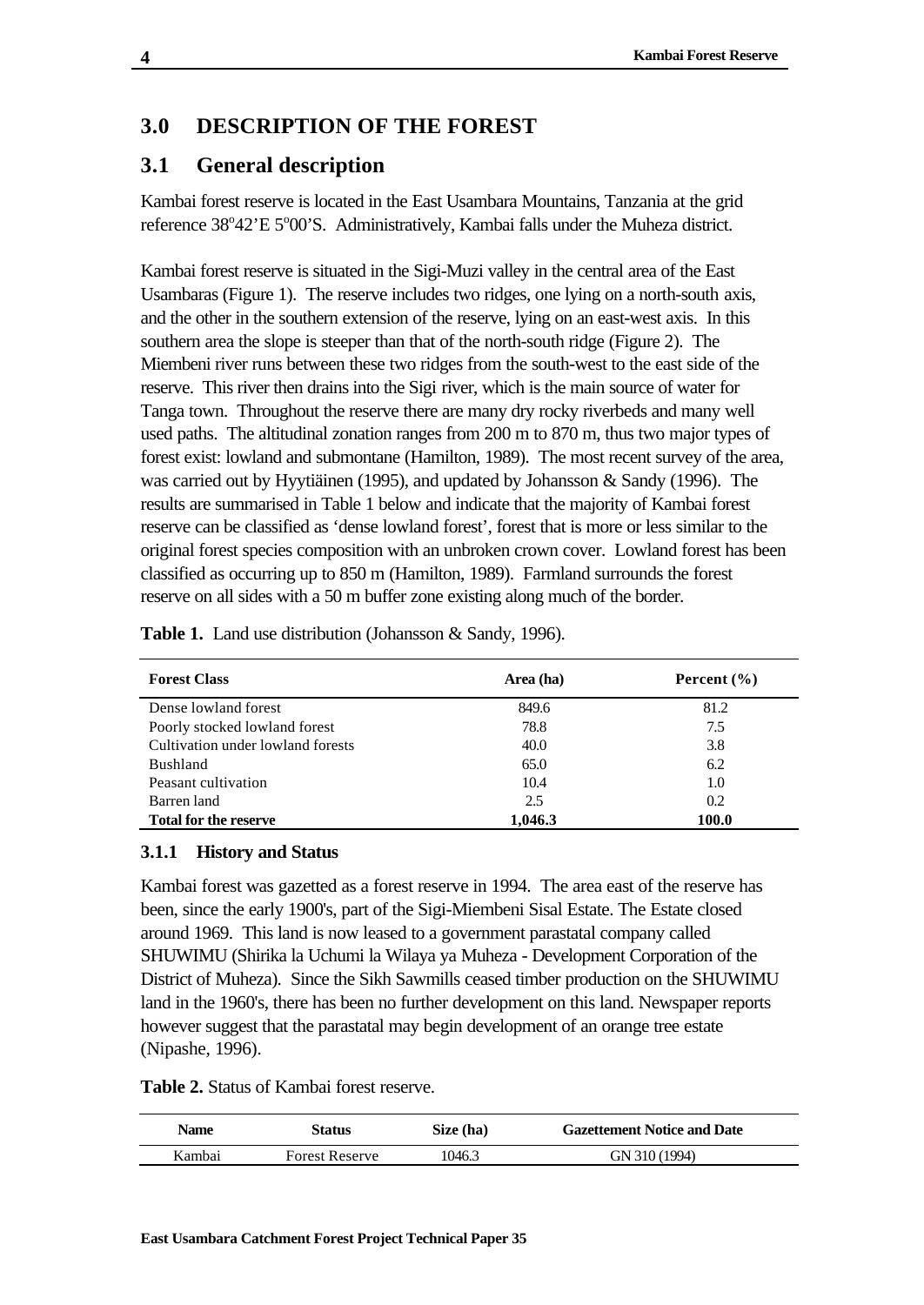

Figure 1. The location of Kambai forest reserve in relation to other East Usambara forests.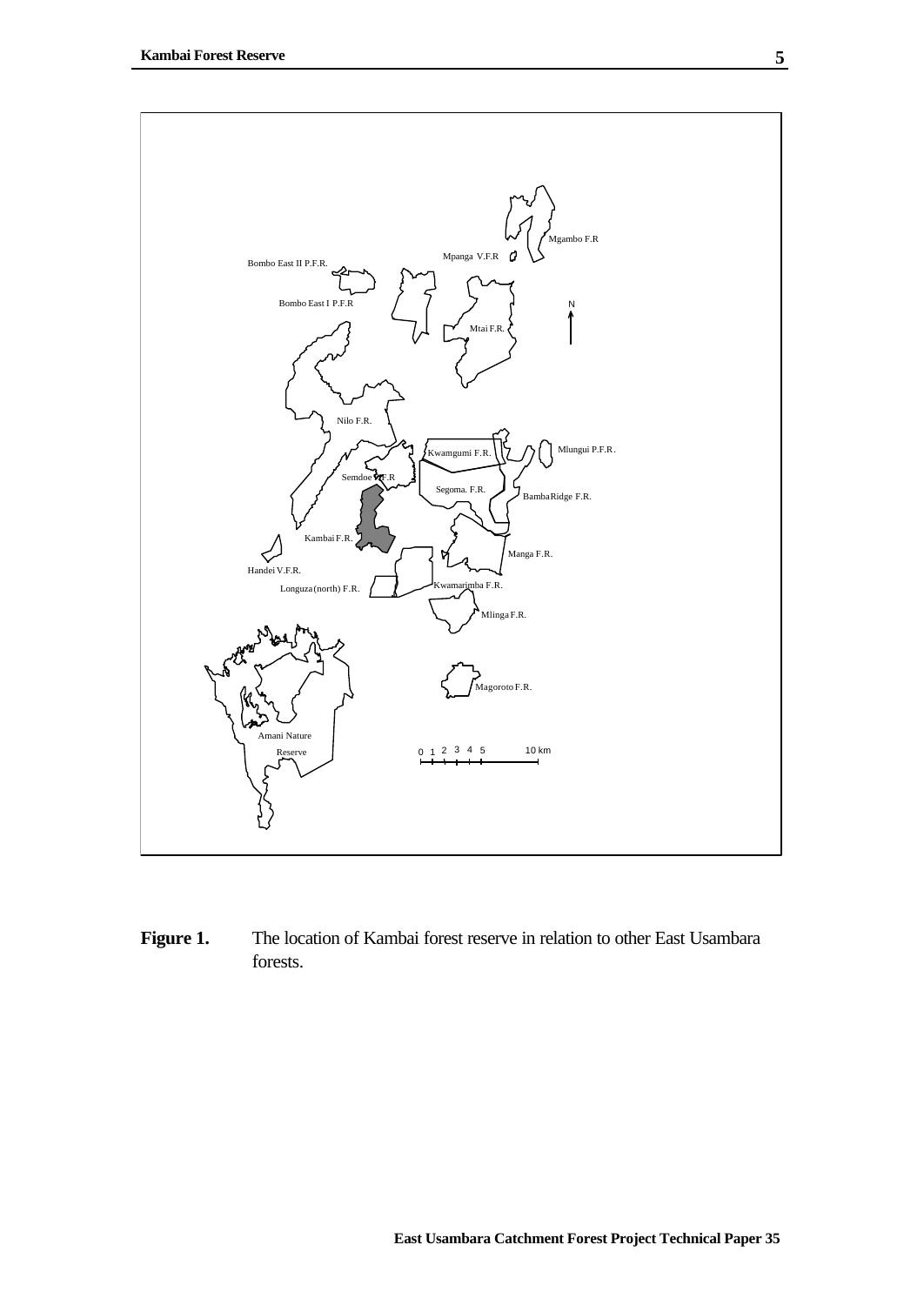$\blacksquare$ 



**Figure 2.** Topographical map.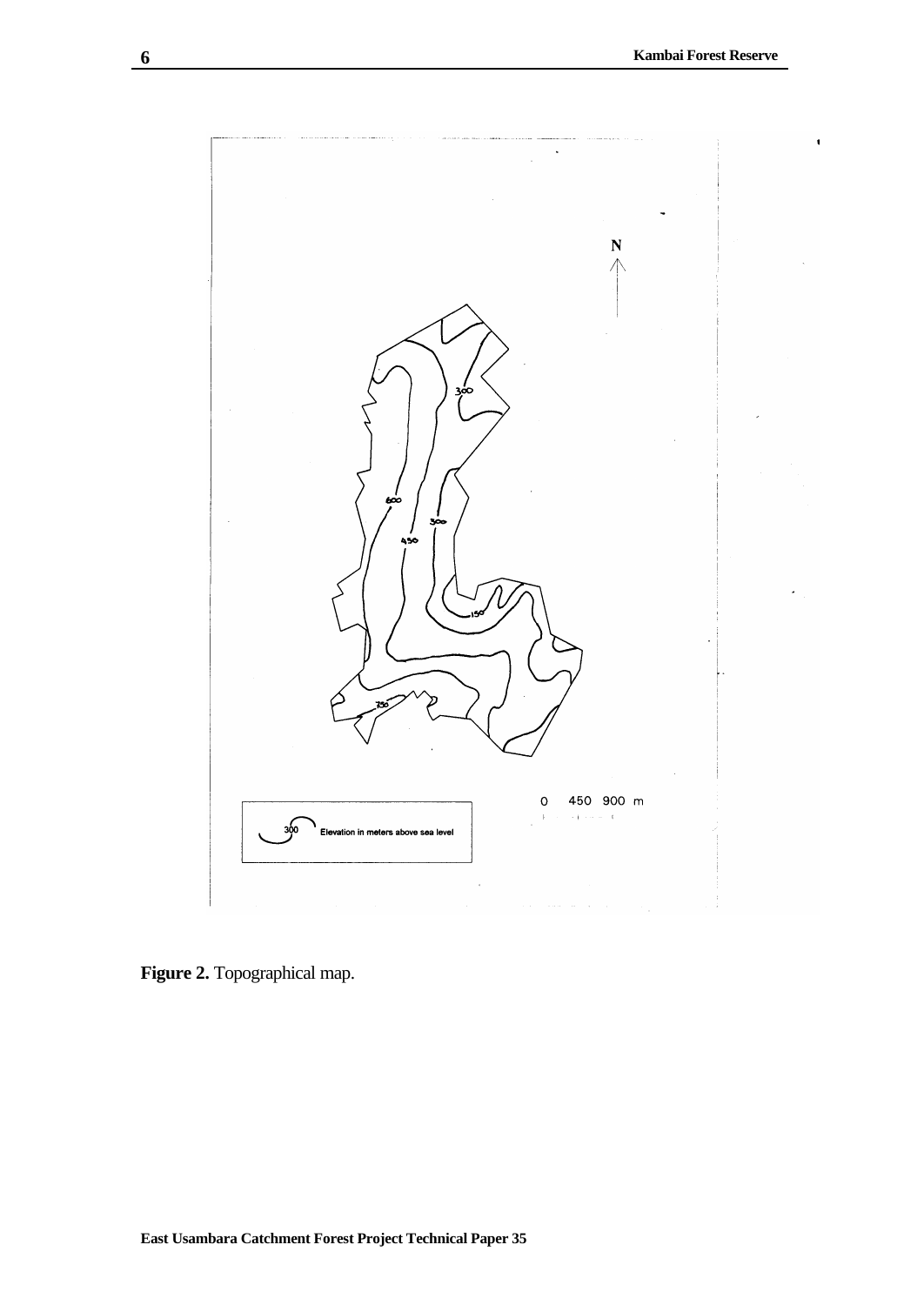## **4.0 SOILS**

## **4.1 Introduction**

On a separate contract from the survey, the National Soil Service (NSS) carried out a soil survey of Kambai forest reserve. The objectives of the study were to assess the nature and distribution of different soil types (Shaka *et al.* 1996).

## **4.2 Methods**

The FT FRP constructed a total of 51 vegetation analysis plots in a grid system, each measuring 450 m x 450 m. Soil samples were taken from the south-west corner of each of these vegetation plots from altitudes ranging between 200 m and 850 m. The floristic composition of a 50 m x 20 m sub-plot, also located in the south-west corner of the larger vegetation plot, was analysed in terms of tree species density and tree species dominance.

A total of 51 soil-auger hole observations were established to a depth of 150 cm where possible. Data was recorded on the soil cores extracted by the auger according to FAO (1977) guidelines for describing soil profiles. Soil colour was described using the Munsell notation. Soil samples were taken from both the surface horizon, at a depth between 0-25 cm, and from the sub-soil, at a depth between 25-50 cm. These samples were analysed at the NSS Central Laboratory to determine the following properties: soil texture; pH; total nitrogen; organic carbon; available phosphorus; cation exchange capacity; and exchangeable calcium, potassium, magnesium and sodium.

## **4.3 Results**

Altitudinal variation was limited to lowland sites. The topography was undulating and slope gradients were between 10-45%. The soils are formed from metamorphic rocks of the Usagaran system. The rocks are dominantly gneiss. Soils on steeper slopes are very prone to severe erosion if vegetation cover was removed.

The soils of Kambai ranged from very shallow  $\langle 20 \text{ cm} \rangle$  to very deep ( $>120 \text{ cm}$ ) and were dominantly well drained. Rock outcrops were recorded in 67% of the plots surveyed. Soil texture was generally clay loam to clay. Soils were dark reddish brown to dark red and in some places red.

Soil reaction, measured by pH, was variable ranging from slightly acidic (7.0-4.1) in the topsoil to medium or strongly acidic in the subsoil (3.3-6.8). Organic carbon are dominantly very high in the topsoil (aver. 5.13%) and decreases to low or very low levels in the subsoil (aver. 0.48%). Total nitrogen is also high in the topsoil (aver. 1.04) and decreases to low levels in the subsoil (aver. 0.14%). Levels of organic carbon were variable ranging from very high to high in topsoils (>3.5-2.5%) and decreasing to low levels in subsoils (0.6- 1.25%).

Available phosphorus in all plots is low (topsoil: 2.5-6.6 mg/kg; subsoil: 1.3-6.0 mg/kg) while exchangeable bases vary from very high to high. The low levels of available phosphorus occurs because the materials from which the soils are formed are dominantly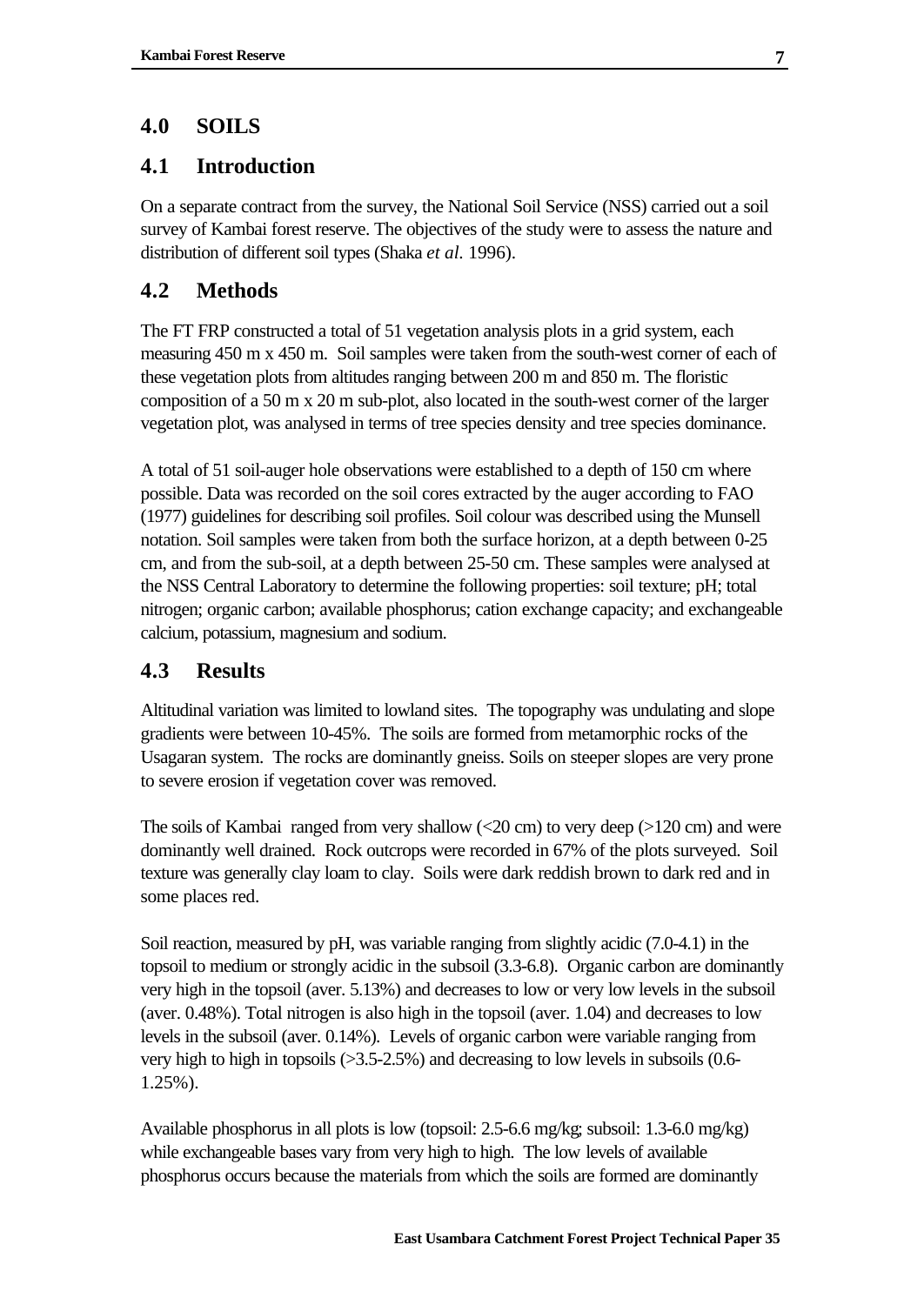low in phosphorus. Cation exchange capacity (CEC) generally decreases with soil depth (topsoil: aver. 14.8; subsoil: aver. 9.4). Because of this, the ability of the soil to retain and supply nutrients for plant uptake is considered medium compared to other soils. Potassium levels are medium to low or very low (0.21-7.0 Cmolc/kg). The carbon, nitrogen ratio generally shows good quality organic matter (C/N: 8-15).

## **4.4 Discussion**

The majority of the sample plots supported dense, mature and mixed lowland forest. The Miembeni river flows from the south-west boundary of the reserve to the eastern boundary. In these plots the vegetation is dominated by typical riparian elements. The boundaries of the reserve are bordered by agricultural land. Half of these boundary plots are characterised by mature forest while the half are poorly stocked forest, bush and thicket, grassland and previously cultivated.

Soil type did not show significant differences in variability between plots with mature forest and those of disturbed areas in terms of pH, soil colour, soil depth or CEC. Rather, the major difference in soil type occurred with physiographic units: summit and upper slope, mid-slope and lower slope. These differences are: soil depth and acidity increasing moving down the slope.

The soils sampled in Kambai forest reserve were largely similar to the soils studied in other East Usambara forests, such as Magoroto and Bamba Ridge (Cunneyworth & Stubblefield, 1996a,b). They were deep, well drained, acidic, red clays and clay loams which can be classified as Ferralsols (FAO, 1988). These soil properties are characteristic of sedentary soils developed *in situ* over weathered granitoid gneiss (Holmes, 1995), the underlying parent material of Kambai. The soil reaction is acidic due to the high quartz content of the gneiss.

The soils sampled were generally dark reddish brown. This is typical of tropical forest soils, particularly the Rhodic Ferralsols, which are sedentary soils subject to heavy weathering. The soils are typically red due to high levels of aluminium and iron sesquioxides since other more soluble bases are washed down the profile (Holmes, 1995), and the inorganic fraction is consequently low in available nutrients.

Soils were darker in colour in the surface horizon due to the natural incorporation of surface organic matter. This incorporated organic matter is important in maintaining both the soil structure and nutrient levels, since the Ferralsols have an inherently low nutrient status due to heavy leaching. For the East Usambaras, the nutrient holding capacity of these soils is directly associated with organic matter content (Milne, 1937; Hamilton, 1989). This explains why the level of exchangeable bases decreased markedly on moving down the soil profile.

The organic matter quality of the soils sampled was good. However, Hamilton (1989) states that this apparently high soil fertility is misleading since it is sustained by a very fragile cycling of nutrients between soils and vegetation. Any disruption to this cycle, therefore, will result in the rapid loss of nutrients and lead to soil impoverishment.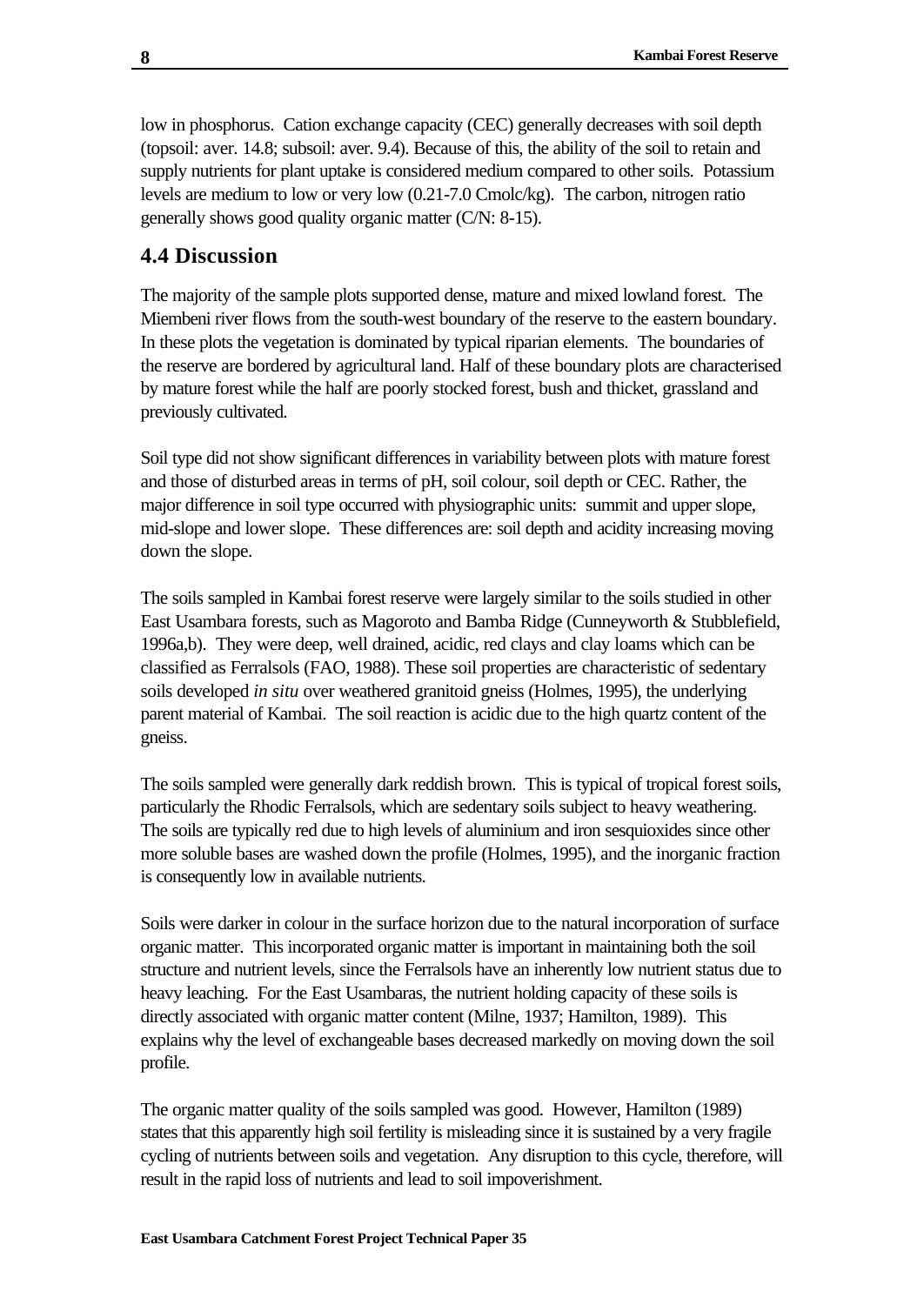## **5.0 BOTANY**

#### **5.1 Introduction**

A survey of the major vegetation types within the forest reserve was undertaken to quantify the extent and distribution of forest types and their species composition. Simple, quantitative and repeatable methods were employed and the results are comparable with other forest surveys undertaken by FT FRP as part of the surveys. Human disturbance within the forest was also studied. Data collected by this survey will be entered onto the EUCFP data base in Tanga.

#### **5.2 Methods**

The forest block is divided into grid squares which are measured and marked in the field. All methods are based on these transects. The methods used during this survey are detailed in the FT FRP methodologies report (SEE, 1996). A brief description is presented below. The location of vegetation plots and disturbance transects are illustrated in Figure 3.

#### **5.2.1 Forest structure**

Two methods were used to analyse forest structure: (1) quantitative vegetation analysis and (2) disturbance transects.

#### *5.2.1.1 Quantitative vegetation analysis*

A 450 m grid system was constructed throughout the forest on transect lines using boundary tape to mark the lines. A sample plot size of 50 m x 20 m was sampled in each grid square, giving an approximate sampling intensity of 0.5%. Within the sample plot, every tree with a dbh (diameter at breast height) of 10 cm and over was recorded, tagged and identified. Botanists from the Tanzanian Forestry Research Institute (TAFORI) and from the University of Dar es Salaam (UDSM) provided the field identification of plant species.

#### *5.2.1.2 Disturbance transects*

Disturbance transects provide an estimate of pole cutting and logging in a forest block. The disturbance transects were based on the 450 m x 450 m grid squares constructed for the vegetation plot analysis. Each transect running north-south was sampled from boundary to boundary. Every self-standing tree and sapling (i.e. not lianas or creepers) above 1 cm dbh was measured within an area 5 m either side of each transect line. Each plant was recorded under one of two categories: cut or naturally fallen and then subdivided to those less than 10 cm dbh or equal to or larger then 10. These divisions represent differences in usage extraction. The smaller are considered poles and the larger are considered timber. The percentages of each category were then calculated to estimate their relative abundance.

Due to limitations of this method, one number representing the average cut and naturally fallen poles and timber per 100 m is given for the entire transect. The data are unable to be broken down into more meaningful units.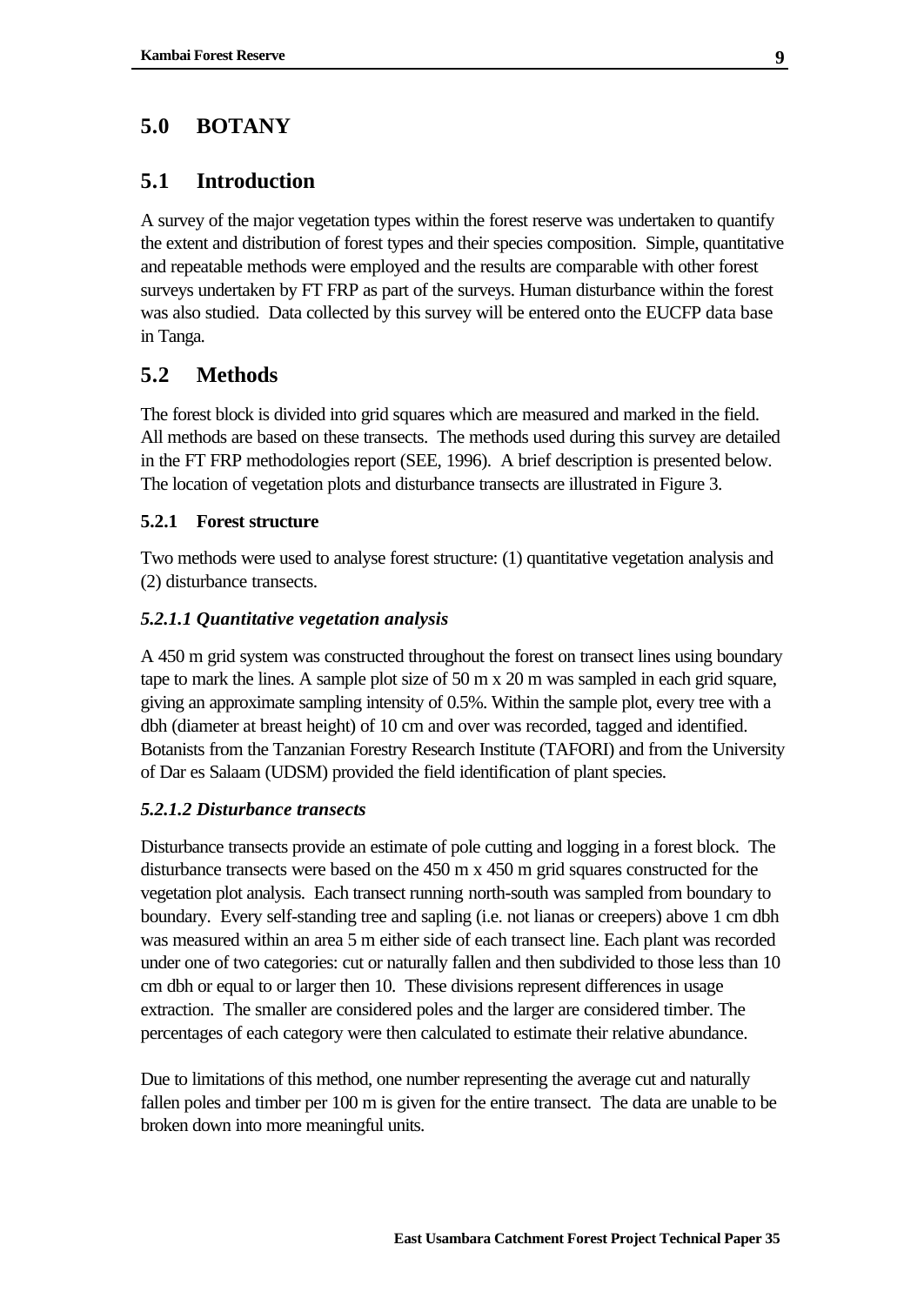

Figure 3. Location of vegetation plots and disturbance transects.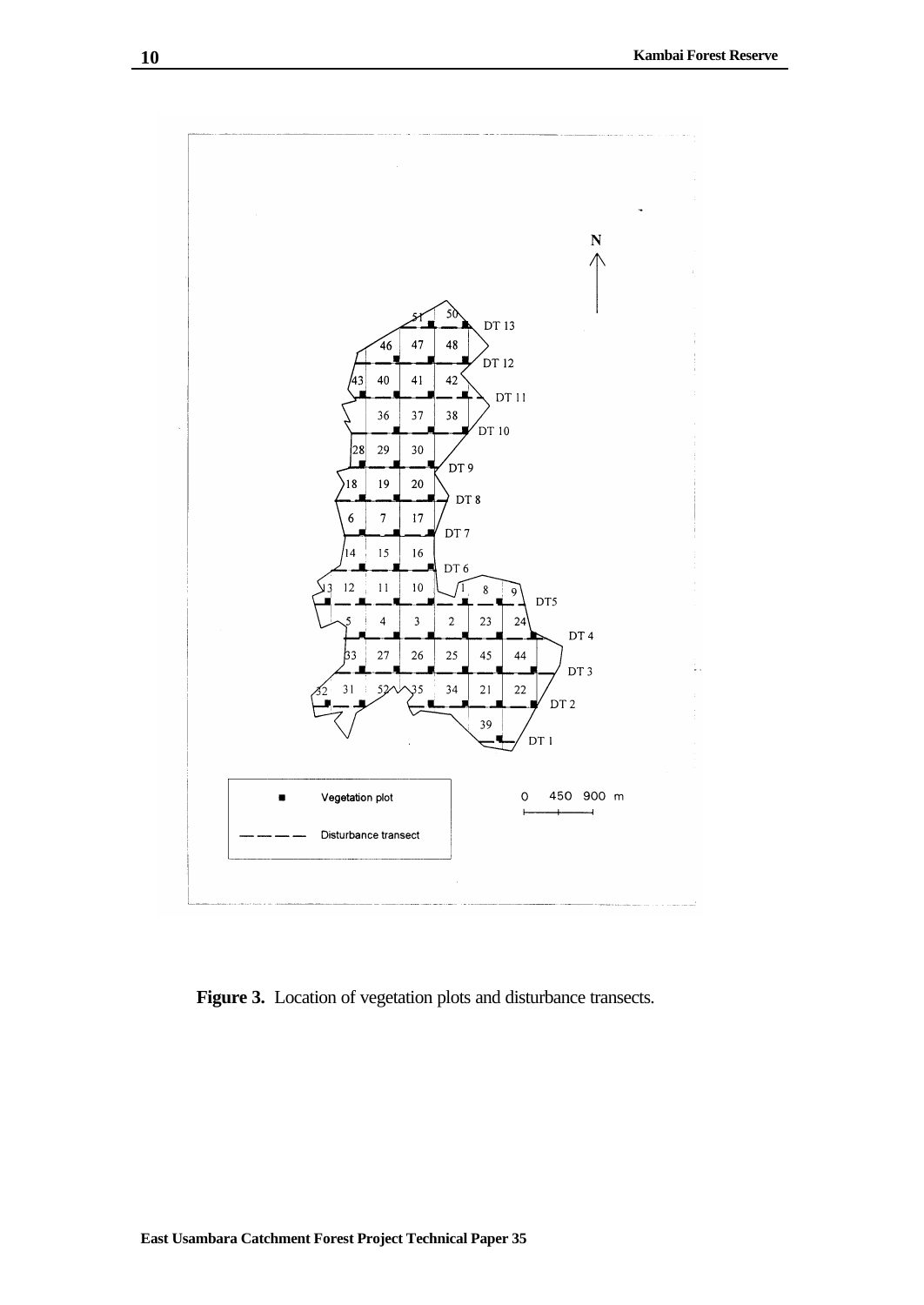## **5.3 Results**

## **5.3.1 Quantitative vegetation analysis**

Table 3 presents a checklist of the tree and shrub species recorded in the 20 m x 50 m vegetation plots. Species are described, where adequate information exists, in terms of their ecological type, their habitat and their endemic status.

| <b>Species</b>                    | <b>Ecological type</b> | Habitat <sup>2</sup> | <b>Endemic status</b> |
|-----------------------------------|------------------------|----------------------|-----------------------|
| Anacardiaceae                     |                        |                      |                       |
| Lannea welwitschii                | F                      | L                    | ${\bf N}$             |
| Lannea schweinfurthii stuhlmannii | $\mathbf f$            |                      | W                     |
| Sorindeia madagascariensis        | $\mathbf f$            |                      | W                     |
| Annonaceae                        |                        |                      |                       |
| Lettowianthus stellatus           | $\mathbf f$            | L & S                | ${\bf N}$             |
| Uvariodendron sp.                 | $\overline{\cdot}$     |                      | $\overline{?}$        |
| 5Xylopia parviflora               | $\mathbf f$            | L                    | W                     |
| Mkilua fragrans                   | $\mathbf{F}$           |                      | N                     |
| Monodora minor <sup>1</sup>       | $\Omega$               |                      | W                     |
| Annona senegalensis               | $\mathbf{f}$           |                      | W                     |
| Apocynaceae                       |                        |                      |                       |
| Funtumia africana                 | F                      | L & S                | W                     |
| Rauvolfia caffra                  | F                      | L & S                | W                     |
| Tabernaemontana pachysiphon       | F                      | S                    | W                     |
| Araliaceae                        |                        |                      |                       |
| Cussonia zimmermannii             | $\mathbf f$            | L (forest gaps)      | $\mathbf N$           |
| Bignoniaceae                      |                        |                      |                       |
| Fernandoa magnifica               | f                      | L                    | W                     |
| Markhamia lutea                   | $\mathbf f$            | $L & S$ (forest      | W                     |
|                                   |                        | gaps)                |                       |
| Markhamia obtusifolia             | $\Omega$               |                      | W                     |
| Stereospermum kunthianum          | $\mathbf{f}$           |                      | W                     |
| Bombacaceae                       |                        |                      |                       |
| Bombax rhodognaphalon             | $\mathbf f$            |                      | ${\bf N}$             |
| Boraginaceae                      |                        |                      |                       |
| Ehretia cymosa                    | F                      |                      | W                     |
| Cordia monoica                    | f                      |                      | W                     |
| Burseraceae                       |                        |                      |                       |
| Commiphora eminii ssp.            | $\mathbf f$            | $\mathbf{L}$         | W                     |
| zimmermannii                      |                        |                      |                       |
| Commiphora sp.                    | $\overline{?}$         |                      | $\overline{?}$        |
| Celastraceae                      |                        |                      |                       |
| Maytenus acuminata                | F                      | S                    | W                     |
| Combretaceae                      |                        |                      |                       |
| Combretum schumannii              | f                      | L                    | W                     |
| Combretum molle                   | $\overline{O}$         |                      | W                     |
| Combretum natalensis $1$          | $\gamma$               |                      | $\gamma$              |
| Pteleopsis myritifolia            | $\mathbf f$            |                      | W                     |
| Terminalia sambesiaca             | $\mathbf f$            | L                    | ${\bf N}$             |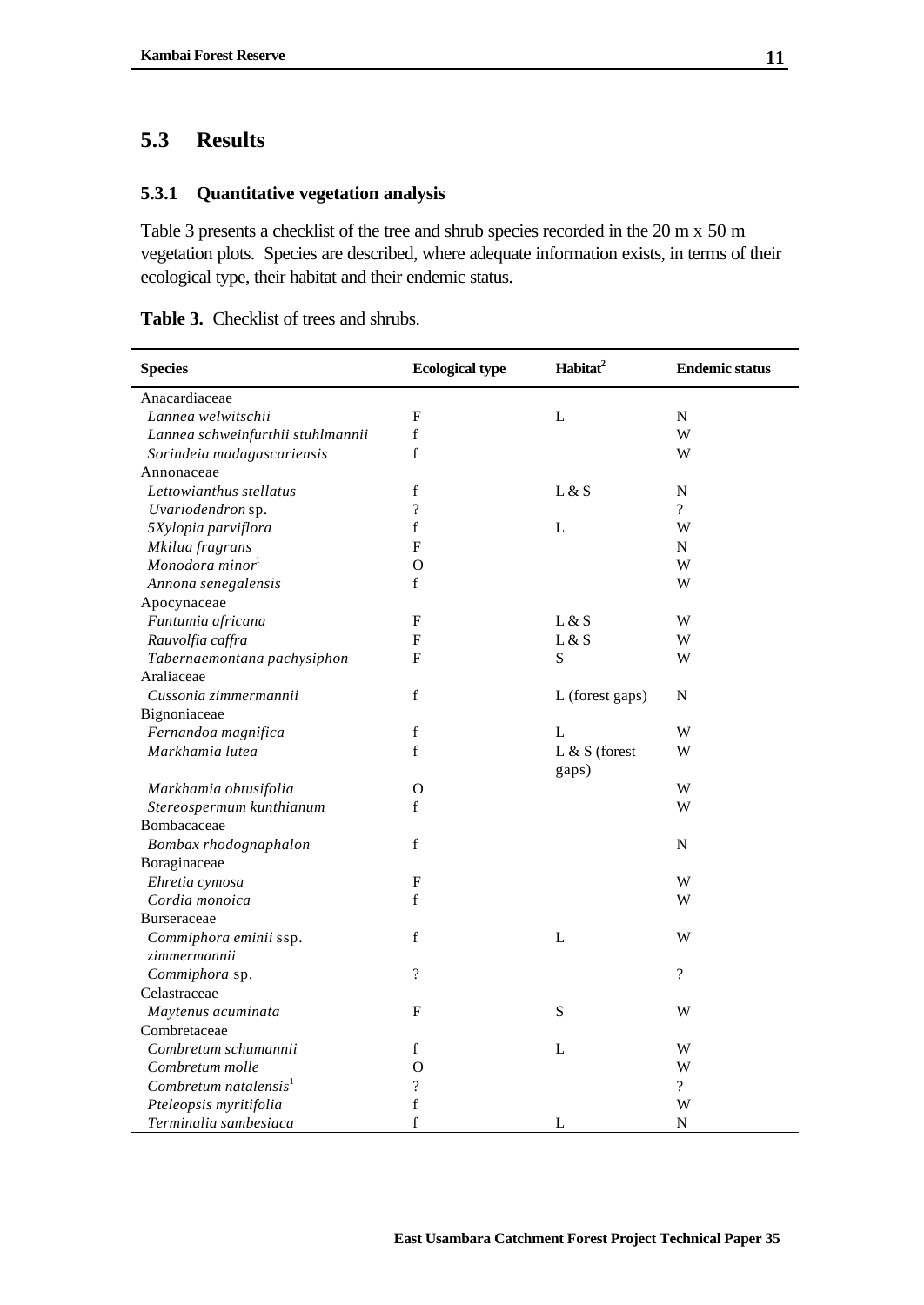| <b>Species</b>                         | <b>Ecological type</b> | Habitat <sup>2</sup> | <b>Endemic status</b> |
|----------------------------------------|------------------------|----------------------|-----------------------|
| Dracaenaceae                           |                        |                      |                       |
| Dracaena steudneri                     | f                      | S (forest gaps)      | W                     |
| Ebenaceae                              |                        |                      |                       |
| Diospyros mespiliformis                | f                      | L                    | W                     |
| Diospyros natalensis                   | $\mathbf f$            | L                    | W                     |
| Diospyros squarrosa                    | $\overline{\cdot}$     | L                    | W                     |
| Euphorbiaceae                          |                        |                      |                       |
| Bridelia micrantha                     | f                      | L & S                | W                     |
| Bridelia cathartica melanthesoides     | $\mathbf f$            |                      | W                     |
| Cleistanthus polystachyus              | $\mathbf f$            |                      | W                     |
| Croton sylivaticus                     | $\mathbf f$            | L                    | W                     |
| Drypetes gerrardii                     | $\mathbf F$            | ${\bf S}$            | W                     |
| Drypetes natalensis                    | $\mathbf f$            | L                    | W                     |
| Drypetes usambarica                    | $\mathbf f$            | ${\bf S}$            | N                     |
| Euphorbia candelabrum                  | O                      |                      | W                     |
| Margaritaria discoidea                 | f                      |                      | W                     |
| Mildbraedia carpinifolia               | f                      |                      | N                     |
| Ricinodendron heudelotii               | $\mathbf f$            | L                    | N                     |
| Sapium ellipticum                      | $\mathbf f$            | L & S                | W                     |
| Suregada zanzibarense                  | $\mathbf f$            |                      | W                     |
| Flacourtiaceae                         |                        |                      |                       |
| Caloncoba welwitschii                  | $\mathbf f$            | ${\mathbf S}$        | W                     |
| Homalium longistylum                   | $\mathbf f$            | S                    | W                     |
| Ludia mauritiana                       | $\mathbf f$            |                      | W                     |
| Guttiferae                             |                        |                      |                       |
| Allanblackia stuhlmannii               | F                      | S                    | N                     |
| Symphonia globulifera                  | f                      | S                    | W                     |
| Hernandiaceae                          |                        |                      |                       |
| Gyrocarpus americanus                  | $\mathbf f$            | L                    | W                     |
| Icacinaceae                            |                        |                      |                       |
| Apodytes dimidiata                     | $\mathbf f$            | S                    | W                     |
| Lecythidaceae                          |                        |                      |                       |
| Barringtonia racemosa                  | $\mathbf f$            | L                    | W                     |
| Leguminosae subfamily: Caesalpiniaceae |                        |                      |                       |
| Afzelia quanzensis                     | f                      | L                    | W                     |
| Cynometra webberi                      | $\mathbf f$            |                      | ${\bf N}$             |
| Dialium holtzii                        | $\mathbf f$            | L                    | ${\bf N}$             |
| Erythrophleum suaveolens               | F                      |                      | W                     |
| Julbernardia magnistipulata            | f                      | L                    | N                     |
| Scorodophloeus fischeri                | f                      | L                    | N                     |
| Senna singueana                        | $\Omega$               |                      | W                     |
| Leguminosae subfamily: Mimosaceae      |                        |                      |                       |
| Acacia senegalensis <sup>1</sup>       | O                      |                      | W                     |
| Albizia glaberrima                     | f                      | L                    | W                     |
| Albizia gummifera                      | f                      | L                    | W                     |
| Albizia zimmermannii                   | f                      | L                    | W                     |
| Albizia schimperana amaniensis         | F                      |                      | N                     |
| Albizia versicolor                     | O                      |                      | W                     |
|                                        | f                      |                      | W                     |
| Albizia petersiana                     | $\mathbf F$            |                      | N                     |
| Newtonia paucijuga                     | ${\bf F}$              | L<br>L & S           | W                     |
| Parkia filicoidea                      |                        |                      |                       |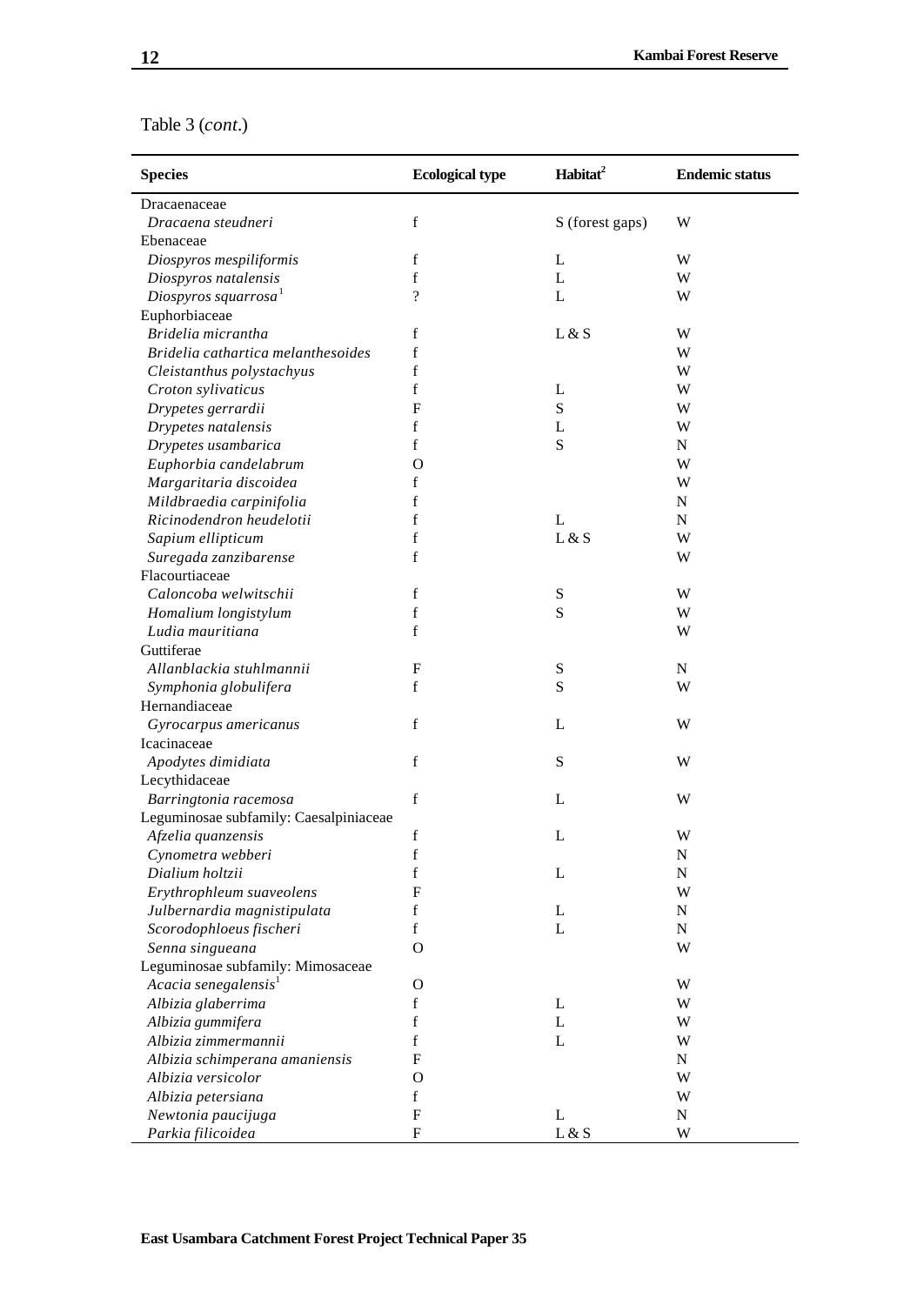| <b>Species</b>                            | <b>Ecological type</b>     | Habitat <sup>2</sup> | <b>Endemic status</b> |
|-------------------------------------------|----------------------------|----------------------|-----------------------|
| Leguminosae subfamily: Papilionaceae      |                            |                      |                       |
| Angylocalyx braunii                       | F                          | L                    | $\mathbf N$           |
| Craibia brevicaudata                      | f                          | L                    | ${\bf N}$             |
| Dalbergia melanoxylon                     | f                          |                      | W                     |
| Erythrina cafra <sup>1</sup>              | F                          |                      | W                     |
| Millettia oblata                          | F                          |                      | ${\bf N}$             |
| Millettia stuhlmannii <sup>1</sup>        | $\Omega$                   |                      | W                     |
| Myroxylon aethiopicum <sup>1</sup>        | $\gamma$                   |                      | $\overline{?}$        |
| Ormocarpum kirkii                         | O                          |                      | W                     |
| Pterocarpus mildbraedii                   | $\mathbf{F}$               | L                    | N                     |
| Pterocarpus tinctorius                    | $\mathbf{F}$               | S & L                | W                     |
| Schefflerodendron usambarense             | $\mathbf{F}$               | S                    | W                     |
| Lonchocarpus bussei                       | $\mathbf O$                |                      | W                     |
| Melianthaceae                             |                            |                      |                       |
| Bersama abyssinica                        | $\mathbf f$                |                      | $\mathbf N$           |
| Moraceae                                  |                            |                      |                       |
| Antiaris toxicaria                        | $\mathbf f$                | L & S                | W                     |
| Dorstenia kameruniana                     | f                          | L                    | W                     |
| Ficus exasperata                          | f                          | L & S                | W                     |
| Ficus lutea                               | f                          | L                    | W                     |
| <i>Ficus natalensis</i>                   | f                          |                      | W                     |
| Ficus scassellattii                       | f                          | S                    | W                     |
| Ficus usambarensis                        | f                          |                      | N                     |
| Ficus vallis-choudae                      | f                          | L                    | W                     |
| Mesogyne insignis                         | $\mathbf F$                | S                    | N                     |
| Milicia excelsa                           | f                          | L & S                | W                     |
|                                           | $\mathbf{F}$               | L                    | W                     |
| Morus mesozygia                           | f                          |                      | W                     |
| Trilepisium madagascariense               |                            |                      |                       |
| Myrtaceae                                 | $\overline{\mathcal{L}}$   |                      | $\overline{\cdot}$    |
| Syzygium sp.<br>Ochnaceae                 |                            |                      |                       |
|                                           | $\boldsymbol{\mathcal{P}}$ |                      | $\overline{\cdot}$    |
| Ochna sp.<br>Ochna densicoma <sup>1</sup> | $\overline{\mathcal{L}}$   |                      | $\overline{\cdot}$    |
| Olacaceae                                 |                            |                      |                       |
|                                           | $\mathbf{F}$               | S                    |                       |
| Strombosia scheffleri<br>Pandanaceae      |                            |                      | W                     |
|                                           |                            |                      |                       |
| Pandanus stuhlmannii                      | f                          |                      | W                     |
| Pittosporaceae                            |                            |                      |                       |
| Pittosporum viridiflorum                  | $\mathbf f$                |                      | W                     |
| Rhamnaceae                                |                            |                      |                       |
| Ziziphus mucronata                        | $\Omega$                   | L                    | W                     |
| Rosaceae                                  |                            |                      |                       |
| Prunus africana                           | $\mathbf f$                |                      | W                     |
| Rubiaceae                                 |                            |                      |                       |
| Coffea camphora $1$                       | $\mathbf{F}$               |                      | W                     |
| Coffea robusta                            | $\Omega$                   |                      | W                     |
| Crossopteryx febrifuga                    | f                          |                      | W                     |
| Galiniera saxifraga                       | $\mathbf{F}$               | S                    | W                     |
| Hallea rubrostipulata                     | f                          | S                    | W                     |
| Leptactina platyphylla                    | f                          |                      | W                     |
| Morinda asteroscepa                       | f                          | S (forest gaps)      | ${\bf N}$             |
| Oxyanthus speciosus                       | $\mathbf F$                | S (forest gaps)      | W                     |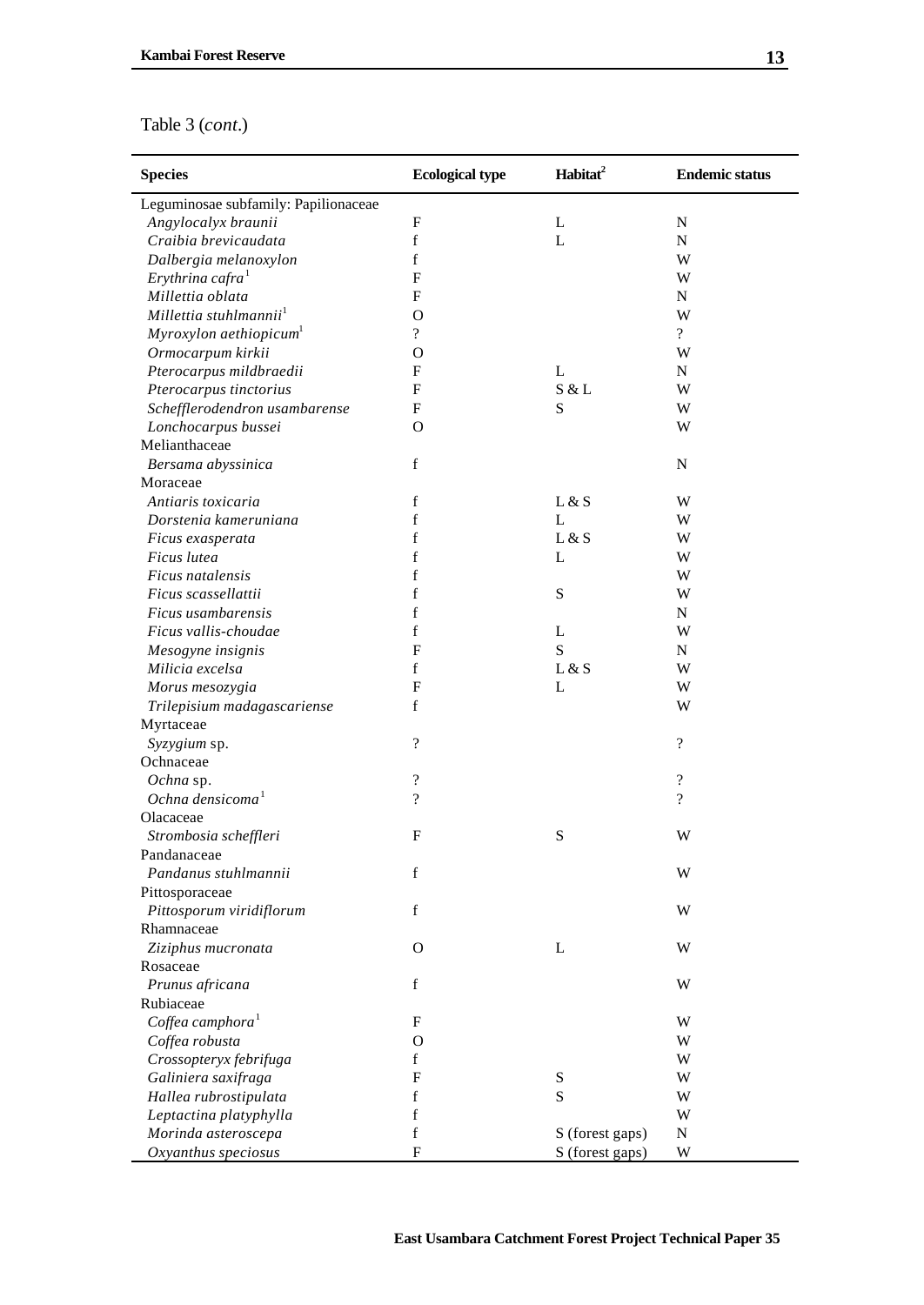| <b>Species</b>                            | <b>Ecological type</b>   | Habitat <sup>2</sup> | <b>Endemic status</b>    |
|-------------------------------------------|--------------------------|----------------------|--------------------------|
| Rothmannia manganjae                      | $\mathbf{F}$             | L & S                | W                        |
| Rothmannia urcelliformis                  | $\mathbf{F}$             | L                    | W                        |
| Rytigynia flavida                         | F                        |                      | W                        |
| Cremaspora triflora                       | $\mathbf f$              |                      | W                        |
| Tarenna graveolens                        | $\Omega$                 |                      | W                        |
| Tricalysia pallens                        | f                        |                      | W                        |
| Vangueria infausta                        | $\mathbf f$              |                      | W                        |
| Rutaceae                                  |                          |                      |                          |
| Zanthoxylum usambarensis                  | $\mathbf{F}$             | ${\bf S}$            | W                        |
| Teclea nobilis                            | $\mathbf f$              | ${\bf S}$            | W                        |
| Teclea simplicifolia                      | $\mathbf f$              | S                    | W                        |
| Teclea trichocarpa                        | $\mathbf f$              |                      | W                        |
| Teclea mespiliformis <sup>1</sup>         | $\gamma$                 |                      | $\overline{\mathcal{L}}$ |
| Sapindaceae                               |                          |                      |                          |
| Allophylus melliodorus                    | $\mathbf f$              |                      | N                        |
| Blighia unijugata                         | F                        | L & S                | W                        |
| Lecaniodiscus fraxinifolius               | F                        | L                    | W                        |
| Placodiscus amaniensis                    | F                        |                      | N                        |
| Zanha golungensis                         | $\mathbf{F}$             | L & S                | W                        |
| Sapotaceae                                |                          |                      |                          |
| Bequaertiodendron natalense               | $\mathbf f$              | L & S                | W                        |
| Chrysophyllum sp.                         | $\overline{\mathcal{L}}$ |                      | $\overline{\mathcal{C}}$ |
| Malacantha alnifolia                      | $\mathbf f$              | L & S                | W                        |
| Manilkara obovata                         | $\mathbf f$              | S                    | W                        |
| Manilkara sulcata                         | $\mathbf f$              | L                    | W                        |
| Mimusops kummel                           | $\mathbf f$              | $\mathbf{L}$         | W                        |
| Pachystela msolo                          | $\mathbf{F}$             | L & S                | W                        |
| Vincentella passargei                     | $\mathbf f$              | L                    | W                        |
| Sterculiaceae                             |                          |                      |                          |
| Cola greenwayi                            | $\mathbf{F}$             |                      | $\mathbf N$              |
| Cola microcarpa                           | F                        |                      | ${\bf N}$                |
| Cola scheffleri                           | F                        | L                    | ${\bf N}$                |
| Cola usambarensis                         | F                        | ${\bf S}$            | E(EU)                    |
| Cola clavata <sup>1</sup>                 | F                        |                      | W                        |
| Leptonychia usambarensis                  | $\mathbf{F}$             | L & S                | N                        |
| Nesogordonia holtzii <sup>1</sup>         | ?                        |                      | N                        |
| Sterculia appendiculata                   | $\mathbf{F}$             | L                    | W                        |
| Sterculia quinqueloba <sup>1</sup>        | $\ddot{?}$               |                      | $\overline{\mathcal{L}}$ |
| Dombeya shupangae                         | $\Omega$                 |                      | ${\bf N}$                |
| Dombeya cincinnata <sup>1</sup>           | $\overline{?}$           |                      | $\overline{?}$           |
| Tiliaceae                                 |                          |                      |                          |
| Carpodiptera africana                     | $\mathbf{O}$             |                      | W                        |
| Grewia goetzeana                          | f                        | L                    | N                        |
| Grewia holstii                            | $\mathbf f$              |                      | W                        |
| Grewia bicolor                            | $\Omega$                 |                      | W                        |
| Ulmaceae                                  |                          |                      |                          |
| Celtis africana                           | $\mathbf{F}$             | L                    | W                        |
|                                           | $\mathbf{F}$             | L                    | W                        |
| Celtis gomphophylla<br>Celtis mildbraedii | $\mathbf{F}$             |                      |                          |
|                                           | $\mathbf f$              | L & S<br>S           | W                        |
| Celtis wightii                            | ${\bf F}$                |                      | W<br>W                   |
| Celtis zenkeri                            |                          | L & S                |                          |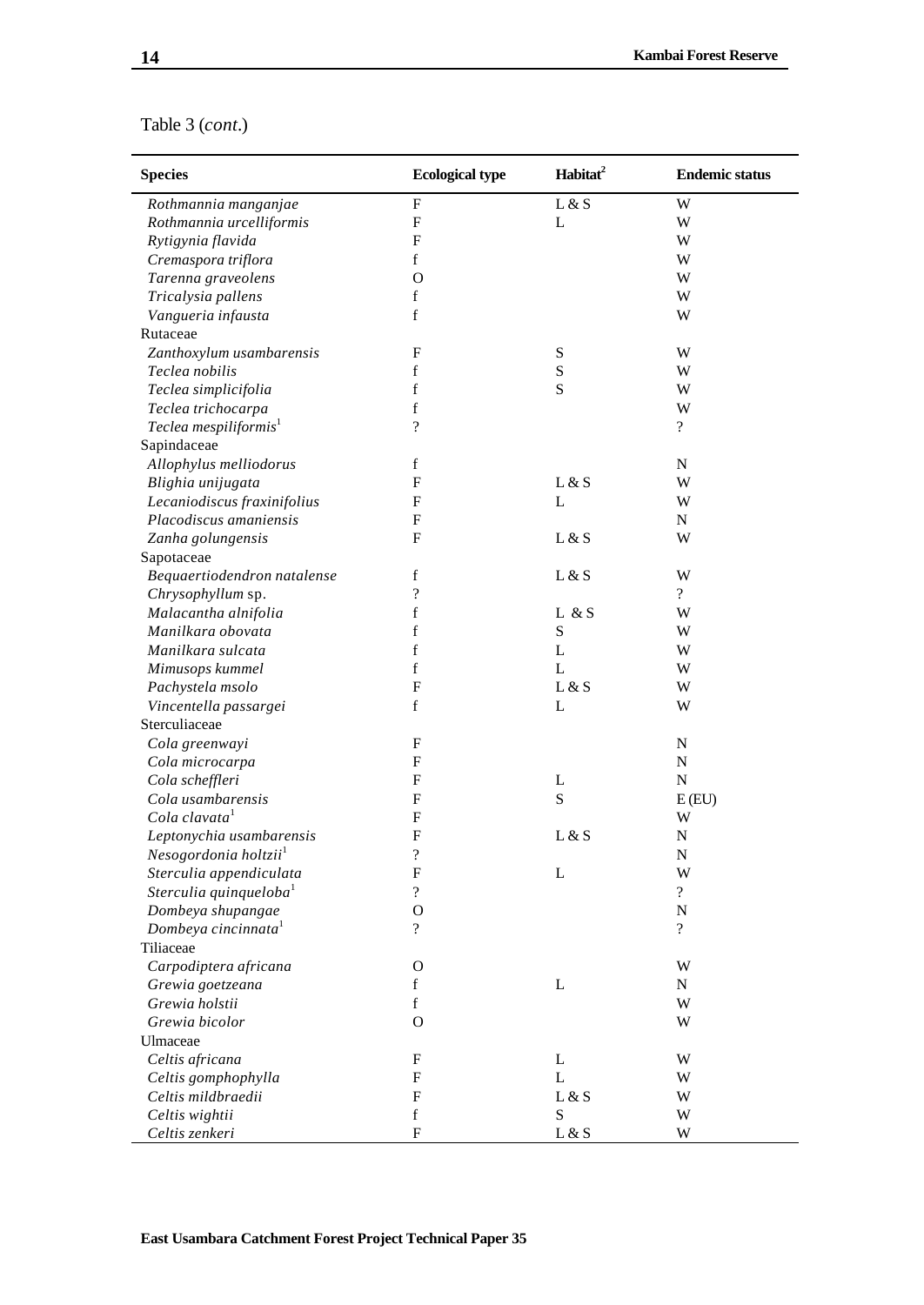| <b>Species</b>       | <b>Ecological type</b> | Habitat <sup>2</sup>     | <b>Endemic status</b> |
|----------------------|------------------------|--------------------------|-----------------------|
| Trema orientalis     |                        | $L & S$ (forest<br>gaps) | W                     |
| Urticaceae           |                        |                          |                       |
| Obetia radula        | O                      |                          | W                     |
| Verbenaceae          |                        |                          |                       |
| Premna chrysoclada   | O                      |                          | N                     |
| Vitex amaniensis     | f                      | S & L                    | N                     |
| Violaceae            |                        |                          |                       |
| Rinorea angustifolia | F                      |                          | $E$ (EU&WU)           |
| Rinorea ferruginea   | F                      |                          | N                     |

<sup>1</sup> Species which do not appear in Iversen (1991). Summary information is based on Ruffo *et al.* (1989), Lovett (1993) or the *Flora of Tropical East Africa*.

 $2$  Information is based on Ruffo *et al.* (1989).

#### KEY TO ABBREVIATIONS FOR TABLE 3

Ecological type (based on Iversen, 1991):

- F Forest dependent species: This is defined as primary forest only. It does not include forest edge or secondary forest;
- f Forest dwelling but not forest dependent: Species occurring in primary forest as defined above as well as other vegetation types. Thus these are not forest-dependent species; and
- O Non-forest species: These are species that do not occur in primary or secondary forest or forest edge.

Habitat: (based on Hamilton, 1989)

- L Lowland: Species occurring at altitudes of <850 m;
- S Submontane: Species occurring at altitudes of >850 m.

In the case where species occur in both lowland and submontane habitats, the most common habitat will be listed first and only this habitat will be counted in the summary statistics. If a species is common in forest gaps, rather than in the forest proper, this will also be noted.

Endemic status: (based on Iversen, 1991):

- E Endemic: Occurring only in the Usambara mountains;
- N Near endemic: Species with limited ranges in the Eastern Arc mountains and/or the East African lowlands between Somalia and Mozambique.
- W Widespread distribution.

EU - Range limited to the East Usambaras ; WU - Range limited to the West Usambaras ? Insufficient data

Table 4 summarises information for species which were recorded in Kambai outside the range described by Ruffo *et al.* (1989).

| <b>Species</b>          | Location as previously recorded <sup>1</sup>              |
|-------------------------|-----------------------------------------------------------|
| Cussonia zimmermannii   | Mhinduro and Mtai                                         |
| Diospyros natalensis    | Mhinduro and Mtai                                         |
| Albizia zimmermannii    | Mhinduro and Mtai                                         |
| Diospyros abyssinica    | restricted to the southern end of the East Usambara range |
| Caloncoba welwitschii   | restricted to the southern end of the East Usambara range |
| Maytenus acuminata      | restricted to the southern end of the East Usambara range |
| Symphonia globulifera   | between Kilanga and Lutindi forest reserves and on Mlinga |
| Gyrocarpus americanus   | Fanusi and Kisiwani and on Mhinduro                       |
| Allophyllus melliodorus | Lutindi and Mtai forest reserves                          |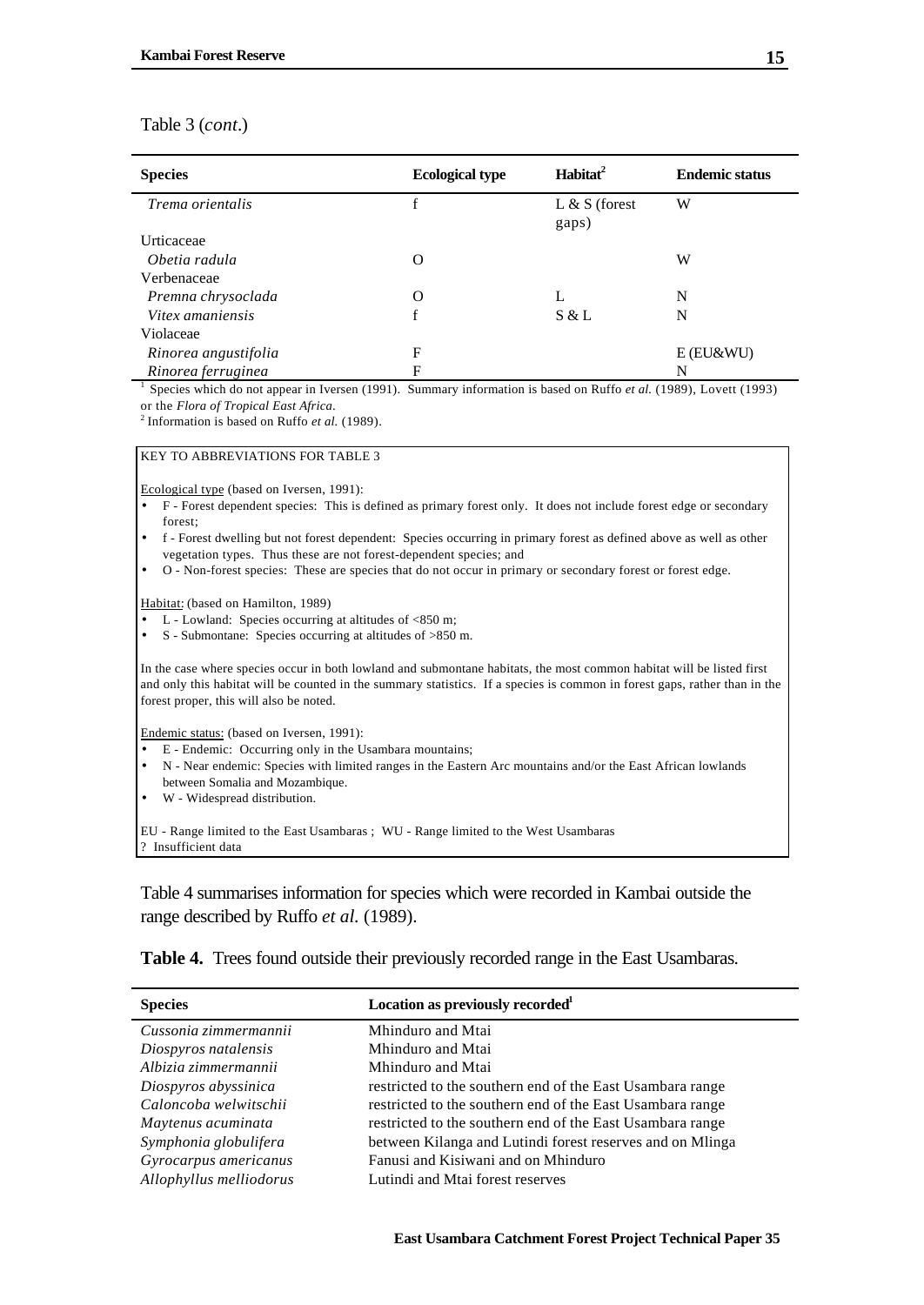*Vincentella passargei* Mtai forest reserve

<sup>1</sup> Information is based on Ruffo *et al.* (1989).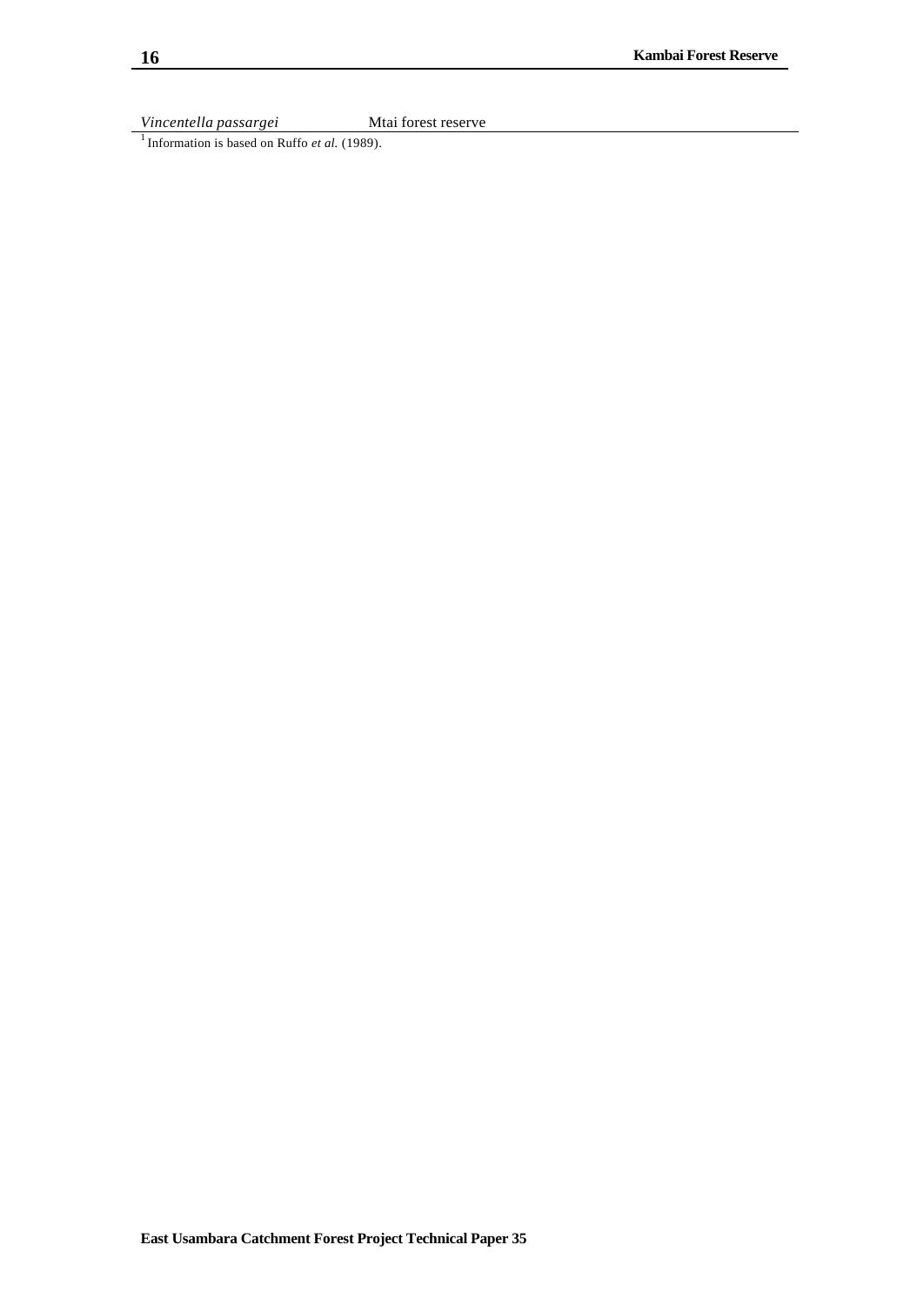**Species accumulation rates:**



Figure 4. Species accumulation rates of trees and shrubs (10 cm dbh and larger) by vegetation plot.

#### **Ecological type** (refer to Figures 5,6,7,8,)**:**

**Table 5.** Summary of ecological type for tree and shrub species (based on Table 3).

| <b>Ecological type</b>           | Number of species | % of total species |
|----------------------------------|-------------------|--------------------|
| (F) Forest Dependent Species     | 47                | 29.0               |
| (f) Forest Non-Dependent Species | 84                | 51.9               |
| (O) Non-Forest Species           | 18                | 11.1               |
| Unknown                          | 13                | 8.0                |
| Total:                           | 162               | 100.0              |

**Habitat** (refer to Figures 9 and 10)**:**

**Table 6.** Summary of the habitat for tree and shrub species (based on Table 3).

| <b>Habitat</b>                | Number of species | % of total species |
|-------------------------------|-------------------|--------------------|
| (L) Lowland Forest Species    | 60                | 71.4               |
| (S) Submontane Forest Species | 24                | 28.6               |
| Total:                        | 84                | 100.0              |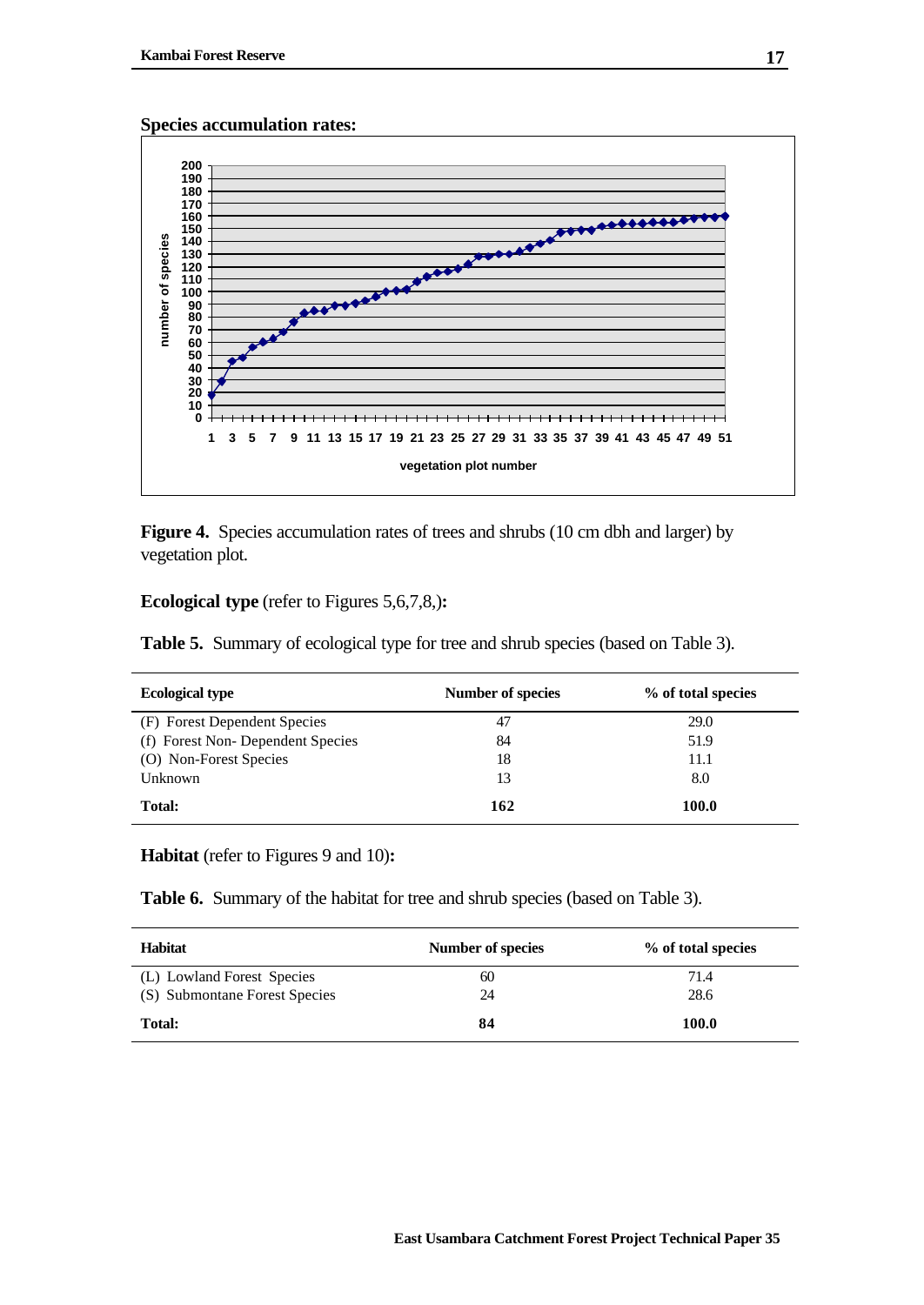| <b>Species</b>                | Altitude (meters)                 |  |
|-------------------------------|-----------------------------------|--|
| Dracaena steudneri            | 200, 400, 600                     |  |
| Diospyros abyssinica          | 320                               |  |
| Drypetes gerrardii            | 300                               |  |
| Drypetes usambarica           | 200, 275, 330, 360, 380, 400, 510 |  |
| Caloncoba welwitschii         | 700                               |  |
| Homalium longistylum          | 700                               |  |
| Allanblackia stuhlmannii      | 700                               |  |
| Symphonia globulifera         | 650, 700                          |  |
| Apodytes dimidiata            | 320                               |  |
| Schefflerodendron usambarense | 430                               |  |
| Mesogyne insignis             | 700                               |  |
| Strombosia scheffleri         | 700                               |  |
| Galiniera saxifraga           | 330                               |  |
| Hallea rubrostipulata         | 550                               |  |
| Morinda asteroscepa           | 700                               |  |
| Oxyanthus speciosus           | 380                               |  |
| Zanthoxylum usambarensis      | 520                               |  |
| Teclea nobilis                | 300, 600, 650, 700                |  |
| Teclea simplicifolia          | 400, 510, 540, 600                |  |
| Manilkara obovata             | 350, 390, 400                     |  |
| Ficus scassellattii           | 330                               |  |
| Maytenus acuminata            | 380                               |  |
| Tabernaemontana pachysiphon   | 550                               |  |
| Cola usambarensis             | 300, 320, 390, 400, 650, 700      |  |
| Celtis wightii                | 190, 250, 300, 320, 390, 520, 600 |  |

**Table 7.** Submontane species occurring in lowland areas and the altitudes where they were recorded.

## **Endemic status** (refer to Figures 11,12,13,14)**:**

**Table 8.** Summary of endemic status for tree and shrub species (based on Table 3).

| <b>Endemic status</b> | <b>Number of species</b> | % of total species |
|-----------------------|--------------------------|--------------------|
| (E) Endemic           | 2 (1-EU; $1$ EU&WU)*     | 1.2                |
| (N) Near Endemic      | 35                       | 21.6               |
| (W) Widespread        | 113                      | 69.8               |
| Unknown               | 12                       | 7.4                |
| <b>Total:</b>         | 162                      | 100.0              |

\* EU - endemic to the East Usambaras; WU - endemic to the West Usambaras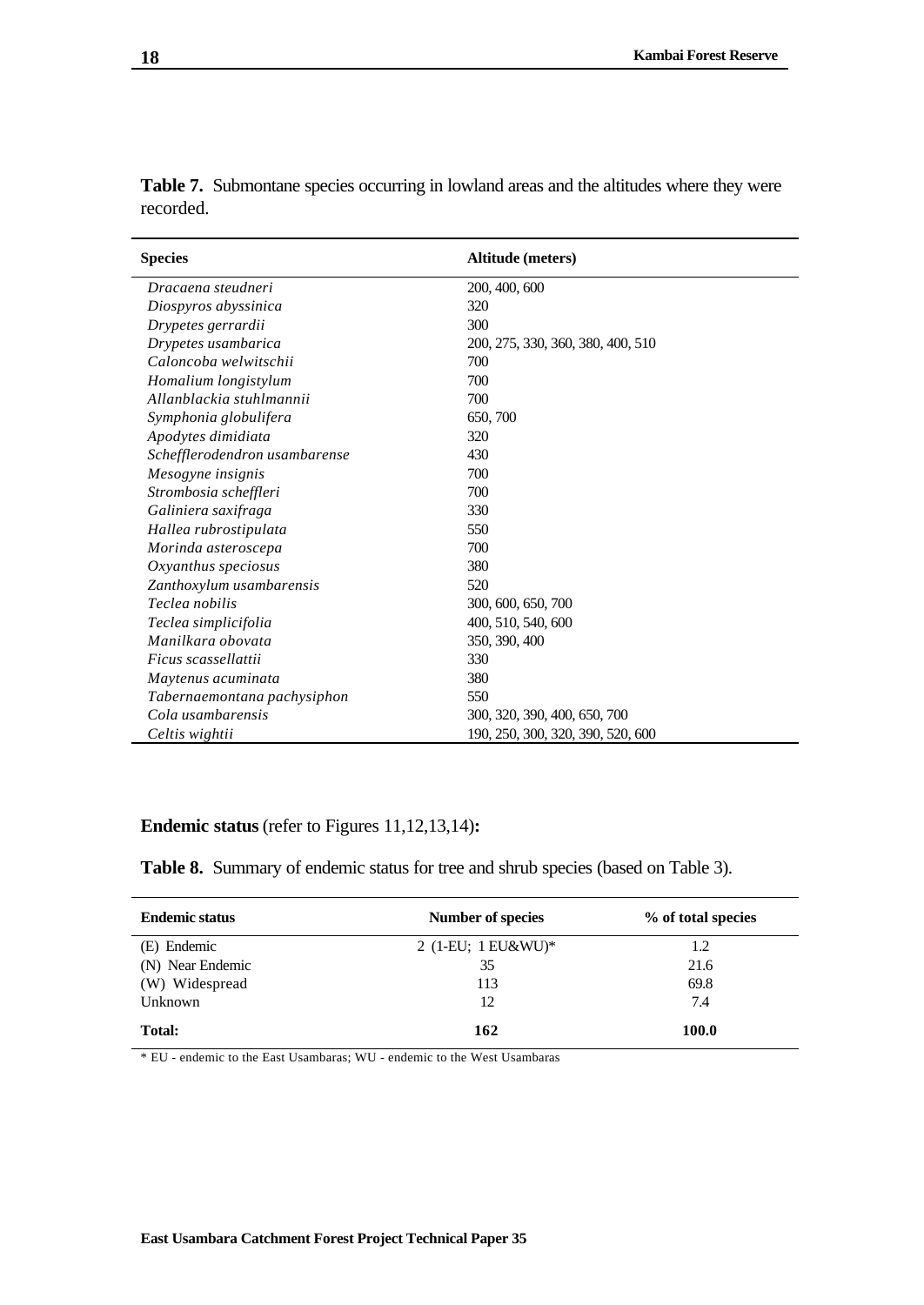

Figure 5. Distribution of forest dependent tree and shrub individuals.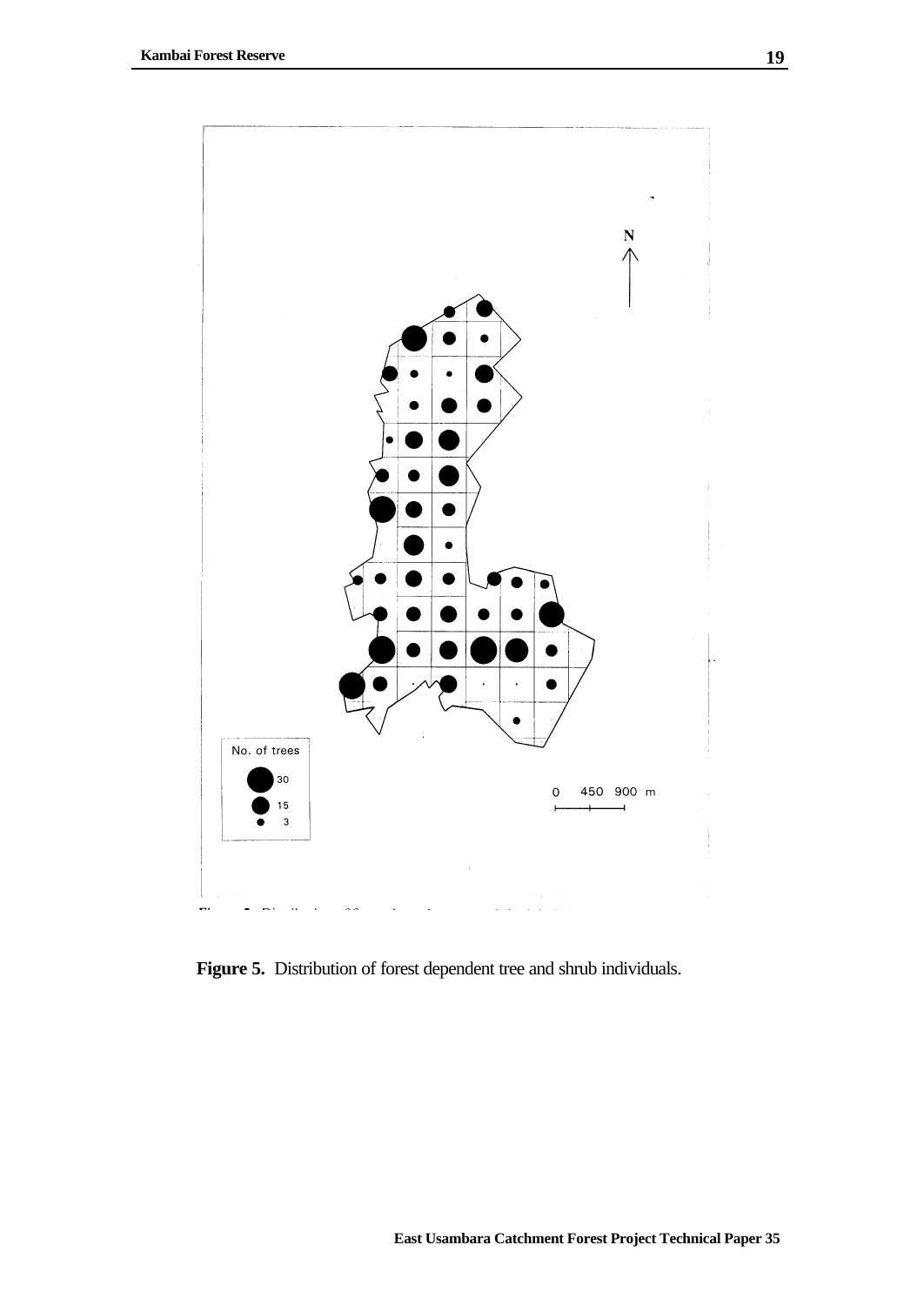

Figure 6. Distribution of forest dependent tree and shrub species.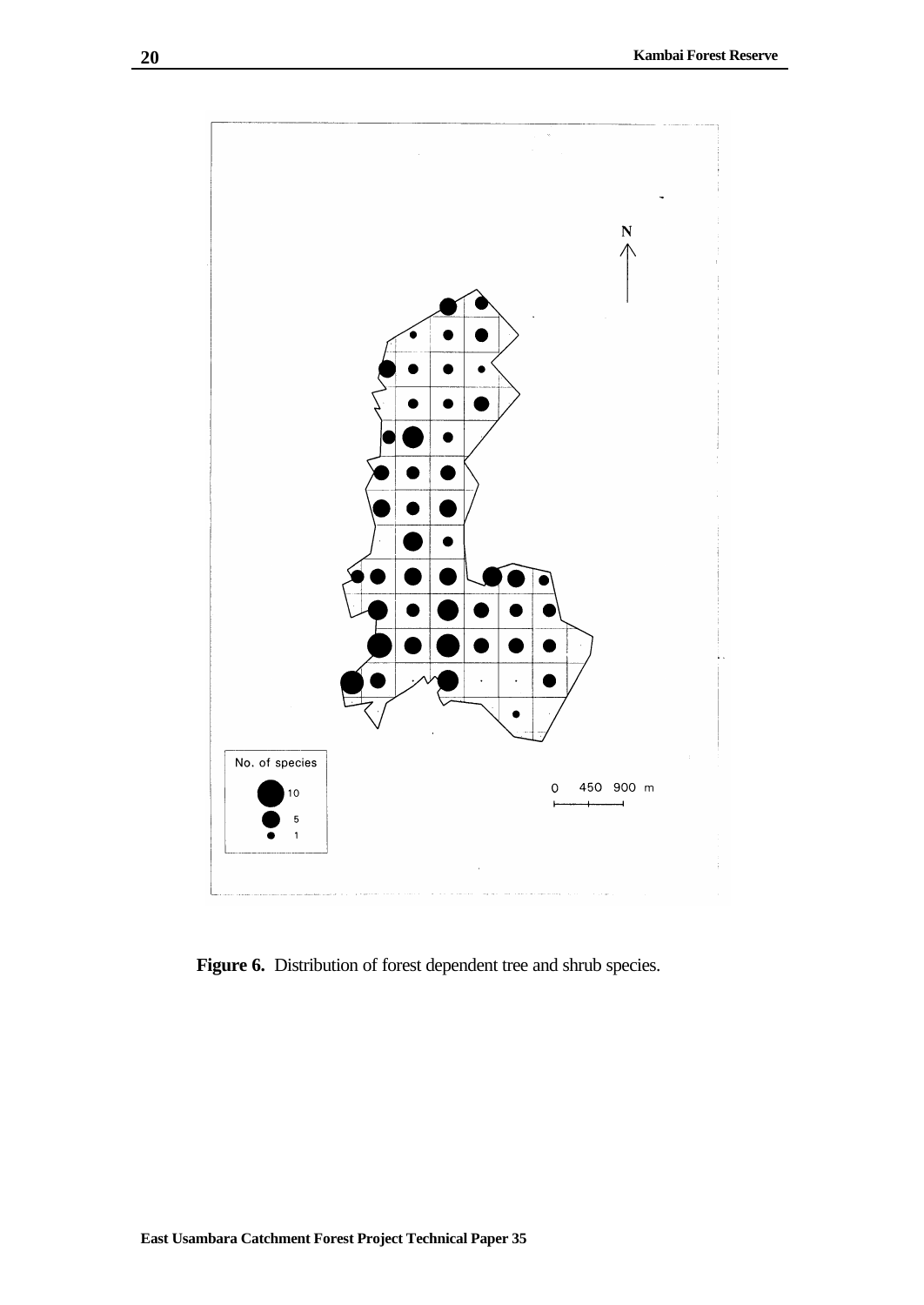

**Figure 7.** Distribution of non-forest tree and shrub individuals.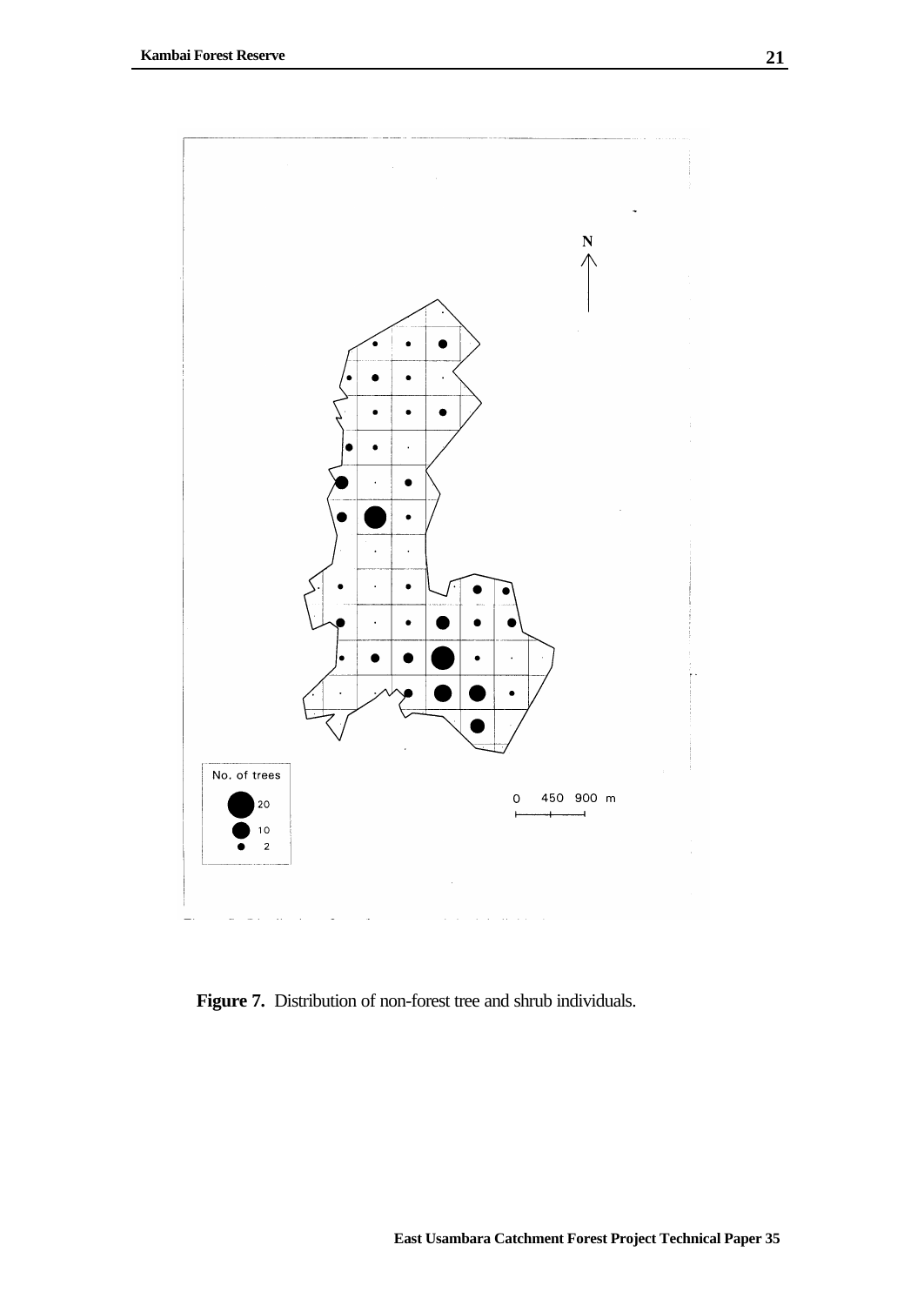

Figure 8. Distribution of non-forest tree and shrub species.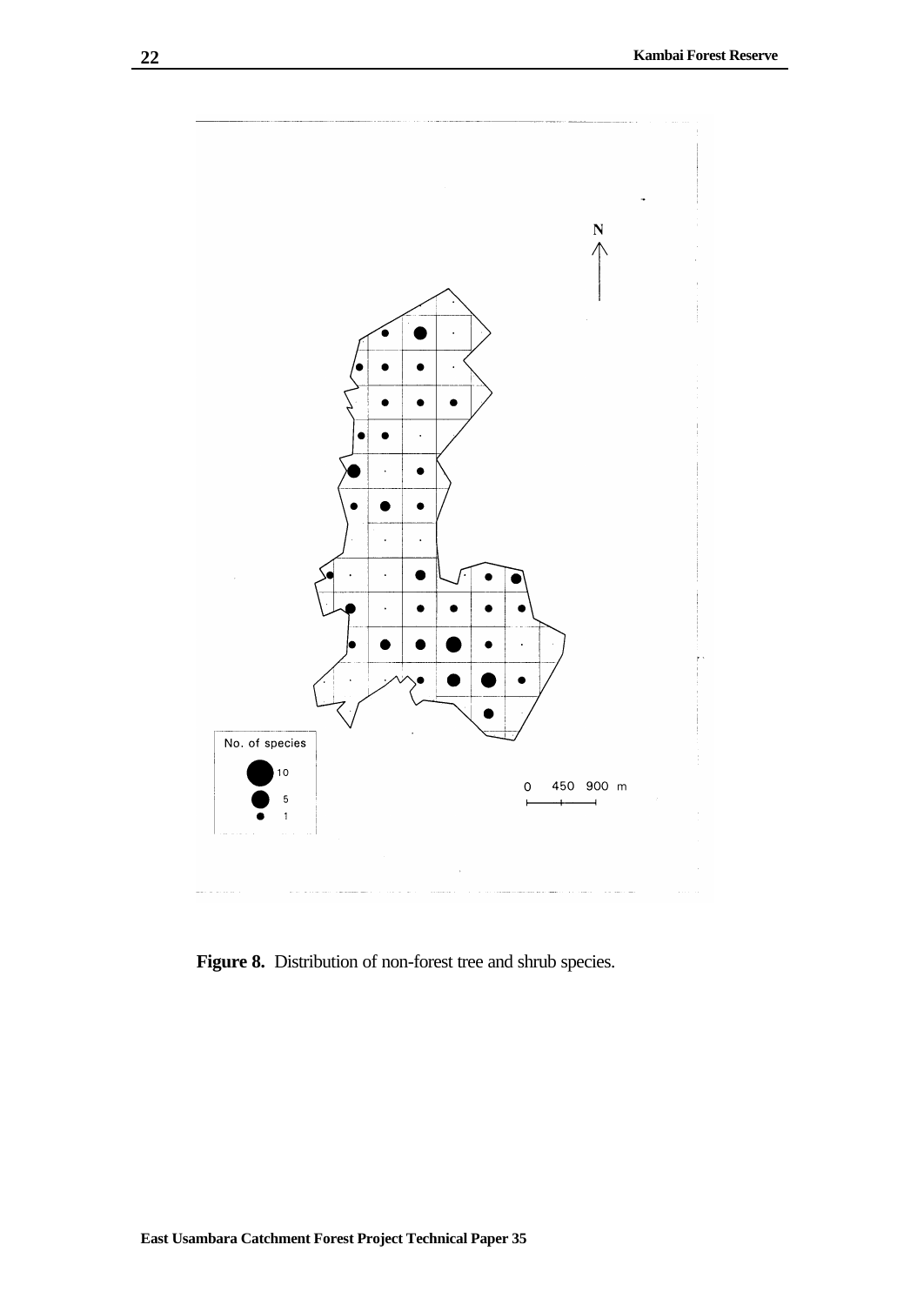

**Figure 9.** Distribution of submontane tree and shrub individuals.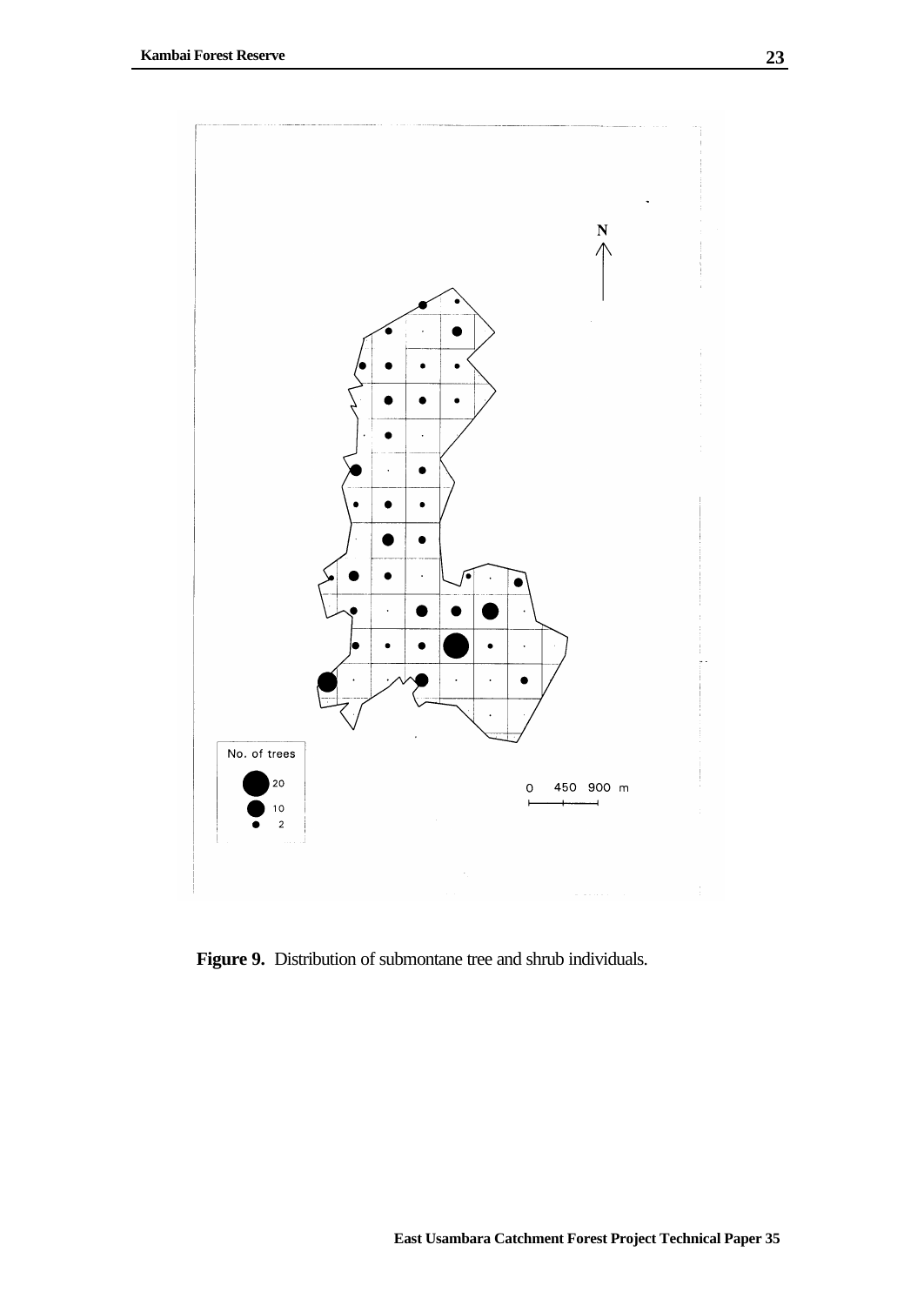

Figure 10. Distribution of submontane tree and shrub species.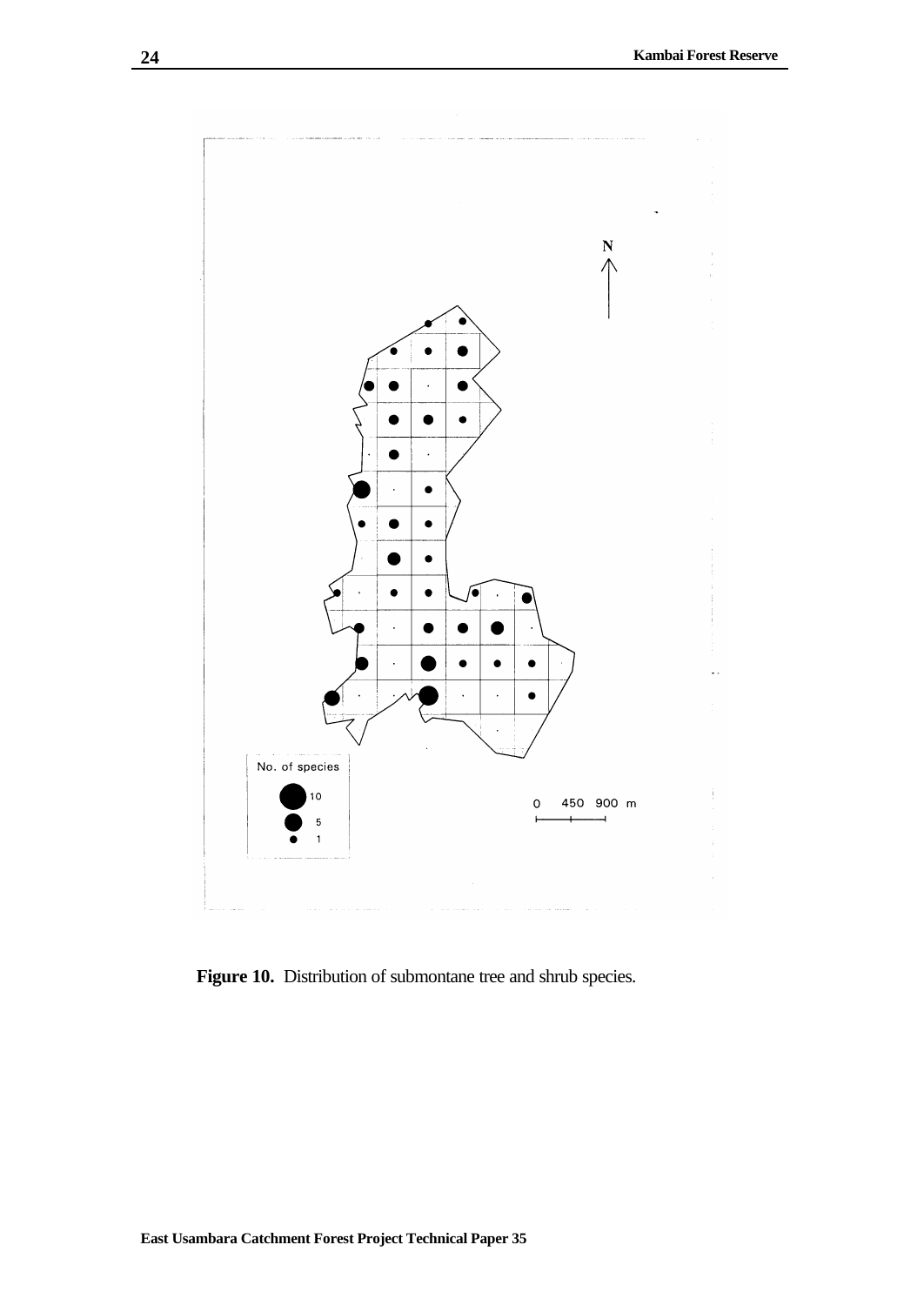

**Figure 11.** Distribution of endemic tree and shrub individuals.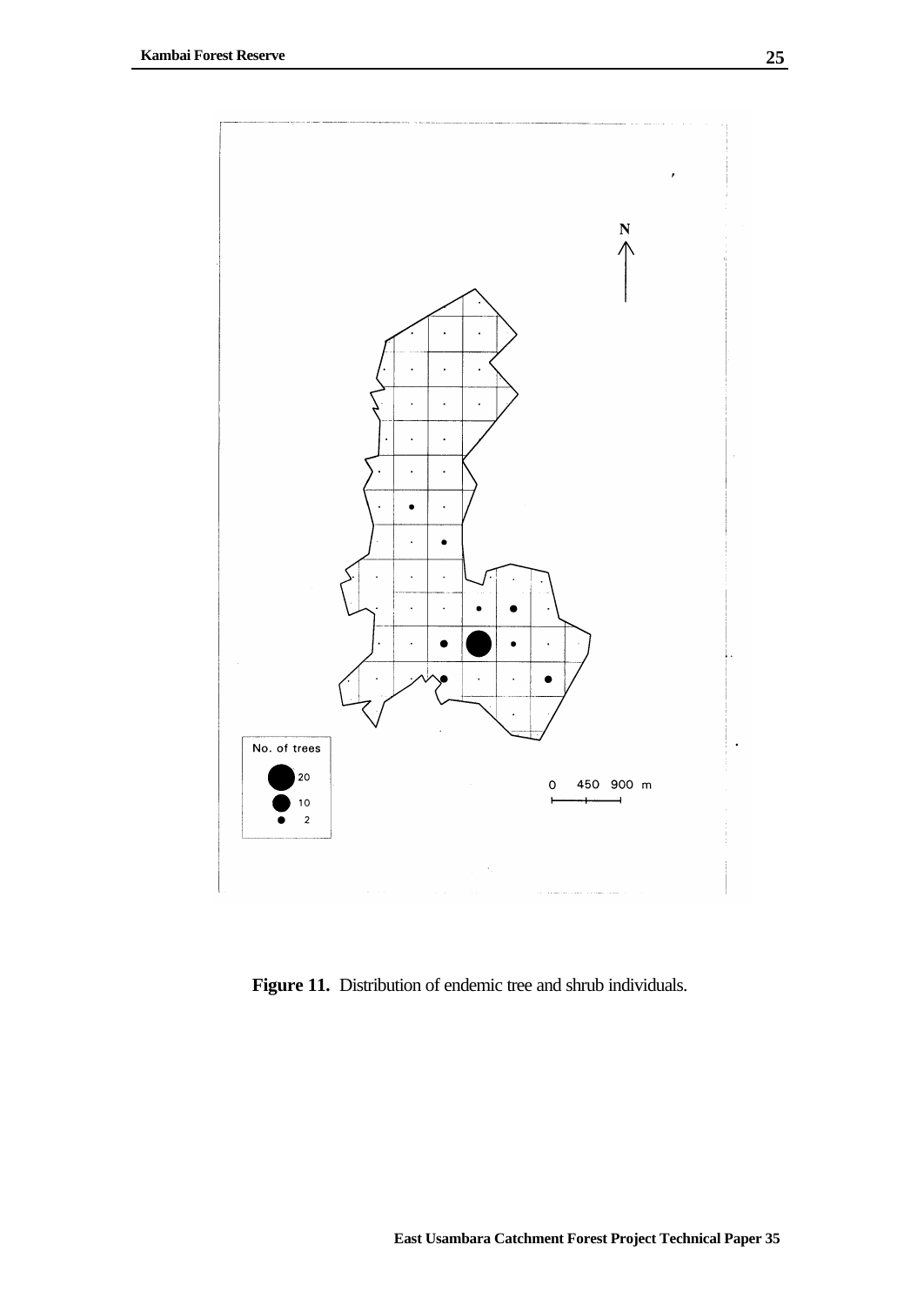

Figure 12. Distribution of endemic tree and shrub species.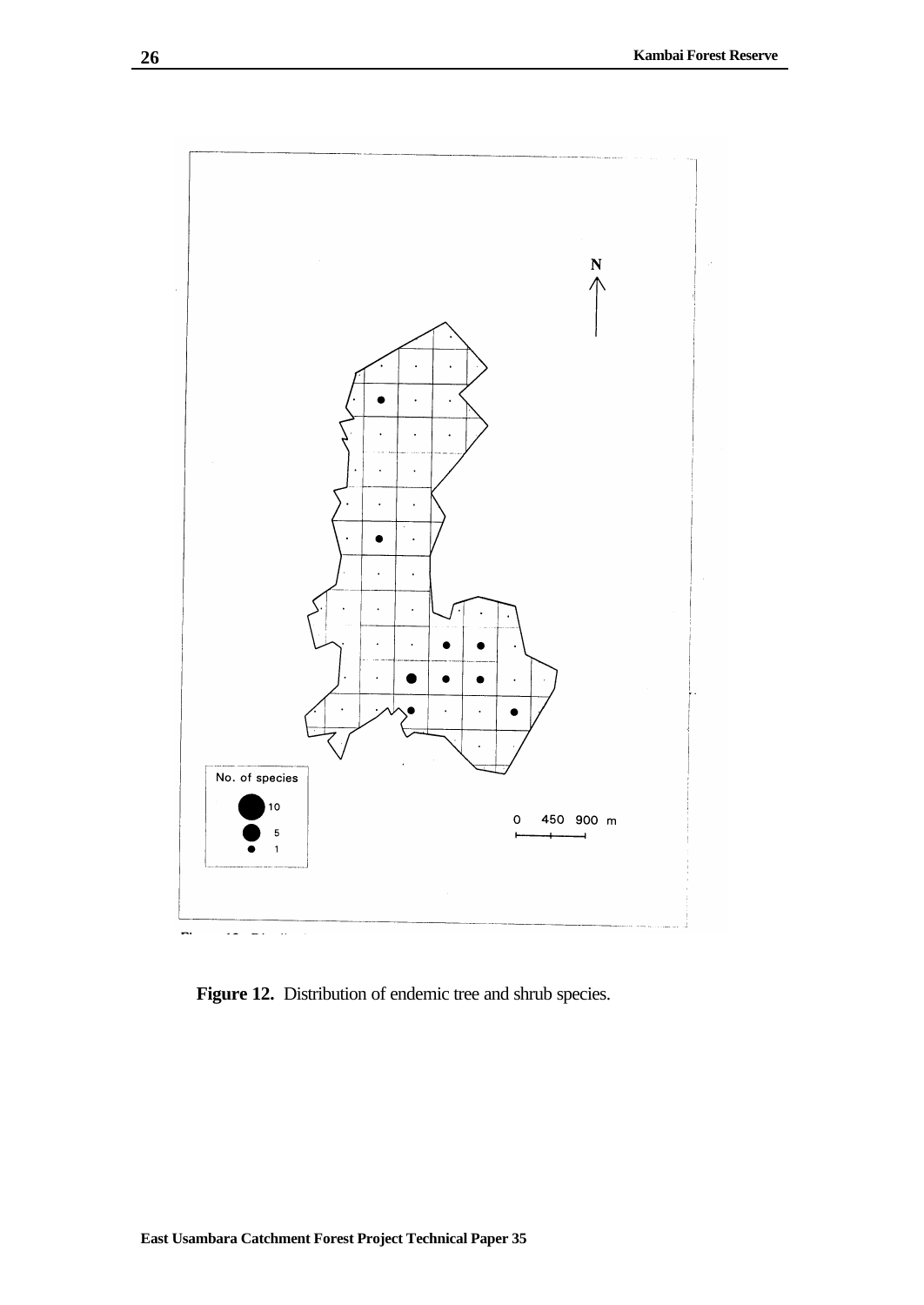

**Figure 13.** Distribution of near-endemic tree and shrub individuals.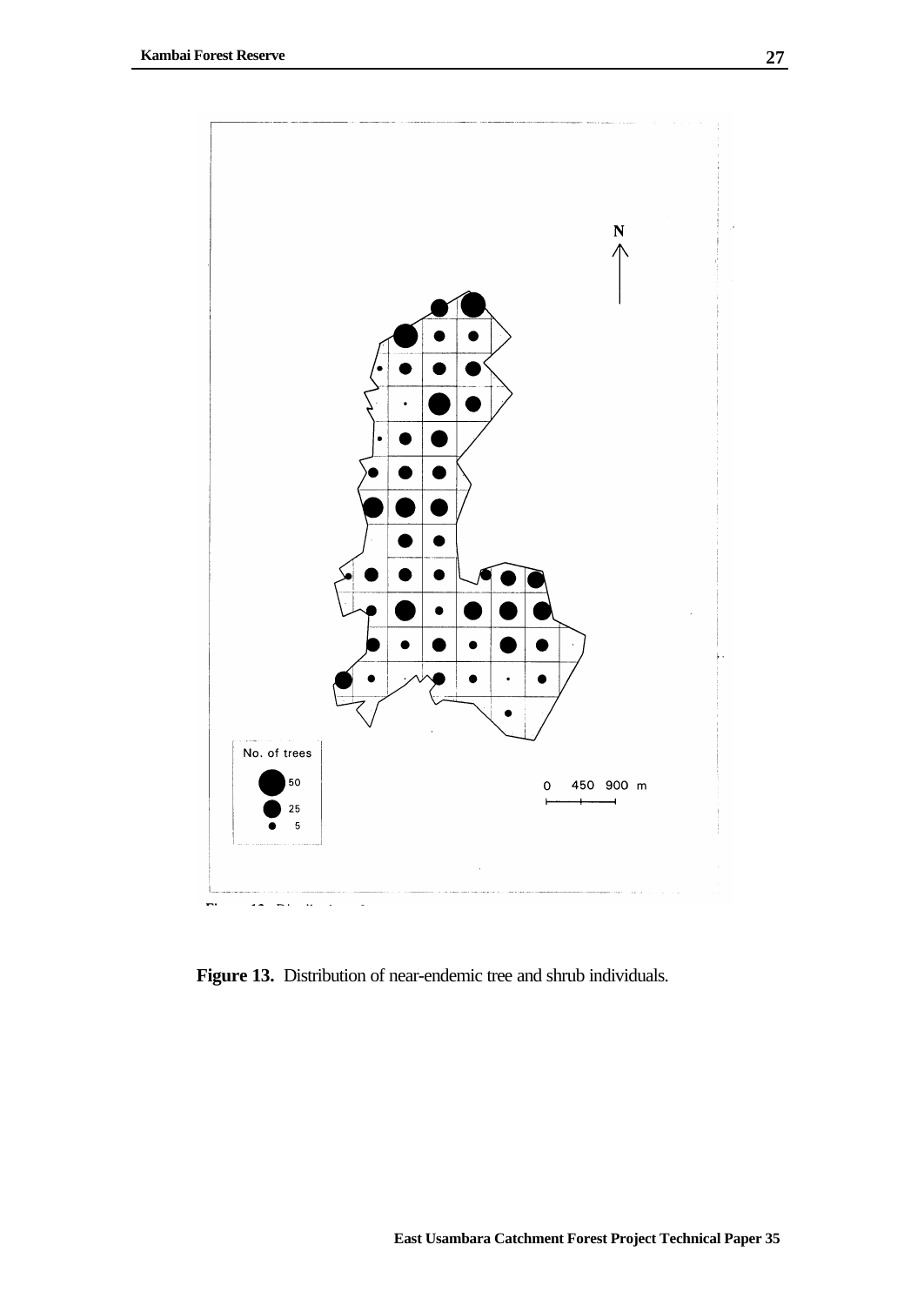

**Figure 14.** Distribution of near-endemic tree and shrub species.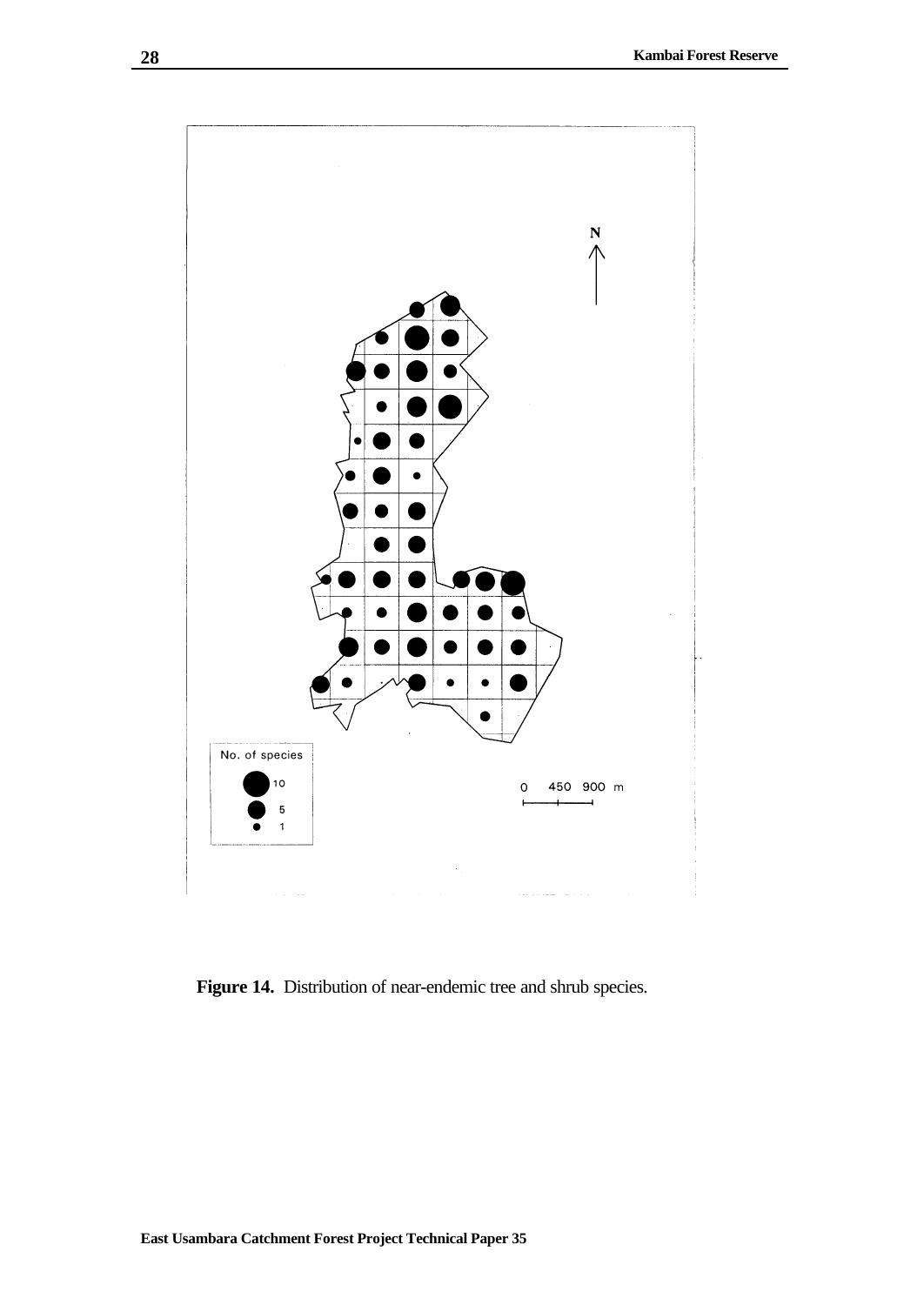

**Figure 15.** Vegetation of Kambai forest reserve.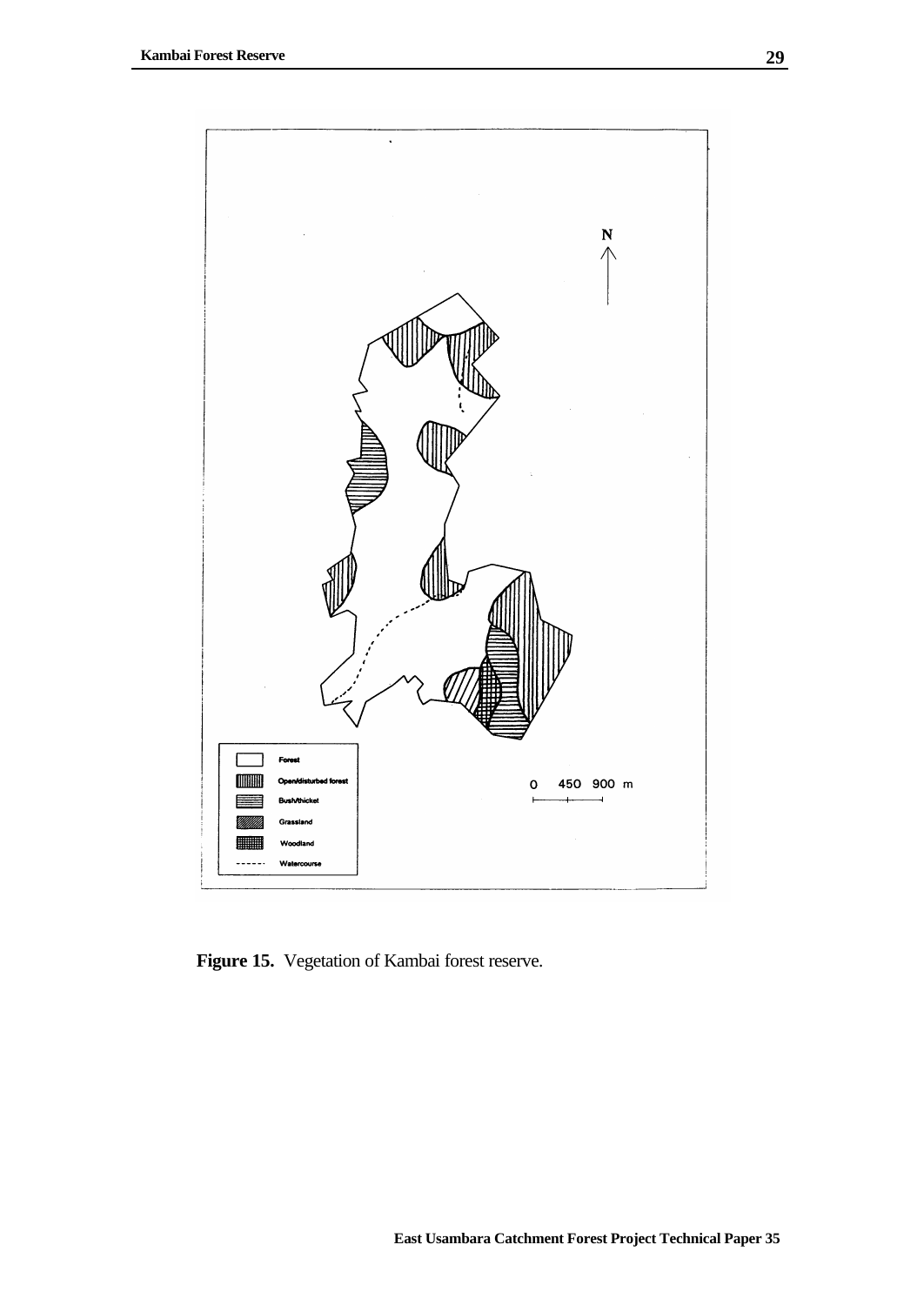## **5.3.2 Disturbance transects**

Thirteen disturbance transects were recorded for pole and timber extraction during the survey. The results are summarised in Table 9 for poles and Table 10 for timber. The terms pole and timber are used in this section only as this method examines the forest in terms of its extractive value. Poles are defined as <10 cm dbh and timber as >= 10 cm dbh.

| <b>Transect</b><br>number | Length of<br>transect(m) | <b>Total poles</b><br>sampled | <b>Cut poles</b> | Average per 100<br>metres | <b>Naturally</b><br>fallen<br>poles | Average per<br>100 metres |
|---------------------------|--------------------------|-------------------------------|------------------|---------------------------|-------------------------------------|---------------------------|
| 1                         | 100                      | 99                            | 21               | 21.0                      | 78                                  | 78.0                      |
| 2                         | 2025                     | 438                           | 139              | 6.9                       | 299                                 | 14.8                      |
| 3                         | 2650                     | 397                           | 64               | 2.4                       | 333                                 | 12.6                      |
| $\overline{4}$            | 2600                     | 370                           | 26               | 1.0                       | 344                                 | 13.2                      |
| 5                         | 2800                     | 306                           | 168              | 6.0                       | 138                                 | 4.9                       |
| 6                         | 1000                     | 253                           | 152              | 15.2                      | 101                                 | 10.1                      |
| 7                         | 1150                     | 359                           | 98               | 8.5                       | 261                                 | 23.0                      |
| 8                         | 1250                     | 826                           | 50               | 4.0                       | 776                                 | 62.1                      |
| 9                         | 1200                     | 459                           | 247              | 20.6                      | 212                                 | 17.7                      |
| 10                        | 1300                     | 473                           | 276              | 21.2                      | 197                                 | 15.2                      |
| 11                        | 1550                     | 394                           | 85               | 5.5                       | 309                                 | 19.9                      |
| 12                        | 1300                     | 29                            | 6                | 0.5                       | 23                                  | 1.8                       |
| 13                        | 1000                     | 521                           | 194              | 19.4                      | 327                                 | 32.7                      |

**Table 9.** Disturbance transect results for pole counts.



Figure 16. Cut and naturally fallen poles recorded per 100 metres by transect.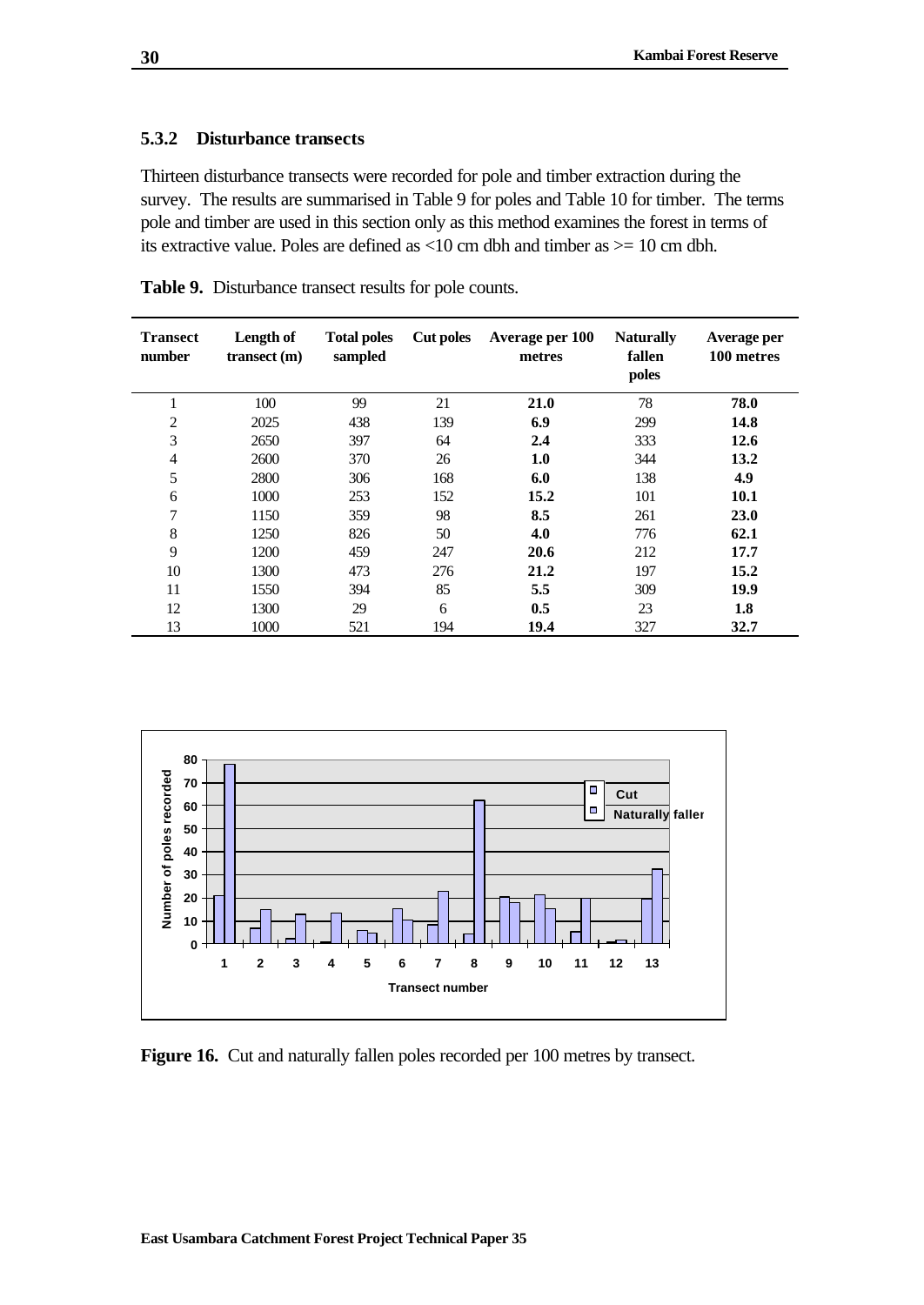| <b>Transect</b><br>number | Length of<br>transect(m) | <b>Total</b><br>timber<br>sampled | Cut<br>timber | Average per<br>100 metres | <b>Naturally</b><br>fallen timber | Average per<br>100 metres |
|---------------------------|--------------------------|-----------------------------------|---------------|---------------------------|-----------------------------------|---------------------------|
| 1                         | 100                      | 16                                |               | 16.0                      | 15                                | 15.0                      |
| $\overline{c}$            | 2025                     | 73                                | 6             | 0.3                       | 67                                | 3.3                       |
| 3                         | 2650                     | 97                                | 1             | 0.04                      | 96                                | 3.6                       |
| 4                         | 2600                     | 163                               | 13            | 0.5                       | 150                               | 5.8                       |
| 5                         | 2800                     | 94                                | 15            | 0.5                       | 89                                | 3.2                       |
| 6                         | 1000                     | 86                                | 12            | 1.2                       | 74                                | 7.4                       |
| 7                         | 1150                     | 116                               | 1             | 0.09                      | 115                               | <b>10.0</b>               |
| 8                         | 1250                     | 240                               | $\mathbf 1$   | 0.08                      | 239                               | 19.1                      |
| 9                         | 1200                     | 62                                | 16            | 1.3                       | 48                                | 4.0                       |
| 10                        | 1300                     | 140                               | 32            | 2.5                       | 108                               | 8.3                       |
| 11                        | 1550                     | 206                               | 3             | 0.2                       | 203                               | 13.1                      |
| 12                        | 1300                     | 36                                |               | 0.08                      | 35                                | 2.7                       |
| 13                        | 1000                     | 118                               | 10            | 1.0                       | 108                               | 10.8                      |

**Table 10.** Disturbance transect results for timber counts.



Figure 17. Cut and naturally fallen timber recorded per 100 metres by transect.

**Table 11.** Other human disturbance recorded in the forest on an *ad lib.* basis other than pole and timber cutting.

| Transect no. | <b>Disturbance</b>                                                                      |
|--------------|-----------------------------------------------------------------------------------------|
|              | fire                                                                                    |
|              | fire (plot 34); previously cultivated (plot 31); cassava plants; pitsaw; traps          |
| 3            | traps (plot 33); previously cultivated (plot 33); fire (plot 45); gun shot & dogs heard |
| 4            | none recorded                                                                           |
|              | logging (plot 13); gun shots heard                                                      |
| h            | none recorded                                                                           |
|              | none recorded                                                                           |
| 8            | none recorded                                                                           |
| 9            | previously cultivated (plot 28, 29); fire-not recent (plot 30)                          |
| 10           | trap (plot 38); camp site                                                               |
| 11           | none recorded                                                                           |
| 12           | $\log$ ging (plot 48)                                                                   |
| 13           | none recorded                                                                           |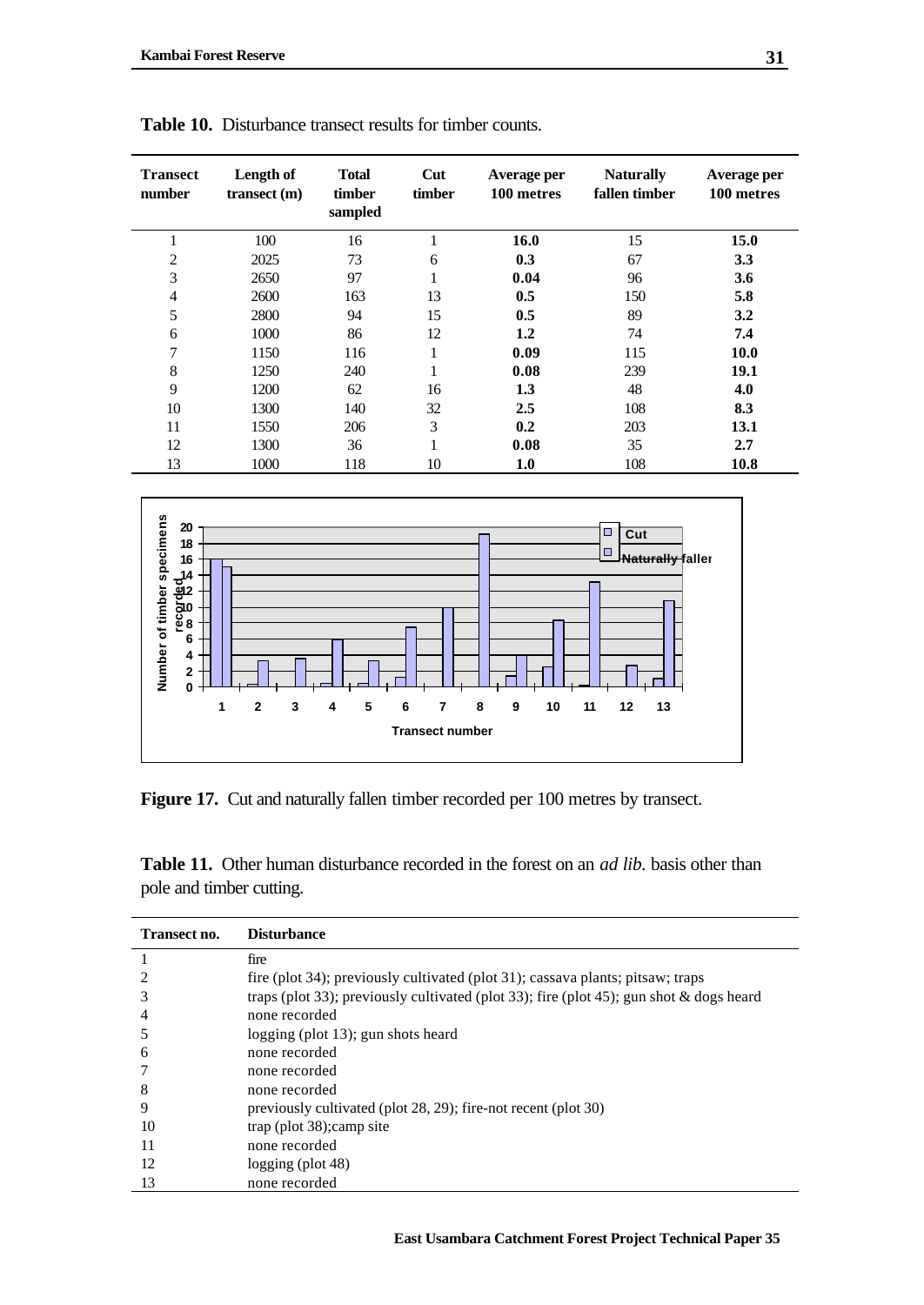# **5.4 Summary**

Kambai forest reserve covers an area of 1046.3 ha with altitudes ranging from 200 to 870 m. From the survey, 2,080 trees and shrubs were recorded, representing 162 species from 38 families.

Of the 49 plots systematically surveyed, 32 (65.3%) were recorded as mature mixed forest, 11 (22.5%) as colonising, poorly stocked forest or formerly disturbed, 1 (2.0%) as open woodland, 4 (8.2%) as bushland/thicket, and 1 (2.0%) as grassland.

## *Species Accumulation Rates*

The species accumulation rate appears to be approaching a plateau indicating that the majority of the vascular plants of the size 10 cm dbh and larger were identified in Kambai forest reserve.

## *Ecological Type*

Forest dependent species, defined as limited to primary forest only, were recorded 611 times. This represents 29.4% of all specimens recorded. Forest dependent individuals are distributed throughout the reserve except in the south-east corner an area characterised by scrub and thicket. The most common forest dependent tree is *Millettia oblata*. Seventeen of the forest dependent species are also endemic or near-endemic to the Usambaras.

Eighteen non-forest species were recorded in 73.5% of the plots (36 plots). *Millettia stuhlmannii* is the most common non-forest species.

# *Habitat*

Approximately two-thirds of the tree species surveyed with known altitude characteristics are considered to be typical of lowland forest and one-third are considered typical of submontane forest. Submontane species are found throughout the reserve occurring in 74% of the plots surveyed in the lowland forest. This data serves to further clarify the ecological requirements and niches of these submontane species.

## *Endemic Status*

Of the plant species recorded, 112 (69.6%) have widespread distributions. Near-endemics contribute 35 species (21.7%) from 16 families to the floristic composition of the reserve. These near-endemics are found throughout the reserve occurring in every plot surveyed and account for 819 of the surveyed specimens or 39.4% of all recorded trees and shrubs in the reserve. Of the 50 plots surveyed, 34 (68.0%) have >10 near-endemics. The most common near-endemics in the reserve are *Millettia oblata* and *Scorodophloeus fischeri*. Of these 35 near-endemic species, 15 species are also considered to be forest dependent.

Only two of the species surveyed are endemic to the Usambaras. These endemics are: *Cola usambarensis*, found only in the East Usambaras and *Rinorea angustifolia* found in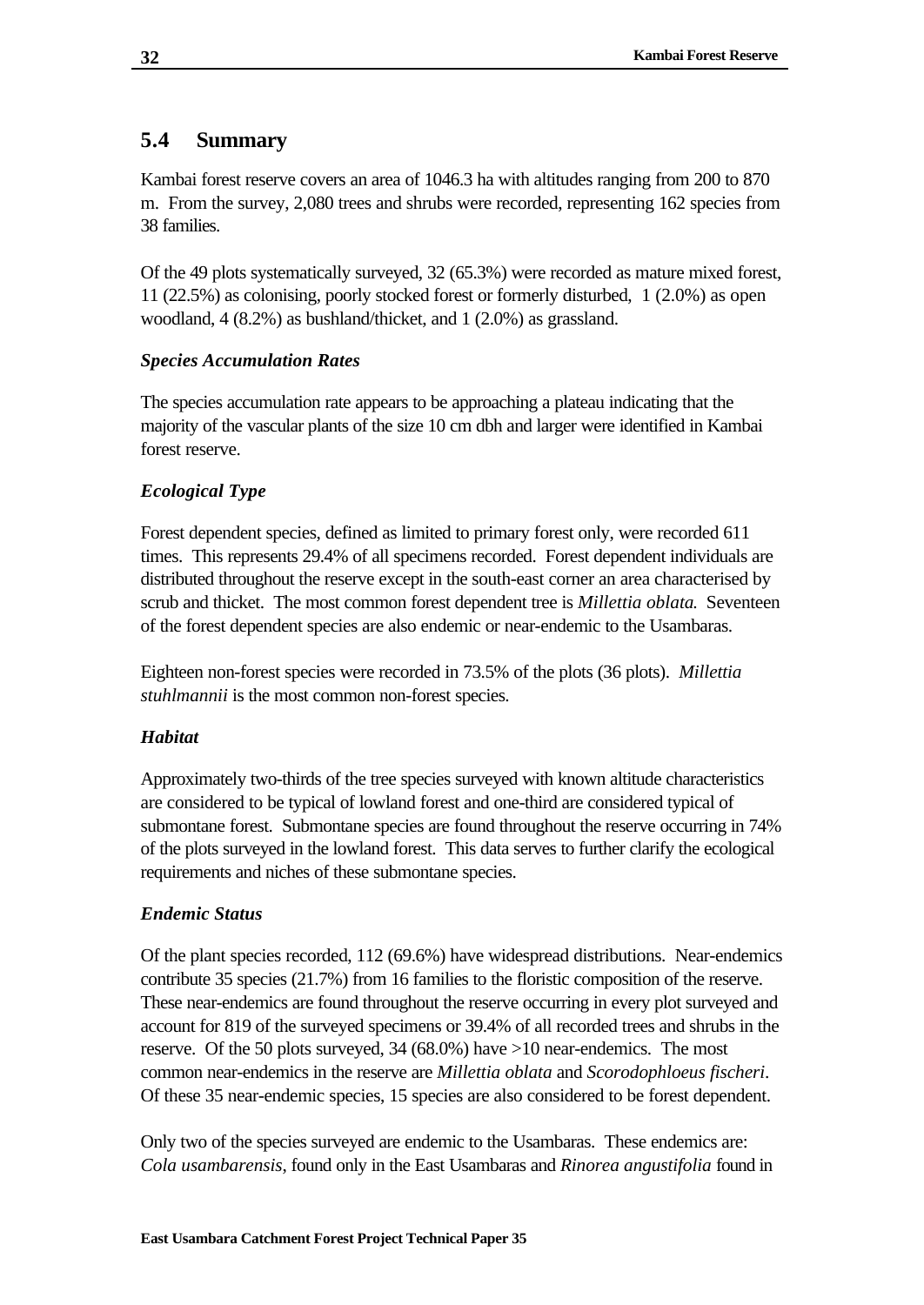the East and West Usambaras. The former is a submontane species represented by 33 individuals from 10 plots and the latter is a lowland species represented by only one individual. Both are forest dependent species (Iversen, 1991).

## *Range Extensions*

The record of *Monodora minor* in Kambai forest reserve represents a range extension (Flora of Tropical East Africa, FTEA). It previously was considered restricted within the coastal forests (Hawthorne, 1993).

*Nesogordonia holtzii* is a coastal endemic (Hawthorne, 1993). This species may also represent a range extension however the FTEA has not yet been published for this family.

## *Disturbance*

Disturbance by pole and timber extraction was recorded at lower rates than naturally fallen trees. Other disturbances, such as fire, traps and cultivation were recorded on about half the transects in the reserve. For the reserve as a whole, rate of pole cutting occurred between 0.5 and 21.2 per 100 m and for timber cutting, 0.04 to 16.0 per 100 m.

The highest concentration of pole and timber disturbance occurred on the southern end of the reserve, transect 1. This transect is located 450 m from the forest boundary and is an area of scrubland/thicket. Cleared areas and evidence of fire were observed frequently. This area therefore presents no apparent threat to the integrity of the forest as few nearendemics and forest dependent trees and shrubs were recorded there.

Transect 6 and 10, recorded a higher than the average reserve rate of both timber and pole extraction. Both transects are characterised by dense forest.

Transect 9 and 13 were recorded with higher than the average rate of pole extraction. Transect 13 is the most northerly transect of the reserve. It has a relatively high number of near-endemics and an average number of forest dependent trees and shrubs. It is characterised by dense forest. Transect 9 is an area that was previously disturbed and is now open forest.

Endemic species are found almost exclusively in areas that are considered lower in disturbance (see Figures 18 and 19) whereas near-endemics are found in areas of high and low disturbance (see Figures 20 and 21).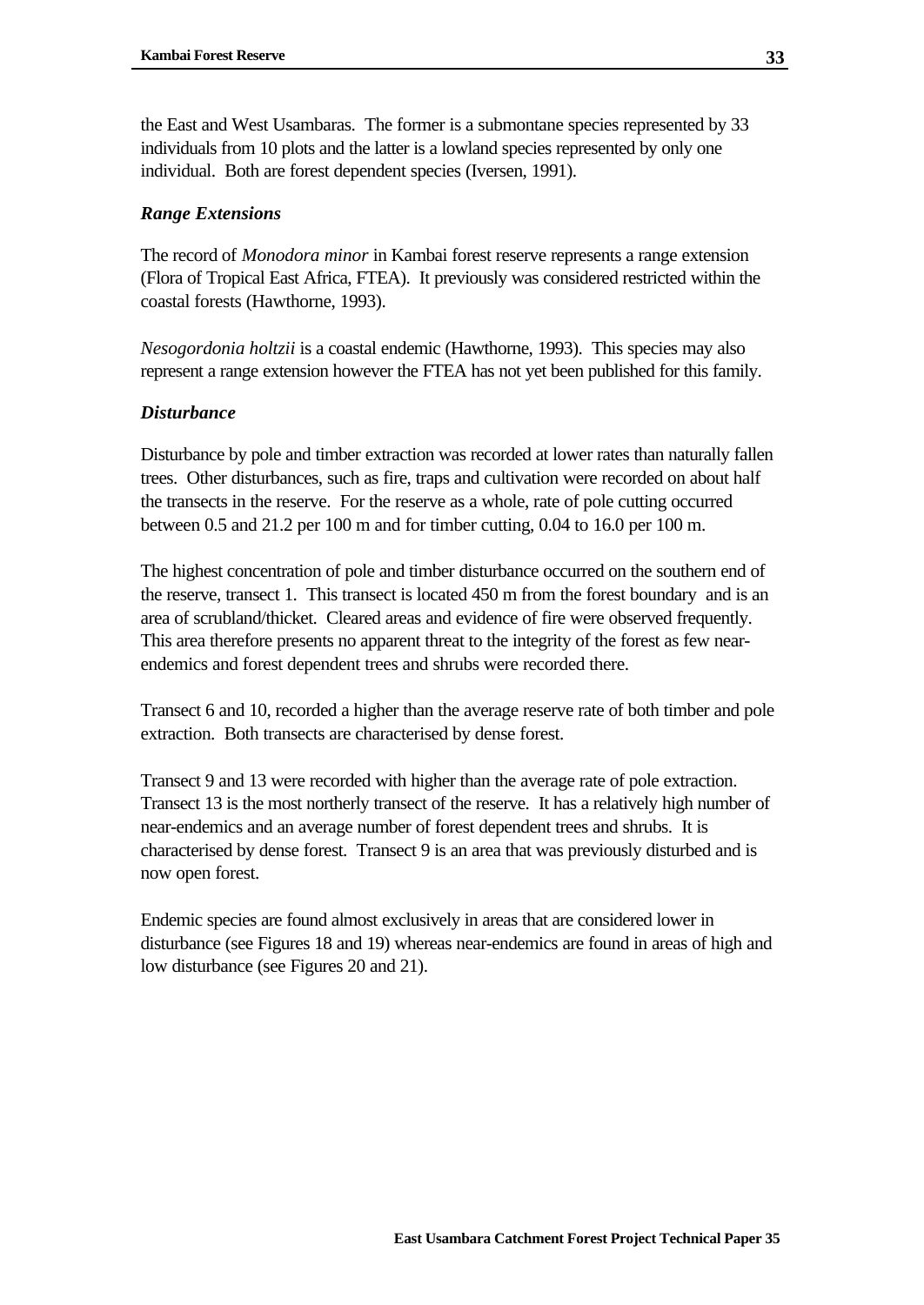

**Figure 18.** Areas of highest disturbance in relation to the distribution of tree and shrub individuals that are both forest dependent and endemic.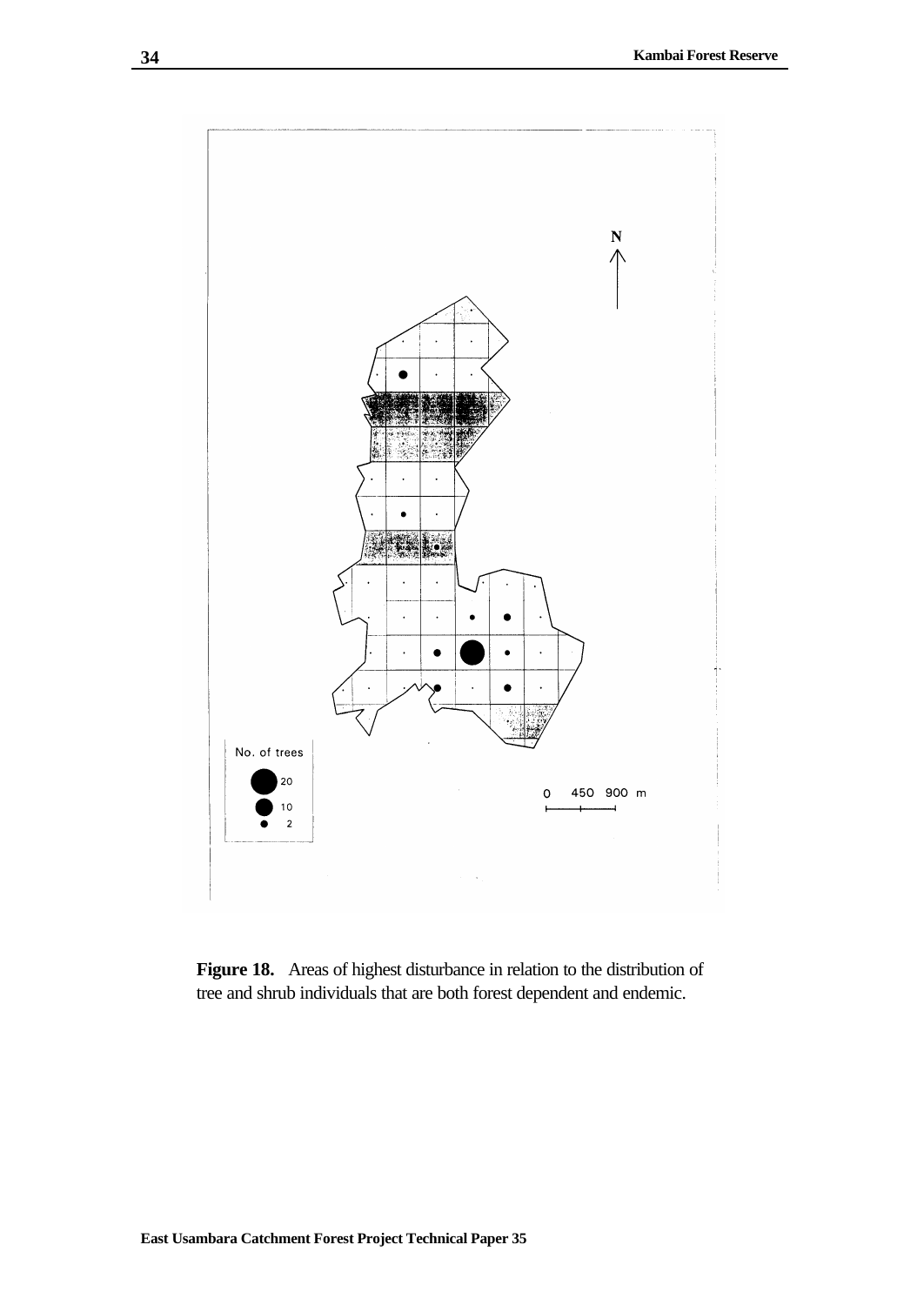

Figure 19. Areas of highest disturbance in relation to the distribution of tree and shrub species that are both forest dependent and endemic.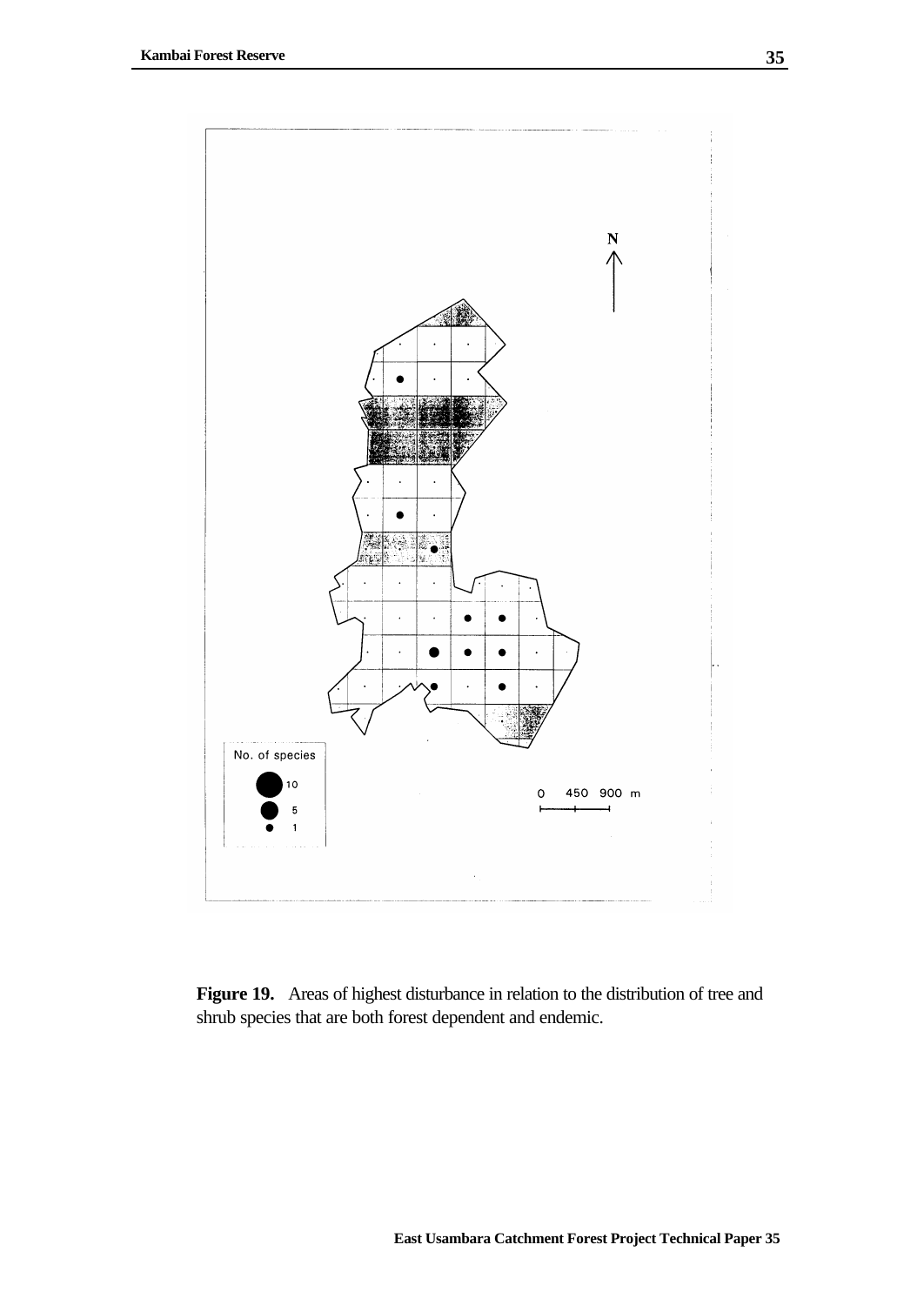

Figure 20. Areas of highest disturbance in relation to the distribution of tree and shrub individuals that are both forest dependent and near-endemic.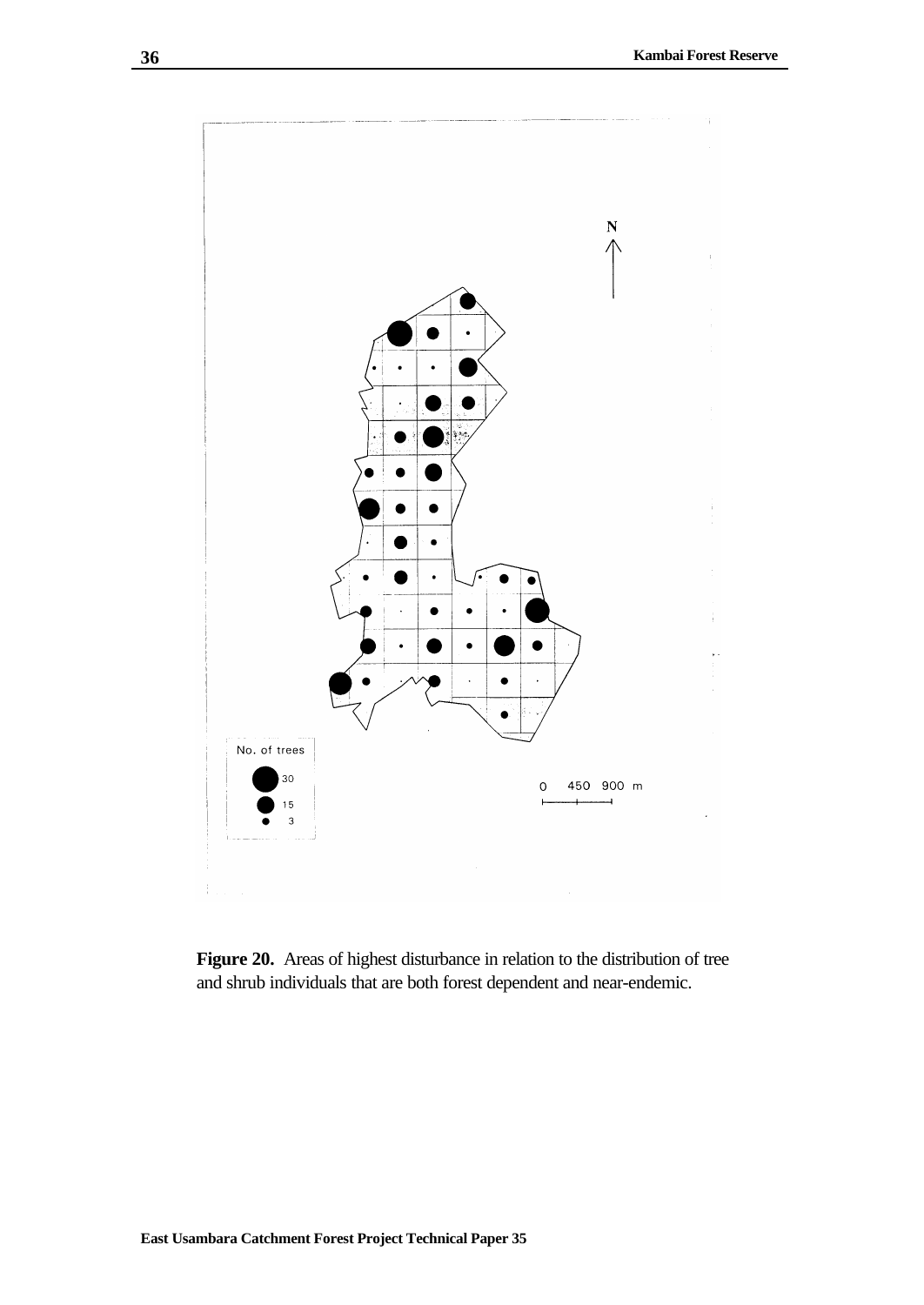

**Figure 21.** Areas of highest disturbance in relation to the distribution of tree and shrub species that are both forest dependent and near-endemic.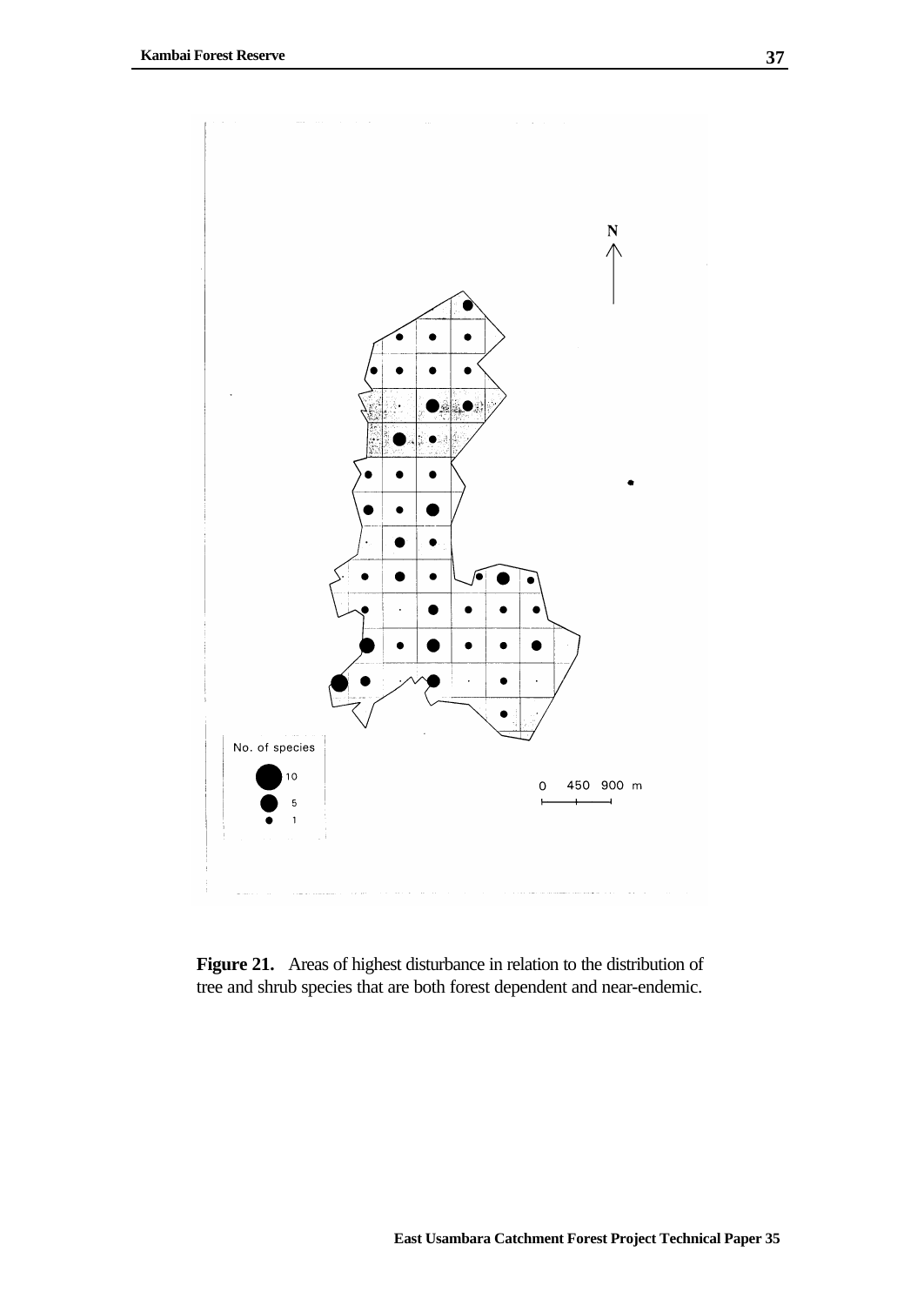# **6.0 ZOOLOGY**

# **6.1 Introduction**

The faunal biodiversity of Kambai forest reserve was investigated using standard, repeatable, survey methods. Studies on small mammals, birds, bats, reptiles, amphibians and various invertebrate groups were carried out. In line with the specific aims of the survey, an inventory of all fauna encountered was compiled. This data was analysed to assess the biodiversity value of the area.

# **6.2 Methods**

Five plots were chosen as trapping sites. In each plot standardised methods were used. These methods are outlined in detail in the FR FRP methodologies report (SEE, 1996). A brief description is presented below. The location of trap sites are presented in Figure 22.

# **6.2.1 Mammals**

Four methods were used to sample the mammal community within Kambai forest reserve: (1) snap trap lines, (2) bucket pitfalls, (3) bat netting and (4) opportunistic observations.

# *6.2.1.1 Snap-trap lines*

In order to sample the community of rodents, small and large break-back traps (snap-traps) were used. Typically the traps were set out in transect lines of approximately 50, with traps positioned at least 2 m apart. However, this was not always possible due to the nature of the habitat. The traps were set each evening and checked early the following morning. A bait of fried coconut and peanut butter was used. Previous forest surveys indicate that this bait is very successful in terms of catch numbers and species diversity (Stanley, *pers. comm.*). Each mammal caught was weighed and measured. Trapping and biometric data was recorded on standardised data sheets. Unless otherwise indicated, specimens were identified by Prof. Kim Howell or by Dr. Dieter Kock (see Appendix 2).

# *6.2.1.2 Bucket pitfall trapping*

The bucket pitfall traps consist of three lines of eleven 20 litre plastic buckets sunk flush to ground level in a linear transect. These were positioned approximate 2.5 m apart. A continuous piece of plastic sheeting ran perpendicular to the ground across the centre of each bucket forming a "runner". A lip of plastic sheeting, a drift fence, was kept on the ground on to which soil and leaf litter was placed. An animal was, therefore, channelled along the plastic to one of the buckets. The bucket pitfalls, acting as live traps, were designed for sampling a community of shrews within the forest. Each mammal captured was weighed and measured. Trapping and biometric information was recorded on standardised data sheets. Unless otherwise indicated, taxonomic identification was made by Prof. K. Howell, Dr. Dieter Kock or Dr. William Stanley (see Appendix 2).

# *6.2.1.3 Bat netting*

Bat mist netting was used to collect and study a representative sample of the forest bat community, and also provide data on species' ranges. Mist nets were placed near potential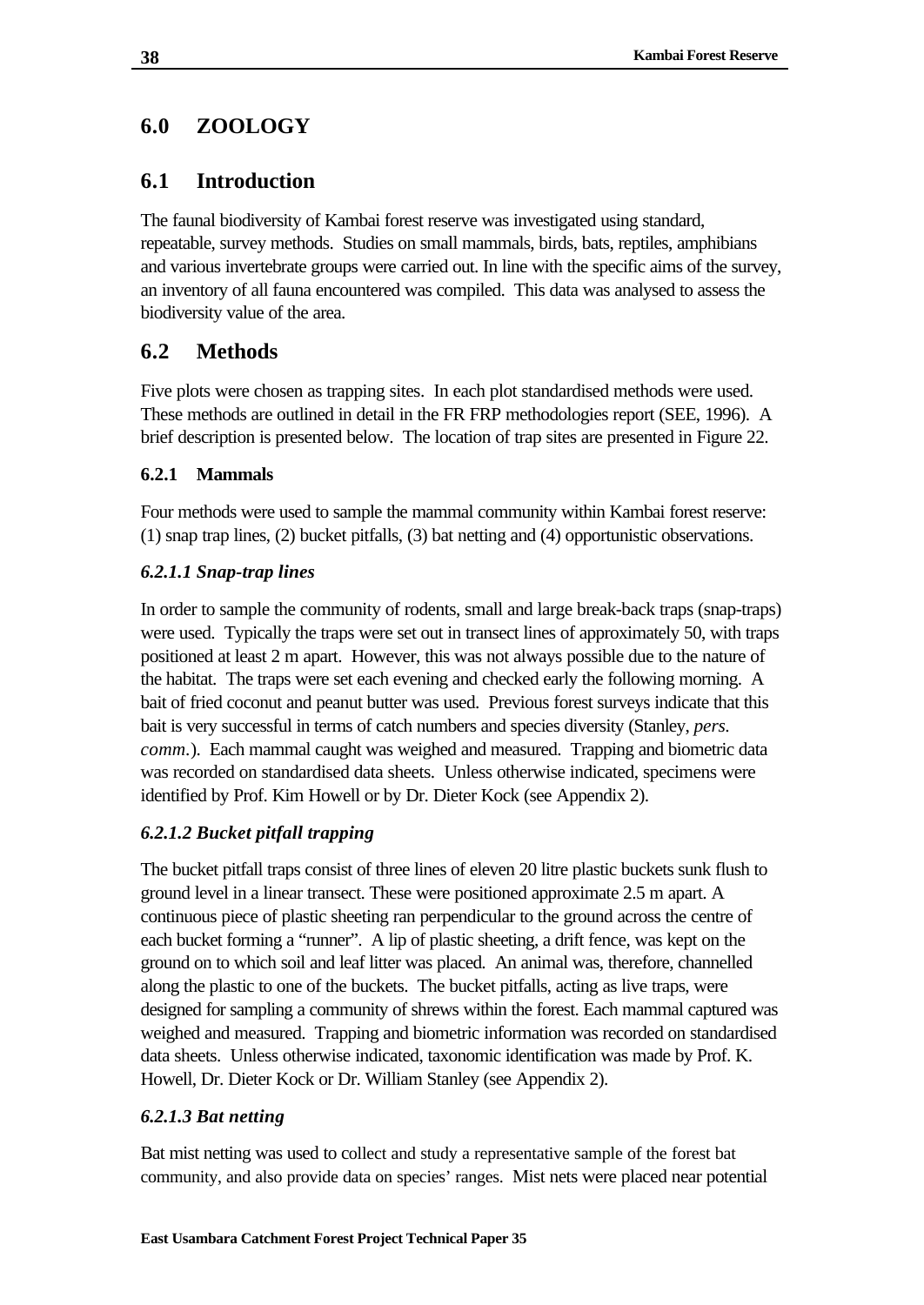roosts sites and across obvious flight "corridors", such as paths and rivers. Nets were set up at dusk, observed continuously throughout the night and closed shortly before dawn. Each bat caught was weighed and measured at the netting site. Trapping and biometric information was recorded on standardised data sheets. Unless otherwise indicated, taxonomic identification was made by Prof. K. Howell or Dr. Dieter Kock (see Appendix 2).

# *6.2.1.4 Mammal observations*

Other vertebrate species were recorded opportunistically throughout the survey.

# **6.2.2 Birds**

The aim of this study was to provide information concerning the presence of endemic and near-endemic birds of the reserve. However, as an experienced ornithologist was not present during the survey period, the results of an avifaunal survey conducted by the Cambridge-Tanzania Rainforest Project (1994), are presented here.

# **6.2.3 Reptiles**

The aim of this study was to collect and identify a representative sample of the forest reptile community. The community of ground-dwelling reptiles was sampled using the bucket pitfall method (see 6.2.1.2 above). Opportunistic captures were also conducted by hand, and a snake stick where necessary. Unless otherwise indicated, taxonomic identifications were made by Prof. Kim Howell or Prof. Don Broadley (see Appendix 2).

## **6.2.4 Amphibians**

The aim of this study was to collect and identify a representative sample of the forest amphibian community. The community of ground-dwelling amphibians was sampled using the bucket pitfall method (see 6.2.1.2 above). Opportunistic captures were also conducted, especially in reference to tree frog collections since they are often beyond capture with the bucket pitfalls. After rain, typical amphibian habitats were targeted for sampling. Unless otherwise indicated, taxonomic identifications were made by Prof. Kim Howell or by Prof. John Poynton (see Appendix 2).

# **6.2.5 Invertebrates**

Two methods were employed to sample the invertebrate community within the study site: (1) invertebrate pitfall trapping; (2) malaise trapping.

# *6.2.5.1 Invertebrate pitfall trapping*

This method was used to sample the invertebrate ground (forest floor) dwelling community. Four 1.5 litre pots were sunk flush with the level of the ground. Plastic sheeting was erected between the pots using wood stakes to keep the plastic sheeting perpendicular to the ground surface. A lip of plastic sheeting was kept on the ground on to which soil and leaf litter was placed. The pots were placed in a star arrangement with one central pot and the other three set so that the plastic sheeting was positioned at an angle of  $120^{\circ}$  from the next line of plastic sheeting. Each length of plastic sheeting was 2.5 m. Approximately 1/4 litre of 10% formalin is put in each pot. A few drops of washing-up liquid was added to reduce surface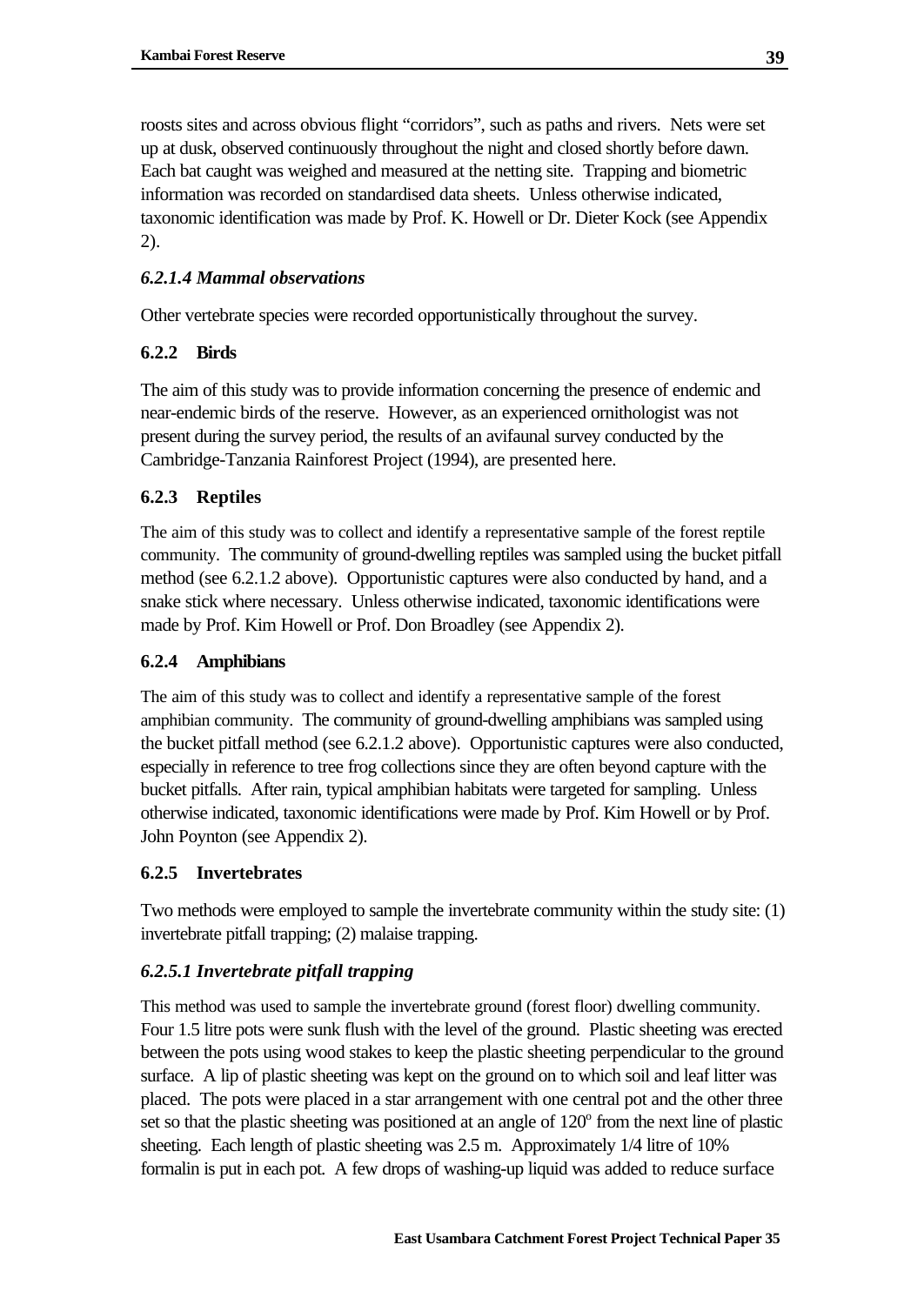water tension. The trap was then left for 5 days before collection. Specimens were identified and sorted to order level in the field. These specimens were sent for curation at the Zoological Museum, University of Copenhagen. Specific groups will then be sent on to individual taxonomists.

## *6.2.5.2 Malaise trapping*

This method was used to sample the flying invertebrate community. Sites for trap placement were selected at natural flyways, such as wet or dry watercourses and paths. The malaise trap was raised into the tree canopy thereby sampling the flying invertebrate forest community. Approximately 1/4 litre of 10% formalin was used in the collecting pot of the trap. The trap was then left for approximately 10 days before collection. Specimens were identified and sorted to order level in the field. These specimens were sent for curation at the Zoological Museum, University of Copenhagen. Specific groups will then be sent on to individual taxonomists.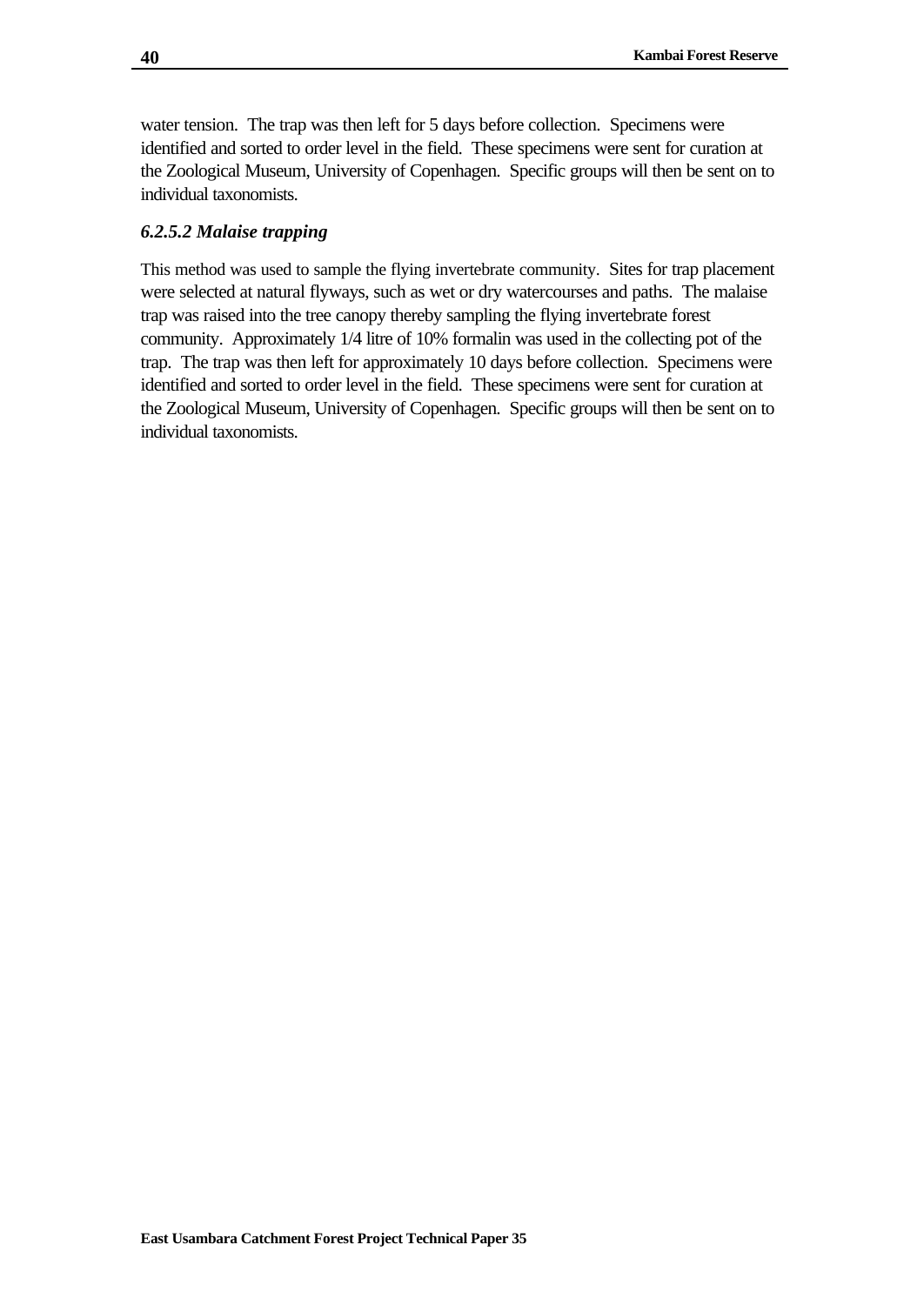# **6.3 Trapping sites and sampling intensity**

Five trapping sites were conducted in various habitats. Table 12 describes the sites and Table 13 summarises the sampling intensity for each site and for each trapping method.

| <b>Plot</b><br>number | <b>Vegetation type</b>                                         | Altitude (metres) | Topography     | <b>Slope</b><br>(degrees) |
|-----------------------|----------------------------------------------------------------|-------------------|----------------|---------------------------|
|                       | lowland forest (riverine)                                      | 220               | lower slope    | 5                         |
| 8                     | lowland forest (riverine; rocky<br>outcrops; <i>Pandanus</i> ) | 205               | bottom of hill | $\Omega$                  |
| 15                    | lowland forest (mature mixed forest)                           | 355               | mid-slope      | 20                        |
| 30                    | lowland forest (open forest)                                   | 475               | mid-slope      | 25                        |
| 52                    | lowland forest (grassy understory)                             | 595               | mid-slope      | 31                        |

**Table 12.** Summary descriptions of trapping sites.

| <b>Trapping method</b> | Plot 1              | Plot 15          | Plot 52   | Plot 8              | <b>Plot 30</b>  |
|------------------------|---------------------|------------------|-----------|---------------------|-----------------|
| <b>Date</b>            | <b>Jan 28-Feb 6</b> | <b>Feb 7-16</b>  | Feb 17-26 | <b>Feb 27-Mar 7</b> | <b>Mar 9-18</b> |
| small snap traps       | 234                 | 225              | 250       | 250                 | 246             |
| large snap traps       | 788                 | 725              | 500       | 497                 | 500             |
| live traps**           | 24                  | $\boldsymbol{0}$ | 8         | 72                  | 32              |
| bucket pitfall         | 340                 | 330              | 330       | 330                 | 330             |
| invertebrate pitfall   | 10                  | 10               | 10        | 10                  | 10              |
| malaise                | $\theta$            | 10               | 10        | 10                  | 10              |

**Table 13.** Sampling intensity by trap night (number of nights x number of traps).\*

\*Differences in sampling intensity are due to broken or lost equipment, or delay due to weather conditions.

\*\* No captures were made with any of the live traps.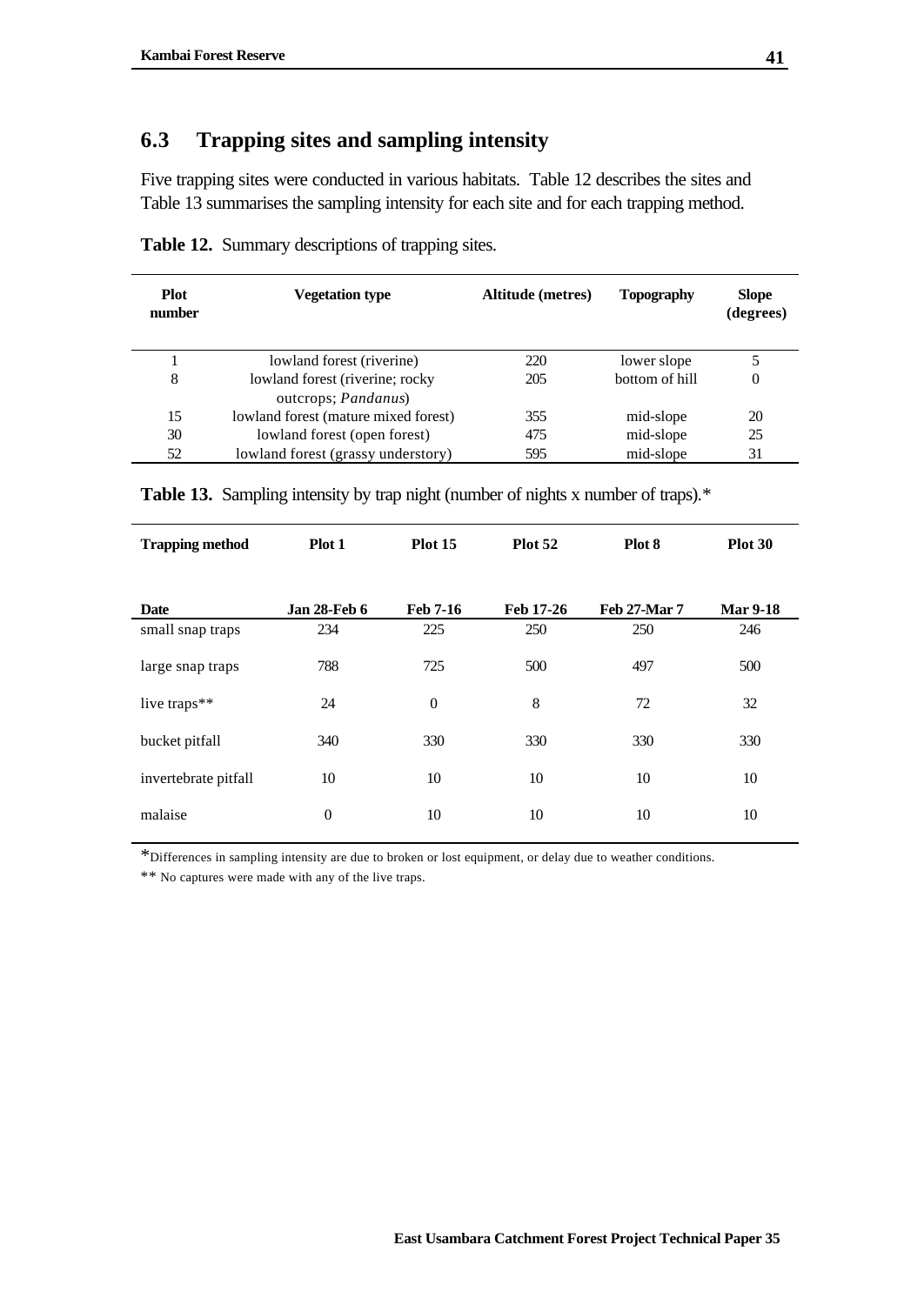

Figure 22. Location of trapping sites.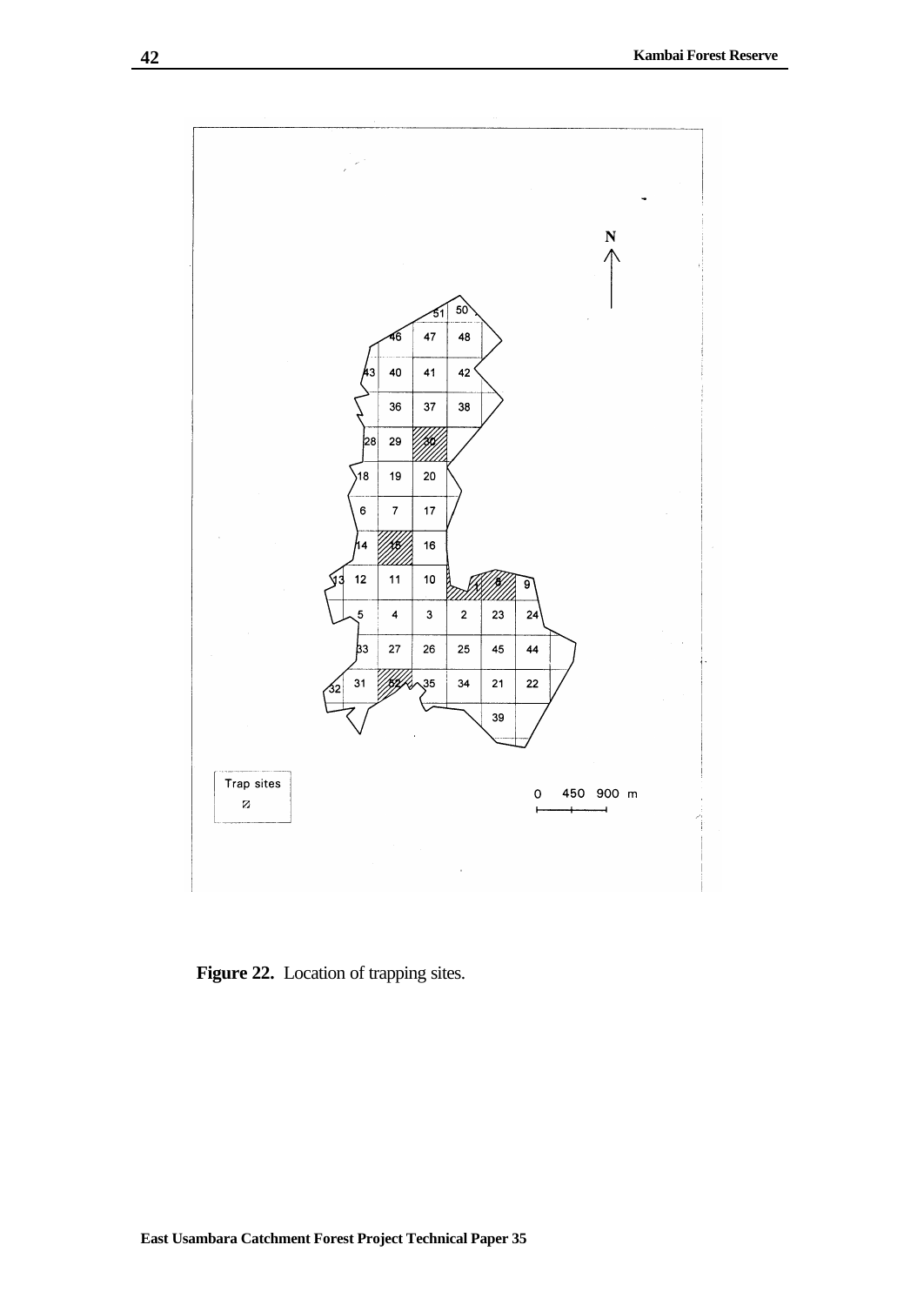# **6.4 Results**

## **6.4.1 Mammals**

## *6.4.1.1 Mammals (non-bats)*

A total of 21 specimens were retained for taxonomic purposes. These represent nine species from four families. Ecological type, endemic status and IUCN status were compiled from the National Biodiversity Database (UDSM, 1997) and Kingdon (1989).

| <b>Species</b>                         | <b>Ecological</b><br>type | <b>Endemic</b><br>status | <b>IUCN</b><br>status | Capture location by plot &<br>number collected |                |              |    |    |              |
|----------------------------------------|---------------------------|--------------------------|-----------------------|------------------------------------------------|----------------|--------------|----|----|--------------|
|                                        |                           |                          |                       |                                                | 8              | 15           | 30 | 52 | <b>Total</b> |
| Soricidae                              |                           |                          |                       |                                                |                |              |    |    |              |
| Crocidura nanilla                      | $\left( \right)$          | W                        |                       |                                                | $\overline{1}$ |              | 1  | 1  | 4            |
| Crocidura luna                         |                           | W                        |                       | 5                                              |                |              | 1  |    | 6            |
| Crocidura xantippe                     | າ                         | N                        | E                     | 1                                              |                |              |    |    |              |
| Crocidura occidentalis<br>martiensseni | ?                         | W                        |                       |                                                |                | 1            |    | 1  | $\mathbf{2}$ |
| Crocidura jacksoni                     | ?                         | W                        |                       |                                                |                |              |    | 1  | 1            |
| Cricetidae                             |                           |                          |                       |                                                |                |              |    |    |              |
| Beamys hindei                          | f                         | N                        | <b>DD</b>             |                                                | $\mathbf{1}$   | $\mathbf{1}$ |    | 1  | 3            |
| Muridae                                |                           |                          |                       |                                                |                |              |    |    |              |
| Hylomyscus denniae                     | F                         | W                        |                       | 1                                              |                |              |    |    |              |
| Rattus rattus                          | $\Omega$                  | W                        |                       |                                                | 1              | 1            |    |    | 2            |
| Myoxidae                               |                           |                          |                       |                                                |                |              |    |    |              |
| Graphiurus murinus                     |                           | W                        |                       |                                                |                |              |    |    |              |

**Table 14.** Summary of mammals (non-bats).

KEY TO ABBREVIATIONS FOR TABLE 14 (Definitions based on those described in the botanical section of this report).

#### Ecological type:

- F Forest dependent species: This is defined as primary forest only. It does not include forest edge or secondary forest;
- f Forest dwelling but not forest dependent: Species occurring in primary forest as defined above as well as other vegetation types. Thus these are not forest-dependent species; and
- O Non-forest species: These are species that do not occur in primary or secondary forest or forest edge.

#### Endemic status:

- E Endemic: Occurring only in the Usambara mountains;
- N Near endemic: Species with limited ranges usually only including coastal forest and/or the Eastern Arc mountains;
- W Widespread distribution.

#### IUCN status:

- E Endangered
- V Vulnerable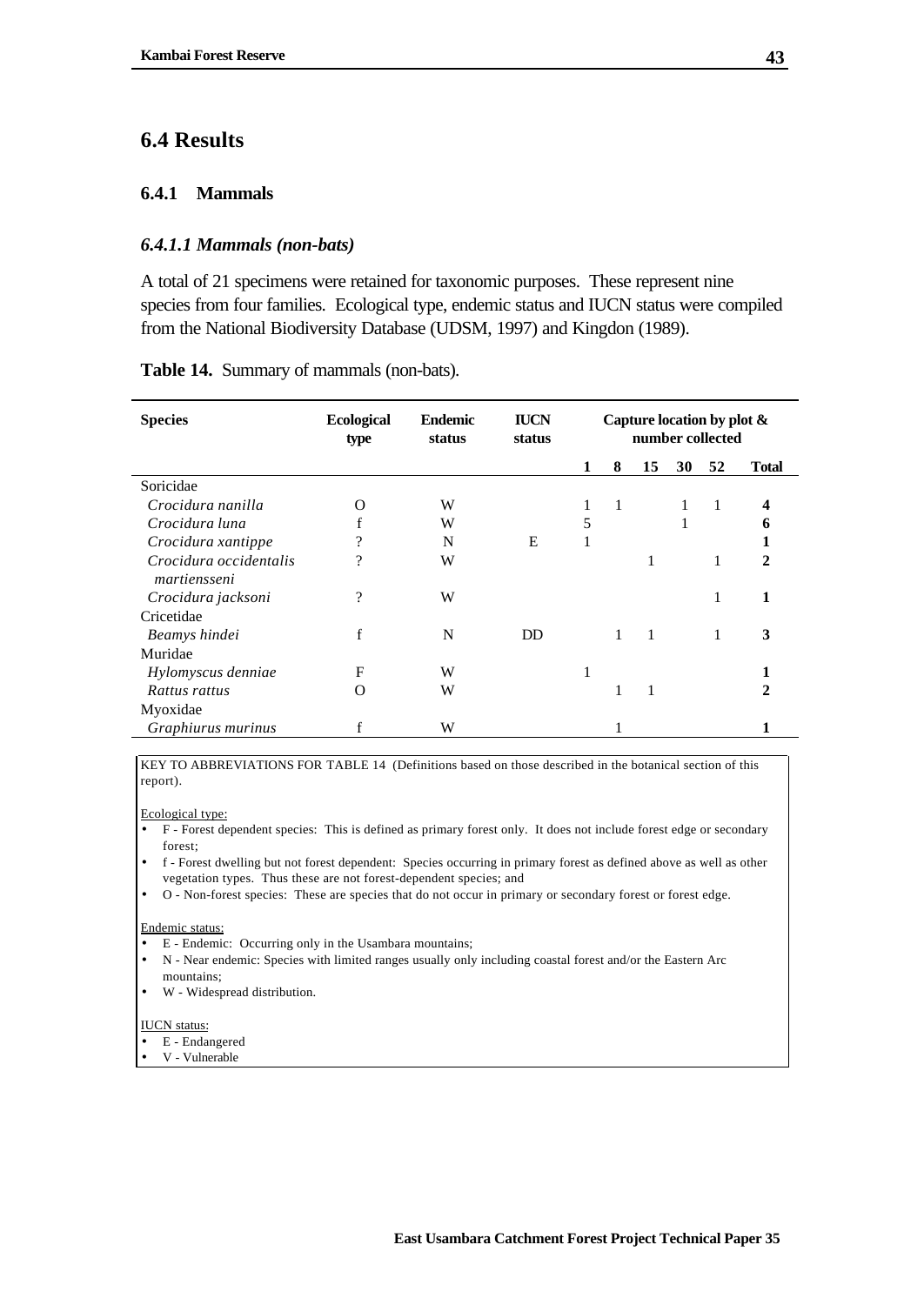### *6.4.1.2 Opportunistic Observations*

A total of 11 species from eight families were observed but not retained for taxonomic purposes. Ecological type, endemic status and IUCN status were compiled from the National Biodiversity Database (UDSM, 1997) and Kingdon (1989).

| <b>Species</b>         | <b>Certainty</b> | <b>Ecological</b> | <b>Endemic</b> | <b>IUCN</b> | <b>Observation</b>    |
|------------------------|------------------|-------------------|----------------|-------------|-----------------------|
|                        |                  | type              | status         | status      | location by plot      |
| Galagonidae            |                  |                   |                |             |                       |
| Galago zanzibaricus    | definite         | f                 | W              | NT          | 16                    |
| Cercopithecidae        |                  |                   |                |             |                       |
| Cercopithecus mitis    | definite         | f                 | W              |             | 1,2,13,16,20,23,27,29 |
|                        |                  |                   |                |             | ,42,43,44,45,48,49,50 |
|                        |                  |                   |                |             | , 52                  |
| Cercopithecus aethiops | definite         | f                 | W              |             | 4,13,26,52            |
| Papio cynocephalus     | definite         | f                 | W              |             | <b>OR</b>             |
| Colobus angolensis     | definite         | F                 | W              |             | 1,2,7,25              |
| Viverridae             |                  |                   |                |             |                       |
| Genetta sp.            | definite         | $\gamma$          | $\gamma$       |             | <b>OR</b>             |
| Procaviidae            |                  |                   |                |             |                       |
| Dendrohyrax validus    | definite         | $\mathbf f$       | W              | V           | $\gamma$              |
| Suidae                 |                  |                   |                |             |                       |
| Potamochoerus porcus   | probable         | f                 | W              |             | $\gamma$              |
| Cricetidae             |                  |                   |                |             |                       |
| Cricetomys gambianus   | definite         | $\Omega$          | W              |             | 1                     |
| Thryonomyidae          |                  |                   |                |             |                       |
| Thryonomys sp.         | probable         | f                 | W              |             | <b>OR</b>             |
| Macroscelididae        |                  |                   |                |             |                       |
| Petrodromus            | definite         | f                 | W              |             | 1                     |
| tetradactylus          |                  |                   |                |             |                       |

**Table 15.** Summary of mammal observations.

KEY TO ABBREVIATIONS FOR TABLE 15 (Definitions based on those described in the botanical section of this report).

#### Ecological type:

- F Forest dependent species: This is defined as primary forest only. It does not include forest edge or secondary forest;
- f Forest dwelling but not forest dependent: Species occurring in primary forest as defined above as well as other vegetation types. Thus these are not forest-dependent species; and
- O Non-forest species: These are species that do not occur in primary or secondary forest or forest edge.

#### Endemic status:

- E Endemic: Occurring only in the Usambara mountains;
- N Near endemic: Species with limited ranges usually only including coastal forest and/or the Eastern Arc mountains;
- W Widespread distribution.

#### IUCN status:

- V- Vulnerable
- NT Near-threatened

OR: Refers to observations outside but in proximity to the reserve to be considered associated to it.

?: No data available

Certainty: Indicates the probability of the correctness of the identity of the species observed;

Definite: Can be regarded as occurring in the reserve.

Probable: Identification is likely but requires confirmation before placing on the reserve's species list.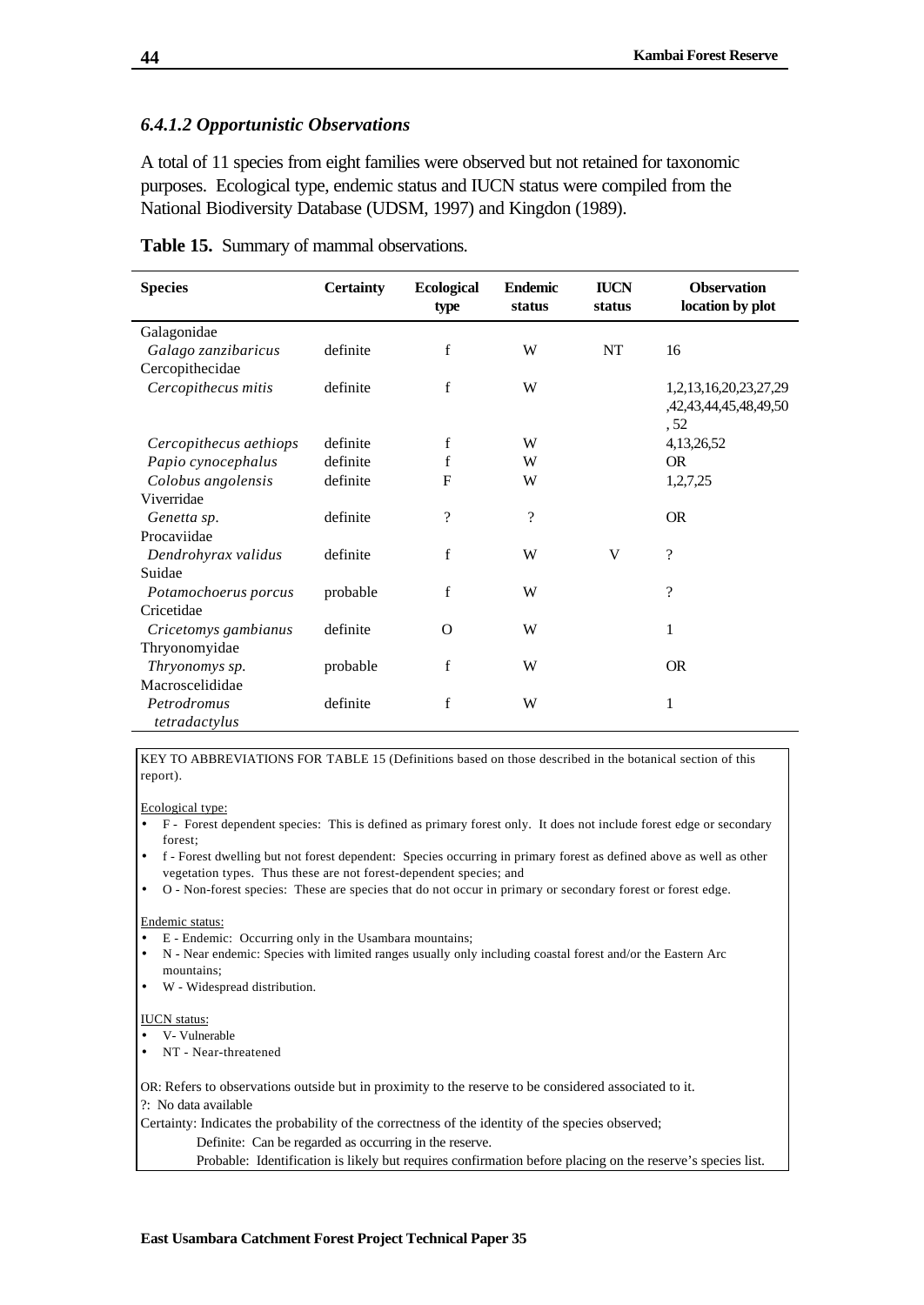## *6.4.1.3 Bats*

A total of 20 specimens were retained for taxonomic purposes. These represent 16 species from five families. Ecological type and endemic status were compiled from the National Biodiversity Database (UDSM, 1997), Howell (1993) and Kingdon (1989).

| type                     | <b>Endemic</b><br>status | Number collected <sup>1</sup> |
|--------------------------|--------------------------|-------------------------------|
|                          |                          |                               |
| $\gamma$                 | W                        | 1                             |
| f                        | W                        | 1                             |
| F                        | N                        | 1                             |
|                          |                          |                               |
| f                        | W                        | 1                             |
| f                        | W                        | 1                             |
| $\mathbf f$              | W                        | 1                             |
|                          |                          |                               |
| f                        | W                        | 1                             |
| ?                        | W                        | 1                             |
|                          |                          |                               |
| f                        | W                        | 1                             |
| f                        | W                        | 1                             |
| $\overline{\mathcal{L}}$ | $\gamma$                 |                               |
| f                        | W                        | 2                             |
| f                        | W                        | 1                             |
|                          |                          |                               |
| f                        | W                        | 1                             |
| F                        | W                        |                               |
| F                        | W                        | 1                             |
|                          | <b>Ecological</b>        |                               |

Capture sites not available

KEY TO ABBREVIATIONS FOR TABLE 16 (Definitions based on those described in the botanical section of this report).

#### Ecological type:

- F Forest dependent species: This is defined as primary forest only. It does not include forest edge or secondary forest;
- f Forest dwelling but not forest dependent: Species occurring in primary forest as defined above as well as other vegetation types. Thus these are not forest-dependent species; and
- O Non-forest species: These are species that do not occur in primary or secondary forest or forest edge.

#### Endemic status:

- E Endemic: Occurring only in the Usambara mountains;
- N Near endemic: Species with limited ranges usually only including coastal forest and/or the Eastern Arc mountains;

• W - Widespread distribution.

## **Table 17.** Ranges of near-endemic mammal species recorded (National Biodiversity Database, UDSM, 1997).

| Near-endemic species | <b>Range</b>                          |
|----------------------|---------------------------------------|
| Crocidura xantippe   | Usambara Mts.; Nyiru; Voi; Tsavo      |
| Beamys hindei        | coastal forests, Tanzania; S.E. Kenya |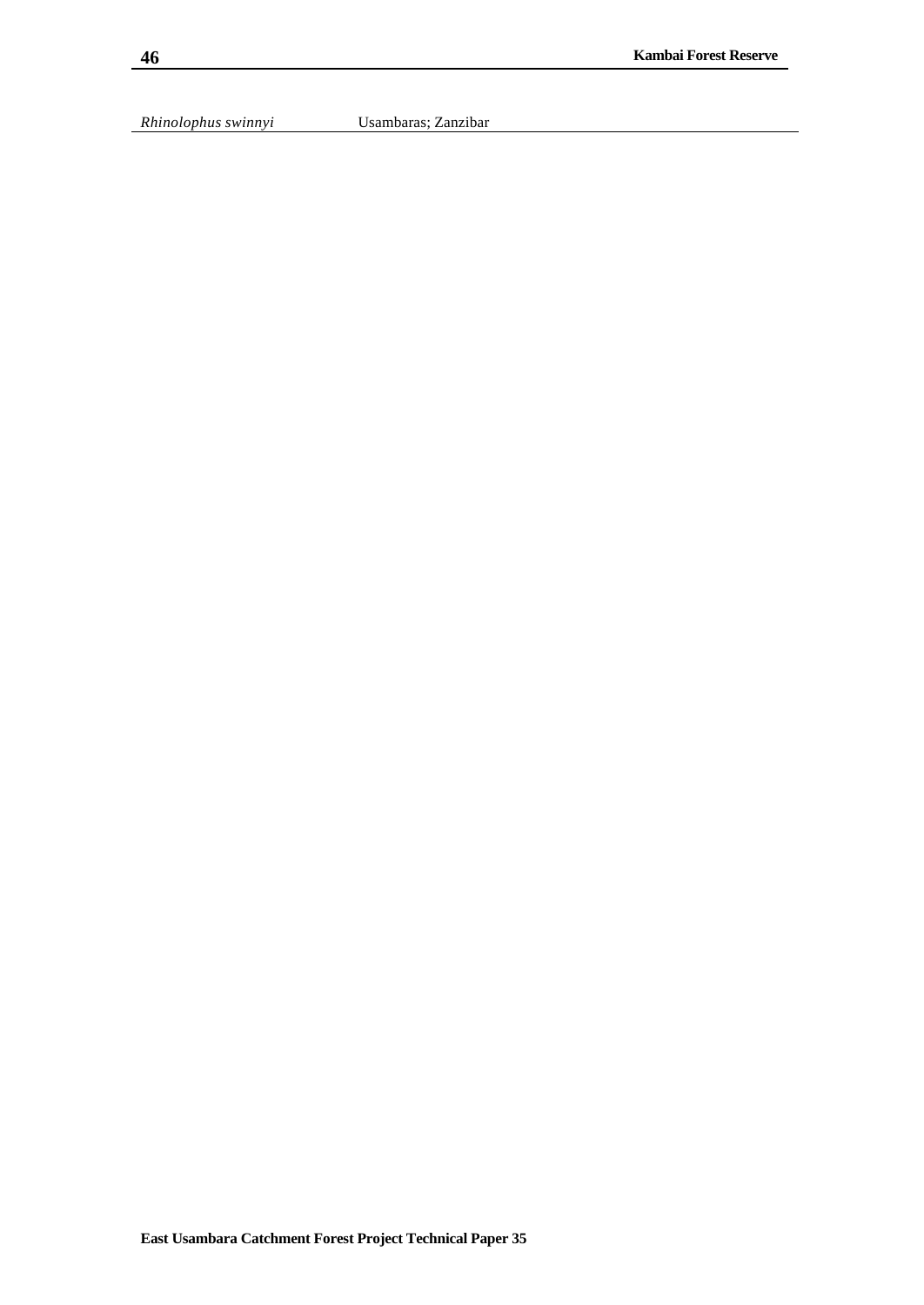

Figure 23. Distribution of forest dependent mammal species.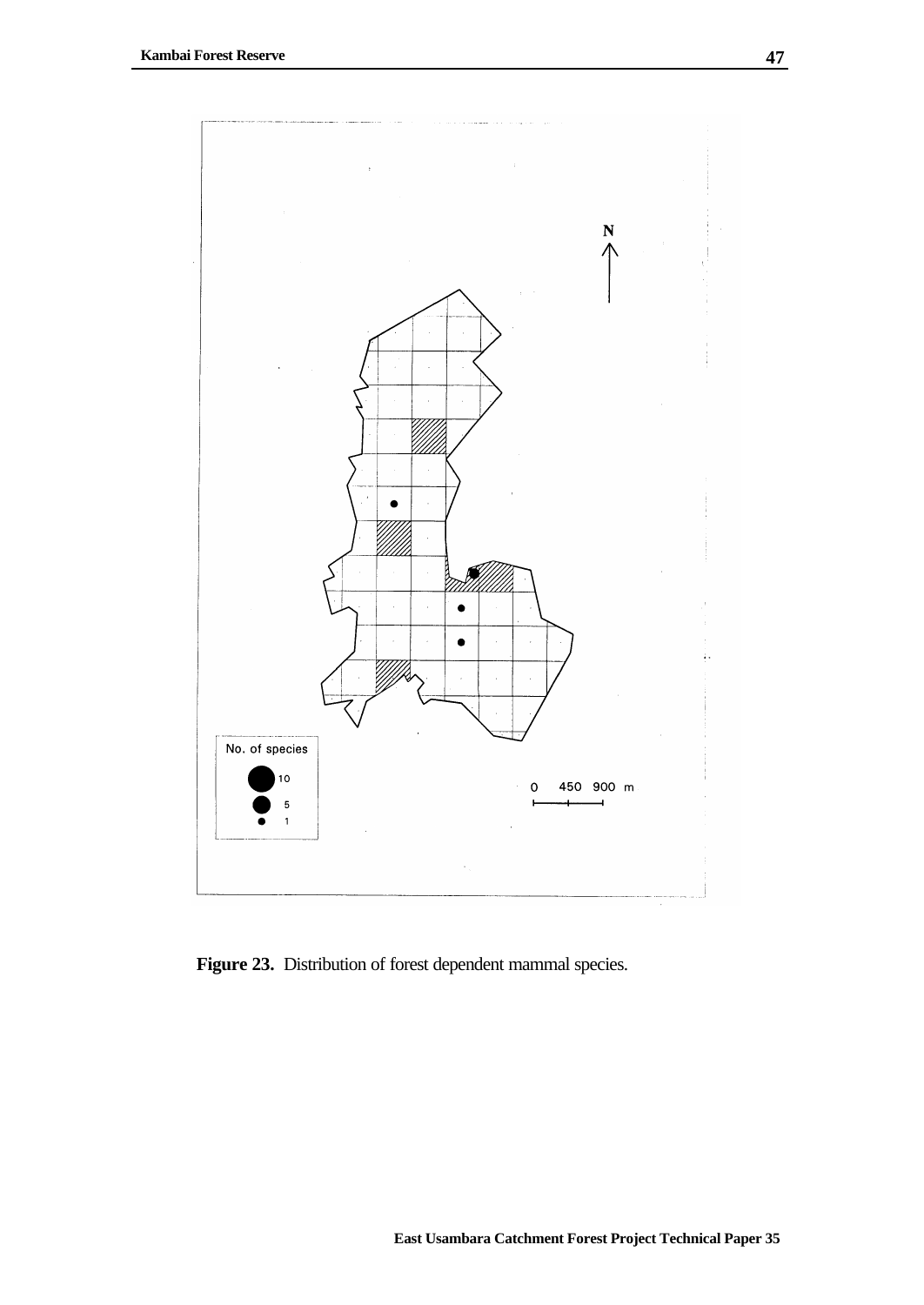

Figure 24. Distribution of near-endemic mammal species.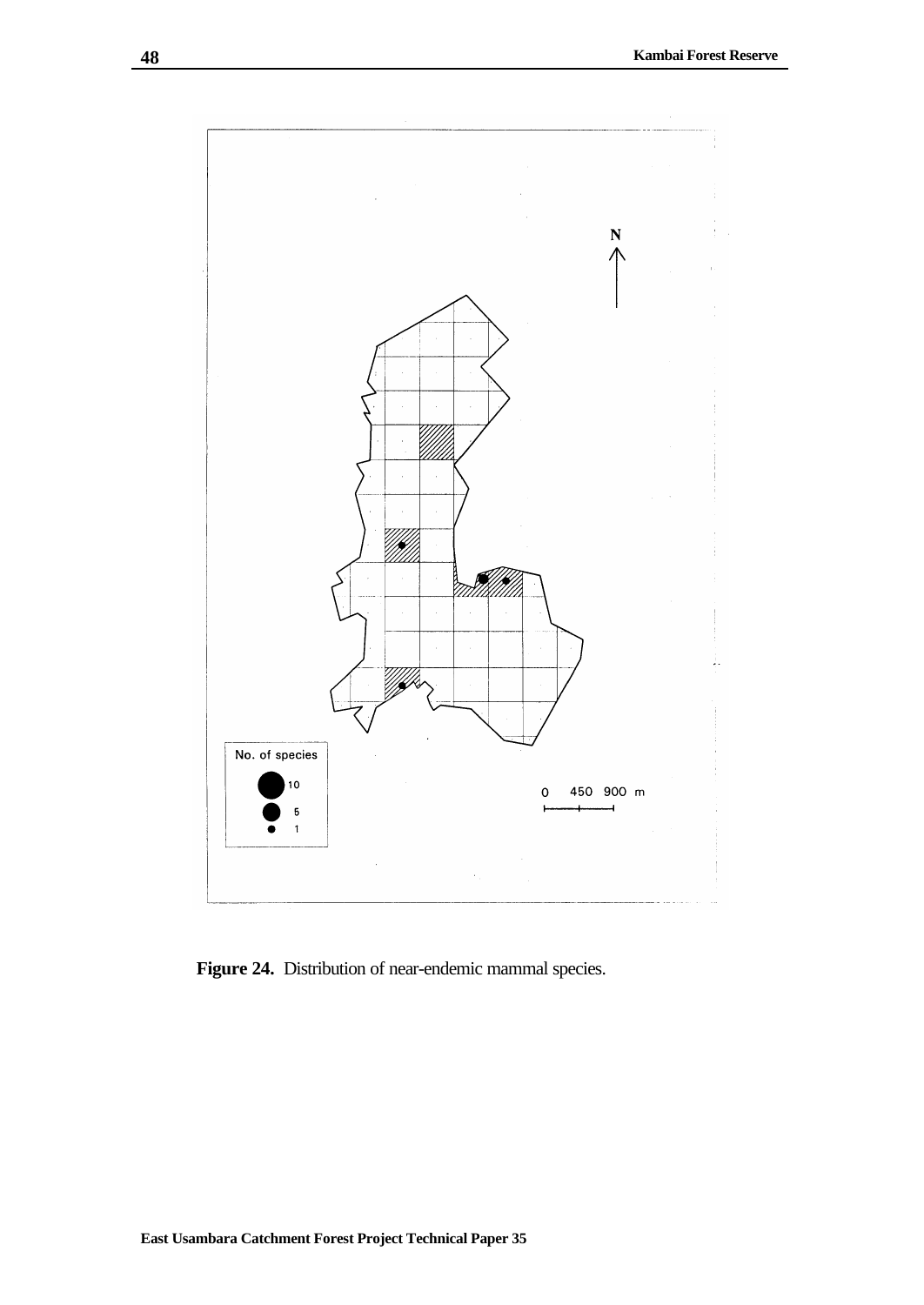### **6.4.2 Birds**

There was not an ornithologist present for the survey, however, as birds are a valuable indicator of habitat quality and biodiversity measures, we include here a summary of important or interesting birds recorded in Kambai forest reserve during the Cambridge-Tanzania Rainforest Project (1994). These specimens represent eleven species from nine families. Ecological type, endemic status and IUCN status were compiled from the National Biodiversity Database (1997) and Zimmerman *et al.* (1996).

| Table 18. Summary of birds. |  |  |  |
|-----------------------------|--|--|--|
|-----------------------------|--|--|--|

| <b>Species</b>           | <b>Common name</b>        | <b>Ecological</b><br>type | <b>Endemic</b><br>status | <b>IUCN</b><br>status |
|--------------------------|---------------------------|---------------------------|--------------------------|-----------------------|
| Columbidae               |                           |                           |                          |                       |
| Columba delgorguei       | Bronze-naped pigeon       | F                         | W                        |                       |
| Strigidae                |                           |                           |                          |                       |
| Bubo vosseleri           | Usambara eagle owl        | F                         | E                        | V                     |
|                          |                           |                           |                          | (CITES II)            |
| Otus irenae              | Sokoke scops owl          | $\mathbf{F}$              | N                        | E                     |
|                          |                           |                           |                          | (CITES II)            |
| Picidae                  |                           |                           |                          |                       |
| Campethera               | Mombasa/Golden-tailed     | $\mathbf f$               | W                        |                       |
| mombassica/abingoni      | woodpecker                |                           |                          |                       |
| Turdidae                 |                           |                           |                          |                       |
| Sheppardia gunningi      | East coast akalat         | F                         | N                        | V                     |
| Swynnertonia swynnertoni | Swynnerton's forest robin | $\mathbf{F}$              | N                        | <b>NT</b>             |
| Sylviidae                |                           |                           |                          |                       |
| Hyliota australis spp.   | Southern hyliota          | $\mathbf{F}$              | E                        |                       |
| usambarae                |                           |                           |                          |                       |
| Nectariniidae            |                           |                           |                          |                       |
| Anthreptes neglectus     | Uluguru violet-backed     | F                         | W                        |                       |
|                          | sunbird                   |                           |                          |                       |
| Anthreptes pallidigaster | Amani sunbird             | F                         | N                        | <b>NT</b>             |
| Anthreptes reichenowi    | Plain-backed sunbird      | F                         | W                        |                       |
| Estrildidae              |                           |                           |                          |                       |
| Spermophaga ruficapilla  | Red-headed bluebill       | $\mathbf{F}$              | W                        |                       |

KEY TO ABBREVIATIONS FOR TABLE 18 (Definitions based on those described in the botanical section of this report).

Ecological type:

- F Forest dependent species: This is defined as primary forest only. It does not include forest edge or secondary forest;
- f Forest dwelling but not forest dependent: Species occurring in primary forest as defined above as well as other vegetation types. Thus these are not forest-dependent species; and
- O Non-forest species: These are species that do not occur in primary or secondary forest or forest edge.

#### Endemic status:

- E Endemic: Occurring only in the Usambara mountains;
- N Near endemic: Species with limited ranges usually only including coastal forest and/or the Eastern Arc mountains;
- W Widespread distribution.

#### IUCN status:

- E Endangered
- V Vulnerable
- NT Near-threatened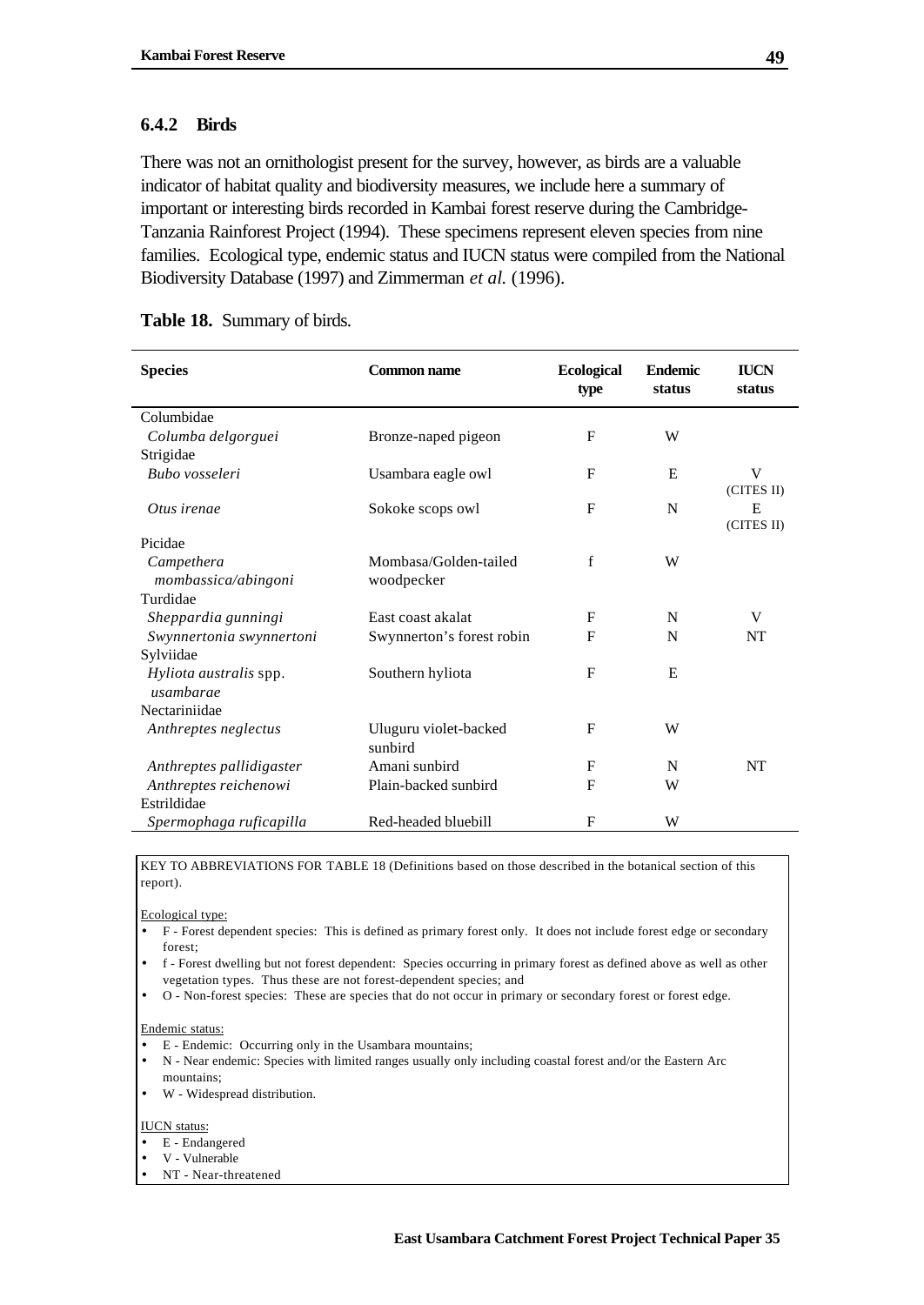**Table 19.** Ranges of endemic and near-endemic bird species recorded (Zimmerman,

| <b>Endemic Species</b>           | <b>Kange</b>                                  |
|----------------------------------|-----------------------------------------------|
| Bubo vosseleri                   | Usambara Mts.                                 |
| Hyliota australis spp. usambarae | Usambara Mts.                                 |
| <b>Near-endemic Species</b>      | Range                                         |
| Otus irenae                      | East Usambara; coastal forest                 |
| Sheppardia gunningi              | coastal forests; Kenya; Malawi; Mozambique    |
| Swynnertonia swynnertoni         | East Usambara; Udzungwa; Zimbabwe; Mozambique |
| Anthreptes pallidigaster         | East Usambara Mts. Sokoke forest, Kenya       |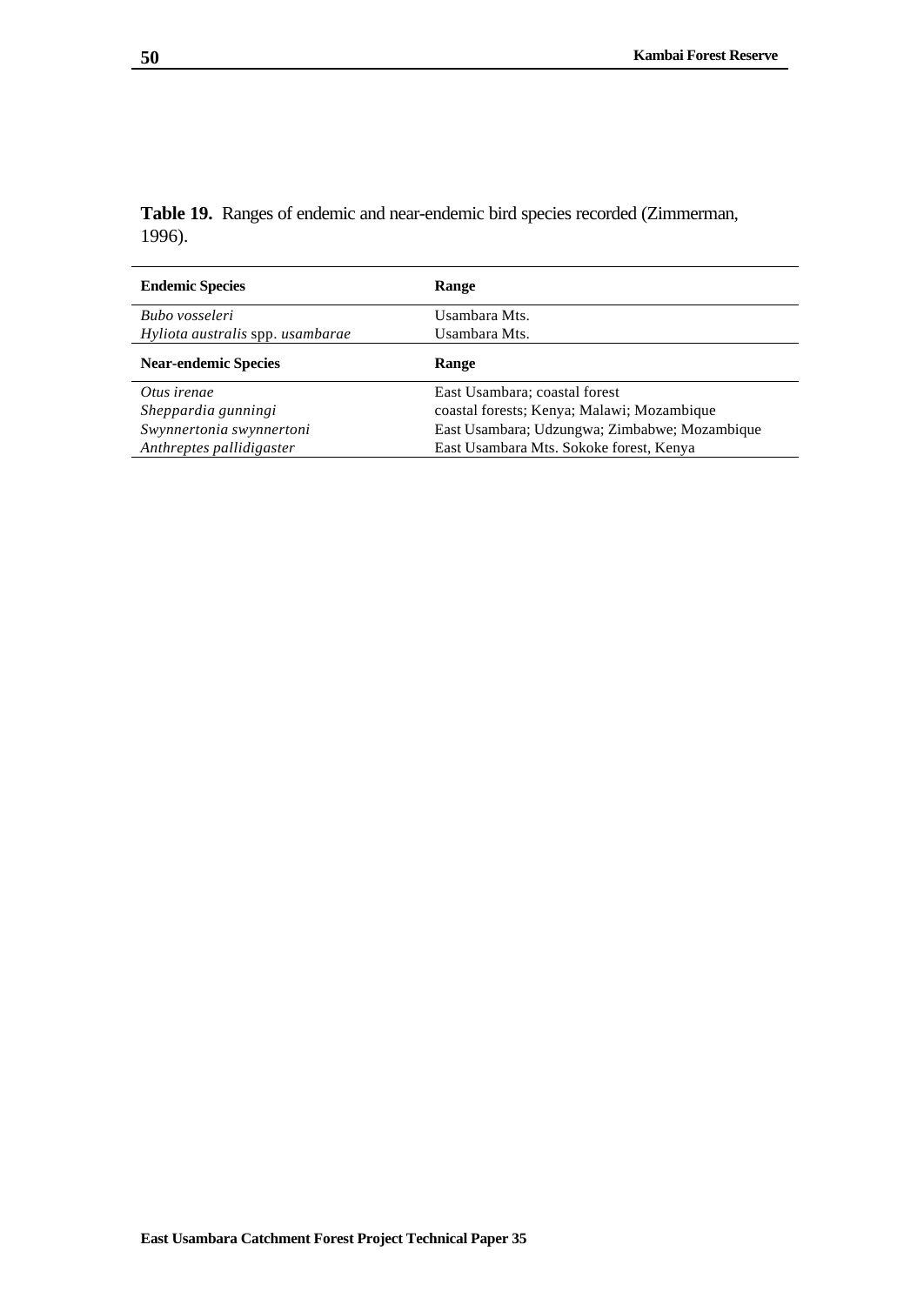## **6.4.3 Reptiles**

A total of 48 specimens were retained for taxonomic purposes and two species were observed. These represent 18 species from seven families. Ecological type, endemic status and IUCN status were compiled from the National Biodiversity Database (UDSM, 1997), Broadley and Howell (unpubl.); Howell (1993); and Branch (1994).

| Table 20. Summary of reptiles. |  |  |
|--------------------------------|--|--|
|--------------------------------|--|--|

| <b>Species</b>                        | <b>Ecological</b><br>type  | <b>Endemic</b><br>status | <b>IUCN</b><br>status     | Capture location by plot and number<br>collected |              |              |                |                     |                       |                |                  |                |
|---------------------------------------|----------------------------|--------------------------|---------------------------|--------------------------------------------------|--------------|--------------|----------------|---------------------|-----------------------|----------------|------------------|----------------|
|                                       |                            |                          |                           | $\mathbf{1}$                                     | 8            | 1<br>5       | 3<br>$\bf{0}$  | 5<br>$\overline{2}$ | Alt.<br>(m)<br>$\ast$ | 0<br>${\bf R}$ | U<br>$\mathbf K$ | <b>Total</b>   |
| Leptotyphlops                         |                            |                          |                           |                                                  |              |              |                |                     |                       |                |                  |                |
| Leptotyphlops macrops                 | $\boldsymbol{\mathcal{C}}$ | $\overline{\mathcal{L}}$ | $\ensuremath{\mathsf{V}}$ | $\mathbf{1}$                                     |              |              |                |                     |                       |                |                  | $\mathbf{1}$   |
| Colubridae                            |                            |                          |                           |                                                  |              |              |                |                     |                       |                |                  |                |
| Lycophidion capense<br>spp loveridgei | $\mathbf{F}$               | W                        |                           |                                                  |              |              |                |                     | 250                   |                |                  | $\mathbf{1}$   |
| Natriciteres olivacea                 | $\mathbf f$                | W                        |                           |                                                  |              |              |                |                     | 200                   |                |                  | 1              |
| Aparallactus werneri                  | ${\bf F}$                  | ${\bf N}$                | V                         |                                                  |              | $\mathbf{1}$ |                | $\mathbf{1}$        |                       |                |                  | $\overline{2}$ |
| Philothamnus macrops                  | ${\bf F}$                  | N                        | $\overline{V}$            |                                                  |              |              |                |                     | 200,                  | $\mathbf{1}$   |                  | 3              |
|                                       |                            |                          |                           |                                                  |              |              |                |                     | 335                   |                |                  |                |
| Philothamnus                          | $\mathbf f$                | W                        |                           |                                                  |              |              |                |                     |                       | $\mathbf{1}$   |                  | $\mathbf{1}$   |
| punctatus                             |                            |                          |                           |                                                  |              |              |                |                     |                       |                |                  |                |
| Crotaphopeltis tornieri               | ${\bf F}$                  | W                        | $\mathbf V$               |                                                  | $\mathbf{1}$ |              | 1              |                     | 200                   |                |                  | 3              |
| Cordylidae                            |                            |                          |                           |                                                  |              |              |                |                     |                       |                |                  |                |
| Cordylus t.<br>tropidosternum         | $\mathbf f$                | W                        |                           |                                                  |              | $\mathbf{1}$ | $\overline{3}$ |                     |                       |                |                  | 4              |
| Scincidae                             |                            |                          |                           |                                                  |              |              |                |                     |                       |                |                  |                |
| Melanoseps loveridgei                 | $\mathbf{F}$               | ${\bf N}$                |                           |                                                  |              |              |                | 1                   |                       |                |                  | 1              |
| Mabuya m.                             | $\mathbf f$                | W                        | V                         | $\overline{2}$                                   | 1            | $\mathbf{1}$ |                | $\overline{2}$      |                       | $\mathbf{1}$   |                  | 7              |
| maculilabris                          |                            |                          |                           |                                                  |              |              |                |                     |                       |                |                  |                |
| Agamidae                              | $\mathbf f$                | W                        |                           |                                                  |              |              |                |                     |                       |                | $\mathbf{1}$     | 2              |
| Agama mossambica<br>Chamaeleonidae    |                            |                          |                           |                                                  |              |              |                |                     |                       | 1              |                  |                |
| Rhampholeon                           | ${\bf F}$                  | ${\bf N}$                | $\mathbf V$               | $\overline{c}$                                   |              |              | $\mathbf{1}$   |                     |                       |                |                  | 3              |
| brevicaudatus                         |                            |                          |                           |                                                  |              |              |                |                     |                       |                |                  |                |
| Gekkonidae                            |                            |                          |                           |                                                  |              |              |                |                     |                       |                |                  |                |
| Hemidactylus mabouia                  | $\mathbf f$                | W                        |                           | $\mathfrak{Z}$                                   | $\mathbf{1}$ |              |                |                     |                       | $\mathbf{1}$   |                  | 5              |
| Hemidactylus                          | $\mathbf f$                | W                        |                           | $\mathbf{1}$                                     |              |              |                |                     |                       | $\mathbf{1}$   | $\overline{2}$   | $\overline{2}$ |
| platycephalus                         |                            |                          |                           |                                                  |              |              |                |                     |                       |                |                  |                |
| Cnemaspis barbouri                    | F                          | ${\bf N}$                | E                         | 1                                                | $\mathbf{1}$ |              | $\mathbf{2}$   | $\mathbf{1}$        | 200<br>700            |                | 7                | 7              |
| Lygodactylus<br>kimhowelli            | $\mathbf F$                | $\mathbf N$              | E                         |                                                  |              |              |                |                     |                       | $\mathbf{1}$   | $\mathbf{1}$     | $\mathbf{1}$   |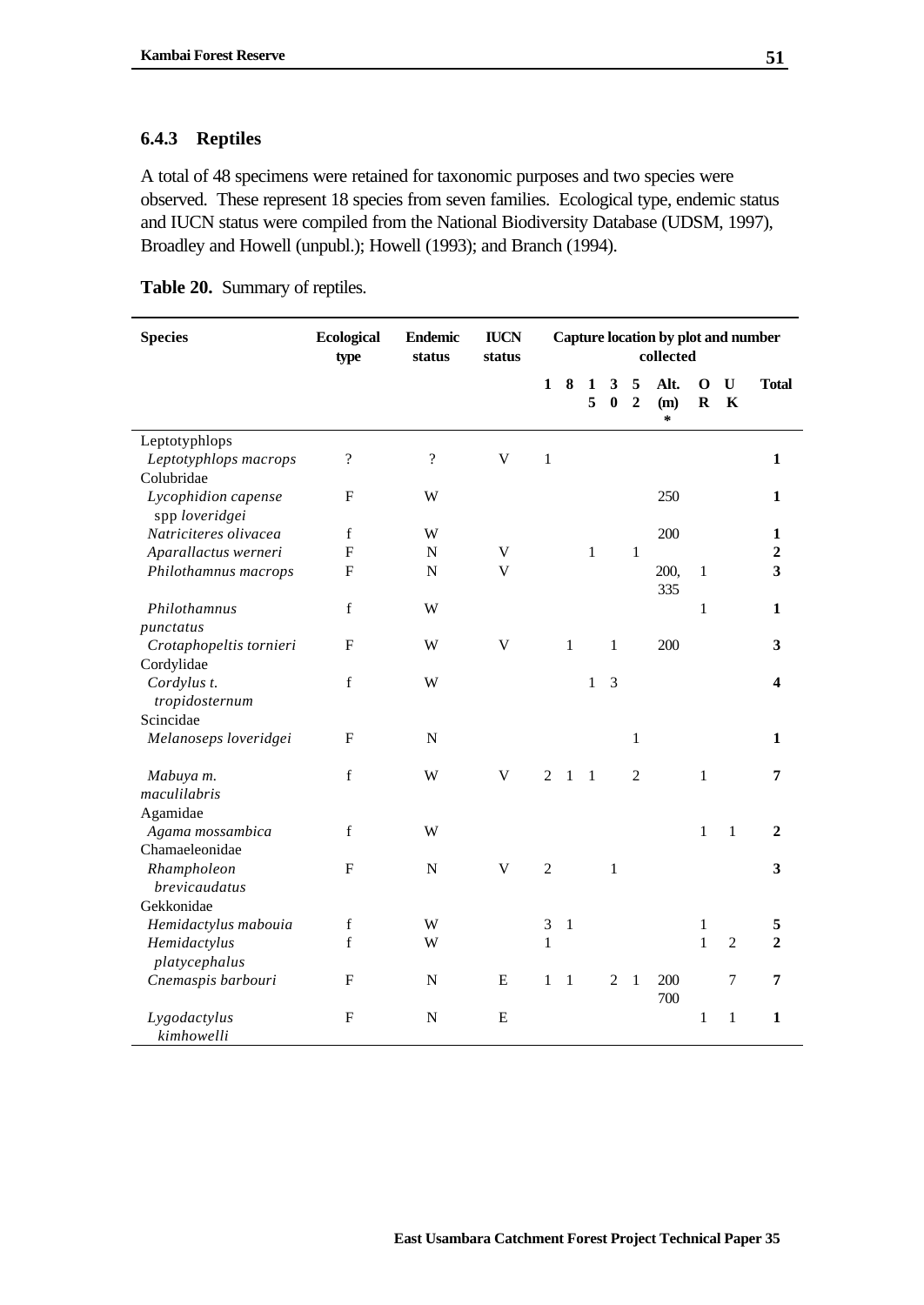#### **Table 21.** Summary of reptile observations.

| <b>Species</b>                     | <b>Certainty</b> | Ecological type | <b>Endemic</b><br>status | <b>Observation</b><br>location |
|------------------------------------|------------------|-----------------|--------------------------|--------------------------------|
| Colubridae<br>Thelotornis capensis | definite         |                 | W                        | plot 30                        |
| Varanidae<br>Varanus niloticus     | definite         |                 | W<br>(CITES II)          | <b>OR</b>                      |

KEY TO ABBREVIATIONS FOR TABLE 20 & 21 (Definitions based on those described in the botanical section of this report).

Ecological type:

- F Forest dependent species: This is defined as primary forest only. It does not include forest edge or secondary forest;
- f Forest dwelling but not forest dependent: Species occurring in primary forest as defined above as well as other vegetation types. Thus these are not forest-dependent species; and
- O Non-forest species: These are species that do not occur in primary or secondary forest or forest edge.

#### Endemic status:

- E Endemic: Occurring only in the Usambara mountains;
- N Near endemic: Species with limited ranges usually only including coastal forest and/or the Eastern Arc mountains;
- W Widespread distribution.

#### IUCN status:

- E Endangered
- V Vulnerable

OR - Refers to observations outside but in proximity to the reserve to be considered associated to it.

? - Insufficient data

UK - Unknown capture location.

\* In cases where the plot number is unknown, the altitude in metres is given. Each altitude represents one specimen captured.

Certainty: Indicates the probability of the correctness of the identity of the species observed;

Definite: Can be regarded as occurring in the reserve.

Probable: Identification is likely but requires further information before being considered on the reserve's species list.

### **Table 22.** Ranges of near-endemic reptile species recorded (Howell, 1993).

| <b>Near-endemic species</b> | Range                                                 |
|-----------------------------|-------------------------------------------------------|
| Aparallactus werneri        | East Usambara; West Usambara; Uluguru; Coastal forest |
| Philothamnus macrops        | East Usambara; Zanzibar; Rondo Plateau                |
| Melanoseps loveridgei       | East Usambara; Kiwengoma forest reserve               |
| Rhampholeon brevicaudatus   | East Usambara; Uluguru; Uzungwa; Coastal forest       |
| Cnemaspis barbouri          | East Usambara; Uluguru                                |
| Lygodactylus kimhowelli     | East Usambara; Amboni Caves Forest                    |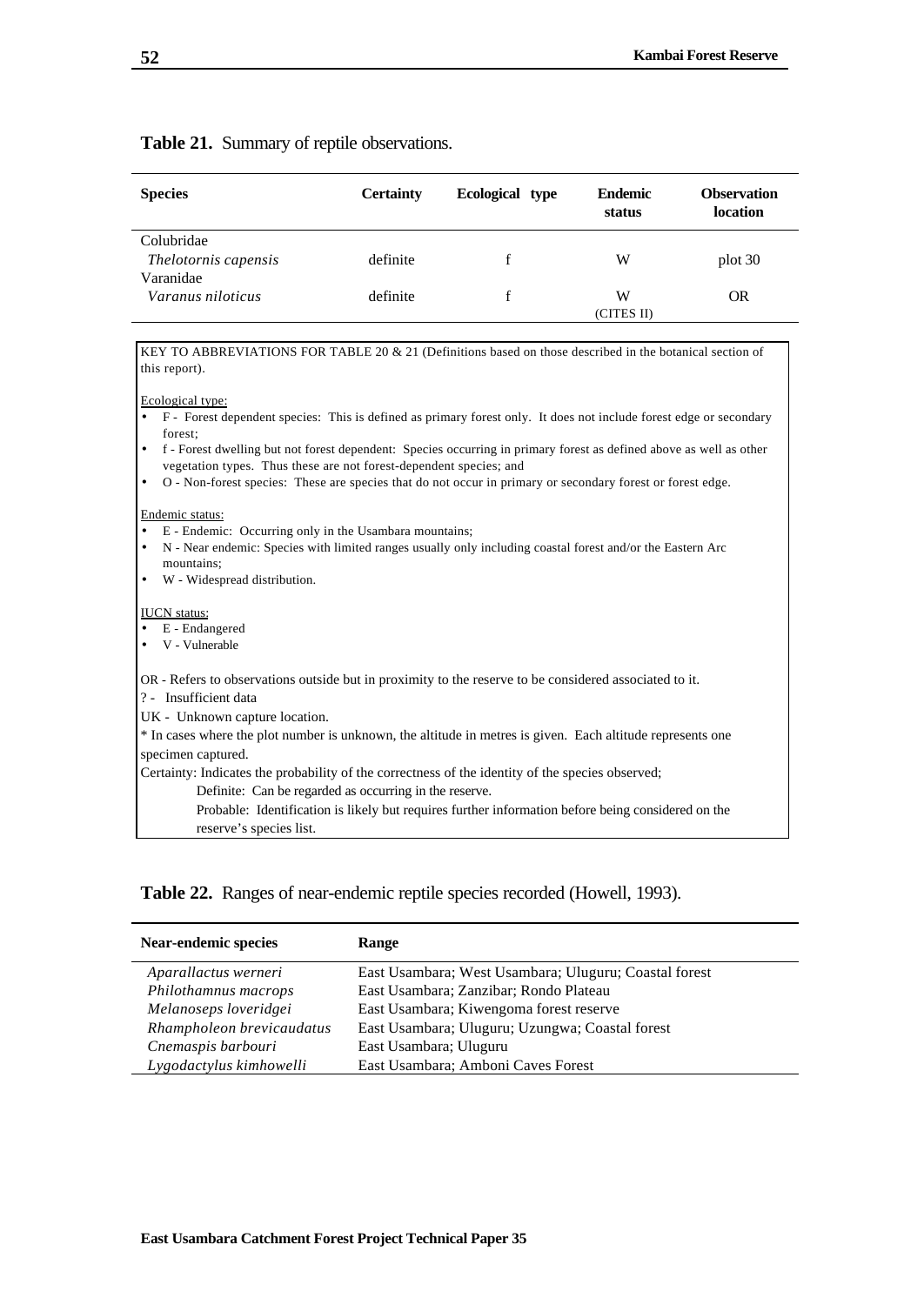

Figure 25. Distribution of forest dependent reptile species.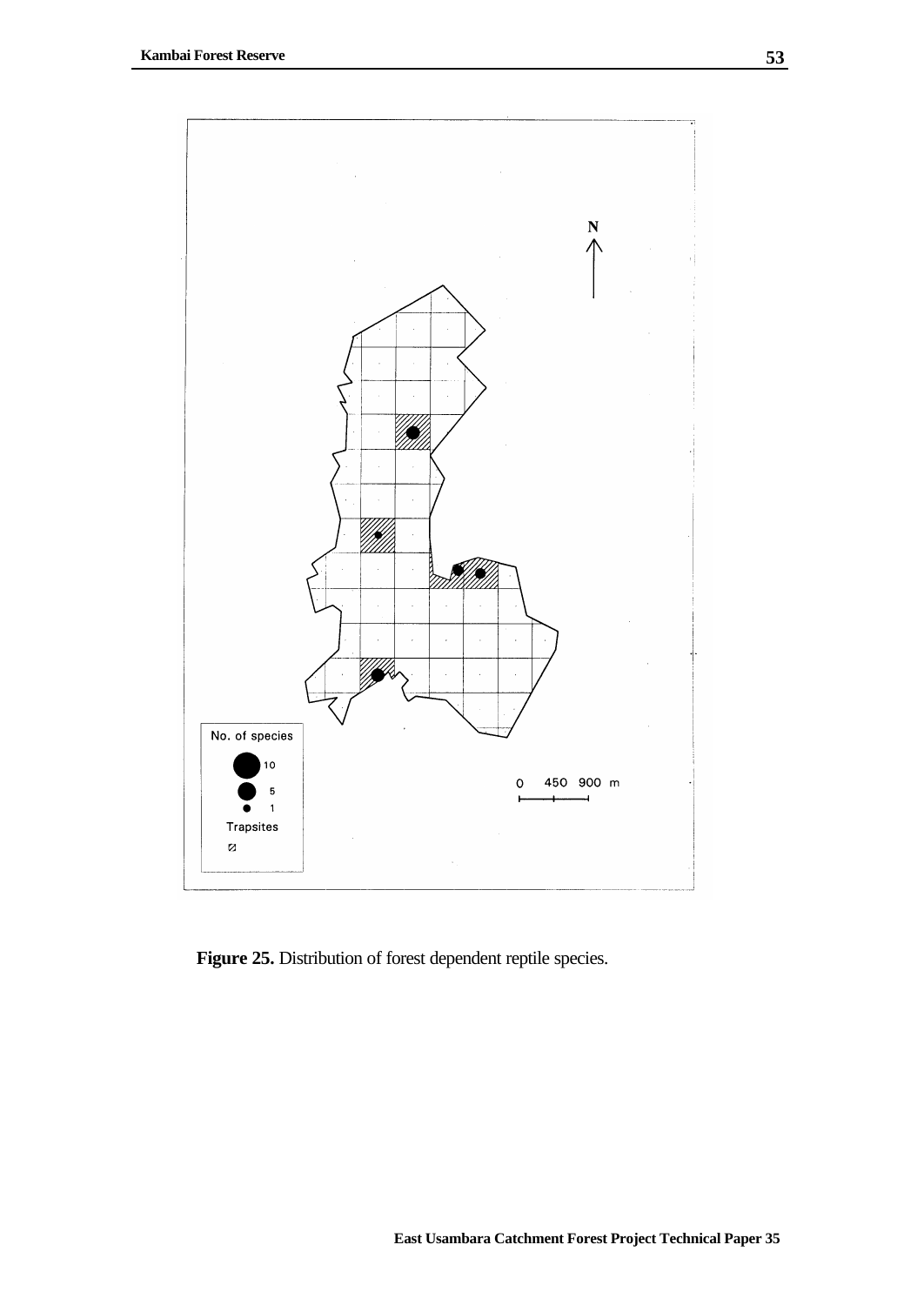

Figure 26. Distribution of near-endemic reptile species.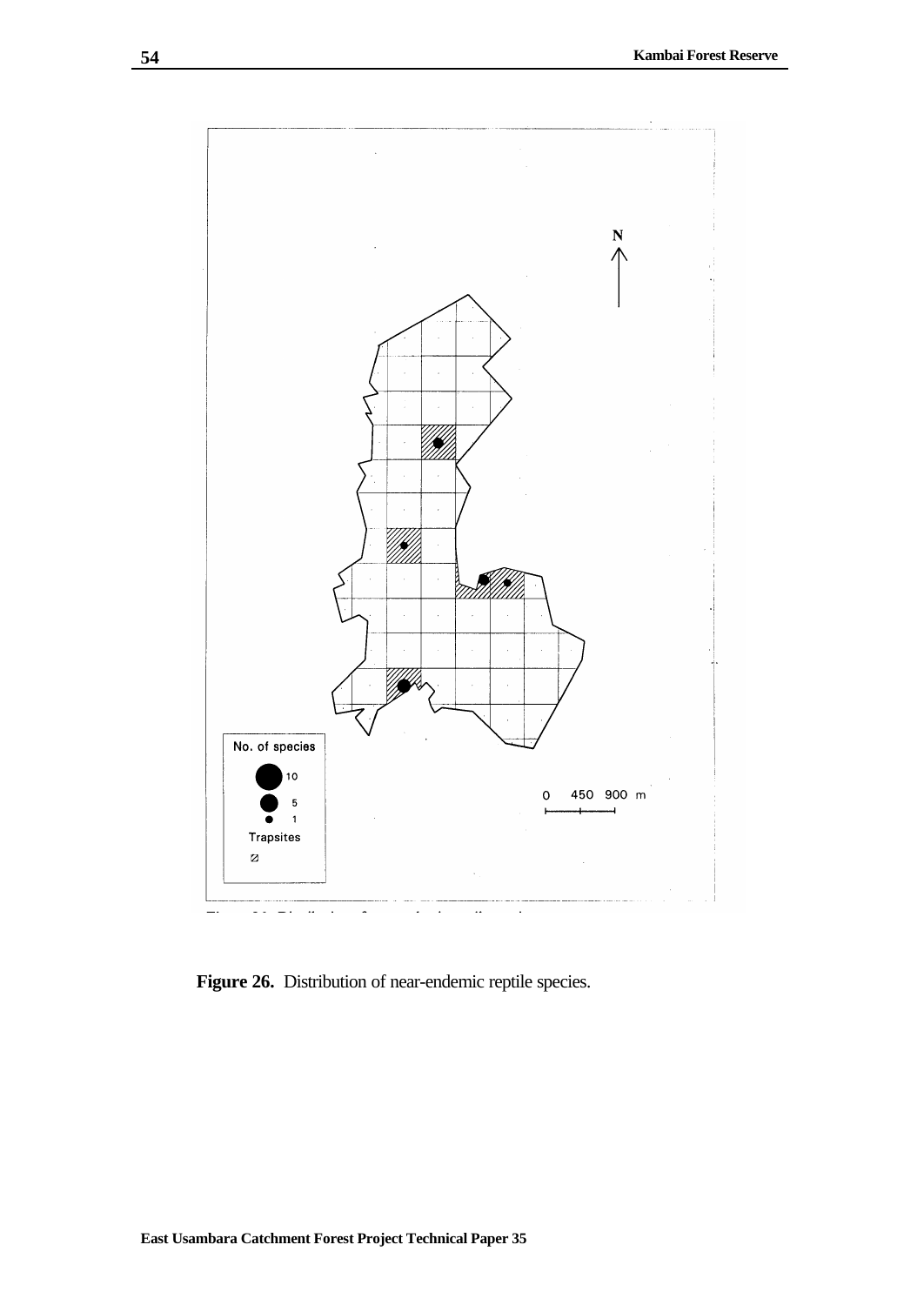### **6.4.4 Amphibians**

A total of 58 specimens were retained for taxonomic purposes. Those that have been identified to date are presented below. These represent 15 species from seven families. Ecological type, endemic status and IUCN status were compiled from the National Biodiversity Database (UDSM, 1997), Howell (1993); Poynton and Broadley (1991); and Poynton (unpubl.).

|  |  | Table 23. Summary of amphibians. |
|--|--|----------------------------------|
|--|--|----------------------------------|

| <b>Species</b>              | Ecol.<br>type | End.<br>status | <b>IUCN</b><br>status | Capture location by plot and number<br>collected |   |                |        |                       |                       |                |        |              |
|-----------------------------|---------------|----------------|-----------------------|--------------------------------------------------|---|----------------|--------|-----------------------|-----------------------|----------------|--------|--------------|
|                             |               |                |                       | $\mathbf{1}$                                     | 7 | 8              | 1<br>5 | 3<br>$\boldsymbol{0}$ | 5<br>$\boldsymbol{2}$ | O<br>$\bf R$   | U<br>K | <b>Total</b> |
| Arthroleptidae              |               |                |                       |                                                  |   |                |        |                       |                       |                |        |              |
| Arthroleptis stenodactylus  | $\mathbf f$   | W              |                       |                                                  |   |                | 1      |                       | 1                     | $\mathbf{1}$   |        | 3            |
| Arthroleptis                | $\mathbf f$   | W              |                       |                                                  |   |                | 1      |                       |                       |                |        | 1            |
| xenodactyloides             |               |                |                       |                                                  |   |                |        |                       |                       |                |        |              |
| Bufonidae                   |               |                |                       |                                                  |   |                |        |                       |                       |                |        |              |
| Bufo brauni                 | $\mathbf{F}$  | N              | V                     | $\overline{4}$                                   |   |                |        |                       |                       |                |        | 4            |
| Bufo gutturalis             | f             | W              |                       | $\mathbf{1}$                                     |   |                |        |                       |                       |                |        | 1            |
| Mertensophryne micranotis   | F             | N              | E                     |                                                  | 1 |                | 1      | $\mathbf{1}$          |                       |                |        | 3            |
| Hemisidae                   |               |                |                       |                                                  |   |                |        |                       |                       |                |        |              |
| Hemisus marmoratus          | f             | W              |                       |                                                  |   | $\overline{c}$ |        |                       | 1                     |                |        | 3            |
| spp. marmoratus             |               |                |                       |                                                  |   |                |        |                       |                       |                |        |              |
| Hyperoliidae                |               |                |                       |                                                  |   |                |        |                       |                       |                |        |              |
| Leptopelis barbouri         | $\mathbf{F}$  | N              | V                     |                                                  |   |                |        |                       |                       | 1              |        | 1            |
| Leptopelis flavomaculatus   | F             | W              |                       |                                                  |   |                |        |                       |                       | $\overline{7}$ |        | 7            |
| Leptopelis uluguruensis     | $\mathbf{F}$  | N              | V                     |                                                  |   |                |        |                       |                       |                | 1      | 1            |
| Leptopelis vermiculatus     | F             | N              | NT                    |                                                  |   |                |        |                       |                       | 1              |        | 1            |
| Hyperolius argus            | f             | W              |                       |                                                  |   |                |        |                       |                       |                | 1      | 1            |
| Hyperolius mitchelli        | $\mathbf{F}$  | W              |                       |                                                  |   |                |        |                       |                       | 1              |        | 1            |
| Microhylidae                |               |                |                       |                                                  |   |                |        |                       |                       |                |        |              |
| Hoplophryne rogersi         | $\mathbf{F}$  | E              | V                     |                                                  |   |                | 1      |                       |                       |                |        | 1            |
| Ranidae                     |               |                |                       |                                                  |   |                |        |                       |                       |                |        | $\mathbf{2}$ |
| Arthroleptides martiensseni | $\mathbf{F}$  | N              | V                     |                                                  |   |                |        |                       |                       | 2              |        |              |
| Caeciliidae                 |               |                |                       |                                                  |   |                |        |                       |                       |                |        |              |
| Boulengerula boulengeri     | $\mathbf{F}$  | E              | V                     |                                                  |   |                |        |                       |                       |                |        | 3            |

KEY TO ABBREVIATIONS FOR TABLE 23 (Definitions based on those described in the botanical section of this report).

Ecological (Ecol.) type:

- F Forest dependent species: This is defined as primary forest only. It does not include forest edge or secondary forest;
- f Forest dwelling but not forest dependent: Species occurring in primary forest as defined above as well as other vegetation types. Thus these are not forest-dependent species; and

• O - Non-forest species: These are species that do not occur in primary or secondary forest or forest edge.

Endemic (End,) status:

- E Endemic: Occurring only in the Usambara mountains;
- N Near endemic: Species with limited ranges usually only including coastal forest and/or the Eastern Arc mountains;
- W Widespread distribution.

IUCN status: OR - Captured outside the reserve boundaries. • E - Endangered UK - Unknown capture location • V - Vulnerable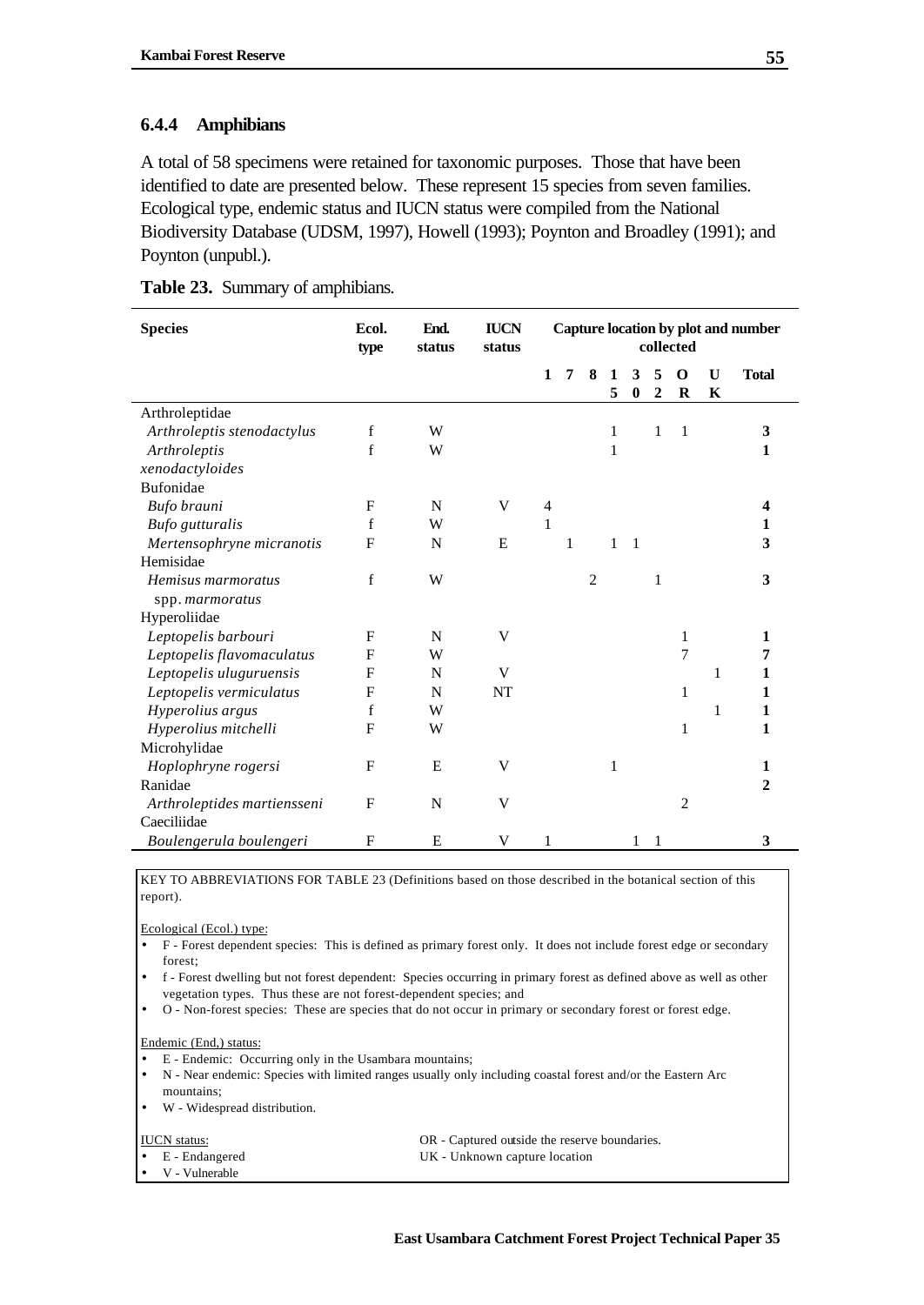• NT - Near-threatened

**56**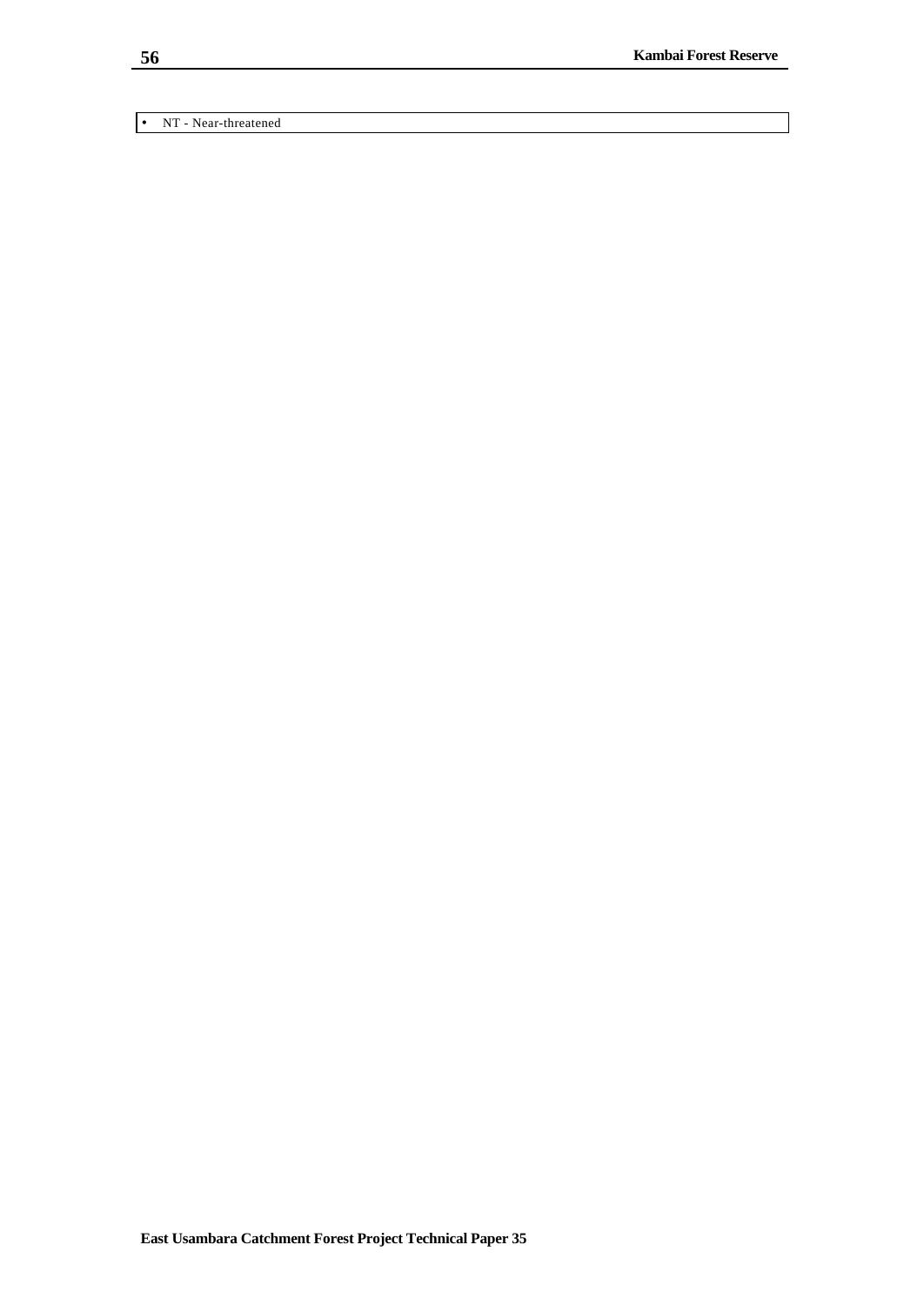| Table 24. Ranges of endemic and near-endemic amphibian species recorded (Howell |  |
|---------------------------------------------------------------------------------|--|
| 1993).                                                                          |  |

| <b>Endemic Species</b>      | Range                                            |
|-----------------------------|--------------------------------------------------|
| Hoplophryne rogersi         | East Usambara; West Usambara                     |
| Boulengerula boulengeri     | East Usambara: West Usambara                     |
| <b>Near-endemic Species</b> | <b>Range</b>                                     |
| Bufo brauni                 | East Usambara; West Usambara; Uluguru; Uzungwa   |
| Mertensophryne micranotis   | East Usambara; Coastal forest                    |
| Leptopelis barbouri         | East Usambara; Uzungwa mountains                 |
| Leptopelis uluguruensis     | East Usambara; West Usambara; Uluguru; Uzungwa   |
| Leptopelis vermiculatus     | East Usambara; West Usambara; Southern Highlands |
| Arthroleptides martiensseni | East Usambara; West Usambara; Uluguru; Uzungwas  |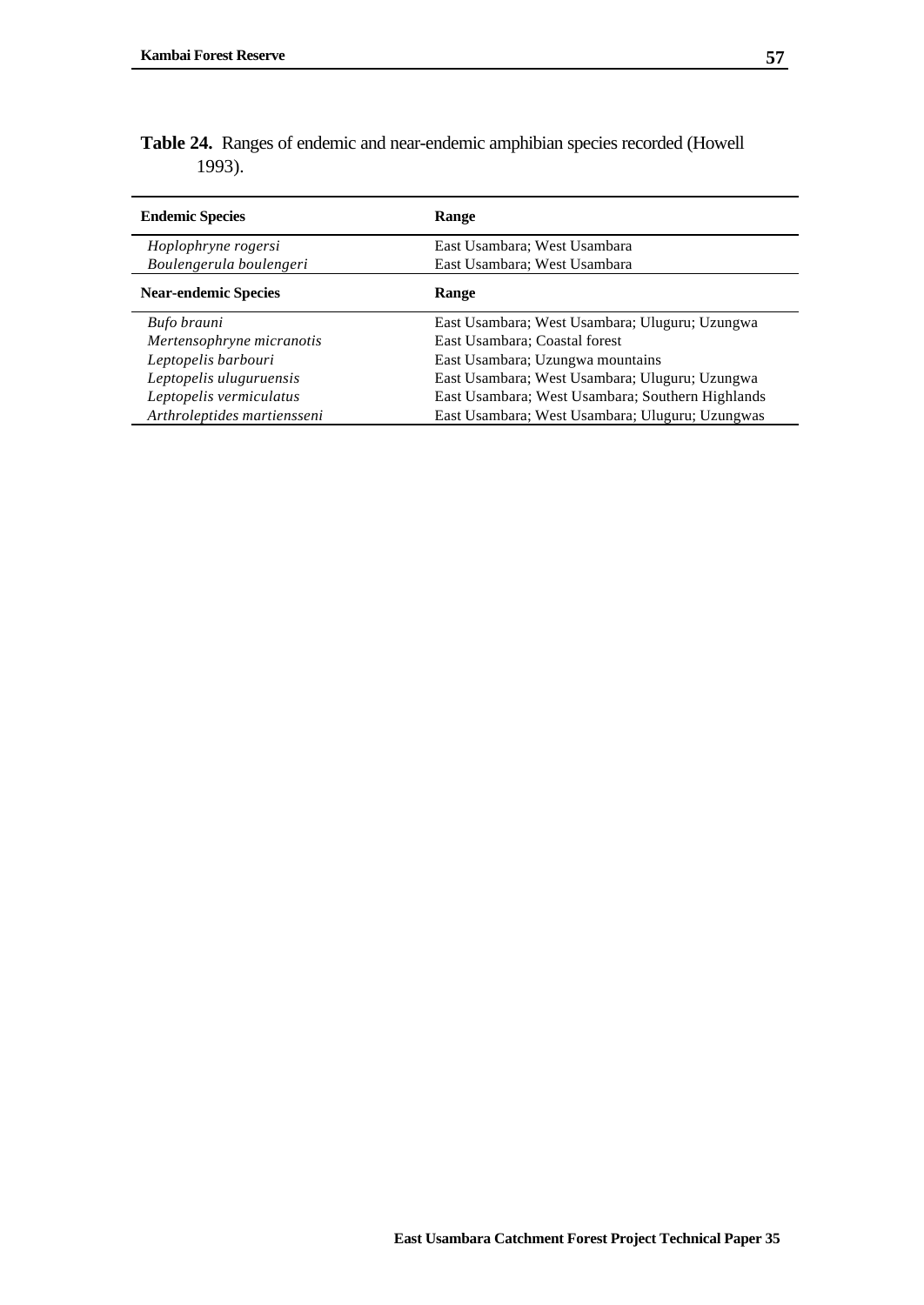

Figure 27. Distribution of forest dependent amphibian species.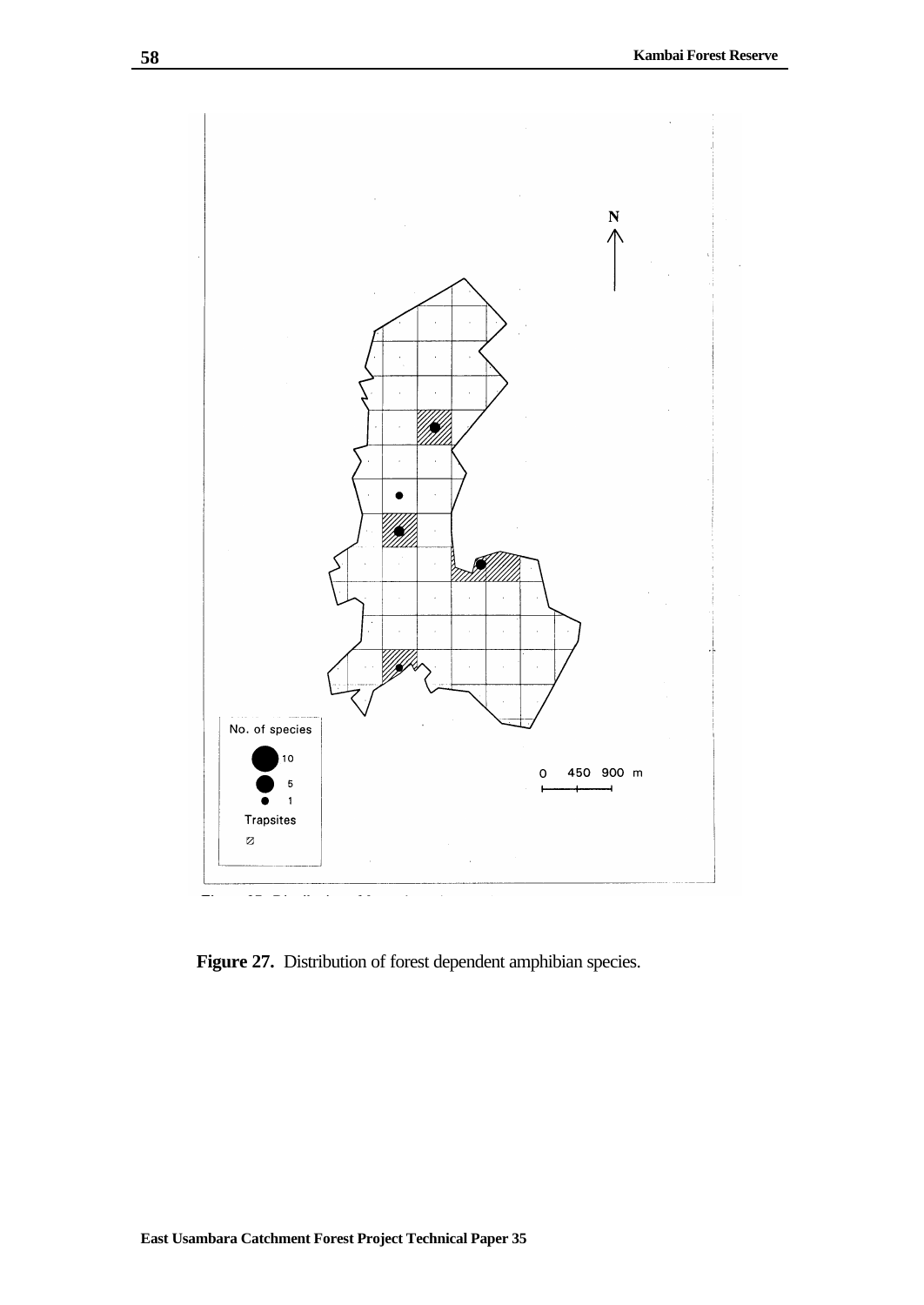

Figure 28. Distribution of endemic amphibian species.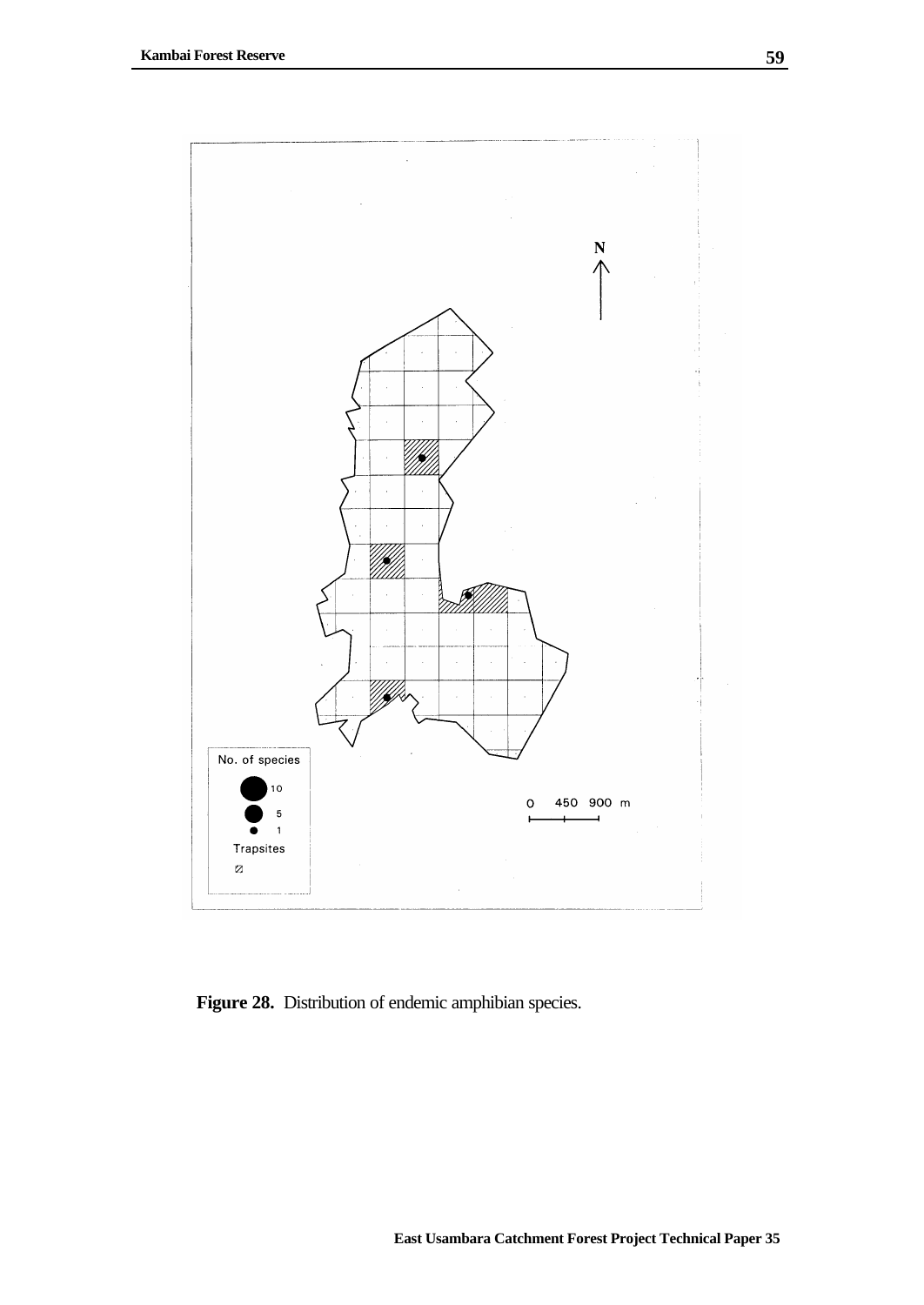

Figure 29. Distribution of near-endemic amphibian species.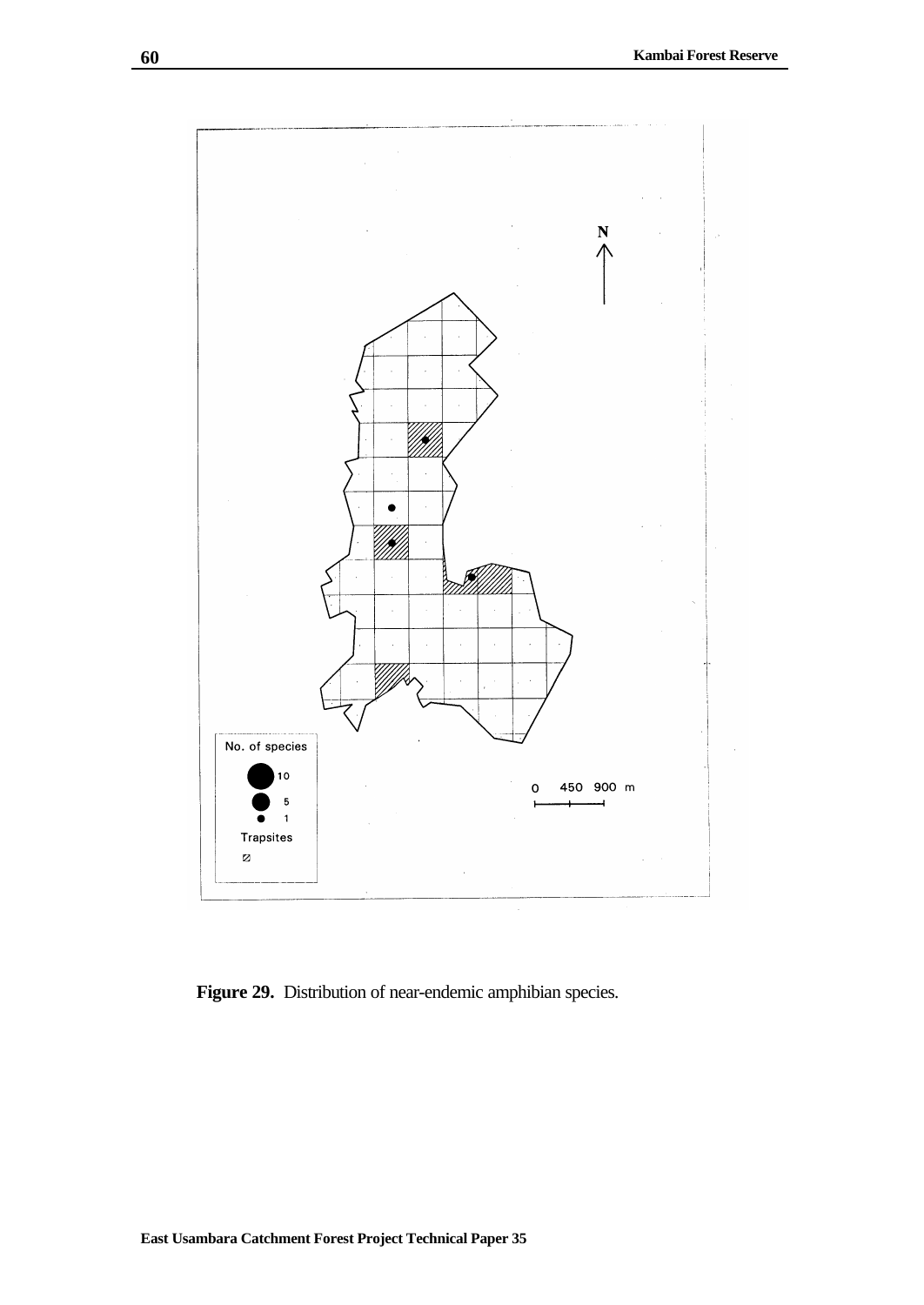# **6.4.5 Invertebrate sampling**

# *6.4.5.1 Invertebrate pitfall trapping*

Preliminary identifications to order level are provided in Table 25.

| Order            | <b>Common name</b>      | Plot 1         | Plot 8   | Plot 15        | Plot 30  | <b>Plot 52</b> |
|------------------|-------------------------|----------------|----------|----------------|----------|----------------|
| Araneae          | spiders                 | 61             | 70       | 56             | 30       | 27             |
| Acari            | mites                   | $\theta$       | $\theta$ | 5              | $\Omega$ | $\overline{c}$ |
| Anoplura         | sucking lice            | $\theta$       | 5        | $\overline{0}$ | 32       | $\Omega$       |
| Blatteria        | cockroaches             | 2              | 15       | 18             | 3        | 23             |
| Chilopoda        | centipedes              | 2              | 1        | $\mathbf{0}$   | $\theta$ | 16             |
| Coleoptera       | beetles                 | 24             | 41       | 41             | 97       | 86             |
| Collembola       | springtails             | 1              | 5        | 1              | 40       | 7              |
| Dermaptera       | earwigs                 | 1              | 4        | 0              | $\Omega$ | 1              |
| Diplopoda        | millipedes              | 2              | 10       | $\mathbf{0}$   | 28       |                |
| Diptera          | flies                   | 2              | 1        | 15             | 12       | 17             |
| Heteroptera      | true bugs               | 15             | 13       | 29             | 11       | 4              |
| Homoptera        | true bugs               | 3              | 6        | 4              | 3        | 2              |
| Hymenoptera      | bees, wasps, ants etc.  | 100            | 1162     | 310            | 182      | 269            |
| Isoptera         | termites                | $\theta$       | 2        | 5              | $\theta$ | 3              |
| Isopoda          | wood lice               | 2              | 2        | 2              | 2        | 14             |
| Mantodea         | mantids                 | 1              | $\theta$ | 1              | $\theta$ | $\Omega$       |
| Opiliones        | harvestman              | 0              | 12       | 0              | 1        | 12             |
| Orthoptera       | crickets & grasshoppers | 42             | 67       | 26             | 26       | 106            |
| Pseudoscorpiones | pseudoscorpions         | $\theta$       | 1        | 1              | $\theta$ | $\theta$       |
| Scorpiones       | scorpions               |                |          | 1              | $\Omega$ | 0              |
| Symphylan        | symphylids              | 0              | 0        |                | $\Omega$ | $\Omega$       |
| Thysanoptera     | bristletails            | $\overline{c}$ |          | 0              | $\theta$ | 17             |

**Table 25.** Summary of ground-dwelling invertebrates.

## *6.4.5.2 Malaise trapping*

Preliminary identifications to order level are provided in Table 26.

**Table 26.** Summary of malaise captured invertebrates.

| Order            | Common name             | Plot 8   | <b>Plot 15</b> | Plot 30  | <b>Plot 52</b> |
|------------------|-------------------------|----------|----------------|----------|----------------|
| Araneae          | spiders                 | 0        |                |          | 3              |
| <b>Blatteria</b> | cockroaches             | $\theta$ |                |          | 0              |
| Coleoptera       | beetles                 | 36       | 16             | 23       | 24             |
| Diptera          | flies                   | 293      | 19             | 81       | 39             |
| Ephemeroptera    | mayflies                |          |                | $\theta$ | $\theta$       |
| Heteroptera      | true bugs               | 0        |                |          |                |
| Homoptera        | true bugs               | 33       | 3              | 17       | 27             |
| Hymenoptera      | bees, wasps, ants etc.  | 85       | 14             | 40       | 14             |
| Lepidoptera      | butterflies & moths     | 50       | 22             | 17       | 20             |
| Orthoptera       | crickets & grasshoppers | 4        | 0              | 2        | $\Omega$       |
| Plecoptera       | stoneflies              | 21       |                |          |                |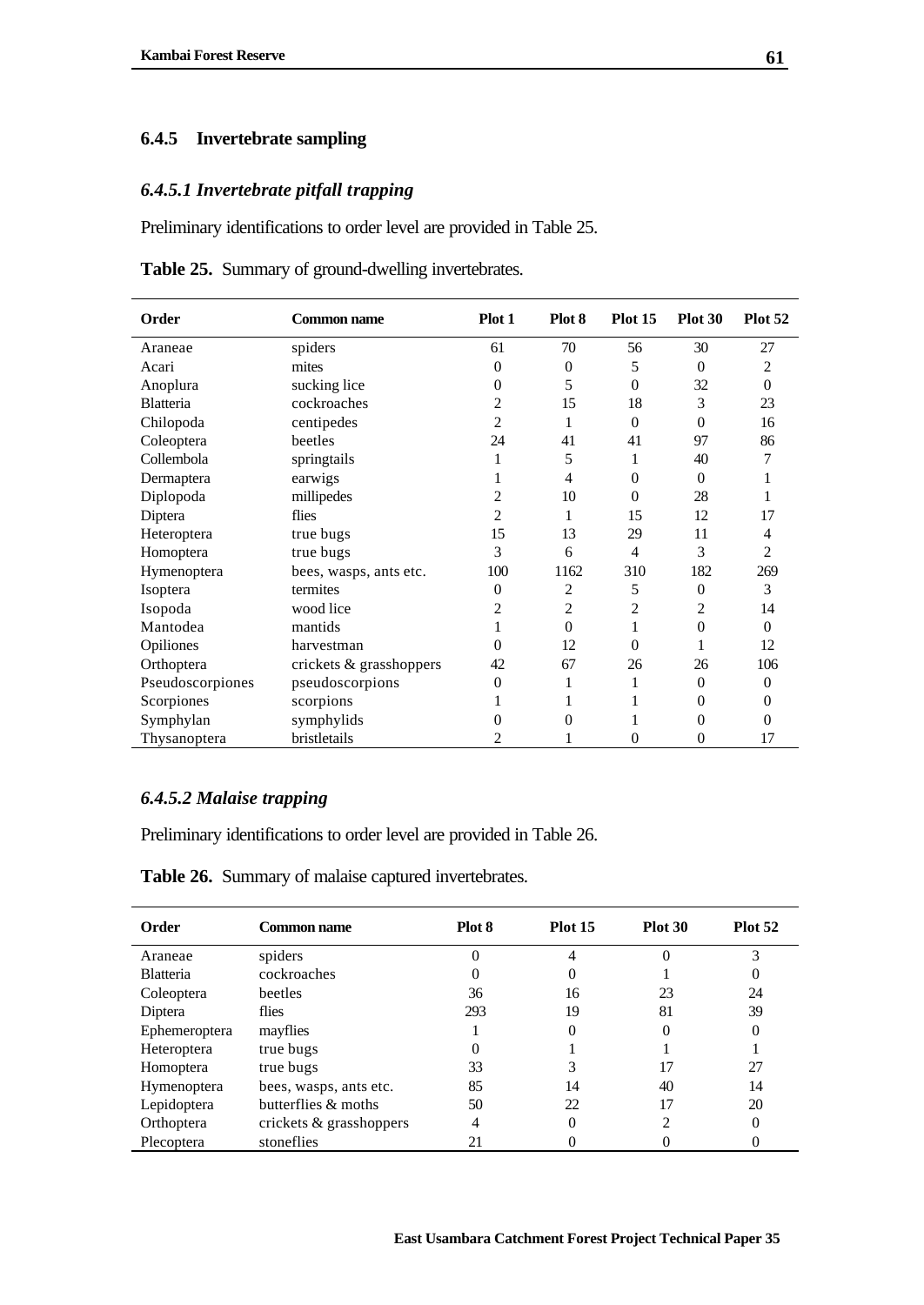### *6.4.5.3 Molluscs*

Eight specimens were retained for taxonomic purposes. These represent eight species from six families. Remarks were compiled from Verdcourt (*pers. comm.*); Seddon (*et al.* 1996) and IUCN (1996).

|  |  | Table 27. Summary of molluscs. |
|--|--|--------------------------------|
|--|--|--------------------------------|

| <b>Species</b>               | <b>Remarks</b>                                           |
|------------------------------|----------------------------------------------------------|
| Urocyclidae                  |                                                          |
| Urocyclus kirkii             | slug: possible northern range extension                  |
| Trichotoxon hegnemanni       | slug                                                     |
| Elisolimax sp.               | slug: possibly colour form of E. rufescens describe from |
|                              | Nderema, near Amani.                                     |
| Ampullariidae                |                                                          |
| Lanistes farleri             | water snail: IUCN Endangered                             |
| Thiaridae                    |                                                          |
| Cleopatra africana           | water snail                                              |
| Achatinidae                  |                                                          |
| Achatina fulica              | giant land snail                                         |
| Subulinidae                  |                                                          |
| Pseudoglessula cf. P. obtusa | snail                                                    |
| Ariophantidae                |                                                          |
| Sitala leroyi                | snail                                                    |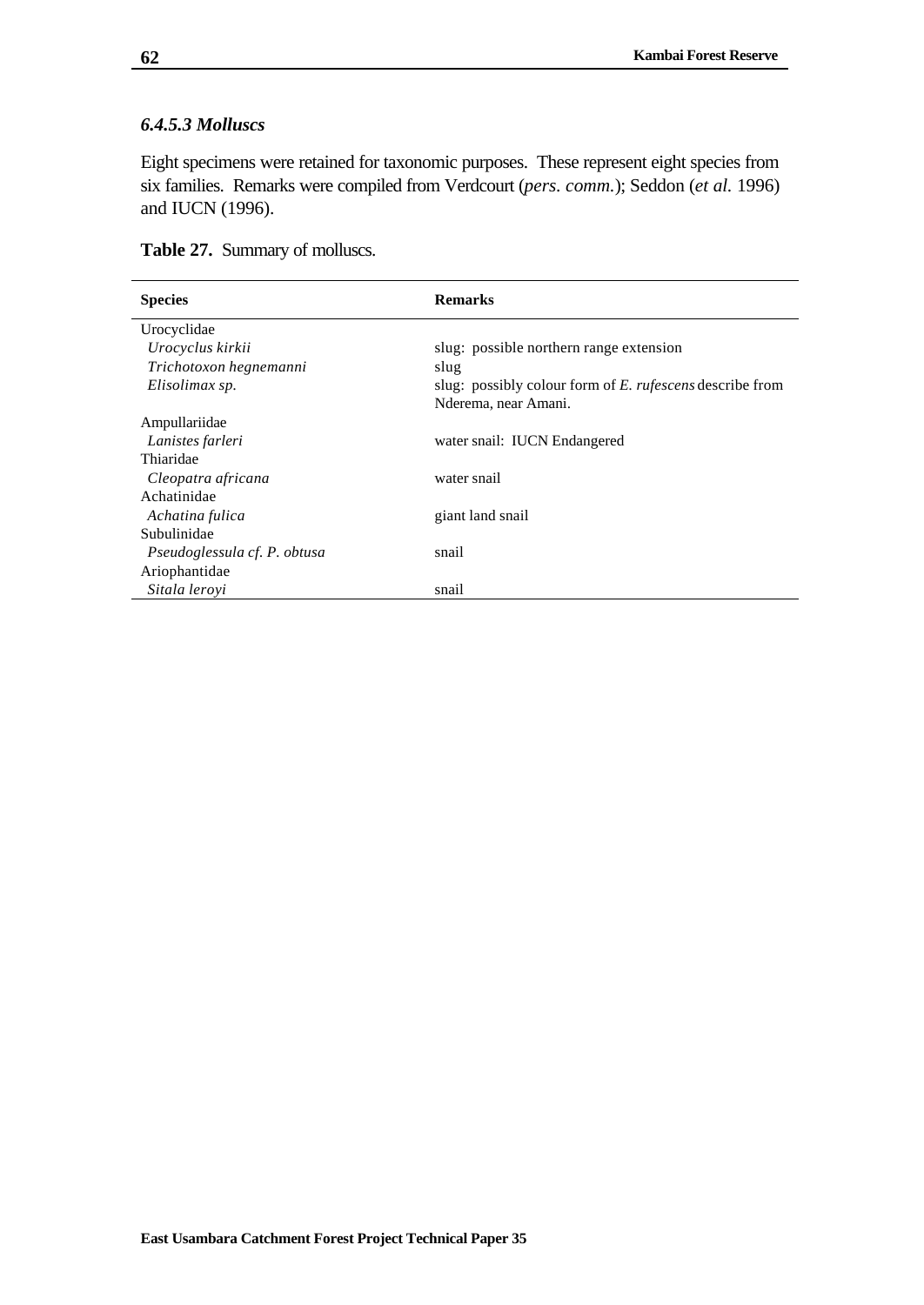# **6.5 Summary**

### *Species Richness*

In this section, species which have been captured or observed three or more times during the survey are considered locally common. Although unproven this figure is based on extensive sampling of populations in the region and seems a reasonable basis for assessing abundance.

## **Mammals:**

*Crocidura luna* was the most abundant mammal recorded. It was found almost exclusively in one locale on the forest edge near the Miembeni river. *Crocidura nanilla* was also commonly recorded. This species was found in a variety of habitats, in four of the five trapping sites. The most common bat is *Pipistrellus flavescens*, however this likely reflects the collection method rather than differences in species richness.

#### **Reptiles:**

The two most common reptile species are *Cnemaspis barbouri* and *Mabuya maculilabris*. The former is a near-endemic forest dependent gecko and the latter is a widespread, forest non-dependent skink. Each was recorded seven times indicating that they are abundant species.

#### **Amphibians:**

For tree frogs, the most commonly caught species was *Leptopelis flavomaculatus*. The majority of these specimens were caught by hand in one night and may reflect a temporal or spatial distribution. Other amphibians that appear locally common are *Bufo brauni* and *Arthroleptis stenodactylus*, each recorded four times.

#### **Endemics and near-endemics:**

Of the 23 faunal endemics and near-endemics of the Usambaras recorded, five appear to be locally common as they were recorded at least three times during the survey. These are: *Beamys hindei; Philothamnus macrops*; *Cnemaspis barbouri*; *Mertensophryne micranotis;* and *Boulengerula boulengeri*.

#### **Forest dependent species:**

Of the 22 forest dependent species with adequate information available, nine appear to be locally common these are: *Colobus angolensis, Philothamnus macrops*; *Crotaphopeltis tornieri*; *Rhampholeon brevicaudatus*; *Cnemaspis barbouri*; *Bufo brauni*; *Mertensophryne micranotis*; *Leptopelis flavomaculatus* and *Boulengerula boulengeri*.

#### **High risk species:**

Assuming that the number captured reflects relative population size, the locally uncommon species that are both forest dependent and near-endemic or endemic species may well be of high conservation concern due to their low population density. These species are: *Rhinolophus swinnyi; Aparallactus werneri*; *Melanoseps loveridgei*; *Lygodactylus kimhowelli*; *Leptopelis barbouri*; *Leptopelis uluguruensis*; *Leptopelis vermiculatus*; *Hoplophryne rogersi*; and *Arthroleptides martiensseni*.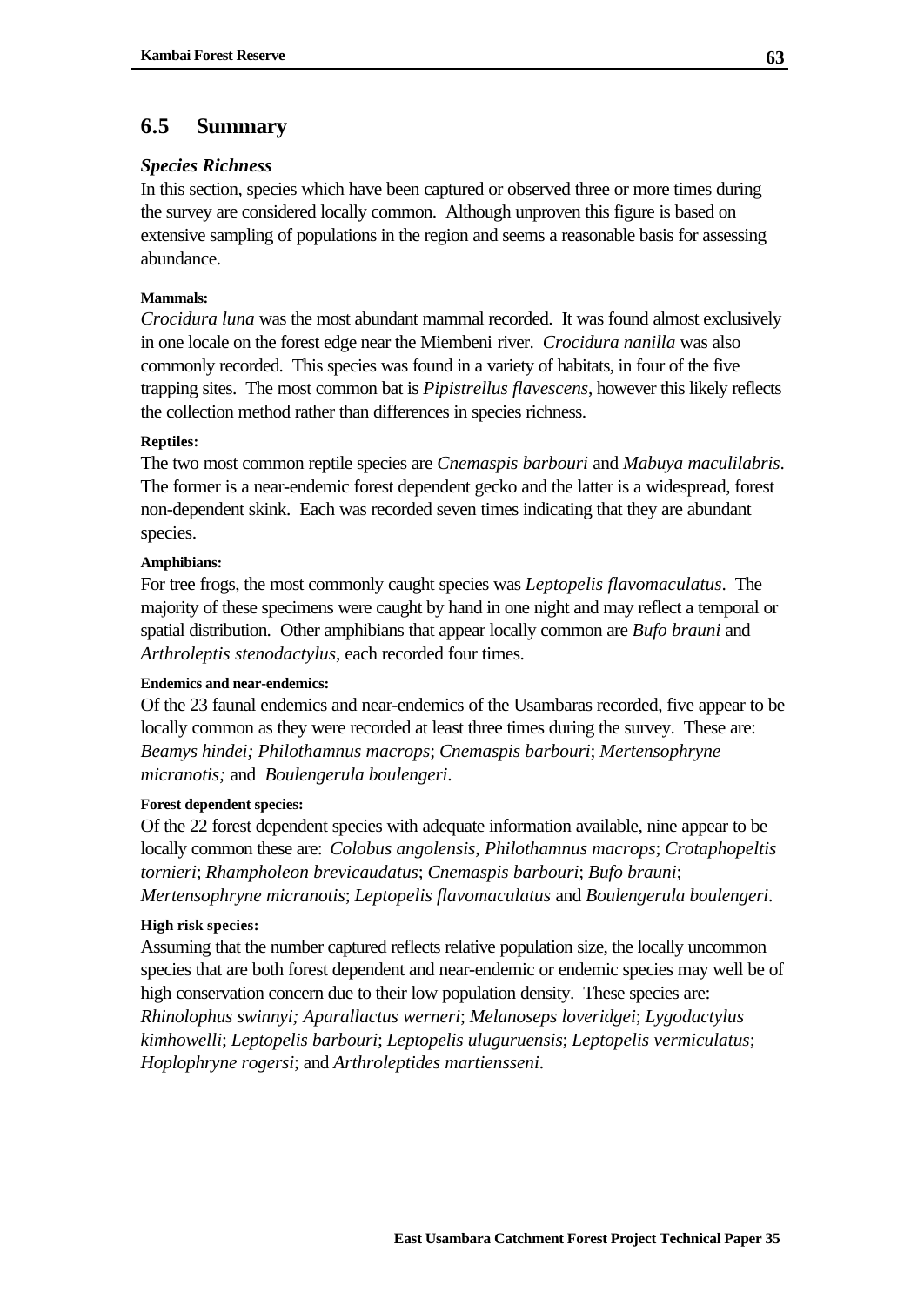| <b>Taxon</b> | <b>Number of families</b> | <b>Number of species</b> |
|--------------|---------------------------|--------------------------|
| mammals      | 15                        | 36                       |
| birds        |                           | 11                       |
| reptiles     |                           | 18                       |
| amphibians   |                           | 15                       |
| molluscs     |                           |                          |

**Table 28.** Summary of faunal families and species (identified to date).

**Table 29**. Summary of capture locations of faunal species.

| <b>Taxon</b> | <b>Plot</b> | <b>Plot</b><br>7 | <b>Plot</b><br>8 | <b>Plot</b><br>15 | <b>Plot</b><br>16 | <b>Plot</b><br>30 | <b>Plot</b><br>52 | lowland<br>altitude<br>(plot<br>unknown) | <b>Outside</b><br>reserve | Unknown<br>capture<br><b>location</b> |
|--------------|-------------|------------------|------------------|-------------------|-------------------|-------------------|-------------------|------------------------------------------|---------------------------|---------------------------------------|
| mammals*     | O           | $\theta$         | 4                | 3                 |                   | 2                 |                   |                                          |                           |                                       |
| reptiles     | 6           | $\theta$         | 4                | 3                 | 0                 | 7                 | 4                 |                                          | 8                         |                                       |
| amphibians   |             |                  |                  | 4                 | $\Omega$          | 2                 |                   |                                          | h                         | っ                                     |

\*bats excluded due to insufficient data; Cercopithecines excluded due to their large ranges.

### *Ecological type*

Of the forest dependent species, five are mammals, ten are birds, eight are reptiles and ten are amphibians. Forest dependent mammals were recorded in only one of the trapping sites, plot 1. They were however observed in several other plots. Forest dependent reptiles were recorded in all five trapping sites. Forest dependent amphibians were captured in all trapping sites except plot 8 trapping site.

Three invasive species are established in the reserve. These are: *Rattus rattus, Crocidura nanilla* and *Cricetomys gambianus. Rattus rattus* was collected in primary forest as well as an area of *Pandanus* forest. *Cricetomys gambianus* was collected in forest edge. *Crocidura nanilla* is a shrew typical of savannah habitats. It was captured in all the trapping sites but one. It was the most commonly recorded non-forest species.

**Table 30.** Summary of ecological type of faunal species.

| <b>Ecological type*</b>                      | No. of species | % of total species<br>recorded |
|----------------------------------------------|----------------|--------------------------------|
| (F) Forest dependent                         | 33             | 41.3                           |
| (f) Forest dwelling but not forest dependent | 36             | 45.0                           |
| (O) Non-forest species                       | 3              | 3.7                            |
| Unknown                                      | 8              | 10.0                           |
| <b>Total</b>                                 | 80             | 100.0                          |

**\*** Not including molluscs.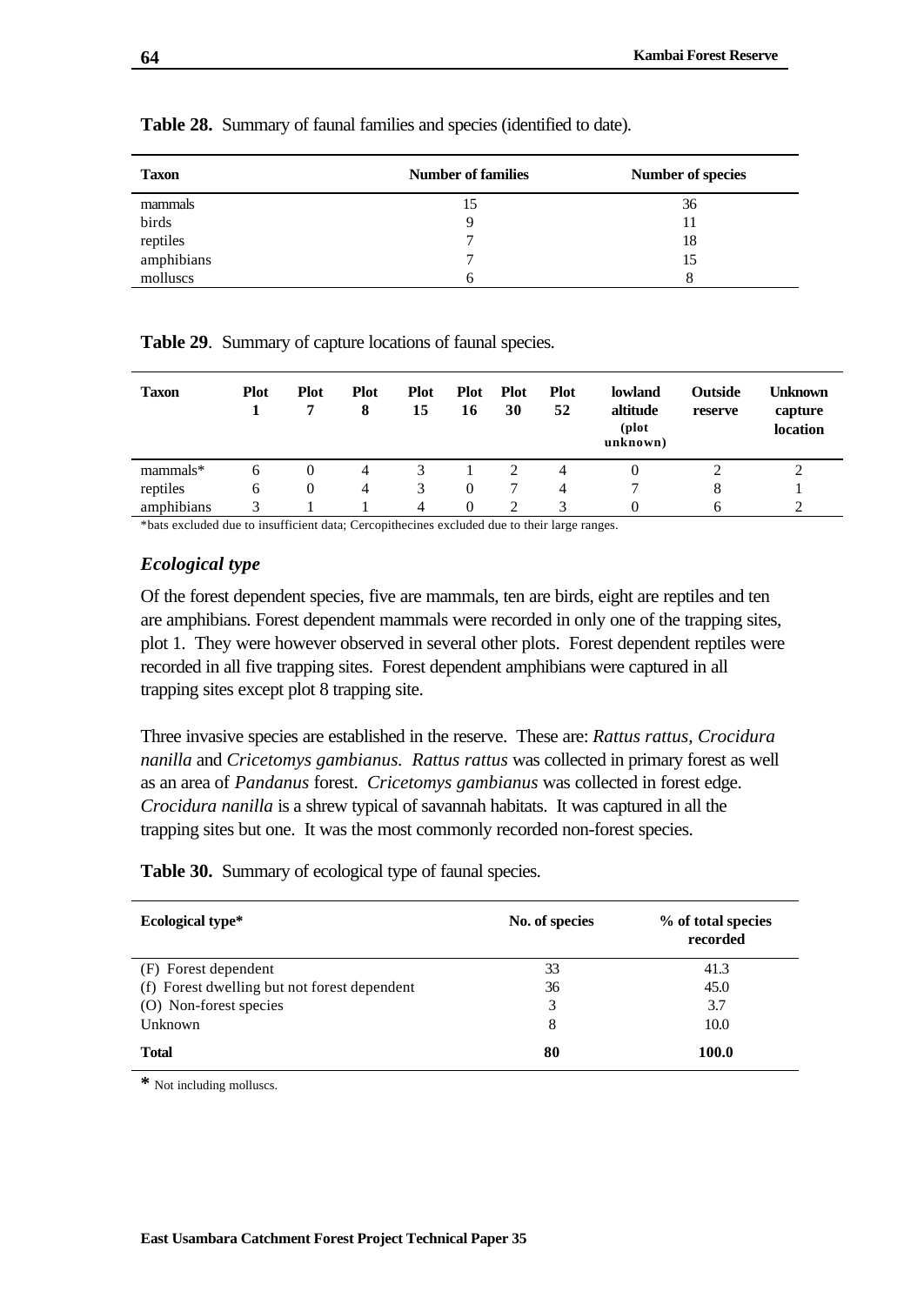### *Endemic Status*

The three species and one subspecies that are endemic to the Usambara mountains are: *Hoplophryne rogersi*, *Boulengerula boulengeri, Hyliota australis* spp. *usambarae,* and *Bubo vosseleri*. *Hoplophryne rogersi* was recorded in a mature mixed forest whereas *Boulengerula boulengeri* was found in a variety of habitats: riverine, open forest, and mature mixed forest. The two species of birds were recorded previously by another survey.

Endemic species were found in all trapping sites suggesting that endemics are found throughout the reserve in and outside disturbed areas.

|  |  |  |  | <b>Table 31.</b> Summary of endemic status of faunal species. |
|--|--|--|--|---------------------------------------------------------------|
|--|--|--|--|---------------------------------------------------------------|

| Endemic status*                                  | No. of species | % of total species<br>recorded |
|--------------------------------------------------|----------------|--------------------------------|
| (E) Endemic to the Usambara Mountains            | 4              | 5.0                            |
| (N) Near-Endemic: ranges in restricted locations | 19             | 23.7                           |
| (W) Widespread                                   | 54             | 67.5                           |
| Unknown                                          | 3              | 3.8                            |
| <b>Total</b>                                     | 80             | 100.0                          |

**\*** Not including molluscs.

#### *Range Extensions*

#### **Mammals:**

The bat, *Scotophilus nucella,* is a first record for Tanzania (Kock, *pers. comm.*). This specimen was captured in riverine forest on the forest edge.

#### **Reptiles:**

The second specimen, and the first female was collected of *Lygodactylus kimhowelli*. This is a new range extension (Broadley, *pers comm.*). The only other collecting site of this species is the Amboni Caves forest, outside the town of Tanga.

*Melanoseps loveridgei,* a forest-dwelling fossorial skink, was collected at an altitude of 580 m. The area is characterised by mature forest with the site of capture having good canopy cover with some grassy ground cover of *Olyra latifolia.* This collection represents a north-eastern range extension (Broadley, *pers. comm.*). Previously this specimen is known only from the Kiwengoma forest reserve of the coastal forests.

#### **Amphibians:**

The East Usambara endemic ground frog, *Hoplophryne rogersi,* was collected in Kambai forest reserve. Previously known only from the Amani area, Bamba Ridge forest reserve and Magoroto forest. This is a range extension (Poynton, *pers. comm.*). In Bamba Ridge, the specimen was found in an *Achatina* sp. shell at an altitude of 750 m (Cunneyworth & Stubblefield*.,* 1996b).

#### **Molluscs:**

The slug specimen, *Urocyclus kirkii*, represents a possible northern range extension.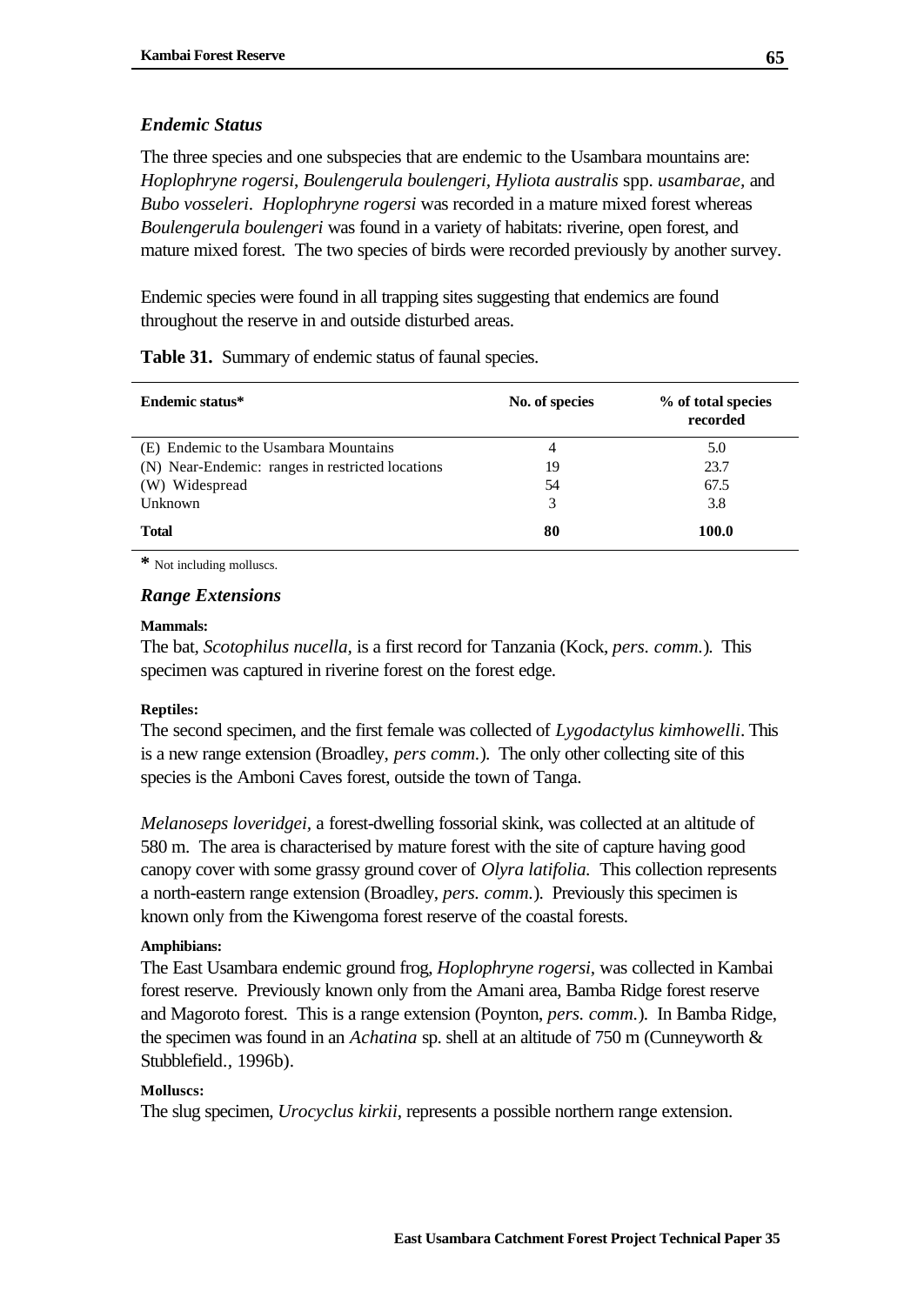# *CITES*

*Otus irenae* and *Bubo vosseleri* are CITES Appendix II bird species.

The Nile monitor lizard, *Varanus niloticus*, as are all Varanidae, is a CITES Appendix II species. These reptiles have encountered high hunting pressure for their meat and skin and are now protected (Branch, 1994).

## *IUCN Status (National Biodiversity Database, 1997)*

*Crocidura xantippe, Otus irenae* and *Lanistes farleri* are listed as 'Endangered'.

*Dendrohyrax validus, Bubo vosseleri* and *Sheppardia gunningi* are listed as 'Vulnerable'.

*Swynnertonia swynnertoni, Anthreptes pallidigaster* and *Galago zanzibaricus* are listed as 'Near-threatened'.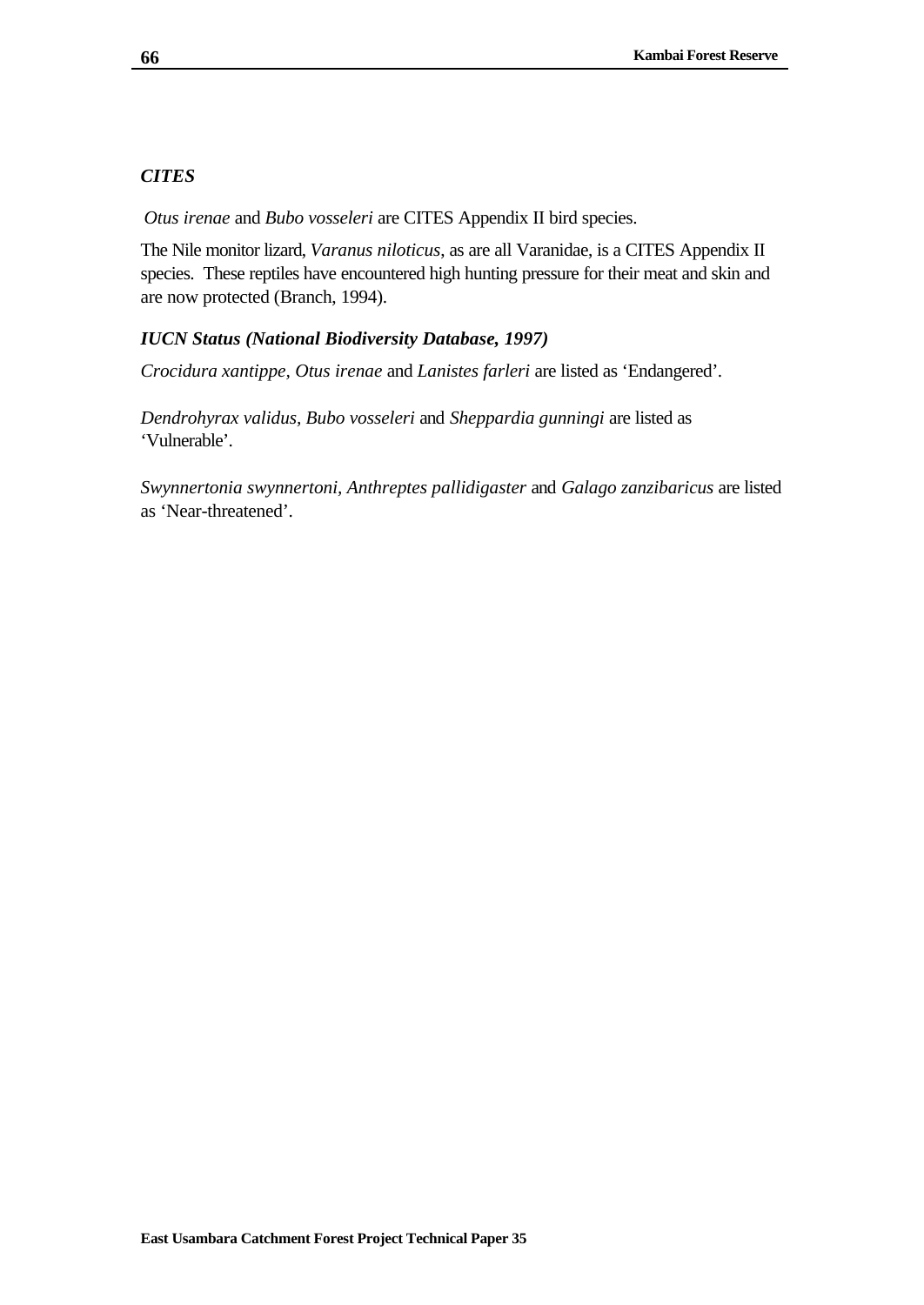

**Figure 30.** Areas of highest disturbance in relation to the distribution of animal species that are both forest dependent and endemic.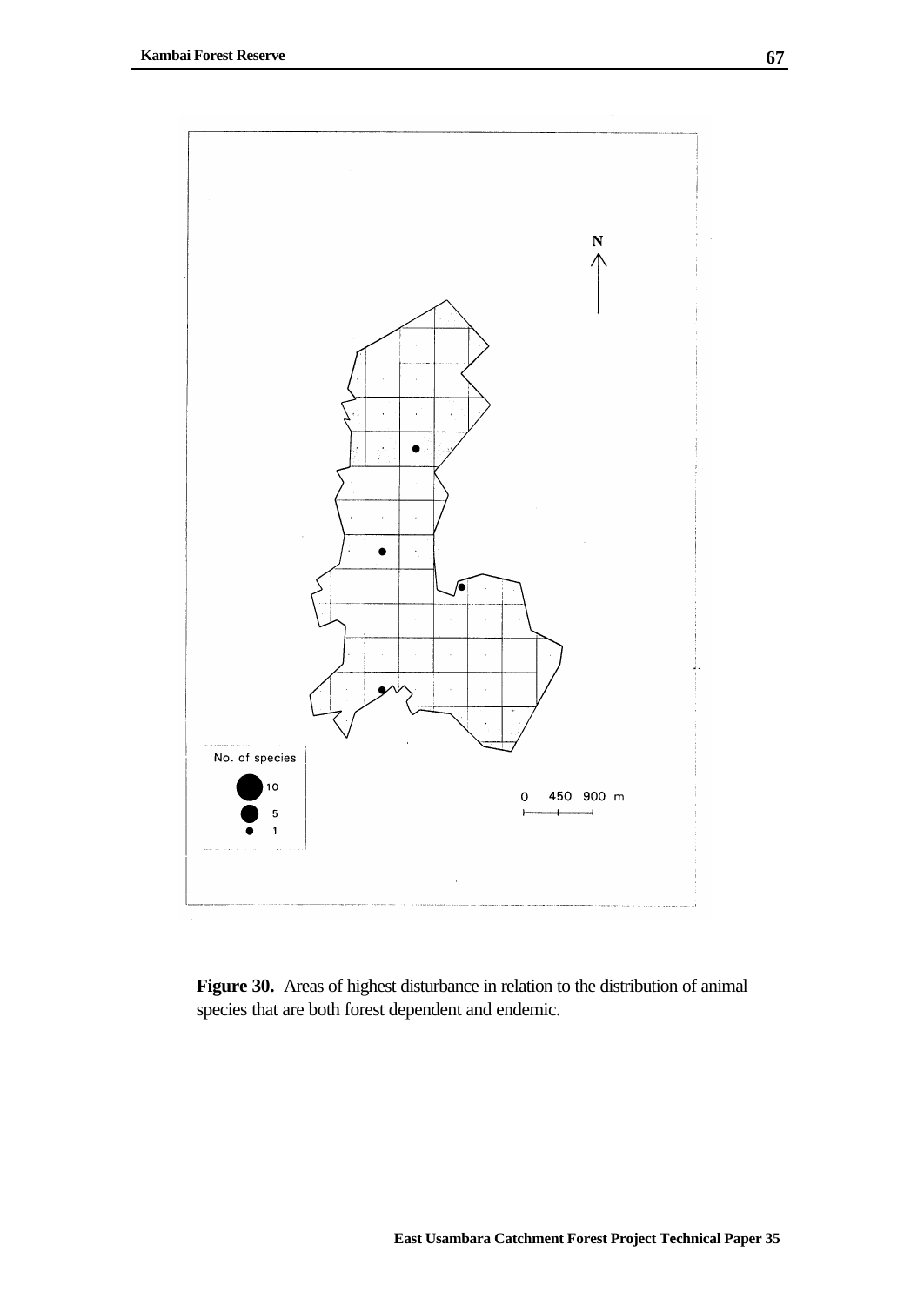

**Figure 31.** Areas of highest disturbance in relation to the distribution of animal species that are both forest dependent and near-endemic.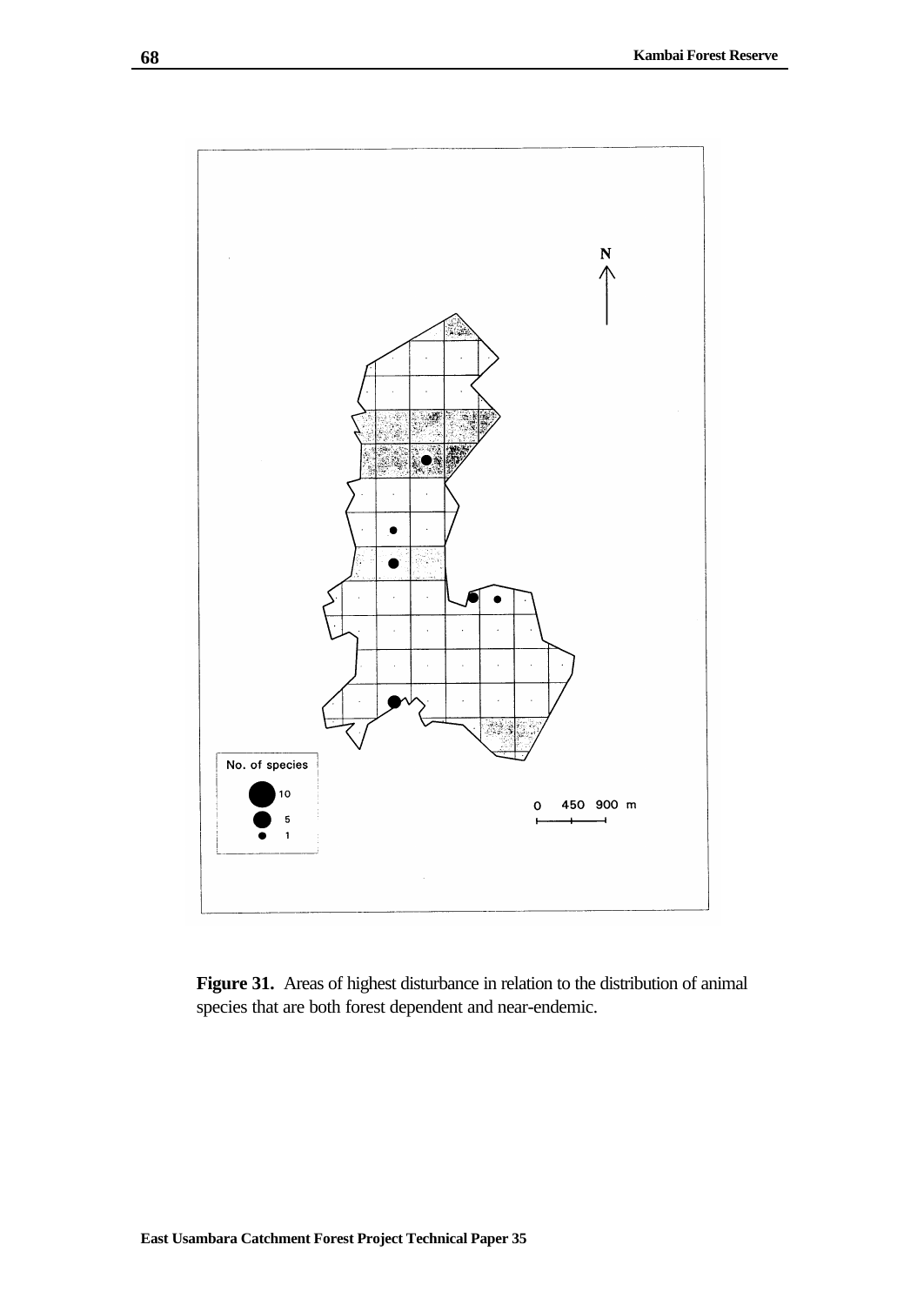# **7.0 SOCIO-ECONOMICS**

# **7.1 Introduction**

A socio-economic study was conducted in villages surrounding Kambai forest reserve to assess the resource use of the reserve and to what extent that this is carried out. In addition, attitudes and problems concerning the reserve were recorded.

# **7.2 Methodology**

The techniques utilised were largely those from Participatory Rural Appraisal (PRA): group meetings, participatory mapping, preference ranking and historical time lines.

*participatory mapping:* mapping village resources to show how agricultural and forestry systems interconnect.

*time lines* or chronologies of events, listing major remembered events in a village with approximate dates. Every community has a heritage of experience and environmental knowledge that influences present attitudes and behaviour (NES Government of Kenya, 1990). Time lines may be prepared through discussions with small groups of local residents, with emphasis on community elders. These discussions aim at stimulating exchanges about problems and achievements in agricultural and forest resource management as far back as the oldest member can remember or were told by their parents and grandparents. *scoring and ranking:* useful when discussing the importance of different forest products and preferences for tree species for different uses. This may help to identify gender differences in forest utilisation and also tree species which are important.

# **7.3 Results**

## **7.3.1 The villages and the population**

Kambai village and its sub villages of Msige, Miembeni, Kweboha, and Msakazi are located in the lowlands between Kambai forest reserve and Semdoe proposed forest reserve. Kwezitu village is located on the western ridge of Kambai forest reserve and Seluka and Magati which are sub villages of Kuze village are located on the northern boundary of the proposed Semdoe reserve.

Kambai has a heterogeneous population of approximately 2,000, including its four subvillages of Kweboha, Msige, Miembeni and Msakazi. Kambai village is a relatively new village, established in 1968 as a Julius Nyereres' Ujamaa villagisation programme. Previous to this, the population was limited to only a small number of families farming in the area. In addition to farming, many of the local people were also workers at the Sigi-Miembeni Sisal Estate or the Mgambo Sawmills. Many immigrants came to work on the estate and the sawmills and remained in the area after the closure of these work places. Hence the population is made up of a great mixture of tribes; locals of the Wasambaa and Wabondei tribes, Wangoni from Songea region, Wabena from Iringa, Wakinga from Mbeya, Makonde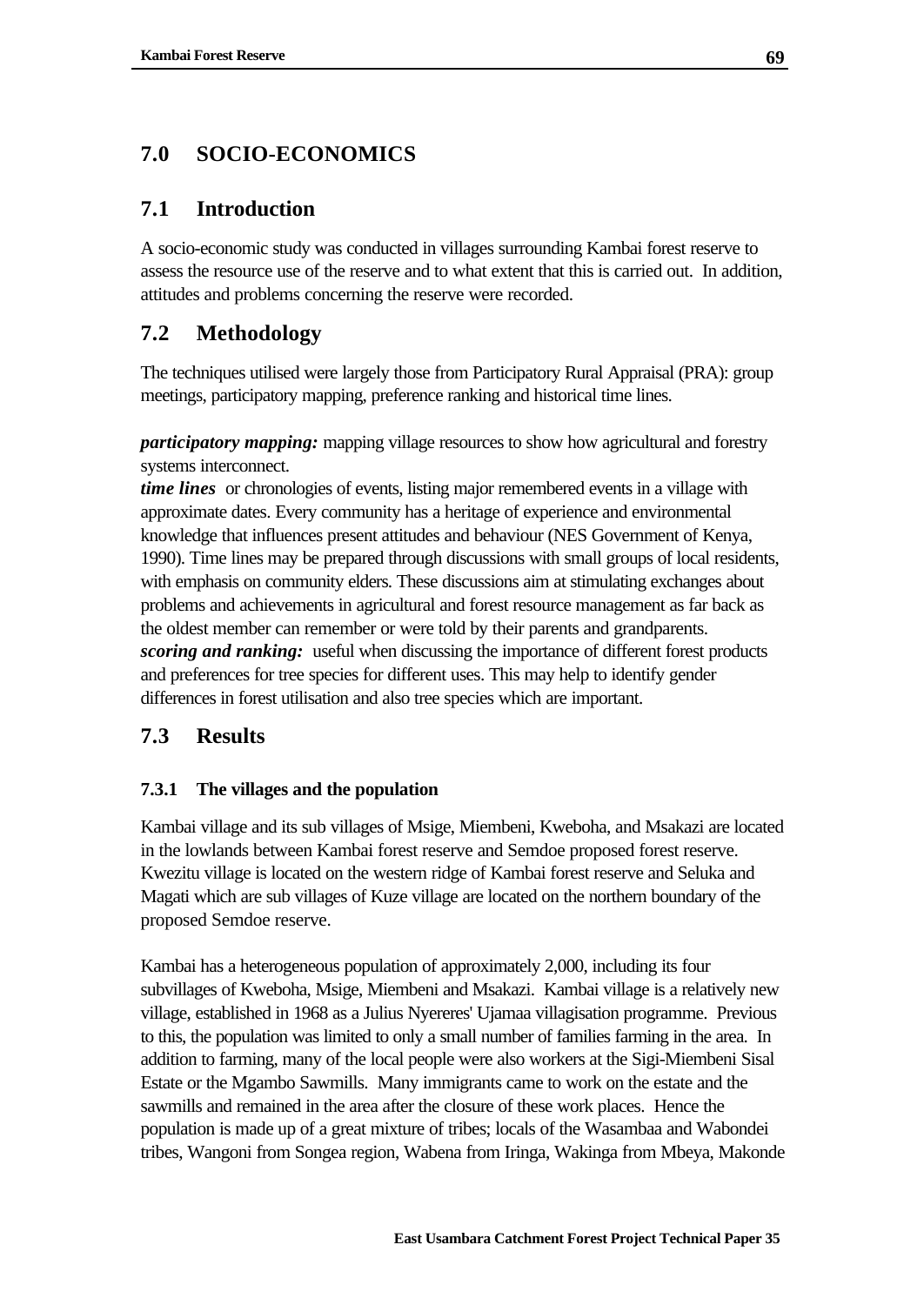from Mozambique and Warundi from Burundi and Waganda, Wasukuma, Wangoni and Waha.

## **7.3.2 Economic activity**

Livelihood is based on subsistence farming with income generated through cash crops and of minor sales of local alcohol, woven baskets and mats. Few people have paid work. The main cash crops for the lowland villages of Kambai, Seluka and Magati are maize, cassava, oranges, sugarcane, and groundnuts. The main cash crop for Kwezitu is cardamom.

The farming method employed is that of shifting cultivation. Traditionally, farmers work an area of land for three to five years and then move to 'fresh' land when crop yields decline. The area is slashed and burned, the residue being left. However due to the lack of available land, this fallow period has been reduced to between one and two years. All farming techniques are learned through knowledge passed down from one generation to the next. All members of the household help with farm work and only the wealthier farmers employ labourers at harvest time or when preparing the land for planting. Roads are in poor condition and therefore access to markets for surplus crops is limited.

Decisions concerning land use are usually made jointly by both the male and female heads of household. However, because the land is usually owned by the man, he will have more control over the farm. In addition, land disputes are usually solved by stating that whomever has planted the trees or permanent crops on the land, owned the land. As is often the case, tree and crop planting is largely carried out by the man, consequently, it is he who holds the rights of the land and decides on its use. This system has changed recently in some families. In these instances, the man of the household will give his wife an area of land on which to farm and of which she has control.

## **7.3.3 Land tenure**

On average each farmer has between two and four ha of land. In general, women do not own land but are given farmland by their fathers, husbands or brothers. Traditionally, it is said that should a woman become widowed the land on which she has farmed would return to her husband's family. Nowadays, should a woman become widowed the land will be passed on to her children.

Those people who settled in the area at the time of Ujamaa each received approximately 0.4 hectare (1 acre) of land near their home on which to farm. Those who came later were given land by the village government. As the population grew, people were advised by village elders to take land from the SHUWIMU area, owned by a government parastatal company. Those villagers who decided to settle in Kweboha and Msakazi also took land from the SHUWIMU area and those in Msige, farmed land in the forest before it was a reserve. The situation at present has now changed. When land is required, it must either be passed on through a family line or it must be bought. In Seluka and Magati villages, immigrants must request land from the village authorities, but no payment is needed. Land pressure is great as Kambai village is landlocked by forest reserve and SHUWIMU land thus there is no land available for agricultural expansion.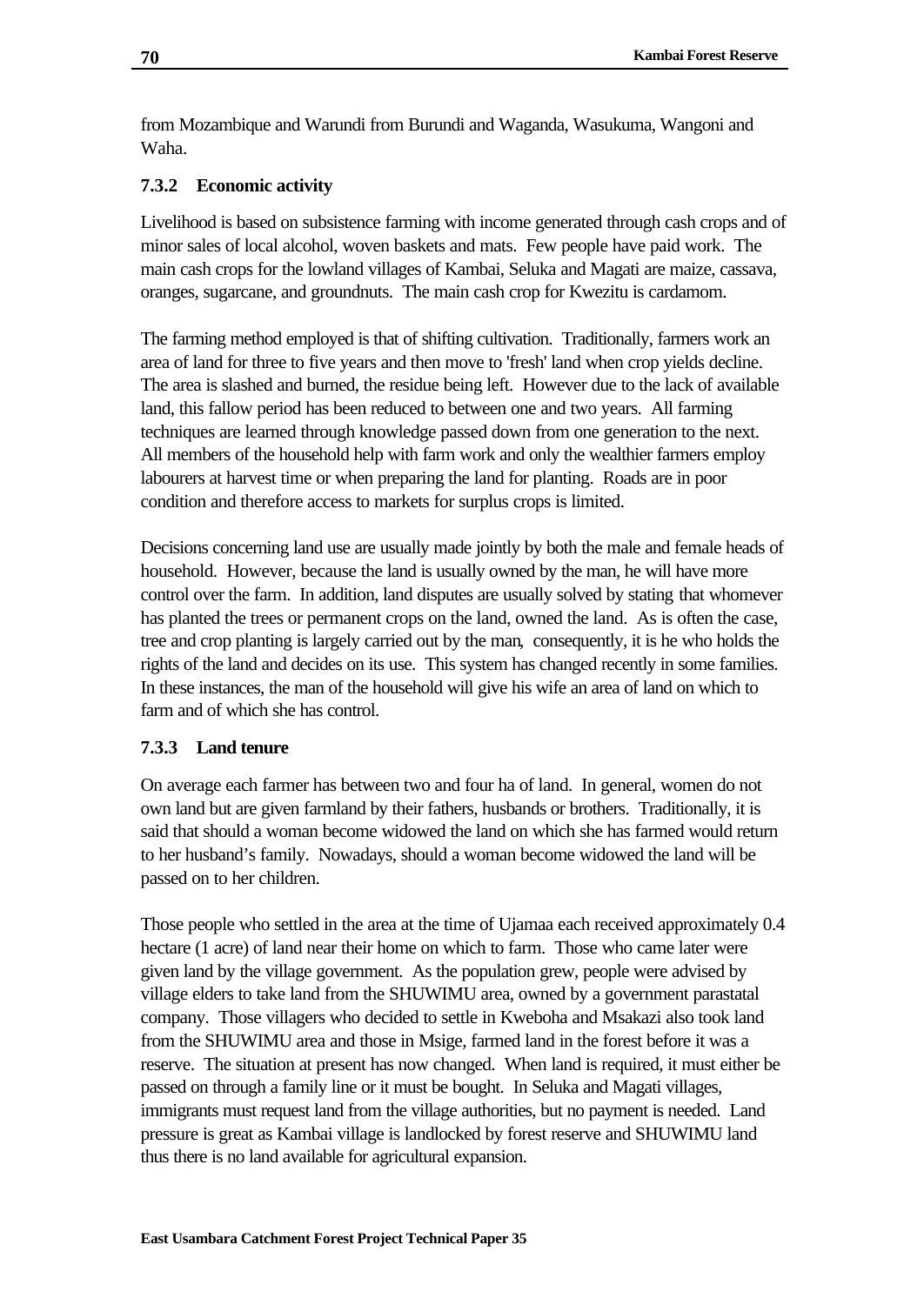## **7.3.4 Forest resource utilisation**

Tables 32 and 33 illustrates where villagers extract natural resources and consequently where the land pressure is the greatest. '0' is defined as resource not taken from that land; '*l*' is defined as low levels of resource extraction; '*ll*' is defined as moderate levels of resource extraction; '*lll*' is defined as high levels of resource extraction. These are quoted as per village agreement.

| <b>Resource</b>       | <b>Kambai Forest Reserve</b> | <b>Public Land</b> | <b>SHUWIMU</b> |
|-----------------------|------------------------------|--------------------|----------------|
| Agricultural land     | l*                           | Ш                  | ll             |
| <b>Building poles</b> | $_{lll}$                     |                    | ll             |
| Firewood              | 0                            | Ш                  |                |
| Timber                | 0                            |                    |                |
| Medicine              | $_{lll}$                     |                    | ll             |
| Ropes                 | $_{lll}$                     |                    | ll             |
| Roofing material      | 0                            | Ш                  | ll             |
| Vegetables            | 0                            | Ш                  | ll             |
| Meat                  | $_{lll}$                     |                    | 11             |
| <b>TOTAL</b>          | 13                           | 16                 | 15             |
| <b>PERCENT</b>        | 30                           | 36                 | 34             |

**Table 32.** Results of Kambai, Miembeni and Msige subvillage meeting.

\* Agricultural land was taken from the forest before it was made a forest reserve.

| <b>Resource</b>   | <b>Kambai Forest Reserve</b> | <b>Public Land</b> | <b>SHUWIMU</b> |
|-------------------|------------------------------|--------------------|----------------|
| Agricultural land | $0*$                         |                    | Ш              |
| Building poles    | 0                            |                    | Ш              |
| Firewood          |                              |                    | Ш              |
| Timber            |                              |                    |                |
| Medicine          |                              |                    | 111            |
| Ropes             |                              | O                  | Ш              |
| Roofing material  |                              |                    | lll            |
| Vegetables        | 0                            |                    | Ш              |
| Meat              |                              |                    | Ш              |
| <b>TOTAL</b>      |                              |                    | 24             |
| <b>PERCENT</b>    |                              |                    | 100            |

**Table 33.** Results of Kweboha and Msakazi subvillage meeting.

\* Agricultural land was taken from the forest before it was made a forest reserve.

Tables 32 and 33 clearly show the differences within Kambai village. Kweboha and Msakazi sub villagers get 100% of their resource needs from SHUWIMU land where they live and farm. There are still large areas which are not under agriculture and hence over the last twenty years, since Sikh Sawmills left the area, forest has been allowed to regenerate. Kambai villagers however, obtain their resource needs equally between forest reserve (30%), public land (36%) and SHUWIMU land (34%).

Although the data show that pitsawing has not occurred in the forest reserves, public land or SHUWIMU land, the researchers are aware of two separate cases of illegal pitsawing which have occurred on SHUWIMU land over the last year. At the end of 1995 Kambai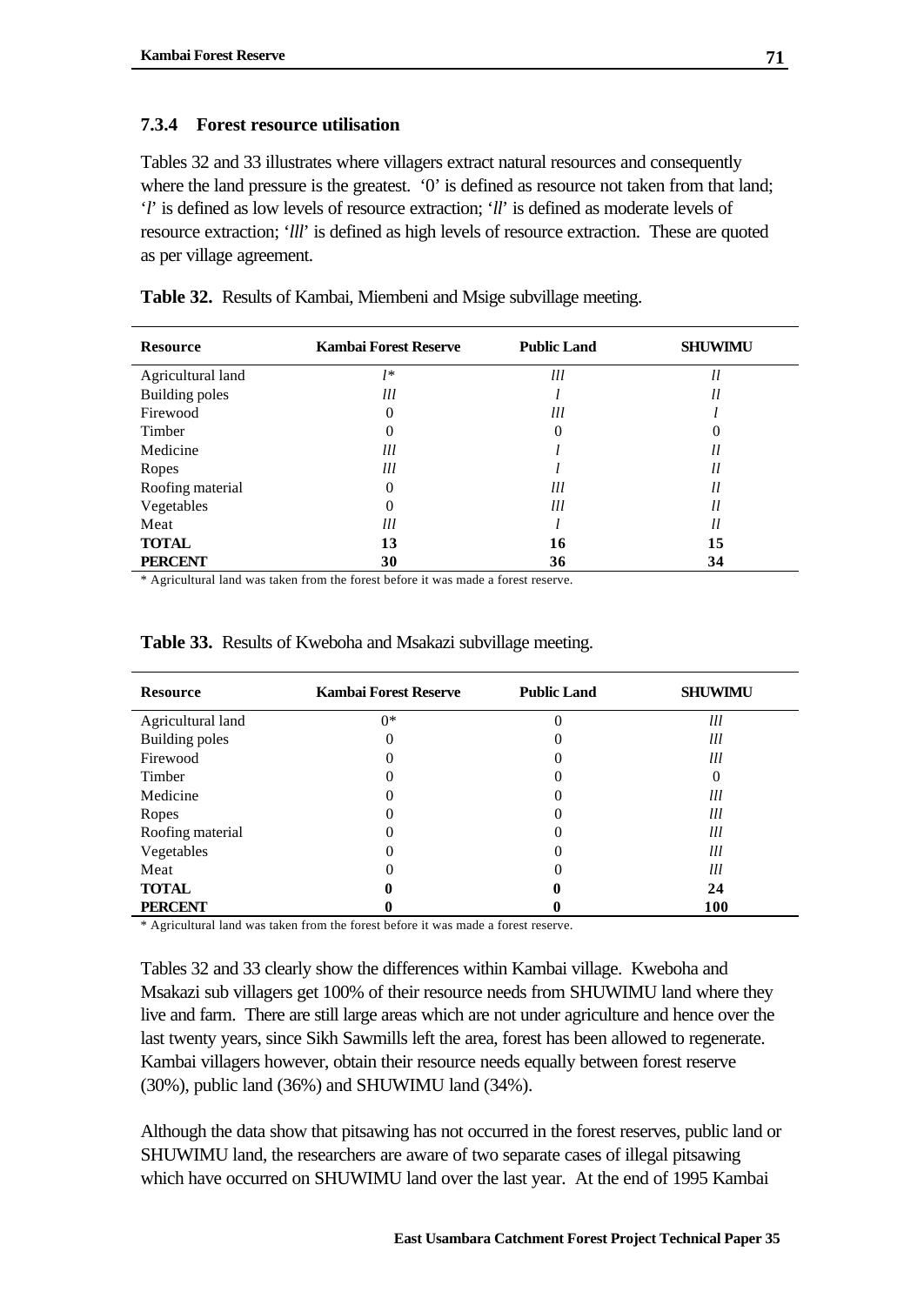village was granted a licence to obtain timber for building a bridge for the Kambai-Longuza road.

Magati villagers told us that they obtain their subsistence needs, such as firewood, medicine and building poles from Segoma (Kwamgumi) forest reserve rather than Semdoe because it is nearer to them. Villagers know they are allowed to enter the forest only on one day per week (Wednesday) to collect their subsistence needs, but the fact that they had difficulty in remembering which day suggested that they did not obey this rule. They also commented that one day was not enough and that two would be better.

## **7.3.5 Attitudes toward the forest reserve**

Since many farmers in Kambai originate from other areas they are often aware of the consequences of cutting down the forest. For example, one farmer who originates from Iringa told us that; "the farmers cut all the trees down until there were none left which resulted in little rain and hot winds. Because of this, the government has forced people to plant trees and now there are many trees on farms again." Other farmers come from areas such as Mwanza and Tabora where the situation is similar. Farmers have told us about the land becoming infertile and eroded and women having to walk long distances for firewood.

Many of the interviewees were former pit sawers. One farmer said that he does not continue pitsawing because most of the good timber species have already been removed from the public land and because it is illegal to go inside the forest reserve. He said, "one would need three eyes to get away with it. It is good to reserve forest otherwise it would be finished." He continued, "for example, in Iringa people are suffering because there is not enough rain and few trees are left for their uses." However, he concluded, that even though many people know why they should not encroach on the forest, they still would if the EUCFP guards were not there. The reason being; "it is simply a matter of money".

Often farmers see both the advantages and disadvantages of forest conservation. They may know the advantage of forest for water catchment, but they feel that the need for agricultural land and their subsistence and cash needs are more important than conservation. One farmer felt disappointed in the government because he feels they are preventing his development, since he has no more land on which to clear and farm.

One farmer suggested that fifty percent of farmers still do not know the value of the forest and would still encroach on the forest if there were no EUCFP guards. Many have admitted that they would cut down the forest tomorrow if they could, since they do not know the value of conserving the forest. However, when one old man was asked how he felt about the forest reserves, his reply was, "it is best to have EUCFP people guarding the forest, because villagers here are only interested in making money rather than conserving." He could not envisage the day when communities would manage and conserve the forests for themselves without outside help.

Kwezitu villagers are beginning to be affected by deforestation and have reported their concerns on soil erosion to EUCFP. Due to this, they have noted the need and requested assistance to plant trees on their farms.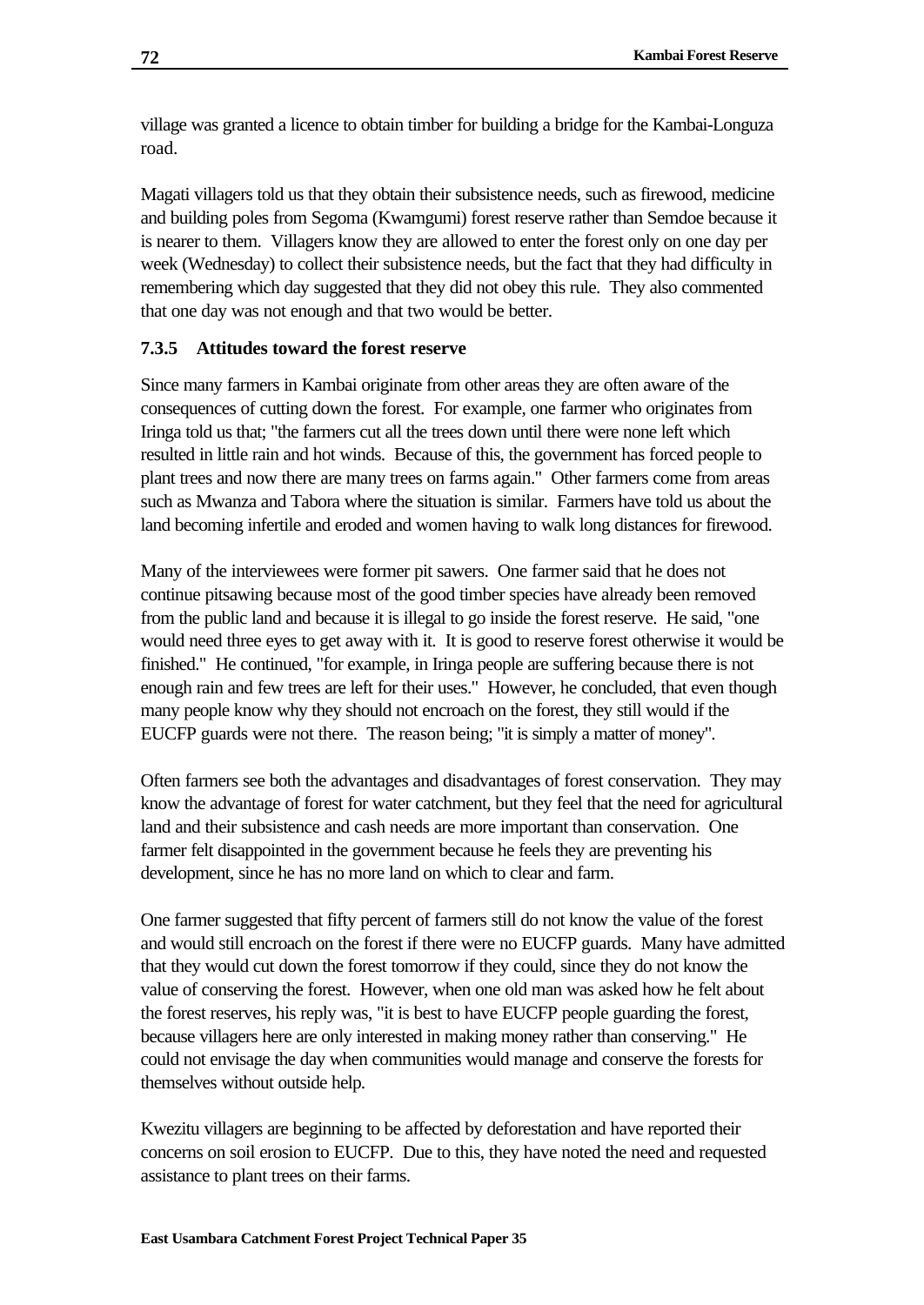# **7.3.6 Development**

The Kambai Forest Conservation Programme (KFCP) started work in Kambai village in August 1994. Since this time KFCP have been assisting farmers with tree raising and planting activities on their farms and with vegetable nurseries. To date, approximately sixty farmers have been involved in the programme.

Many farmers retain at least a few trees on their land whilst farm clearing for planting. The most commonly retained are those which have good timber and building poles, such as Mvule (*Milicia excelsa*) and Mtalawanda (*Markhamia hildebrantii* ). Farmers are also aware that it is illegal to cut Mvule without a permit. Other trees which may be retained are fruit trees and water retaining trees, such as Mkuyu (*Ficus sp.*). Farmers have also started to plant trees on their land, especially over the last five years. One farmer from Kweboha, is now reaping the benefits from teak he planted five years ago. He is now thinning his teak woodlot and from each pole he hopes to make 1000 tshs. Other farmers have followed his example. With the assistance of KFCP, farmers have also planted Mkabela (*Grevillea robusta* ), around their farm boundaries and intercropped with their maize and some have planted indigenous species such as, Mbambakofi (*Afzelia quanzensis* ), Mpingo (*Dalbergia melanoxylon*), and Mshai (*Albizia schimperana* ).

In Seluka and Magati, farmers have retained some tree species on their farms, but because much of the land was previously under sisal, there were few remaining. Farmers have not been greatly involved in tree planting activities here, but EUCFP will shortly be starting a tree nursery in Kuze village. Seluka villages commented that because Kuze is quite a distance away, it would be better for Seluka to have its own tree and vegetable nursery.

Gonja, a sub village of Kwezitu have also requested assistance with tree planting activities. They shall plant trees on their land this rainy season and have requested assistance with starting their own tree and vegetable nurseries.

Villagers say that since talking with an agriculturist at Sokoine University, Morogoro who originates from Kwezitu, they have become convinced that tree planting is a good way to prevent soil erosion on their farms. They also feel that if they do not start looking after their environment by planting trees, that more land will be taken from them and planted up as forest reserve.

# **7.4 DISCUSSION**

The people living around Kambai forest reserve are mainly farmers with an average of between two and four ha of land per family. The agricultural method employed is that of shifting cultivation. Traditionally, farmers work an area of land for three to five years and then move to 'fresh' land when crop yields decline. The area is slashed and burned with the being residue left. In recent years, Kambai village has become landlocked between Kambai forest reserve, Semdoe proposed forest reserve and SHUWIMU land. The lack of available land for the expansion of farms has reduced the fallow period to between one and two years. The agricultural products are for subsistence only as roads are in poor condition and therefore access to markets for surplus crops is limited.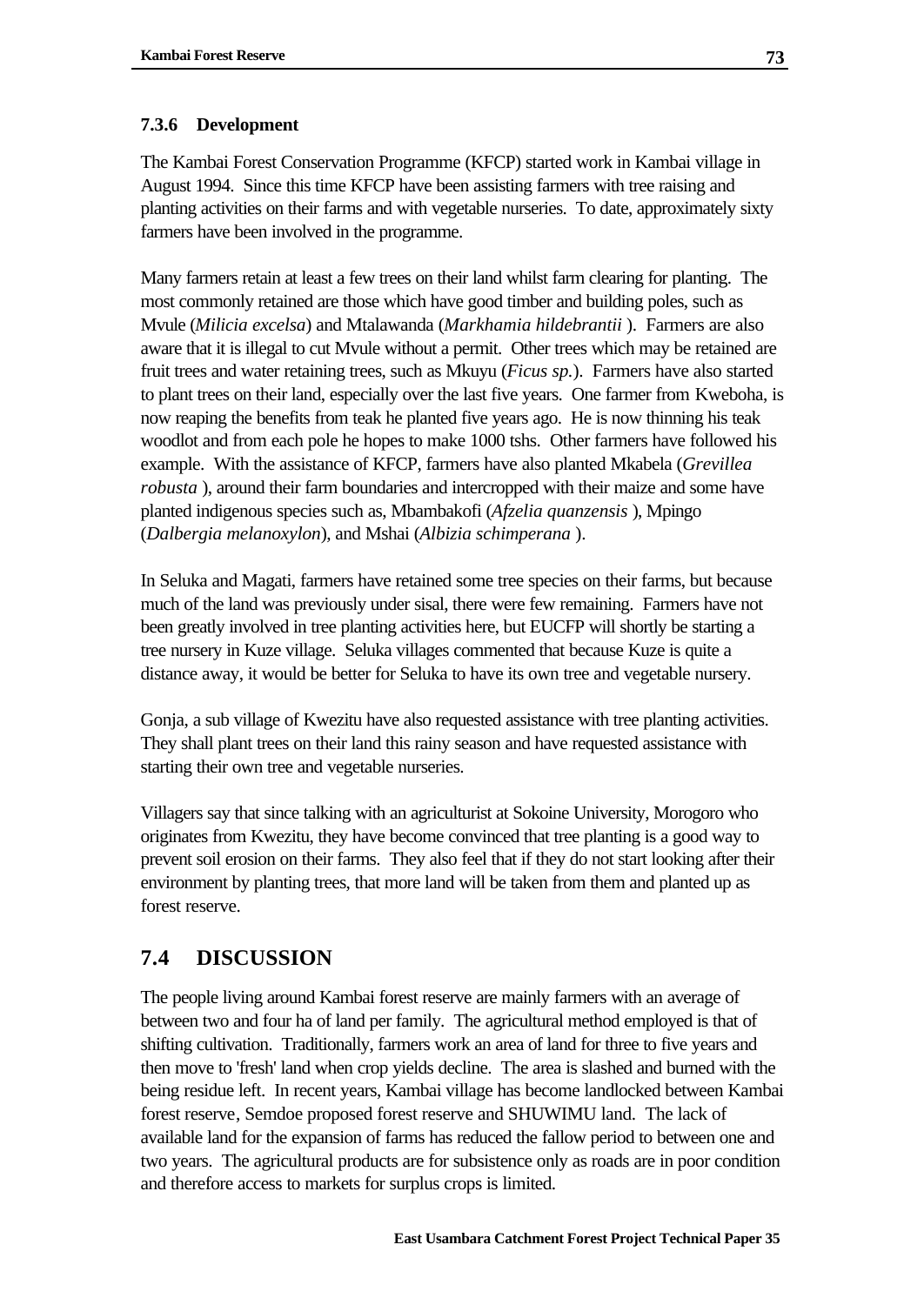Few people recognise that there are advantages of a forest reserve. Thus without active conservation efforts, the exploitation of the forest would be devastating as the lack of education concerning the importance of the forest is patently evident. Therefore, education is essential. There are however a few people who have begun to plant trees as an alternative resource acquisition practice and for marketing the surplus. These actions on a greater scale may help reduce the pressure on the forest in future years. These actions at the present time are limited and it is too early to establish the actual effects that they may have.

The forest reserve resources are used by the people of Kambai village. The resources, as stated by the villagers, are building poles, ropes, medicine and meat. Timber, although not stated as a forest product, is known to be removed from the reserve. Kweboha and Msakazi sub villagers state that they do not rely on the reserve but obtain all their resource needs from SHUWIMU land near to where they live and farm. Magati villages obtained their forest products from Kwamgumi forest rather than Kambai as the former is closer to where they live. Kambai village rather than Kweboha, Msakazi or Magati, thus appears to require education and alternatives to using forest products in the conservation efforts related to Kambai forest reserve.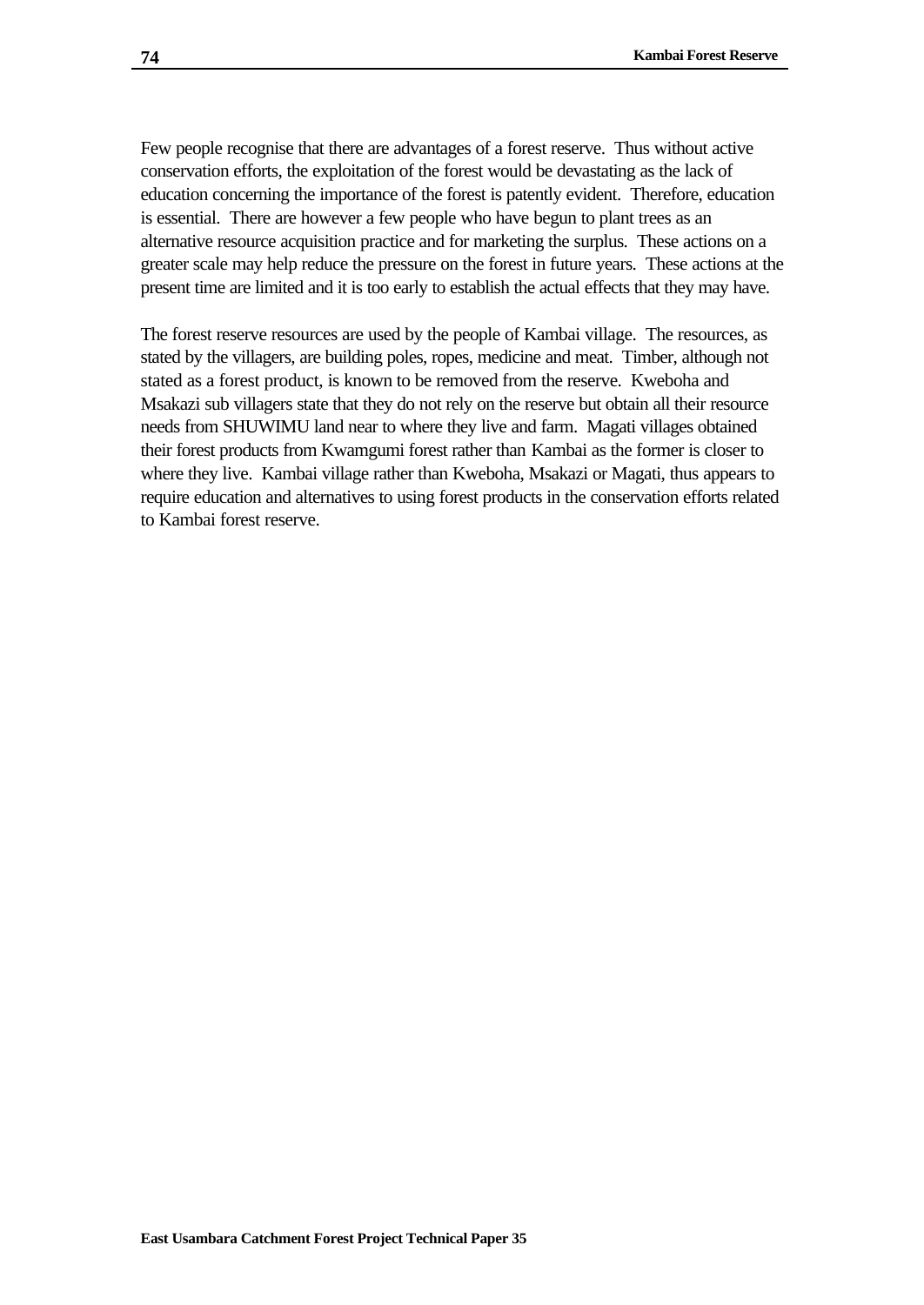# **8.0 CONCLUSION**

This report presents the raw data of the survey with preliminary descriptions in terms of ecological type and endemic status. These two factors provide an indication of three main aspects of biodiversity and conservation:

- 1. the relationship between forest dependency and endemism;
- 2. the extent to which non-forest species are established in the reserve; and
- 3. the relationship between disturbance and areas of biological value.

Kambai forest, gazetted as a forest reserve in 1994, covers an area of 1046.3 ha in the central area of the East Usambara range. With altitudes between 200 m and 870 m, it consists of approximately 65.3% mature forest, 22.5% previously disturbed, colonising or poorly stocked forest, 2.0% woodland, 8.2% bushland/thicket, 2.0% grassland.

## *Disturbance*

Higher rates in the reserve of pole and timber extraction were found to occur in three areas of dense forest, one area of bushland/thicket and one area of open forest. All but the bushland/thicket area should be considered of conservation concern as these areas have high numbers of near-endemic and forest dependent trees and shrubs and also endemic and near-endemic mammals, reptiles and amphibians.

## *Species Richness*

The forest reserve was found to contain a minimum of 162 species of trees and shrubs; 36 mammal, 11 bird, 18 reptile and 15 species of amphibian.

## *Flora*

Two tree species were recorded which are endemic to the Usambara mountains and 35 have restricted ranges limited to the Eastern Arc and/or East African lowland forests. Forty-seven species are dependent only on primary forest, and of these species, 17 are also endemic or near endemic to the Usambara mountains. Eighteen non-forest tree and shrub species are established within the reserve boundaries.

## *Fauna*

Four faunal species were recorded which are endemic to the Usambara mountains and nineteen species were recorded as near-endemics, having restricted ranges limited to the Eastern Arc and/or East African lowland forests. Thirty-three species are considered dependent only on primary forest, and of these species, 21 are also endemic or near endemic to the Usambara mountains. Three non-forest species are established in the reserve.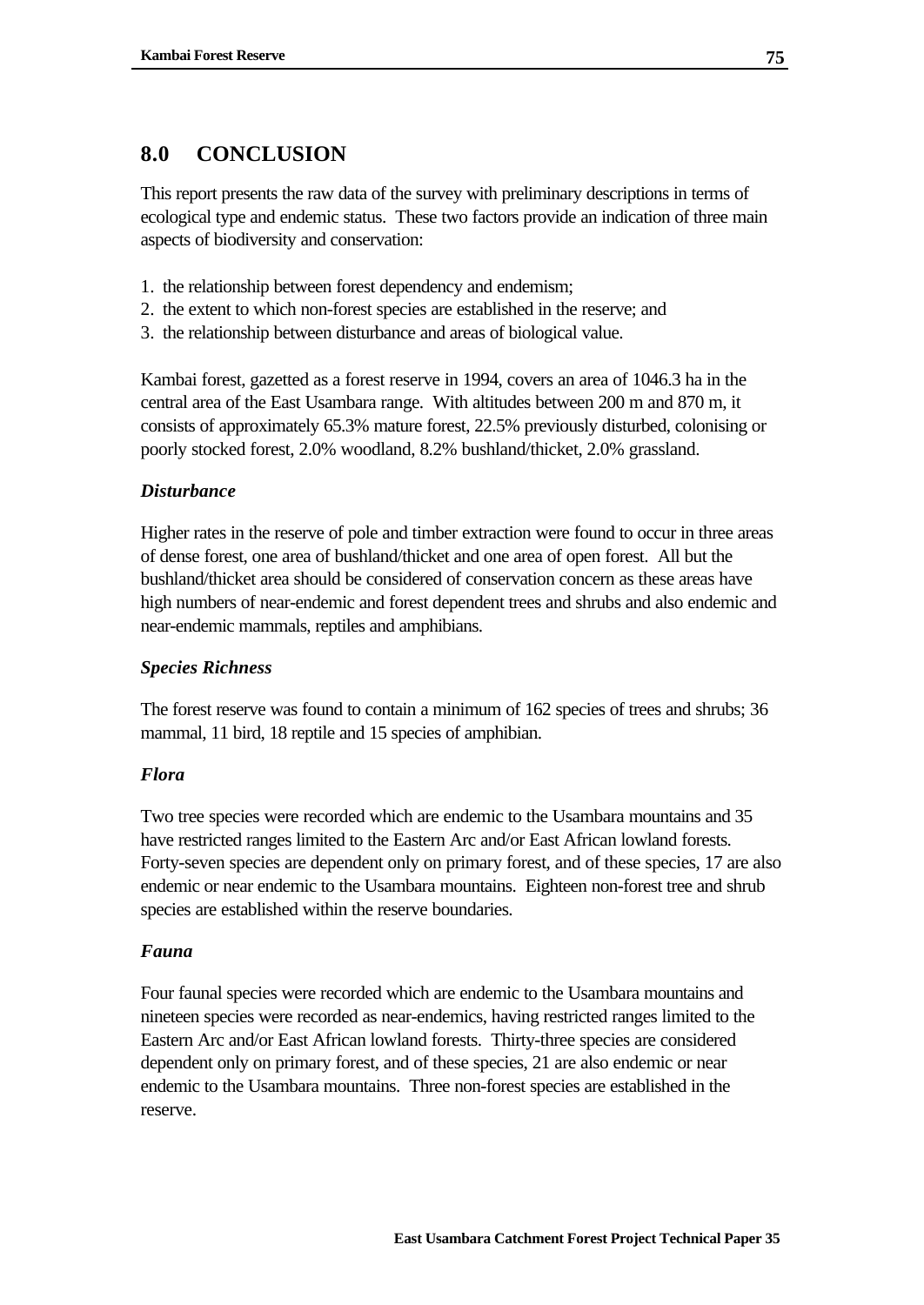| <b>Taxon:</b>    | Total no.<br>of<br>species | % forest<br>dependent | No. of non-<br>forest<br>species | No. of<br>endemics | No. of<br>near-<br>endemics | No. of<br>forest<br>dependent<br>endemics<br>and near-<br>endemics |
|------------------|----------------------------|-----------------------|----------------------------------|--------------------|-----------------------------|--------------------------------------------------------------------|
| trees and shrubs | 162                        | <b>29.0</b>           | 18                               | $\mathfrak{D}$     | 35                          | 17                                                                 |
| mammals          | 36                         | 13.9                  | 3                                | 0                  | 3                           |                                                                    |
| birds*           | 11                         | 90.9                  | 0                                | $\overline{c}$     | 4                           | 6                                                                  |
| reptiles         | 18                         | 44.4                  | 0                                | 0                  | 6                           | 6                                                                  |
| amphibians       | 15                         | 66.7                  | $\theta$                         | 2                  | 6                           | 8                                                                  |
| <b>Total</b>     | 242                        | --                    |                                  | 6                  | 54                          | 38                                                                 |

**Table 34.** Summary of biodiversity of taxa surveyed.

\* This does not represent an inventory. This information is limited to the important species discussed.

#### *Conservation*

The East Usambara mountains are important due to their floral and faunal diversity and to their water catchment value. The forests also provide an important source of fuelwood, poles, timber, food and medicinal plants for the local people. Differences in the perceived values of the forests have caused and still causes a conflict of interest between the villagers and the Catchment authorities. The remaining forests of the East Usambara mountains are now only small refuges of what was present just one hundred years ago as a result of human exploitation (Hamilton, 1989). The area continues to be vulnerable because as the local populations increase, there will be a need for access to new agricultural land. The major concern of the people is that Kambai village is landlocked between Kambai forest reserve, Semdoe proposed forest reserve and SHUWIMU land.

As has been documented many times before, the problem of resource exploitation of the forest is that the forest is a fragile ecosystem. The soils are highly susceptible to soil erosion once the land has been cleared. Due to the tight nutrient recycling in the forest, once the land has been cleared the soil quickly loses fertility (Hamilton, 1989). Soil erosion increases dramatically with the removal of the canopy cover, causing increased siltation of the rivers (Bruen, 1989). This is of great concern considering that the East Usambaras are a major water catchment site. This water is critical for the local people and also the Sigi river is the main source of water for the coastal town of Tanga. In addition, the possible long-term effect of deforestation is the apparent decrease in rainfall and the greater unpredictability of the rainy seasons (Hamilton, 1989).

A number of the species encountered are at risk of local extinction as they are uncommon, forest dependent, endemic and near-endemics. Degradation and fragmentation of Kambai forest will inevitably cause local extinctions of populations of these vulnerable species further limiting their ability to sustain viable populations. The loss of the forest may also have devastating effects on the water catchment of the area.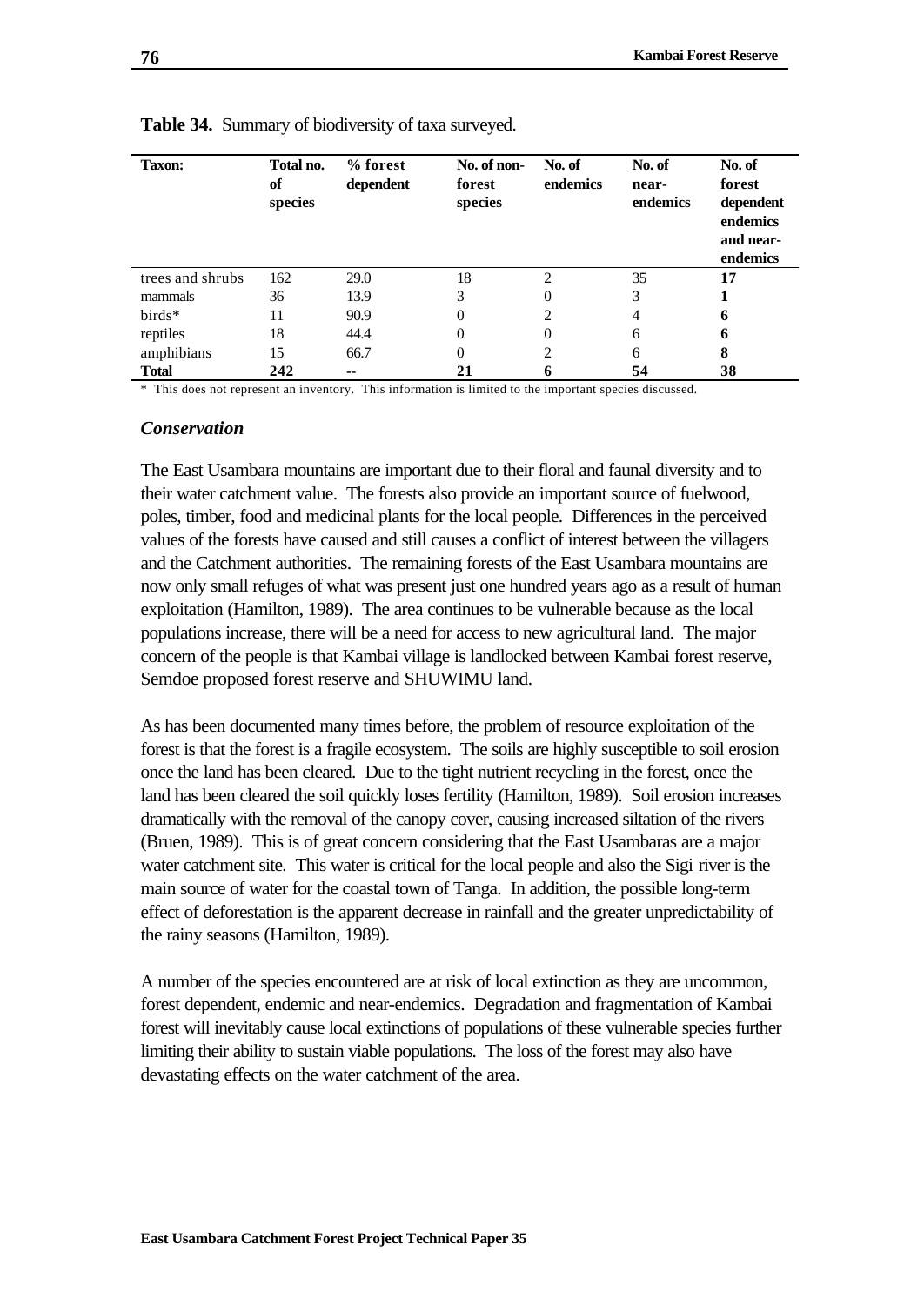# **9.0 REFERENCES**

Branch, B. 1994. Field Guide to the snakes and other reptiles of Southern Africa. Struik Publ., Cape Town.

Broadley, D.G. & Howell, K.M., unpubl. Reptiles. In N.D. Burgess & G.P. Clarke (eds.), *The coastal forests of eastern Africa: status, history, biodiversity & conservation*.

Bruen, M. 1989. Hydrological considerations of development in the East Usambara mountains. In A.C. Hamilton & R. Bensted-Smith (eds.). *Forest conservation in the East Usambara Mountains Tanzania.* IUCN, Gland. Pp 117-139.

Cambridge Tanzania Rainforest Project. 1994. A biological and human impact survey of the lowland forests, East Usambara Mountains, Tanzania. Birdlife Study Report No. 59. Birdlife International, Cambridge.

Collar, N.J.; Crosby, M.J. & Stattersfield, A.J. 1994. Birds to watch 2. The world list of threatened birds. Birdlife International, Cambridge.

Collar, N.J. & Stuart, S.N. 1987. Priorities for conservation action. ICBP Monograph No. 3. 1988. Cambridge.

Cunneyworth, P. & Stubblefield, L. 1996a. Magoroto Forest: A biodiversity survey. East Usambara Catchment Forest Project Technical Paper No. 30. - Forestry and Beekeeping Division & Finnish Forest and Park Service & Society for Environmental Exploration, Dar es Salaam, Vantaa & London.

Cunneyworth, P. & Stubblefield, L. 1996b. Bamba Ridge Forest Reserve: A biodiversity survey. East Usambara Catchment Forest Project Technical Paper No. 31. - Forestry and Beekeeping Division & Finnish Forest and Park Service & Society for Environmental Exploration, Dar es Salaam, Vantaa & London.

FAO, 1977. Guidelines for soil profile description. FAO, Rome, Italy.

Griffiths, C.J. 1993. The geological evolution of East Africa. In J.C. Lovett, & S.K. Wasser (eds.). *Biogeography and ecology of the rain forests of eastern Africa.* Cambridge University Press, Cambridge. Pp 9-22.

Groombridge (ed.) 1993. 1994 IUCN red list of threatened animals. Cambridge IUCN.

Hamilton, A.C. 1989. The place and the problem. a survey of forest types on the East Usambaras using the variable-area tree plot method. In A.C. Hamilton & R. Bensted-Smith (eds.). *Forest conservation in the East Usambara Mountains Tanzania.* IUCN, Gland. Pp 213-226.

Hawthorne, W.D. 1993. East African coastal forest botany. In J.C. Lovett, & S.K. Wasser (eds.). *Biogeography and ecology of the rain forests of eastern Africa.* Cambridge University Press, Cambridge. Pp 57-99.

Howell, K.M. 1989. The East Usambara Fauna*.* In A.C. Hamilton & R. Bensted-Smith (eds.). *Forest conservation in the East Usambara Mountains Tanzania.* IUCN, Gland. Pp 315-355.

Howell, K.M. 1993. Herpetofauna of the eastern African forests. In J.C. Lovett, & S.K. Wasser (eds.). *Biogeography and ecology of the rain forests of eastern Africa.* Cambridge University Press, Cambridge. Pp 173-201.

Hyytiäinen, K. 1995. Land use classification and mapping for the East Usambara mountains. *East Usambara Catchment Forest Project.*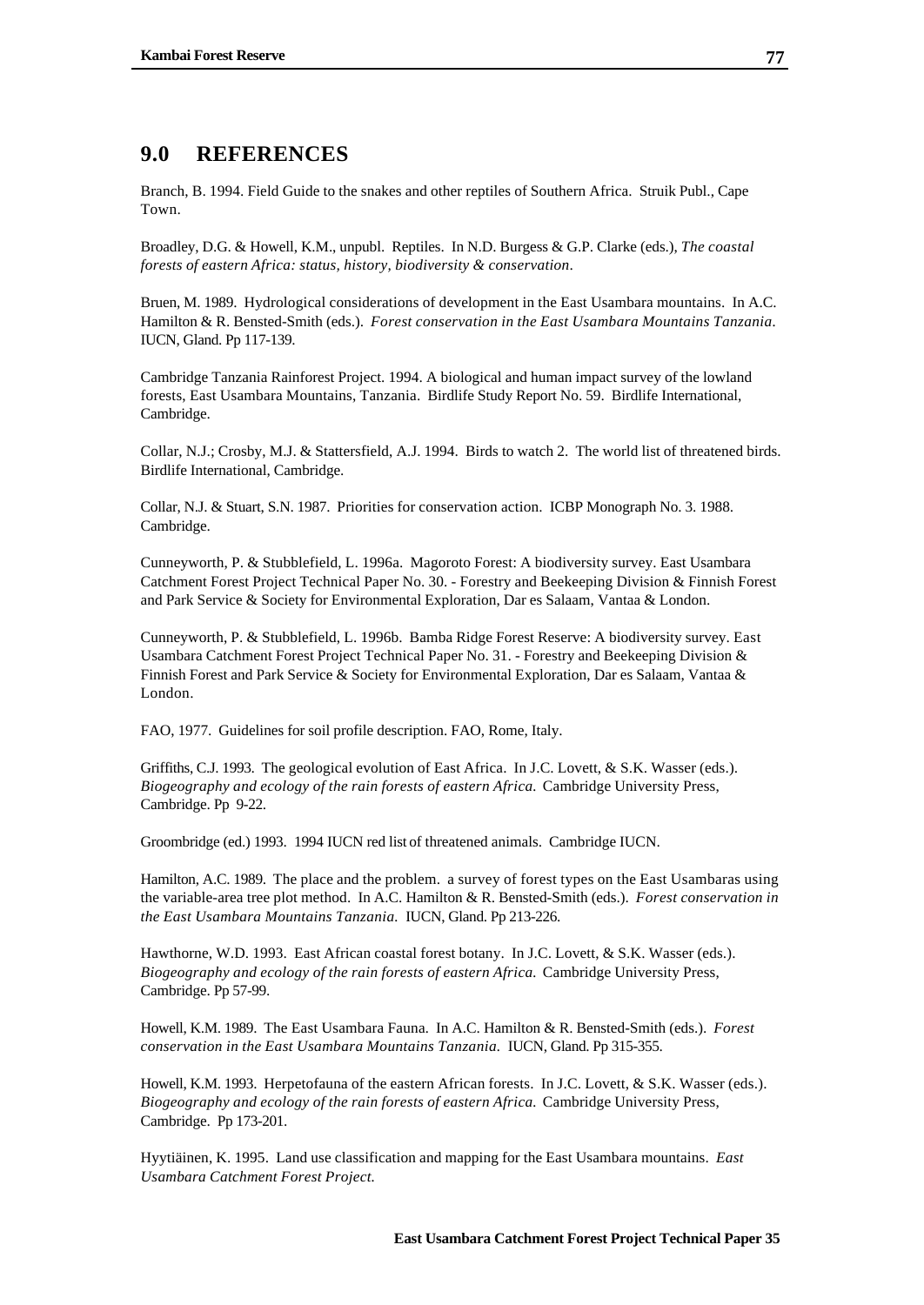IUCN 1996. 1996 IUCN Red list of threatened animals. IUCN, Gland, Switzerland.

Iversen, S.T. 1991. The Usambara mountains, NE Tanzania: Phytogeography of the vascular plant flora. Uppsala University, Uppsala.

Johansson S. & Sandy R. 1996. Updated Forest area information in the Usambara mountains. East Usambara Catchment Forest Project, working paper 19.

Kingdon, J. 1989. East African mammals. An atlas of evolution in Africa. Vol. 2A: Insectivores and bats. University of Chicago Press, Chicago.

Litterick, M. 1989. Assessment of water quality of the Sigi river. In A.C. Hamilton & R. Bensted-Smith (eds.). *Forest conservation in the East Usambara Mountains Tanzania.* IUCN, Gland. Pp 141-155.

Lovett, J.C. 1989. The botanical importance of the East Usambara forests in relation to other forests in Tanzania. In A.C. Hamilton & R. Bensted-Smith (eds.). *Forest conservation in the East Usambara Mountains Tanzania.* IUCN, Gland. Pp 207-212.

Lovett, J.C. 1993. Eastern Arc moist forest flora. In J.C. Lovett, & S.K. Wasser (eds.). *Biogeography and ecology of the rain forests of eastern Africa.* Cambridge University Press, Cambridge. Pp 33-56.

Milne G. 1937. Essays in applied pedology, 1. Soil type and soil management in relation to plantation agriculture in the East Usambaras, Tanganyika. *E. Afr. agric. J.* 3:7-20.

National biodiversity database (1997). Unpubl. Department of Zoology and Marine Biology. UDSM, Dar es Salaam.

Nipashe Newspaper 1996. Wagombea ardhi ya kilomita sita*.* Hikloch Ogola, Dar es Salaam, February 24.

Poynton, J.C. 1997. Amphibians. In N.D. Burgess & G.P. Clarke (eds.), *The coastal forests of eastern Africa: status, history, biodiversity & conservation.*

Poynton J.C. & Broadley, D.G. 1991. Amphibia zambesiaca 5. Zoogeography. Ann. Natal Mus. Vol 32:221-277.

Rodgers, W.A. 1996. Biodiversity values of Tanzanian forests: A training and awareness manual for forest managers and conservationists. FAO, Dar es Salaam.

Rodgers, W.A. & Homewood, K.M. 1982. The conservation of the East Usambara Mountains, Tanzania: a review of biological values and land use pressures*. Biol. J. Linn. Soc.* 24: 285-304.

Ruffo .K.; Mmari, C.; Kibuwa, S.P.; Lovett, J.; Iversen, S. & Hamilton, A.C. 1989. A preliminary list of the plant species recorded from the East Usambara forests. In A.C. Hamilton & R. Bensted-Smith (eds.). *Forest conservation in the East Usambara Mountains Tanzania.* IUCN, Gland. Pp 157-179.

Schmidt, P. 1989. Early exploitation and settlement in the Usambara mountains. In A.C. Hamilton & R. Bensted-Smith (eds.). *Forest conservation in the East Usambara Mountains Tanzania.* IUCN, Gland. Pp 357-361.

Seddon, M.B.; Tattersfield, P. & Ruparelia, B. 1996. Manual for research on Molluscan biodiversity conservation: From survey to analysis. Cardiff, U.K.

SEE, 1996. Frontier Tanzania Forest Research Programme: Methodology report 'Old and New'. L. Stubblefield & P. Cunneyworth eds. Technical Paper of the Society for Environmental Exploration, London.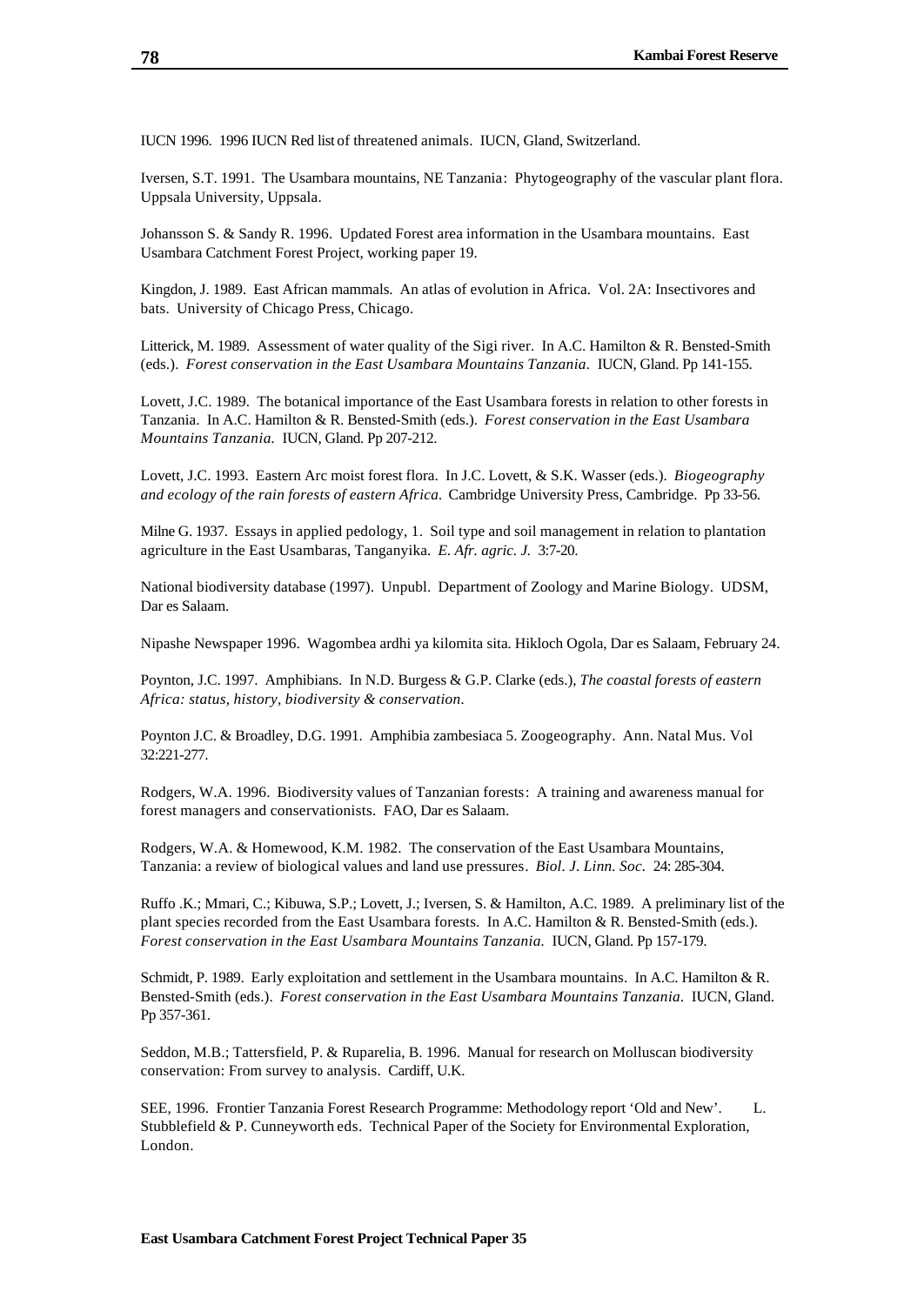Shaka, J.M., W. Kabushemera & A. Msangi. 1996. Soils and vegetation of Kambai Forest Reserve, Bombwera Division, Muheza District, Tanga. East Usambara Catchment Forest Project Technical Paper No. 26. - Forestry and Beekeeping Division & Finnish Forest and Park Service, Dar es Salaam & Vantaa.

Stuart, S.N. 1989. The avifauna of the East Usambara mountains. Chapter 35 - Forest conservation in the East Usambara mountains Tanzania. In A.C. Hamilton & R. Bensted-Smith (eds.). *Forest conservation in the East Usambara Mountains Tanzania.* IUCN, Gland. Pp 357-361.

Tye, A. 1994. Magoroto rainforest conservation - Proposal for establishment of a new reserve. *EUCDP, IUCN, Amani, Tanzania (unpubl.).*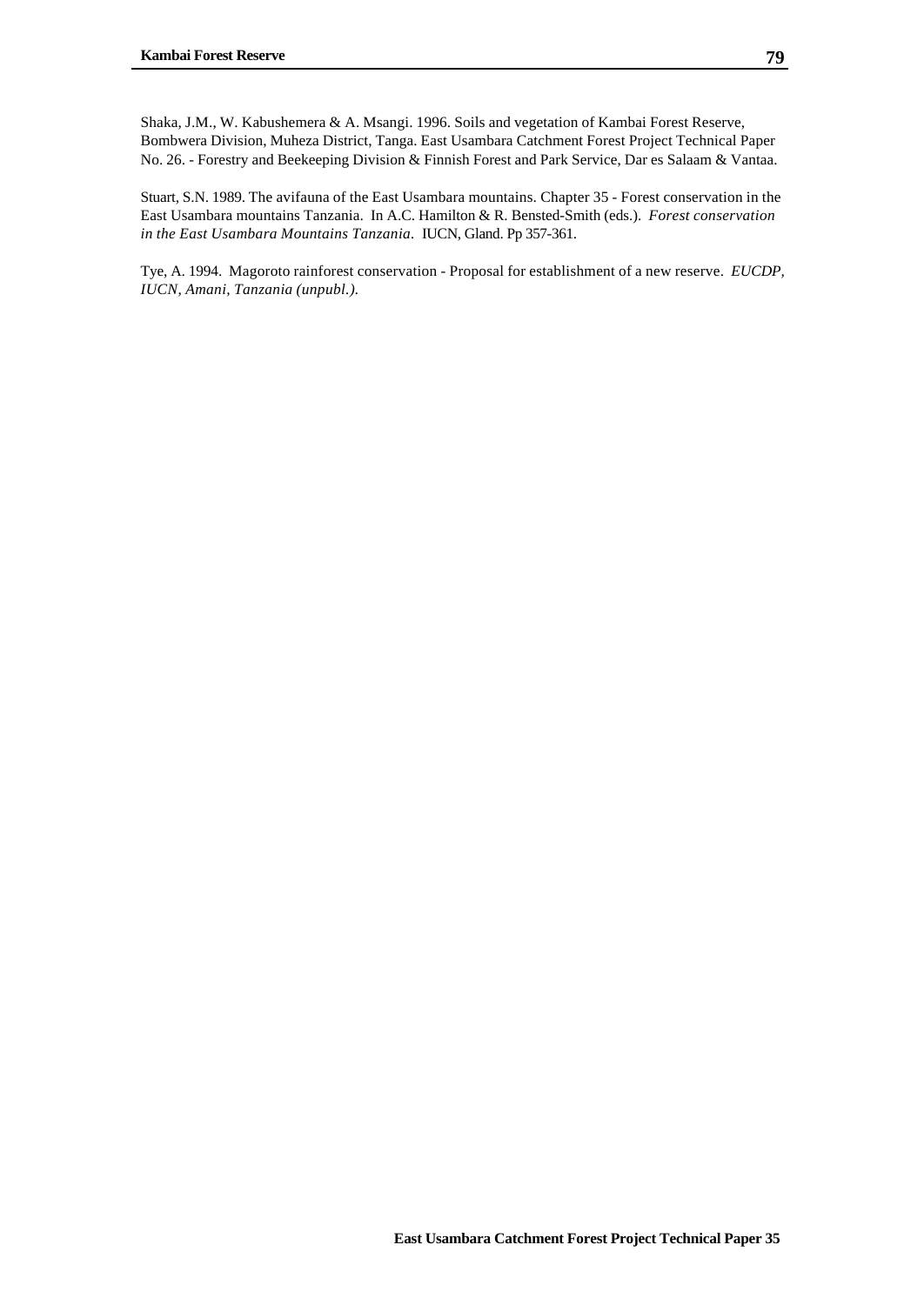# **Appendix 1:**

| <b>Plot Number</b>      | <b>Topography</b>                            | <b>Altitude</b><br>(metres) | <b>Slope</b><br>(degrees)  | <b>Vegetation</b><br><b>Condition</b> | <b>Canopy Height</b><br>(metres) |
|-------------------------|----------------------------------------------|-----------------------------|----------------------------|---------------------------------------|----------------------------------|
| $\mathbf{1}$            | SL                                           | 190                         | 30                         | $\mathbf{M}$                          | $>30$                            |
| $\overline{c}$          | $\mathbf M$                                  | 300                         | 25                         | $\mathbf M$                           | $20 - 30$                        |
| 3                       | $\mathbf M$                                  | 320                         | 25                         | $\mathbf M$                           | 20-30                            |
| $\overline{\mathbf{4}}$ | $\mathbf{S}\mathbf{G}$                       | 350                         | 30                         | $\mathbf M$                           | $>30$                            |
| 5                       | ${\rm GU}$                                   | 520                         | 15                         | $\mathbf M$                           | $10 - 20$                        |
| $\sqrt{6}$              | $\mathbf M$                                  | 650                         | 25                         | $\mathbf M$                           | $10 - 20$                        |
| $\boldsymbol{7}$        | $\mathbf M$                                  | 400                         | 25                         | $\mathbf{M}$                          | $10 - 20$                        |
| $\,8\,$                 | ${\rm FV}$                                   | 220                         | 5                          | $\mathbf{M}$                          | $20 - 30$                        |
| 9                       | ${\bf SU}$                                   | 330                         | 30                         | $\mathbf P$                           | $10 - 20$                        |
| 10                      | ${\ensuremath{\textup{\textbf{GL}}}}\xspace$ | 250                         | 10                         | $\operatorname{EC}$                   | 20-30                            |
| 11                      | ${\bf SU}$                                   | 400                         | 5                          | $\mathbf M$                           | <10                              |
| 12                      | ${\bf SU}$                                   | 500                         | 25                         | $\mathbf M$                           | $20 - 30$                        |
| 13                      | SU                                           | 700                         | 45                         | EC                                    | $20 - 30$                        |
| 14                      | missed plot                                  |                             |                            |                                       |                                  |
| 15                      | $\mathbf M$                                  | 380                         | 15                         | $\mathbf M$                           | $20 - 30$                        |
| 16                      | ${\rm FV}$                                   | 250                         | $10\,$                     | $\mathbf M$                           | $10 - 20$                        |
| 17                      | $\rm SL$                                     | 330                         | 15                         | $\mathbf{M}$                          | 20-30                            |
| 18                      | ${\bf SU}$                                   | 600                         | 25                         | $\, {\bf B}$                          | <10                              |
| 19                      | $\rm SL$                                     | 410                         | 25                         | $\mathbf M$                           | $20 - 30$                        |
| $20\,$                  | ${\ensuremath{\textup{\textbf{GL}}}}\xspace$ | 320                         | 15                         | $\mathbf{M}$                          | 20-30                            |
| 21                      | ${\bf SU}$                                   | 440                         | $20\,$                     | W                                     | <10                              |
|                         |                                              |                             |                            |                                       |                                  |
| 22                      | ${\bf SU}$                                   | 390                         | 25                         | $\operatorname{EC}$                   | $<\!\!10$                        |
| 23                      | $\mathbf M$                                  | 320                         | 25                         | $\operatorname{EC}$                   | $10 - 20$                        |
| 24                      | $\rm SL$                                     | 280                         | 30                         | EC                                    | $10 - 20$                        |
| 25                      | SU                                           | 650                         | $20\,$                     | $\mathbf M$                           | $10 - 20$                        |
| 26                      | $\mathbf M$                                  | 650                         | 25                         | $\mathbf{M}$                          | $20 - 30$                        |
| 27                      | $\mathbf M$                                  | 650                         | 30                         | $\mathbf{M}$                          | $10 - 20$                        |
| 28                      | SU                                           | 640                         | $20\,$                     | $\, {\bf B}$                          | $10 - 20$                        |
| 29                      | $\mathbf M$                                  | 510                         | 25                         | M                                     | $10 - 20$                        |
| 30                      | $\mathbf M$                                  | 410                         | 30                         | ${\bf P}$                             | $<\!\!10$                        |
| 31                      | ${\bf R}$                                    | 700                         | $20\,$                     | M                                     | 20-30                            |
| 32                      | ${\bf SU}$                                   | 700                         | 30                         | $\mathbf{M}$                          | $>30$                            |
| 33                      | ${\rm GU}$                                   | 550                         | $20\,$                     | $\mathbf{M}$                          | $10 - 20$                        |
| 34                      | SU                                           | 565                         | 25                         | $\mathbf G$                           | <10                              |
| 35                      | ${\rm SU}$                                   | $700\,$                     | 25                         | $\mathbf M$                           | $10 - 20$                        |
| 36                      | M                                            | 540                         | $20\,$                     | M                                     | $10-20$                          |
| 37                      | $\mathbf M$                                  | 390                         | 25                         | $\mathbf M$                           | $10 - 20$                        |
| 38                      | ${\ensuremath{\textup{\textbf{GL}}}}\xspace$ | 360                         | $\boldsymbol{\mathcal{C}}$ | $\mathbf M$                           | $20 - 30$                        |
| 39                      | $\mathbf M$                                  | 400                         | $20\,$                     | $\, {\bf B}$                          | $<\!\!10$                        |
| $40\,$                  | $\mathbf M$                                  | 400                         | $20\,$                     | $\mathbf{M}$                          | $10 - 20$                        |
| $41\,$                  | ${\ensuremath{\textup{\textbf{GL}}}}\xspace$ | 260                         | $25\,$                     | $\mathbf{M}$                          | $20 - 30$                        |
| $42\,$                  | ${\ensuremath{\textup{\textbf{GL}}}}\xspace$ | 320                         | 15                         | ${\bf P}$                             | $10 - 20$                        |
| 43                      | ${\rm GU}$                                   | 600                         | $20\,$                     | $\mathbf M$                           | $10 - 20$                        |
| 44                      | ${\rm GU}$                                   | 330                         | 15                         | EC                                    | $10 - 20$                        |
| $45\,$                  | $\mathbf M$                                  | 400                         | $30\,$                     | $\, {\bf B}$                          | $<\!\!10$                        |
| $46\,$                  | ${\bf R}$                                    | 400                         | $40\,$                     | $\, {\bf P}$                          | $10 - 20$                        |
| 47                      | $\mathbf M$                                  | 330                         | 30                         | M                                     | $20 - 30$                        |

# **General Plot Information**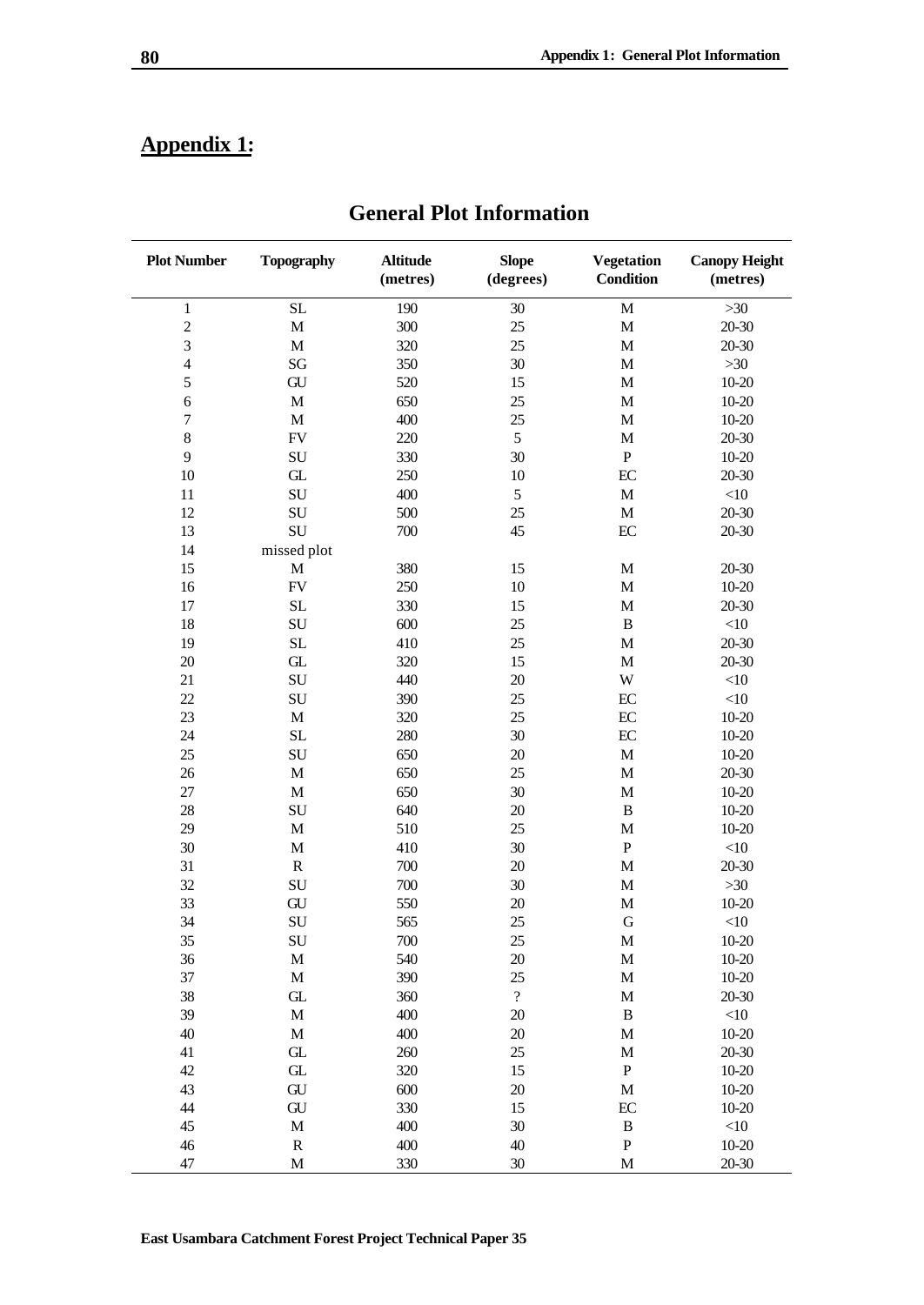| <b>Plot Number</b> | <b>Topography</b> | <b>Altitude</b><br>(metres) | <b>Slope</b><br>(degrees) | <b>Vegetation</b><br><b>Condition</b> | <b>Canopy Height</b><br>(metres) |
|--------------------|-------------------|-----------------------------|---------------------------|---------------------------------------|----------------------------------|
| 48                 | FV                | 200                         |                           | EC                                    | >30                              |
| 49                 | GL.               | 275                         | 20                        | M                                     | 20-30                            |
| 50                 | SU                | 350                         | 25                        | М                                     | $10-20$                          |
| 51                 | M                 | 430                         | 30                        | M                                     | $10-20$                          |
| $52*$              | M                 | 595                         | റ                         | M                                     | $10-20$                          |

| Topography              | <b>Vegetation Condition</b>                         |
|-------------------------|-----------------------------------------------------|
| GL - gentle lower slope | M - mature mixed forest/more or less natural forest |
| SL - steep lower slope  | P - disturbed primary forest or secondary forest    |
| M - mid-slope           | G - grassland                                       |
| GU - gentle upper slope | B - bushland and/or thicket                         |
| SU - steep upper slope  | W - woodland                                        |
| FV - flat valley floor  | FC - forest edge/colonising                         |
| $RT$ - ridge top        | EC - former encroachment/colonising                 |
| F - mature mixed forest |                                                     |
| SG - steep gully        |                                                     |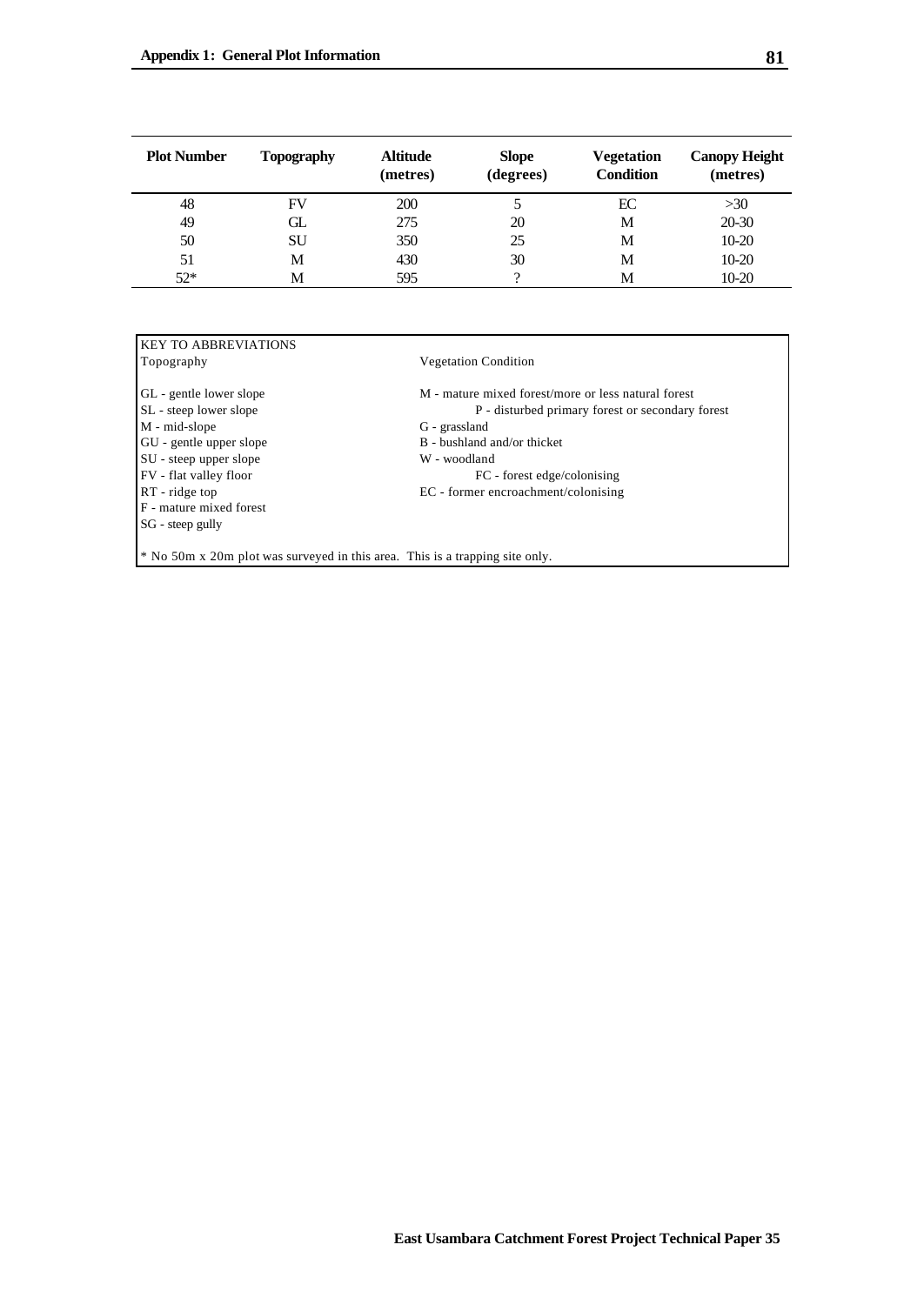# **Appendix 2:**

# **Taxonomic Verification**

| <b>BOTANY</b>                   |                                       |                                                                                           |
|---------------------------------|---------------------------------------|-------------------------------------------------------------------------------------------|
| Leonard Mwasumbi<br>Frank Mbago | Department of Botany                  | University of Dar es Salaam, P.O. Box<br>35060, Dar es Salaam, Tanzania                   |
| Ahmed Mdolwa                    | TAFORI                                | Lushoto, Tanzania                                                                         |
| ZOOLOGY - VERTEBRATES           |                                       |                                                                                           |
| <b>Bats and small mammals:</b>  |                                       |                                                                                           |
| Prof. Kim Howell                | Department of Zoology                 | University of Dar es Salaam, P.O. Box<br>35060, Dar es Salaam, Tanzania                   |
| Dr. Dieter Kock                 | Frankfurt Zoological Museum           | Saugetiere III, Senckenberg,<br>Senckenberganlage 25, 60325 Frankfurt<br>am Main, Germany |
| <b>Rodents and Shrews:</b>      |                                       |                                                                                           |
| Prof. Kim Howell                | Department of Zoology                 | University of Dar es Salaam, P.O. Box<br>35060, Dar es Salaam, Tanzania                   |
| Dr. Dieter Kock                 | Frankfurt Zoological Museum           | Saugetiere III, Senckenberg,<br>Senckenberganlage 25, 60325 Frankfurt<br>am Main, Germany |
| Dr. W. Stanley                  | Field Museum Natural History          | Chicago, Illinois, USA                                                                    |
| Amphibians:                     |                                       |                                                                                           |
| Prof. Kim Howell                | Department of Zoology                 | University of Dar es Salaam, P.O. Box<br>35060, Dar es Salaam, Tanzania                   |
| Prof. J. Poynton                | <b>British Natural History Museum</b> | Cromwell Road, South Kensington,<br>London, UK.                                           |
| <b>Reptiles:</b>                |                                       |                                                                                           |
| Prof. Kim Howell                | Department of Zoology                 | University of Dar es Salaam, P.O. Box<br>35060, Dar es Salaam, Tanzania                   |
| Dr. Don Broadley                | Zimbabwe                              | The Natural History Museum of P.O. Box 240, Bulawayo, Zimbabwe                            |
| ZOOLOGY - INVERTEBRATES         |                                       |                                                                                           |
| Mollusca:                       |                                       |                                                                                           |
| Dr. B Vercourt                  | <b>Kew Gardens</b>                    | Kew, Richmond, Surrey, TW7 9AF, UK                                                        |
| All other invertebrates:        |                                       |                                                                                           |
| Dr. N. Scharff                  | Zoological Museum                     | University of Copenhagen,<br>Universitetsparken 15, DK-2100,<br>Copenhagen 0, Denmark     |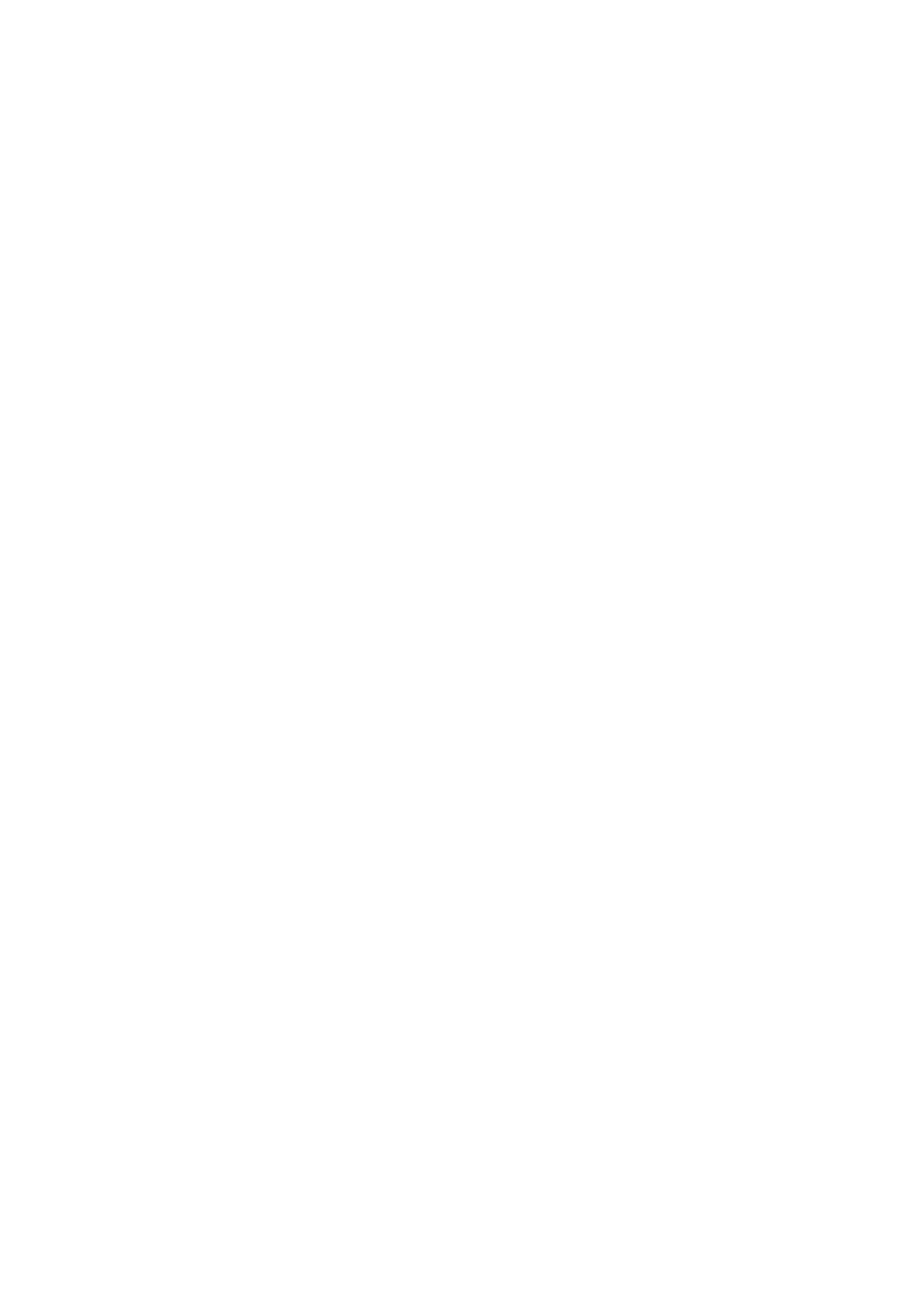## **East Usambara Catchment Forest Project Technical Paper Series**

#### (ISSN 1236-620X)

The East Usambara Catchment Forest Project Technical Papers Series consists of reports on forestry issues in the East Usambara Mountains. This series started in 1991. These reports aim to make information more widely available to staff members of the East Usambara Catchment Forest Project, to the Forestry and Beekeeping Division, and to other institutions and individuals concerned and interested in the conservation of the East Usambara forests.

The reports are prepared by staff members of the East Usambara Catchment Forest Project or by other researchers, consultants and interested individuals. The views expressed in the reports are those of the author(s).

#### **Current titles in the series are:**

| 1.  | Mwihomeke, S.T. 1991. Some notes to identify and discuss coopeation in forestry research in<br>the East Usambara mountains.                |
|-----|--------------------------------------------------------------------------------------------------------------------------------------------|
|     | Räsänen, P.K. 1991. Outline of a research planning programme for the East Usambara                                                         |
|     | Catchment Forest Project.                                                                                                                  |
| 2.  | Hyytiäinen, K. 1992. Forest management plan for Longuza teak plantations.                                                                  |
| 3.  | Seymour, M. 1992. Manual harvesting of <i>Maesopsis eminii</i> in the East Usamaba mountains,                                              |
|     | Tanzania.                                                                                                                                  |
| 4.  | Newmark, W.D. 1992. Recommendations for wildlife corridors and the extension and                                                           |
|     | management of forest reserves in the East Usambara mountains, Tanzania.                                                                    |
| 5.  | Häkkinen, I. & Wambura, M. 1992. A Frame plan for the Amani Nature Reserve.                                                                |
| 6.  | Masilingi, W.M.K. 1992. Consultancy report on the legal establishment of the Amani Nature                                                  |
|     | Reserve.                                                                                                                                   |
| 7.  | Binagi, E.R. 1992. Consolidation of environmental education for adults: critique of FINNIDA-                                               |
|     | funded forestry projects in Tanzania. A case study of the East Usambara Catchment                                                          |
|     | Forest Project.                                                                                                                            |
| 8.  | Tuominen, V. 1993. Marking of the forest reserve boundaries in the East Usambara mountains.                                                |
| 9.  | Pirttilä, I. 1993. The discharge of Sigi River as an indicator of water catchment value of the East                                        |
|     | Usambara mountains in Tanzania.                                                                                                            |
| 10. | Hyytiäinen, K. 1993. Combined seed and timber production in Longuza Teak plantations,                                                      |
|     | Tanzania.                                                                                                                                  |
| 11. | Kajembe, G.C. & Mwaseba, D. 1994. The extension and communication programme for the East                                                   |
|     | Usambara Catchment Forest Project.                                                                                                         |
| 12. | Hyytiäinen, K. 1995. Land use classification and mapping for the East Usambara Mountains.                                                  |
| 13. | Hall, J.B. 1995. Maesopsis eminii and its status in the East Usambara Mountains.                                                           |
| 14. | Heinonen, P. 1995. PSPs in East Usambara Mountains: present findings and future                                                            |
|     | recommendations.                                                                                                                           |
| 15. | Munuyku, F.C.N. 1995. Report on an inventory of selected proposed forest reserves in                                                       |
|     | Muheza District, Tanga Region.                                                                                                             |
| 16. | Kamugisha, S.M. & Materu, E.M.A. 1995. Preliminary results from a study on water flow and in                                               |
| 17. | Sigi and Bombo rivers in the East Usambara mountains.<br>Ellman, A., Tye, A., Rwamugira, S., Mallya, B., Mahenge, F. and Mndolwa, A. 1995. |
|     | Development of forest trails and drive routes in the Amani Nature Reserve.                                                                 |
| 18. | Ellman, A.E. 1996. Handing over the stick? Report of a village forest management and farm                                                  |
|     | forestry consultancy                                                                                                                       |
| 19. | Katigula, M.I.L., Mmasi, S.E., Matiko, W., Mshana, L., Kijazi, M.S., Rwamugira, S. 1995.                                                   |
|     | Planning ourselves. Evaluation report on the participatory planning of the EUCFP                                                           |
|     | Phase II project document.                                                                                                                 |
|     |                                                                                                                                            |